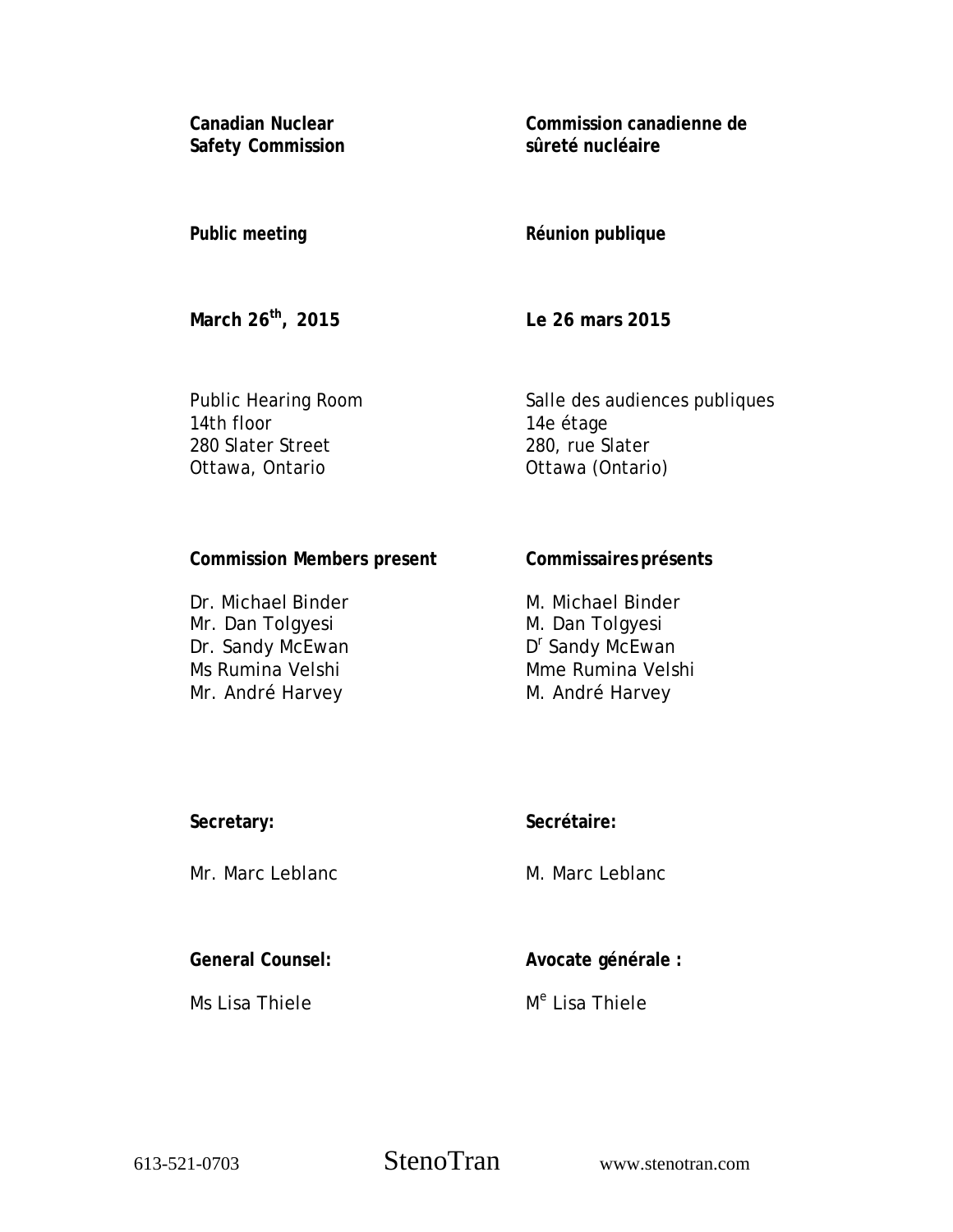# **TABLE OF CONTENTS**

|                                                                              | <b>PAGE</b> |
|------------------------------------------------------------------------------|-------------|
| Opening Remarks                                                              |             |
| CMD 15 M10/15 M10.A<br>Oral presentation by CNSC staff                       |             |
| CMD 15 M13/15 M13.A<br>Oral presentation by CNSC staff                       | 78          |
| CMD 15 M14<br>Oral presentation by<br>Natural Resources Canada, AECL and CNL | 114         |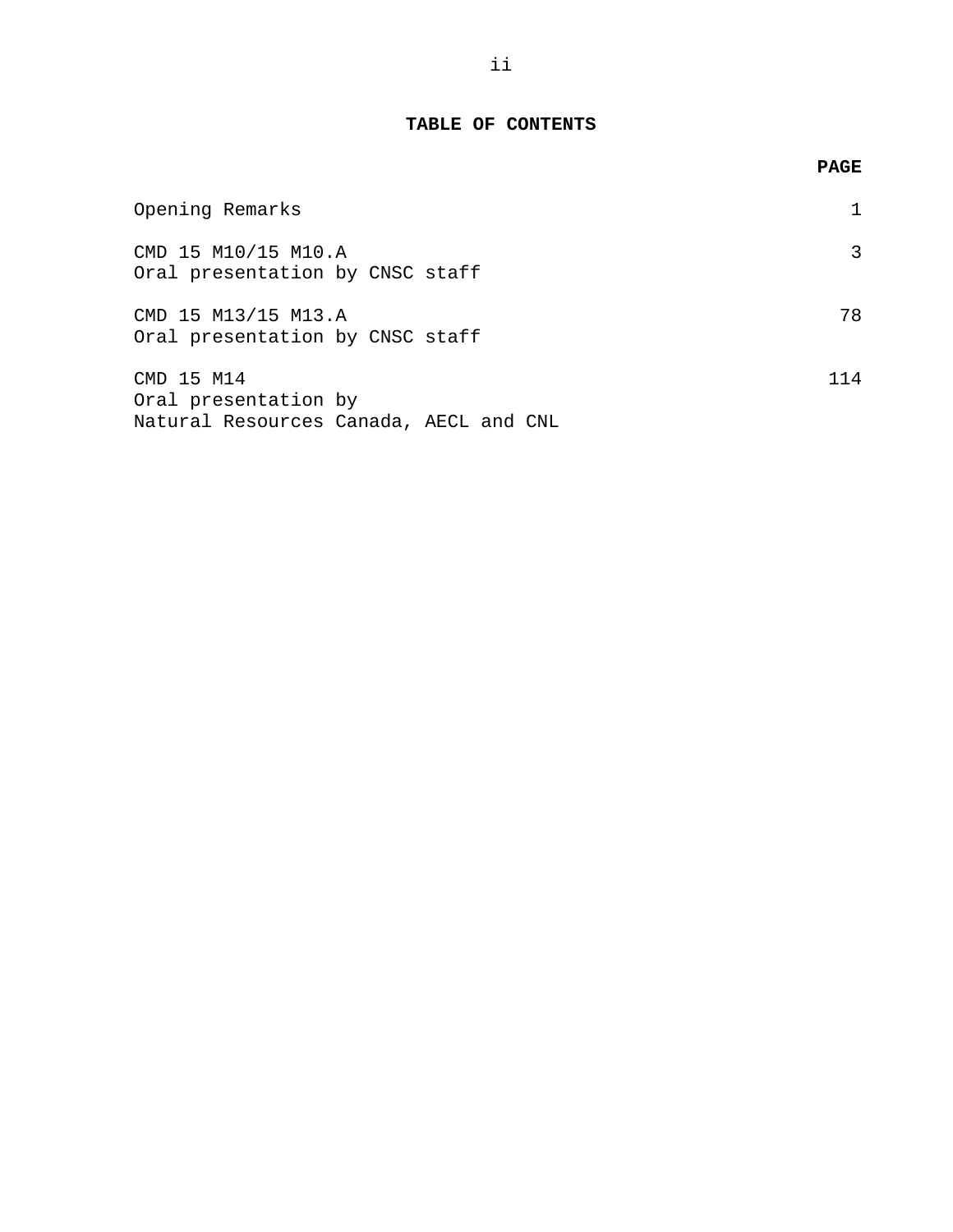<span id="page-2-0"></span>--- Upon commencing on Thursday, March 26, 2015 at 9:03 a.m. / La réunion débute le jeudi 26 mars 2015 à 9 h 03

#### **Opening Remarks**

**M. LEBLANC :** Bonjour, Mesdames et Messieurs. Bienvenue à la continuation de la réunion publique de la Commission canadienne de sûreté nucléaire.

We have simultaneous translation. Please keep the pace of speech relatively slow so that the translators have a chance to keep up.

Des appareils de traduction sont disponibles à la réception. La version française est au poste 2 and the English version is on channel 1.

Please identify yourself before speaking so that the transcripts are as complete and clear as possible.

La transcription sera disponible sur le site Web de la Commission la semaine prochaine.

I would also like to note that this proceeding is being video webcast live and that archives of these proceedings will be available on our website for a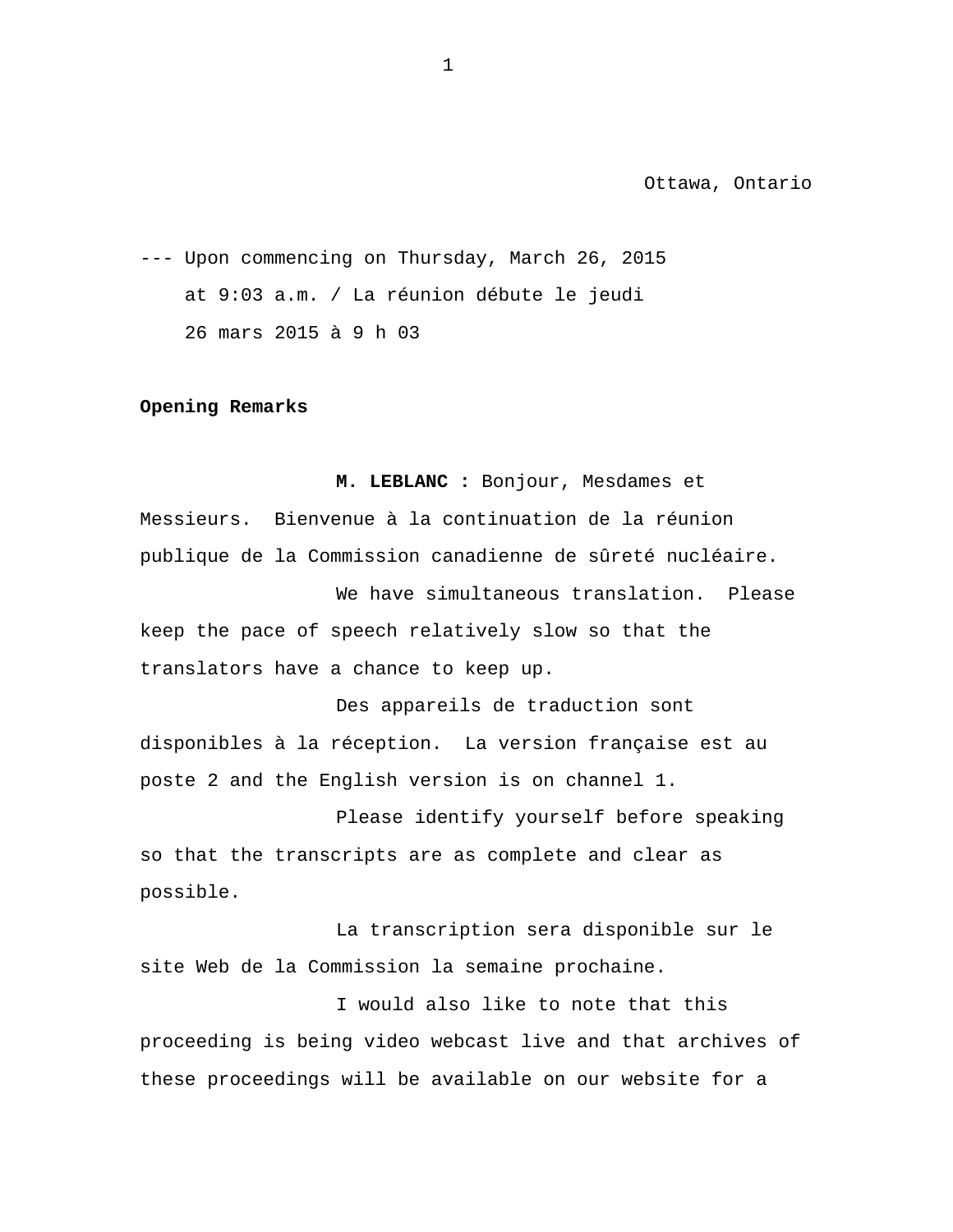three-month period after the closure of the proceedings.

Please silence your cell phones and other electronic devices.

Monsieur Binder, président et premier dirigeant de la CCSN, va présider la réunion publique d'aujourd'hui.

President Binder.

**LE PRÉSIDENT :** Merci, Marc.

Good morning and welcome to the continuation of the meeting of the Canadian Nuclear Safety Commission.

Mon nom est Michael Binder. Je suis le président de la Commission canadienne de sûreté nucléaire.

Je vous souhaite la bienvenue and welcome to all of you who are joining us via webcast.

I would like to begin by introducing the Members of the Commission.

On my right is Monsieur Dan Tolgyesi.

On my left are Dr. Sandy McEwan, Ms Rumina Velshi and Monsieur André Harvey.

We have heard from our Secretary, Marc Leblanc. We also have Ms Lisa Thiele, Senior General Counsel to the Commission.

**MR. LEBLANC:** The *Nuclear Safety and Control Act* authorizes the Commission to hold meetings for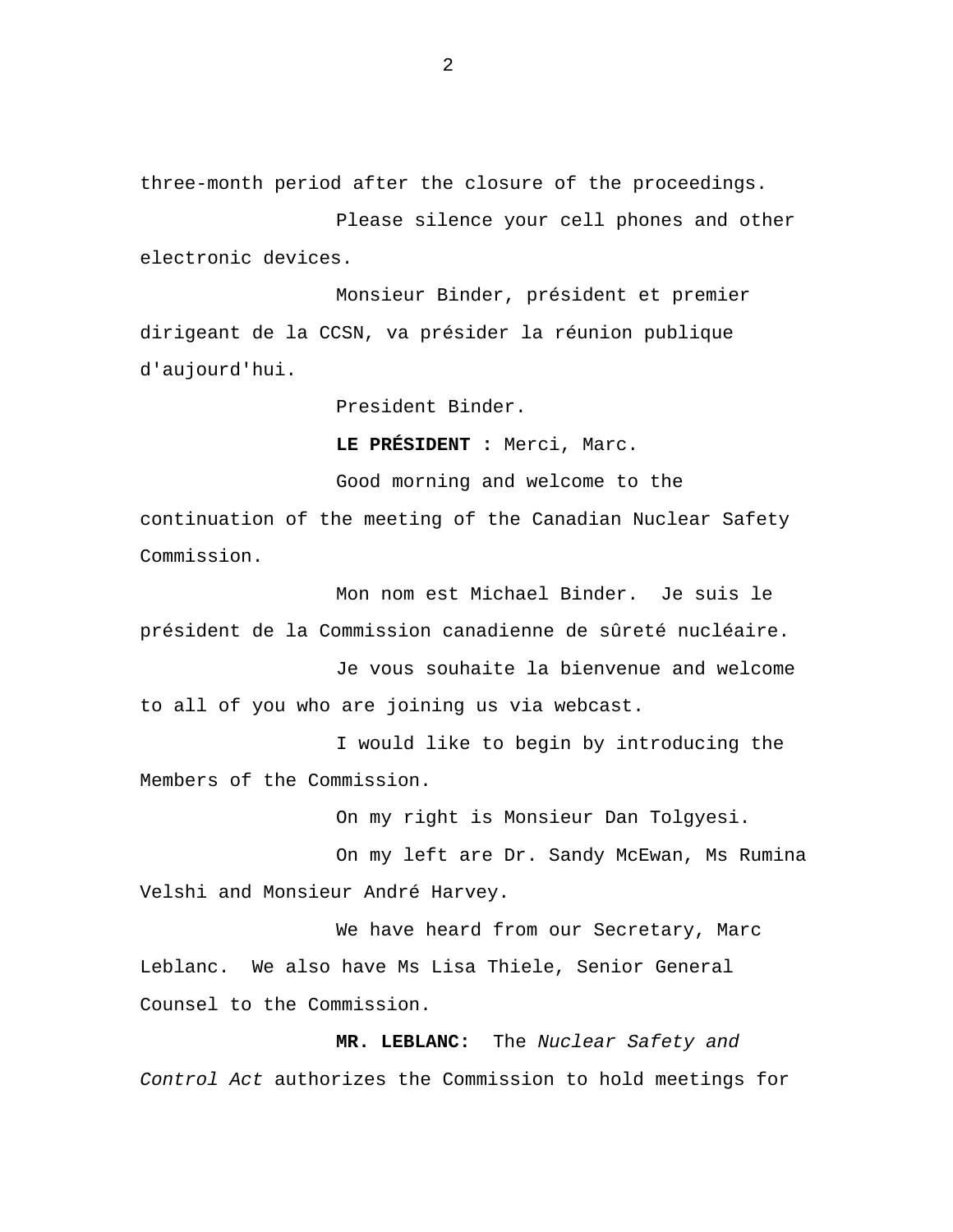<span id="page-4-0"></span>the conduct of its business.

The agenda was approved yesterday. Please refer to agenda 15-M7.A for the complete list of items to be presented today.

Mr. President.

**CMD 15-M10/15-M10.A** 

**Oral presentation by CNSC staff** 

 **THE PRESIDENT:** Okay, so the first item for today is an update on the Study of Consequences of a Hypothetical Severe Nuclear Accident and Effectiveness of Mitigation Measures, as outlined in CMDs 15-M10 and 15-M10.A.

We have representatives here from OPG and I understand that via teleconference we have representatives from the Office of the Fire Marshal and Emergency Management.

So let's test the technology. Mr. Kontra, can you hear us?

> **MR. KONTRA:** Yes. We are here. **THE PRESIDENT:** Okay. **MR. KONTRA:** Good morning, Dr. Binder. **THE PRESIDENT:** Welcome. So let's start and I understand that Dr.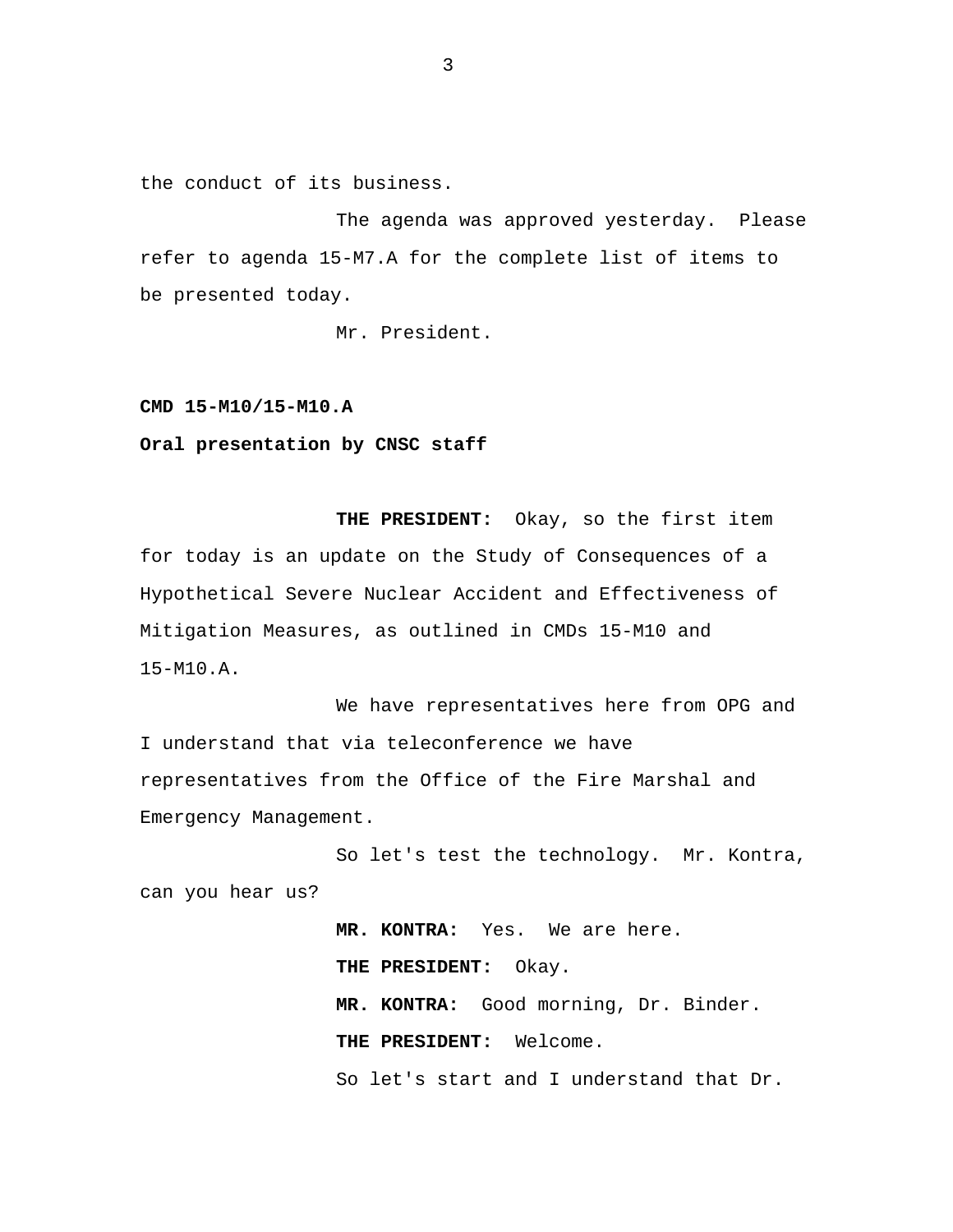Patsy Thompson will make the presentation. Please proceed.

 **DR. THOMPSON:** Thank you, Mr. President.

Good morning, Members of the Commission. My name is Patsy Thompson. Je suis la directrice générale de la Direction de l'évaluation et de la protection environnementales et radiologiques.

With me today are Mr. Andrew McAllister, the acting director of the Environmental Risk Assessment Division, and Ms Melanie Rickard, the acting director of the Radiation and Health Sciences Division. Mr. McAllister will make today's presentation.

We are supported by a team of CNSC staff with expertise in reactor behaviour and regulation and emergency management. Ontario Power Generation representatives are also present and available to answer questions. For this work, OPG was responsible for the dispersion modelling and the dose calculations.

You will recall that staff conducted the Study of Consequences of a Hypothetical Severe Nuclear Accident and Effectiveness of Mitigation Measures in response to direction from the Commission in the March 2013 Record of Proceedings for the environmental assessment of the refurbishment and continued operation of the Darlington Nuclear Generating Station. Our report was first presented to you on June 19, 2014 under CMD 14-M30.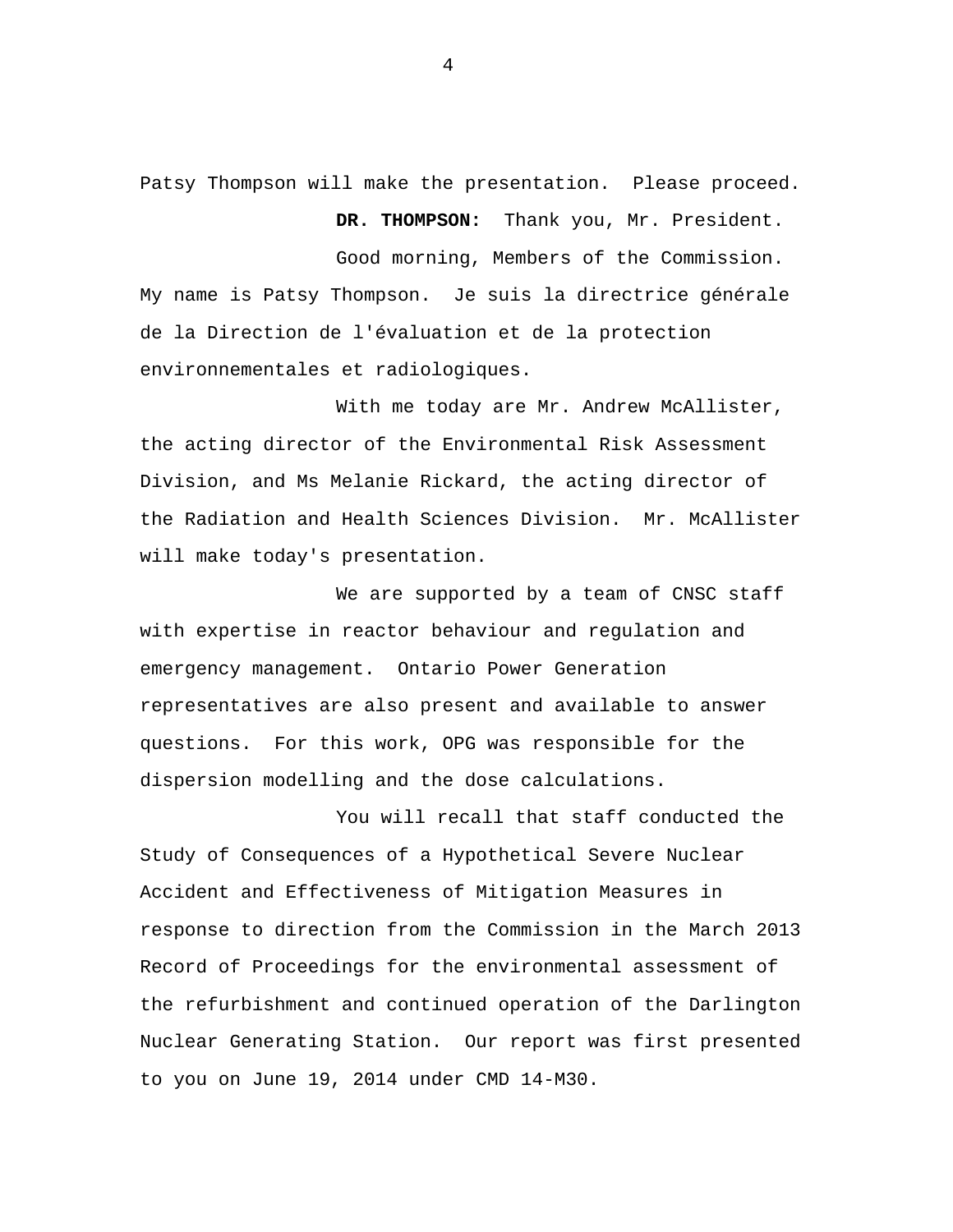Today's presentation provides an update on this study and is documented in CMD 15-M10. Addendum A to the CMD is a table of comments received during the public review period and staff's responses to these comments. Addendum B is the updated revised study report for your consideration.

I will now turn the presentation over to Mr. McAllister.

 **MR. McALLISTER:** Thank you, Dr. Thompson. For the record, my name is Andrew McAllister and I am the acting director of the Environmental Risk Assessment Division.

I will begin by providing a brief outline of our presentation.

As you can see, the presentation includes background information around the reason for the study and its approach as well as how the Commission and the public have been involved to date. This will establish the context for today's update meeting.

This information is followed by a discussion of how CNSC staff addressed the direction from the Commission when we were before you in June 2014 as well as the results of the public consultation on the draft study and how CNSC addressed the concerns raised during that process.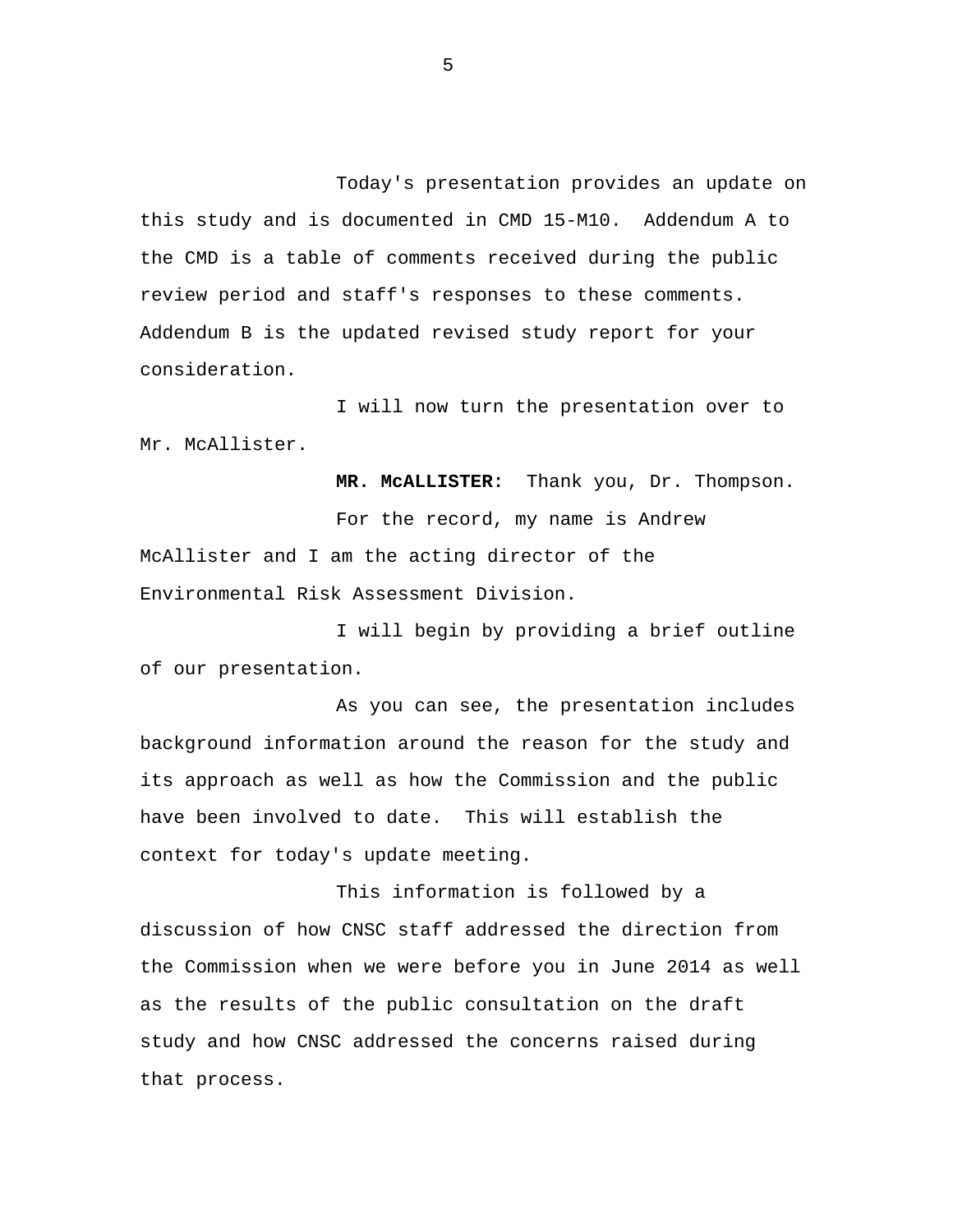The presentation will wrap up with CNSC staff's conclusions and next steps.

The next few slides will cover off background information related to the study and what has been done to date.

In December 2012, during the course of the hearings on the environmental assessment for the refurbishment and continued operation of the Darlington Nuclear Generating Station, interveners raised concerns over issues such as the severity of the accident assessed, multi-unit accidents, adequacy of offsite emergency planning, including evacuation planning, and potential health effects to the public.

During the hearings, CNSC staff confirmed that the nuclear accident that was assessed for human health and environmental consequences was credible and sufficient for the environmental assessment. However, staff did indicate that a more detailed examination of a severe accident was possible.

Subsequently, in its March 2013 Record of Proceedings on the environmental assessment, the Commission directed staff to assess health and environmental consequences of severe accident scenarios and to update the Commission accordingly. The update to the Commission was to be in the form of an information document or equivalent.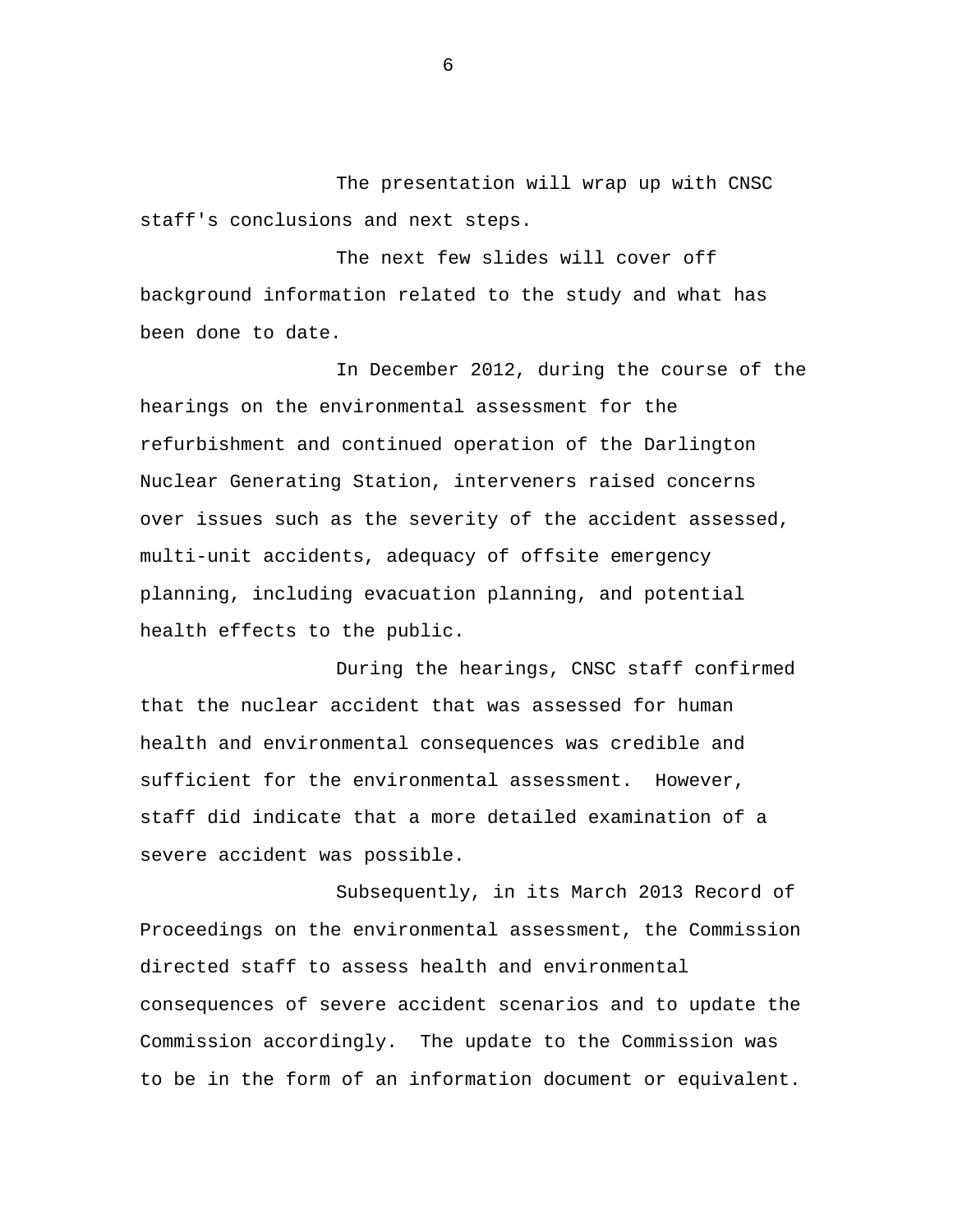We presented the draft study to you as part of CMD 14-M30 during the June 19, 2014 Commission Meeting.

This slide presents the high-level steps of the study that were undertaken to address the Commission's request.

Staff of the CNSC and Ontario Power Generation worked together to carry out the study. Ontario Power Generation, or OPG for short, carried out the work with regards to the identification and modelling of the release, including the dispersion modelling and dose assessment for unmitigated doses.

The results of this work, specifically the dose assessment, were provided to CNSC staff who then completed a human health risk assessment, specifically increased risk of cancer incidence, with due consideration of protective actions, and an examination of other consequences.

Some of the other consequences examined included implications to emergency planning, psychosocial effects and effects to non-human biota. When we use the term "non-human biota," we are referring to wildlife.

To ensure that the study was robust, a source term of a sufficient magnitude was needed, as was a wide range of release scenarios.

A "source term" is defined as the types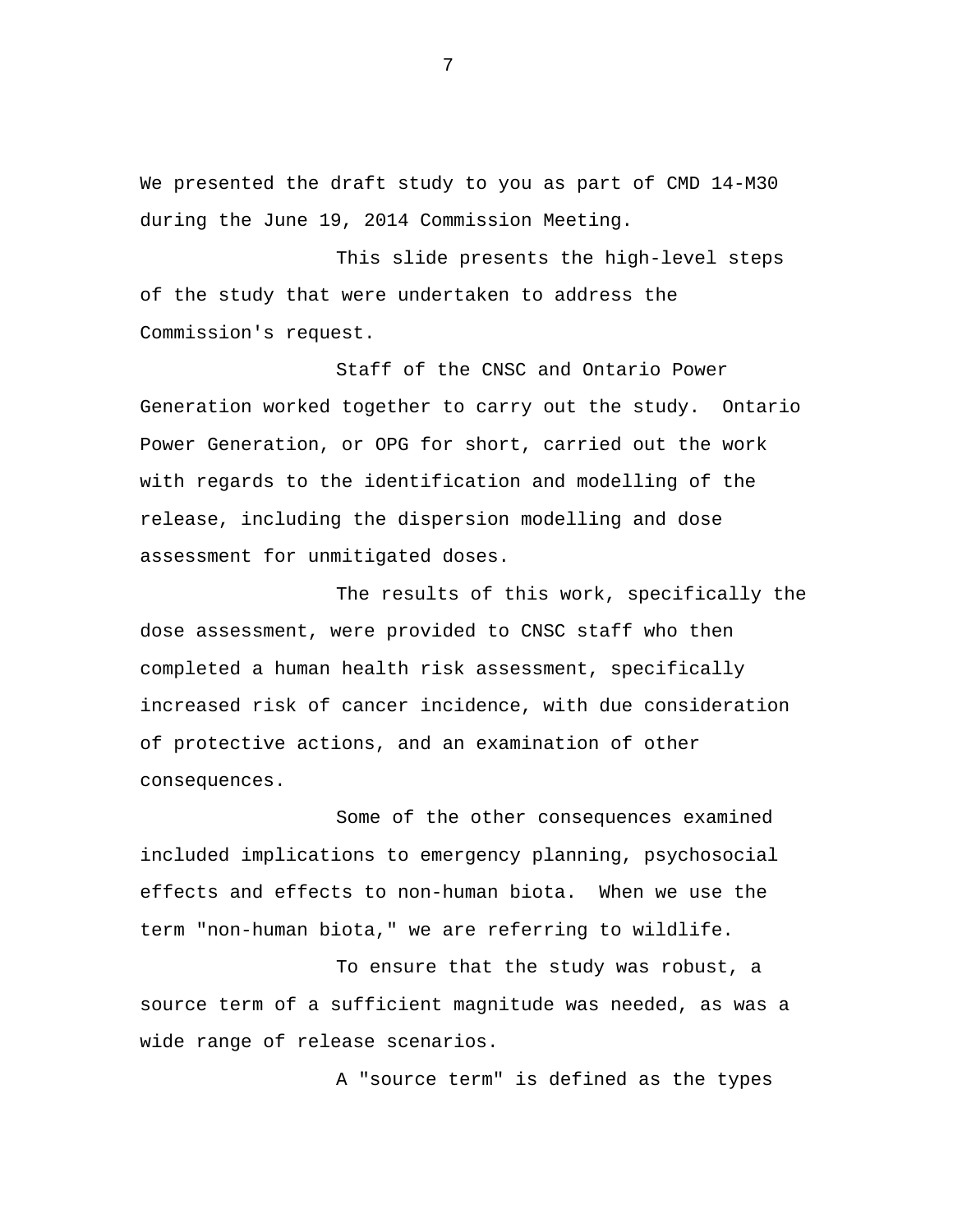and amounts of radioactive material released to the environment following an accident.

For this study, it was based on the magnitude of CNSC's large release safety goal of 1 X 10E14 becquerels of cesium-137, was comparable in magnitude to the 10E-7 type of severe accident scenario discussed by interveners during the Darlington refurbishment environmental assessment and was 4-5 orders of magnitude greater than the actual accident assessed as part of the aforementioned environmental assessment. The source term examined in this study is significantly larger than would be expected under any credible scenario.

With respect to scenarios analyzed, two key aspects describe the scenario, namely the hold-up period and the release duration.

"Hold-up" refers to the period of time between the radioactive material being released from the reactor core to then being released into the environment. It is normally "held up" by containment prior to release in the environment.

"Release duration" is the length of time that the radioactive material is being released to the environment.

With respect to the hold-up period, or timing of the release, it was set at 24 hours for all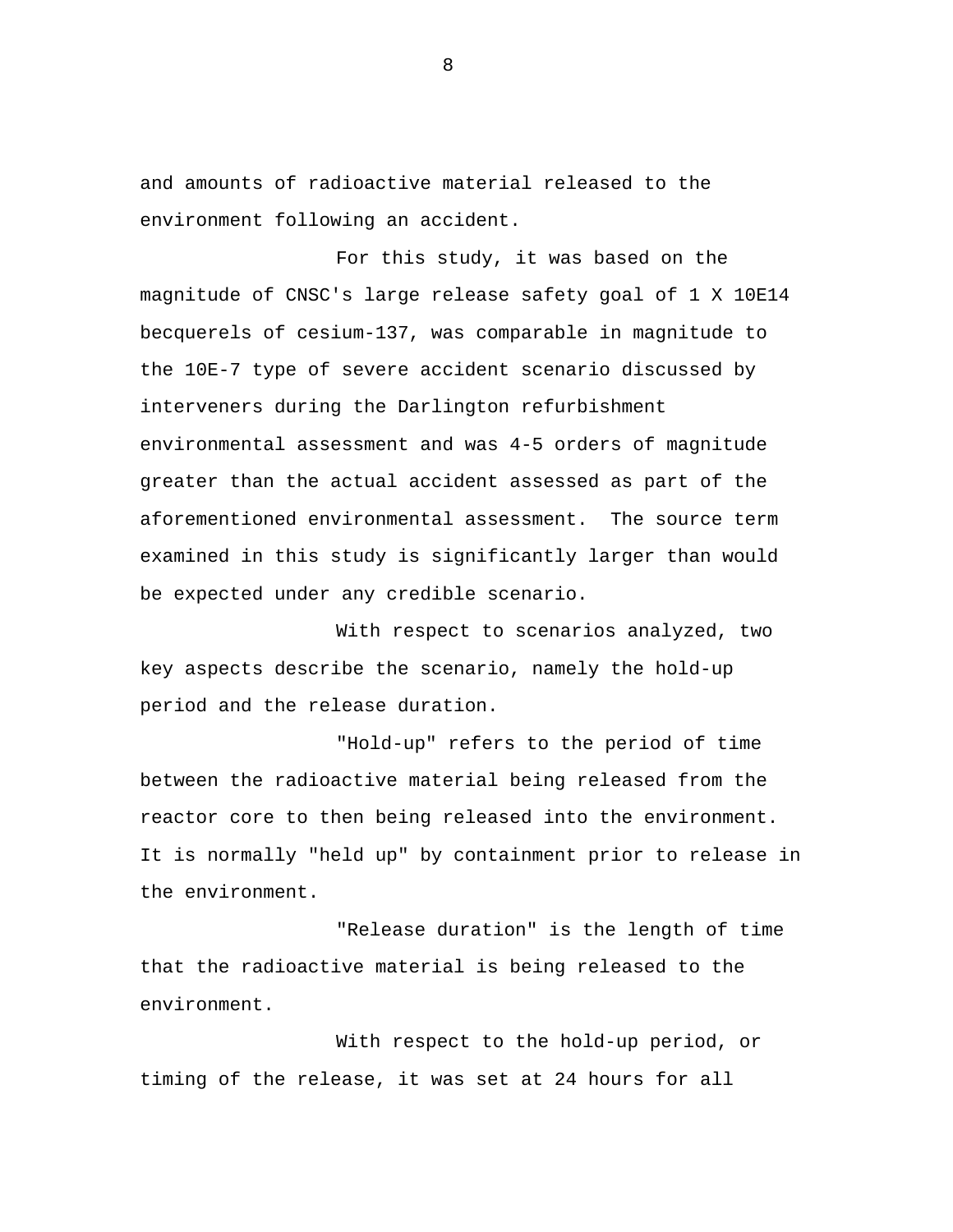scenarios, which is consistent with our understanding of accident progression at Darlington. To put the hold-up period into perspective, for Fukushima, despite the catastrophic conditions caused by the earthquake and tsunami, the hold-up periods ranged from 23 to 74.5 hours.

With respect to duration, three release event durations were chosen: short, meaning one hour in length; medium, meaning 24 hours; and long, meaning 72 hours in length.

The scenarios, which we will refer to subsequently in this presentation, are referred to respectively as 24-01, 24-24 and 24-72. The generic large release was the same quantity of radionuclides released for each scenario, albeit in 1, 24 and 72 hours.

To put the release durations into perspective, the one-hour duration scenario would be comparable to a significant breach in containment, whereas the other two scenarios, the 24- and 72-hour durations, indicate partially or fully intact containment with venting occurring, for example.

As expected, a short-release duration of 1 hour of the entire source term would be more challenging to emergency response than the release of the source term over the medium and long durations examined in this study.

With respect to the last bullet, we heard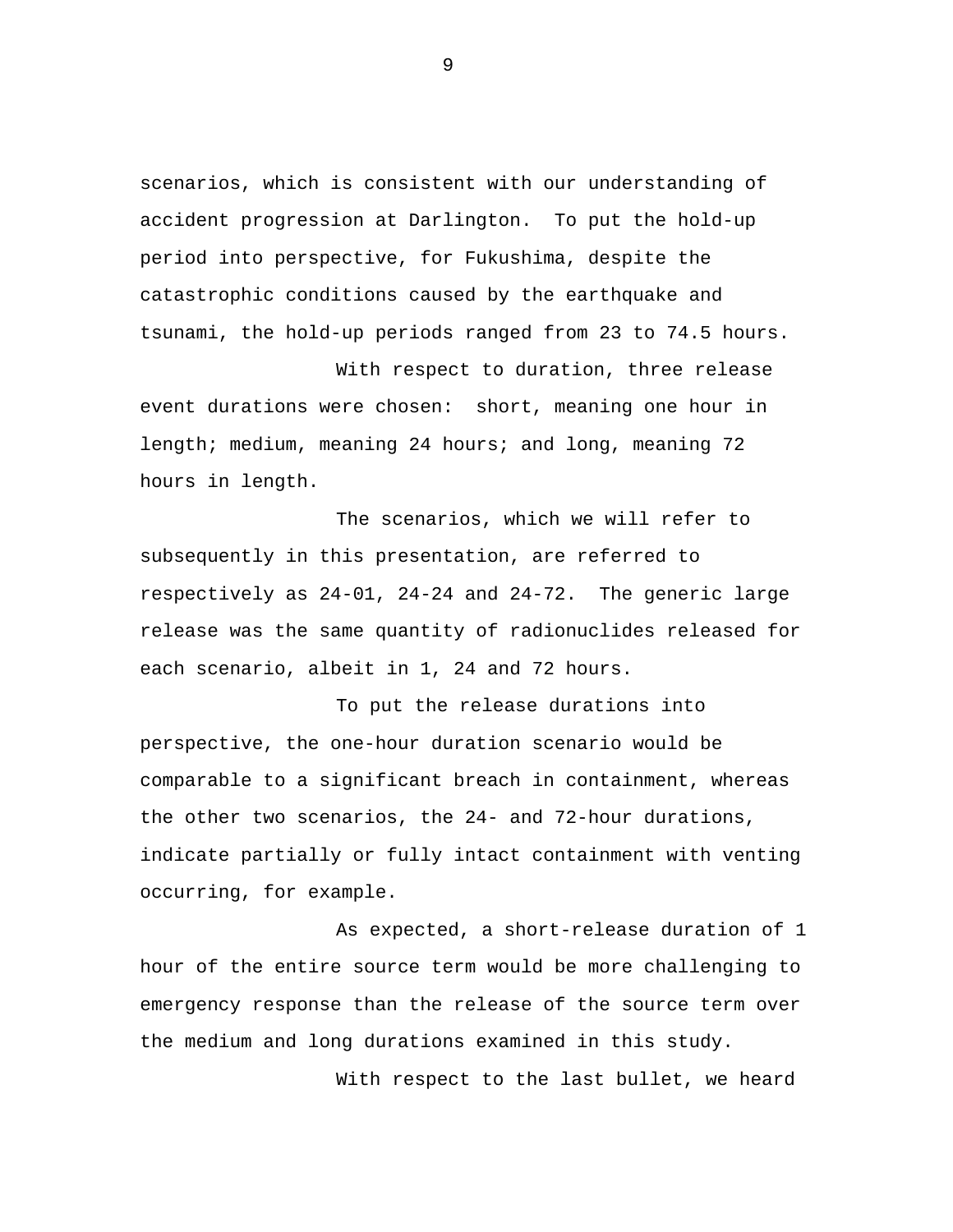the concerns from interveners about the absence of a Fukushima type of release. Staff's position is that an accident like that at the Fukushima Daiichi Nuclear Power Plant is unlikely to happen in Canada, reflective of the CANDU design and the extremely low likelihood of an external event like the tsunami occurring near Canadian nuclear power plants.

However, to be responsive to intervener concerns raised during the hearings, the source term was increased fourfold for two scenarios to be comparable to a common cause event affecting all 4 units at Darlington at the same time. Note that this is a simple yet conservative way of looking at a multi-unit event. That is to say that if we used conservative deterministic and probabilistic safety assessments, the events leading to such a release at multiple units are either impossible or so small that they represent scenarios that are well below the ranges of concern and likely well below 10-8 per year probability.

For all scenarios, the release was in the form of a plume dispersed in the atmosphere.

> Now to some of the key study assumptions. A key assumption was to assume that

radiological releases occur, meaning Fukushima enhancements such as emergency mitigating equipment were not accounted for and the source term was assumed to be released in its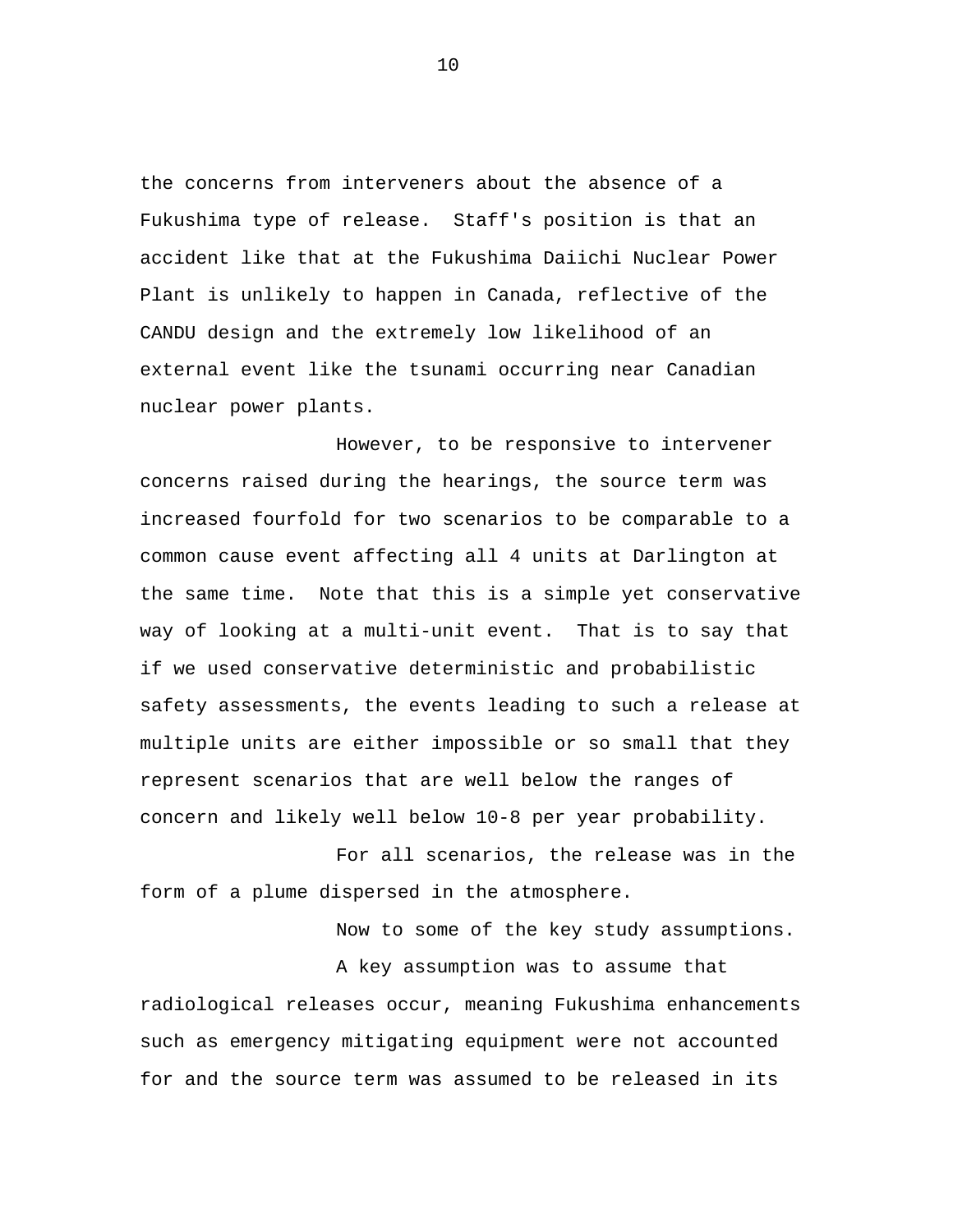entirety.

What does this mean practically? What it means firstly is that we have an accident scenario in this study that is comparable to a 10E-7 type of accident. If operator actions and Fukushima enhancements were accounted for, such as emergency mitigating equipment, the likelihood of a severe accident of this nature would be lowered even further by a factor of 10 to be in the range of 10E-8 or 1 in 100 million and be practically eliminated.

Furthermore, the amount of radioactive material released would be reduced if considerations for interaction between radioactive material, containment and other equipment are taken into account due to retention, plating and other chemical interactions. In short, the source term is significantly larger than would be expected under any credible scenario.

The second key assumption had to deal with the weather, specifically wind speed and direction. For the short-term release, referred to as the 24-01 scenario, wind speed and direction were constant. For the mediumand long-term releases, which were 24 and 72 hours in length respectively, variable wind speed and direction were used in the dispersion modelling.

Lastly, it was assumed that protective actions were implemented effectively. That meant that for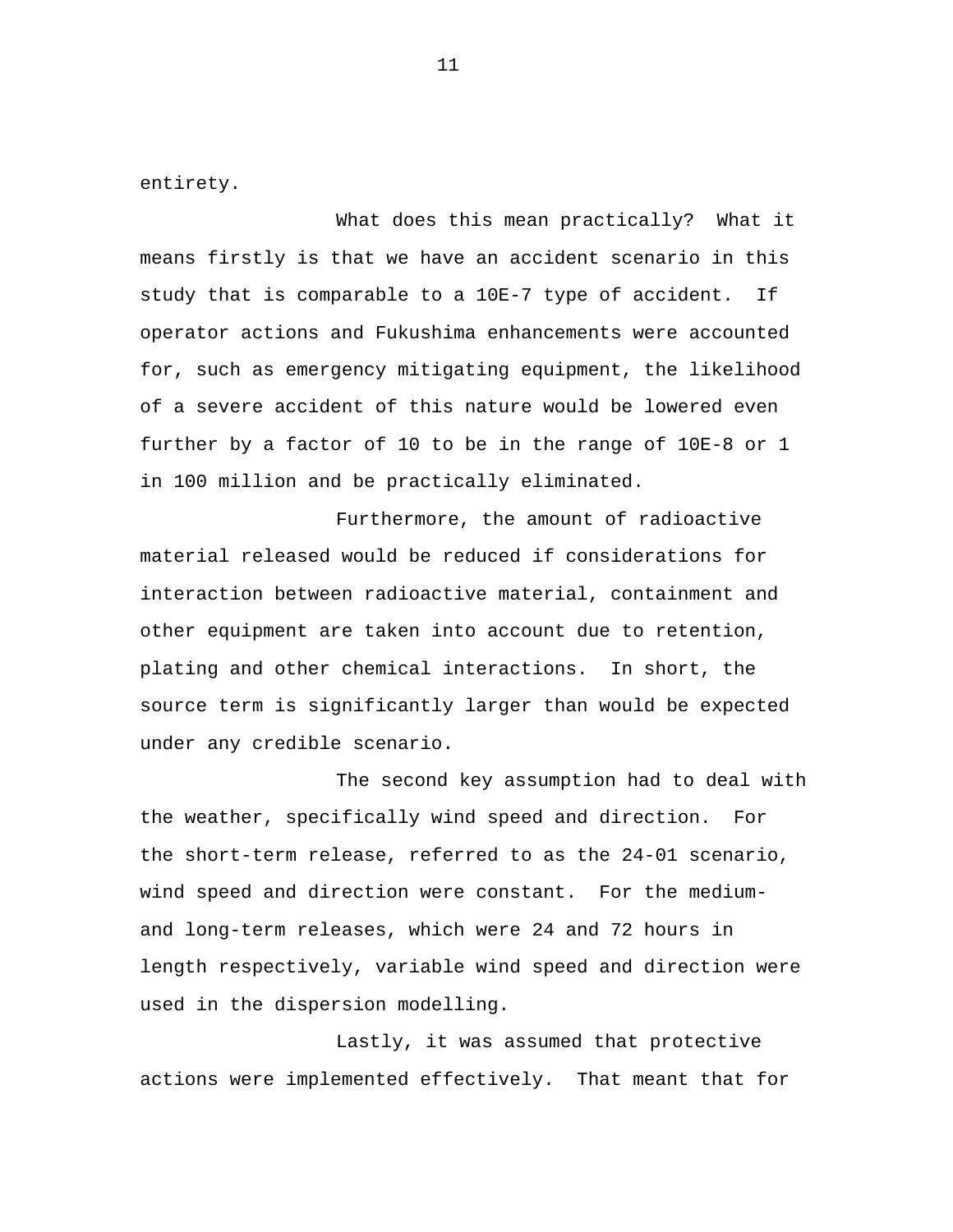all individuals evacuated, meaning relocated to a safe area, they received 0 dose as evacuation was successfully done. For those individuals sheltered, meaning instructed to stay inside and take other measures such as closing windows, a dose reduction of 20 percent was taken into consideration.

Finally, for KI pill ingestion, it was assumed that KI pills are available to residents within the Primary Zone in advance of the radiological exposure and that ingestion is done in the timeframe prior to or immediately after exposure, resulting in a complete elimination of dose to the thyroid.

With respect to the human health results, the excess future cancer risk attributed to the radiation exposure from the accident scenarios was compared to the baseline future risk, that is, the risk in the absence of radiation exposure from the accident. The key study findings were that it would be nearly impossible to distinguish most radiation-induced cancers from baseline cancers examined in this study. That is all cancers combined, leukemia and adult thyroid cancer.

Of note, childhood thyroid cancer is the only radiation-induced cancer that could be distinguished from baseline cancers. Increased risk for childhood thyroid cancer was predicted for all scenarios. For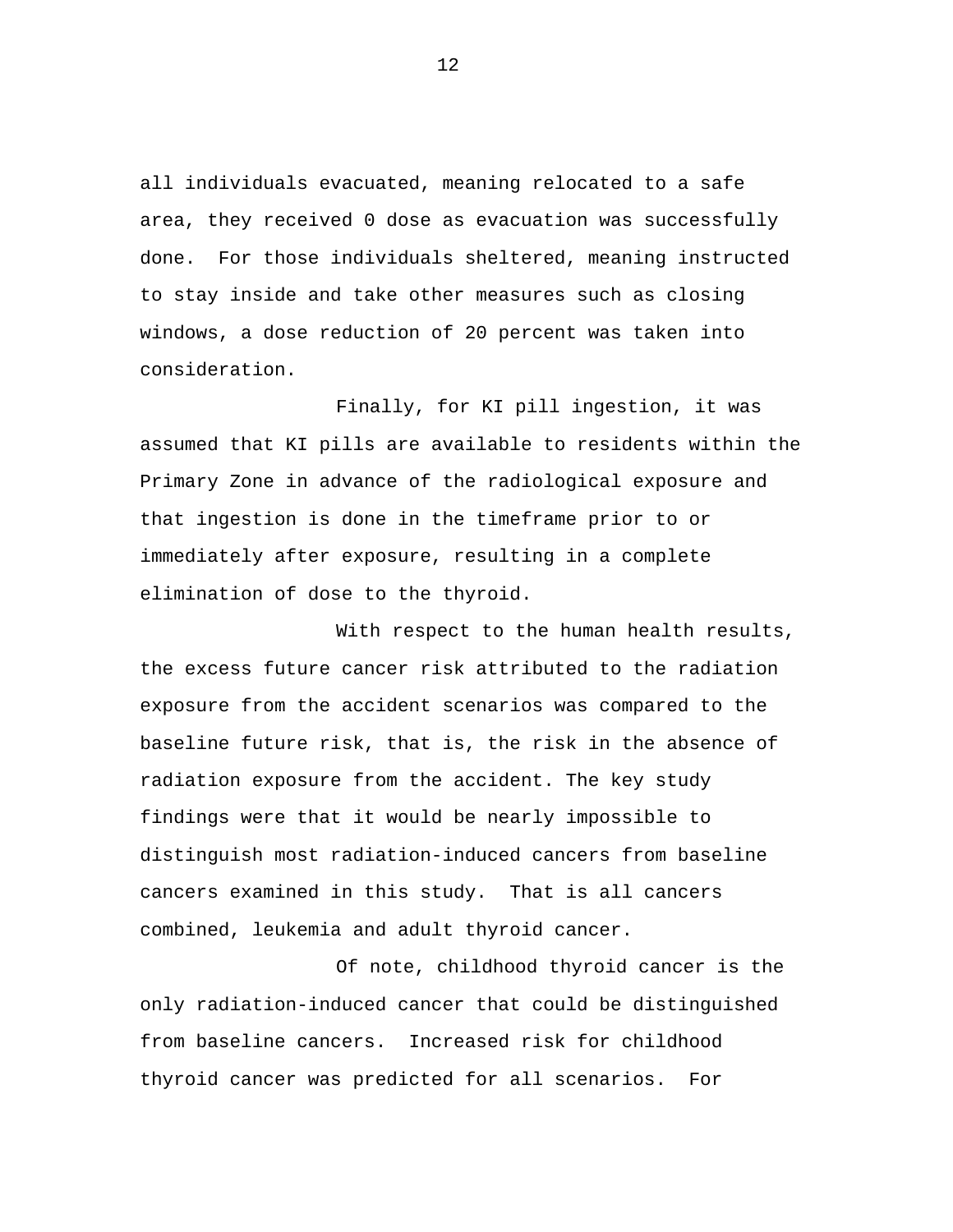example, in the 24-24X4 scenario where the source term was increased fourfold, the predicted excess future risk of developing childhood thyroid cancer was an additional 0.3 percent above the baseline future risk of approximately 1 percent in close proximity to the plant.

This led to the study recommendation that the consideration of sensitive receptors such as children be an important aspect of emergency planning.

To recap some key milestones, the draft study was presented to the Commission during the June 19th, 2014 meeting. Concurrently, the draft study was out for public consultation. As requested during the Commission meeting and documented in the minutes of that meeting, CNSC staff was to update the Commission on the results of the public consultation.

The public consultation period ran from June 4, 2014 to August 29, 2014. The public consultation notice was published on CNSC's website and was also made available through CNSC's subscription list. The draft document was available in both official languages upon request.

A total of 59 requests for the draft study were received. Five-hundred and five (505) submissions were received on the draft study. Four-hundred and eighty-six (486) of them appeared to be part of a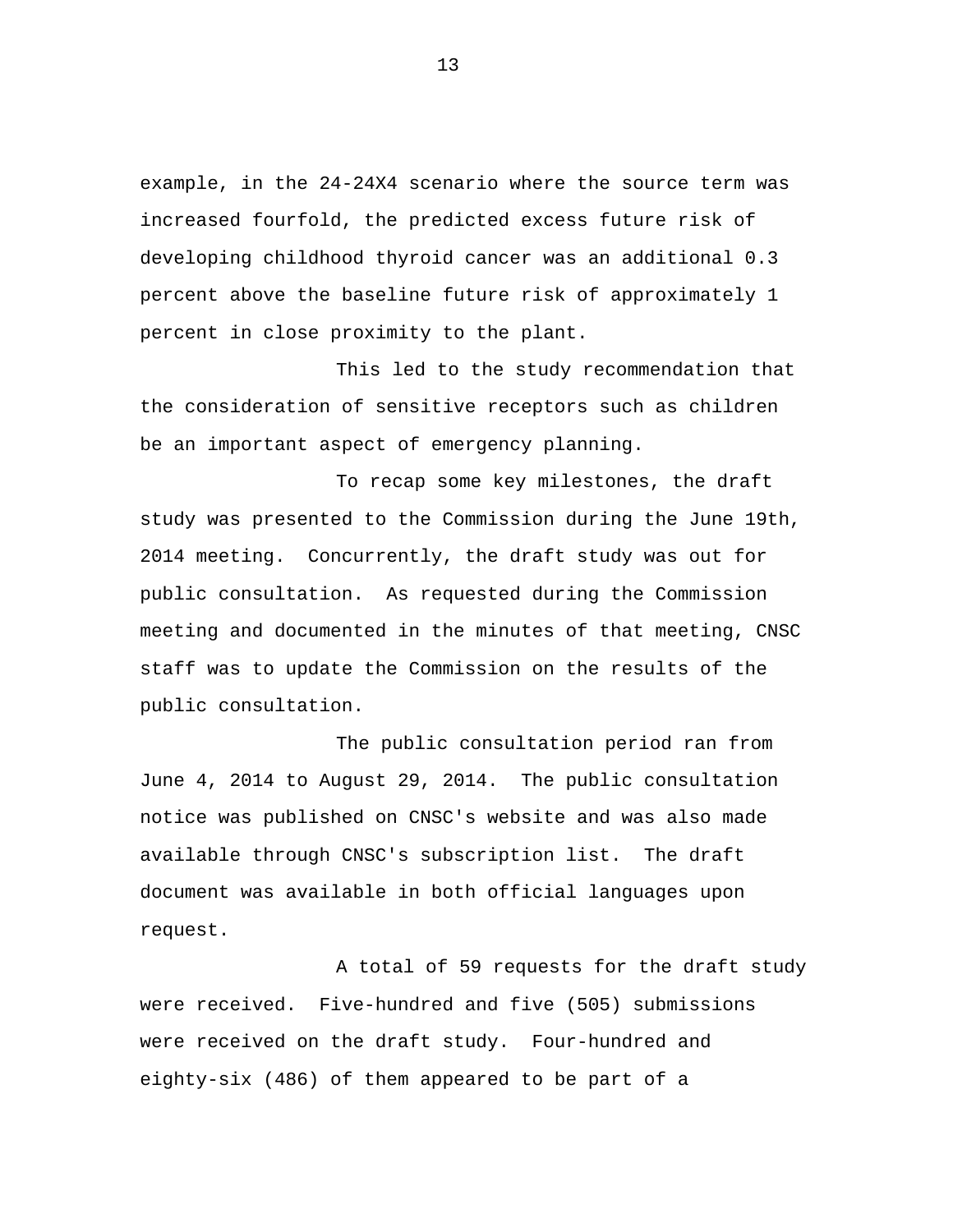letter-writing campaign organized by Sierra Club which focused on the severity of the accident assessed.

The remaining submissions came from members of the public, industry, non-governmental organizations, and provincial and federal government.

Industry comments came from Bruce Power, Atomic Energy of Canada Ltd., now known as Canadian Nuclear Laboratories, and Ontario Power Generation.

Examples of non-governmental organizations included Greenpeace and the Canadian Environmental Law Association.

The federal government comments came from Health Canada, and the Ontario government comments consisted of a joint submission from the Office of the Fire Marshal and Emergency Management and the Ministry of Health and Long-Term Care.

CMD 15-M10 is structured in three main parts:

- first, the body of the CMD itself, which is a high-level summary of the public consultation and CNSC staff responses to direction from the Commission and key concerns raised by the public and others;

- secondly, CNSC staff dispositions to the comments received during the public consultation period on the draft study which forms Addendum A;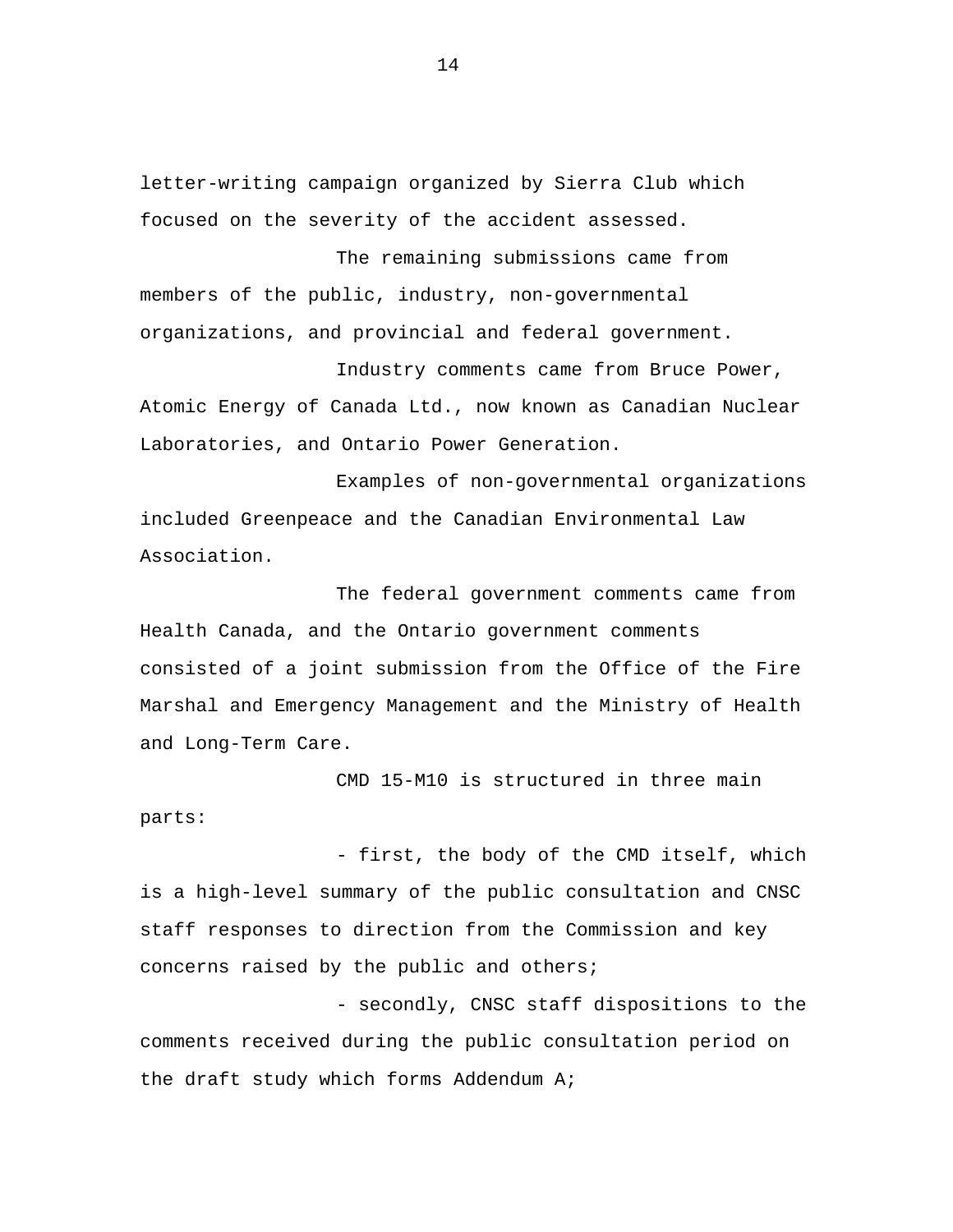- finally, the revised draft Study of Consequences of a Hypothetical Severe Nuclear Accident and Effectiveness of Mitigation Measures forms Addendum B.

The next few slides deal with how CNSC staff addressed the direction from the Commission, focussing on the key ones. Note that not all aspects are discussed in this presentation but all are addressed in the CMD.

The first direction from the Commission to be discussed is that around protective actions and protective action levels, or PALs for short.

This slide provides some context and shows that protective action levels are based on a dose or dose range that have been established for Ontario provincial nuclear emergency response.

The Ontario provincial nuclear emergency response plan is intended to be flexible and it is for this reason that the evacuation and sheltering PALs are reported as a range. For example, for evacuation it ranges from 10 mSv to 100 mSv whole body doses.

What does this mean from a nuclear emergency response? Practically, in the event of an incident, initial modelling and/or measurements will help predict doses at certain distances and those dose predictions are compared to the PAL values to help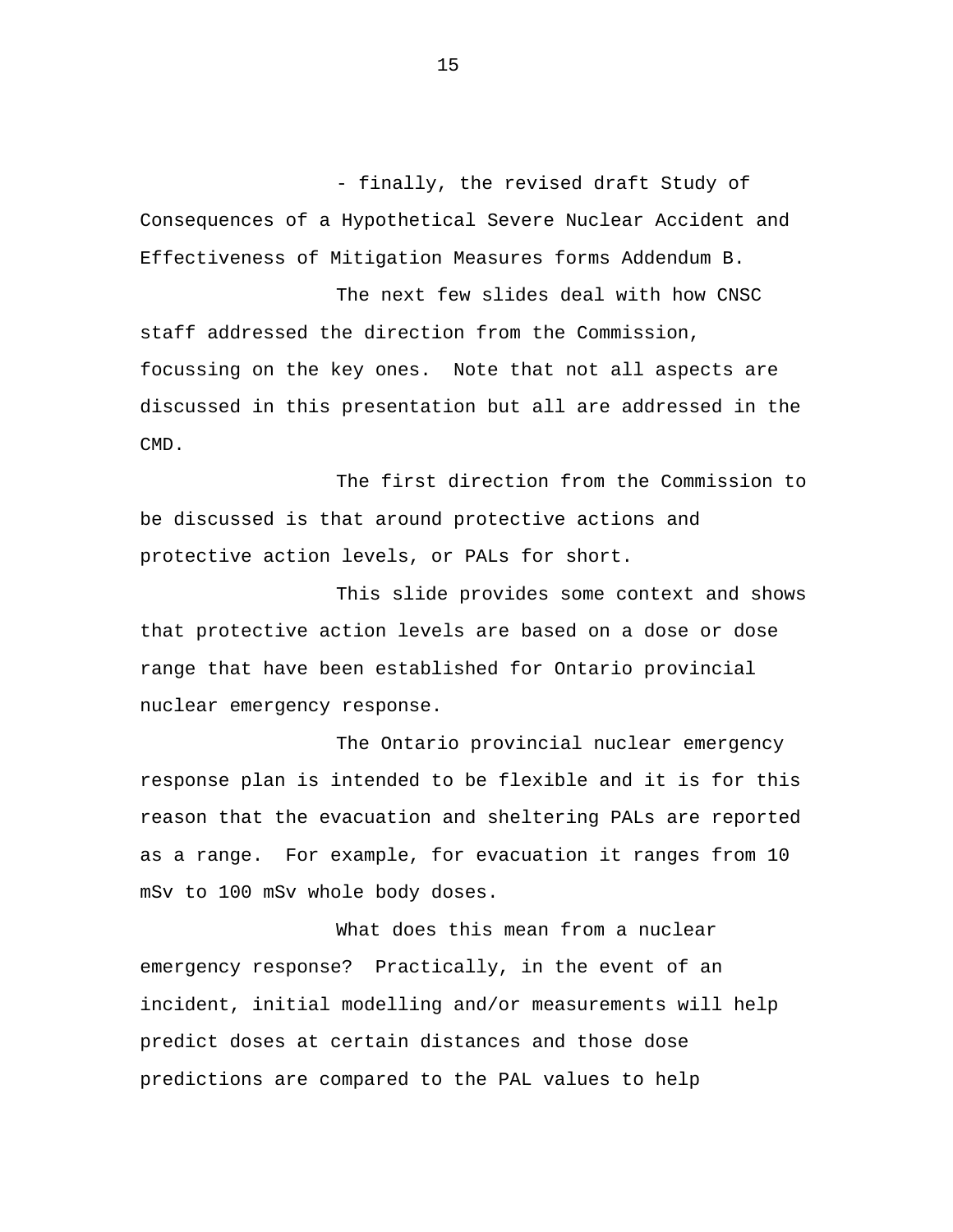determine what protective action may be needed.

In addition, there is the thyroid blocking PAL -- also known as potassium iodide pill ingestion -- of 50 mSv, which is in alignment with the international and national guidance. The Ministry of Health and Long-Term Care has responsibility when it comes to deciding on the administration of potassium iodide in Ontario.

The direction from the Commission on this matter was to look at what would happen to the risk estimates if there was a change to the doses used to implement the protective actions.

For the purpose of our study, we based hypothetical decisions regarding evacuation and sheltering on the lowest dose in a given range. For example, since the PAL for evacuation is 10-100 mSv, it was assumed that if doses were projected to be above 10 mSv, then the decision to evacuate would be undertaken. Using this PAL, 12 km was the greatest distance to be evacuated, which was analogous to the Primary Zone in this study for the 24-01 scenario. All other scenarios would require a smaller evacuation distance.

At the Commission's request to address the impacts of basing decisions on larger doses within the PAL range, we assessed the impact of assuming that evacuation would take place only at projected doses of 100 mSv and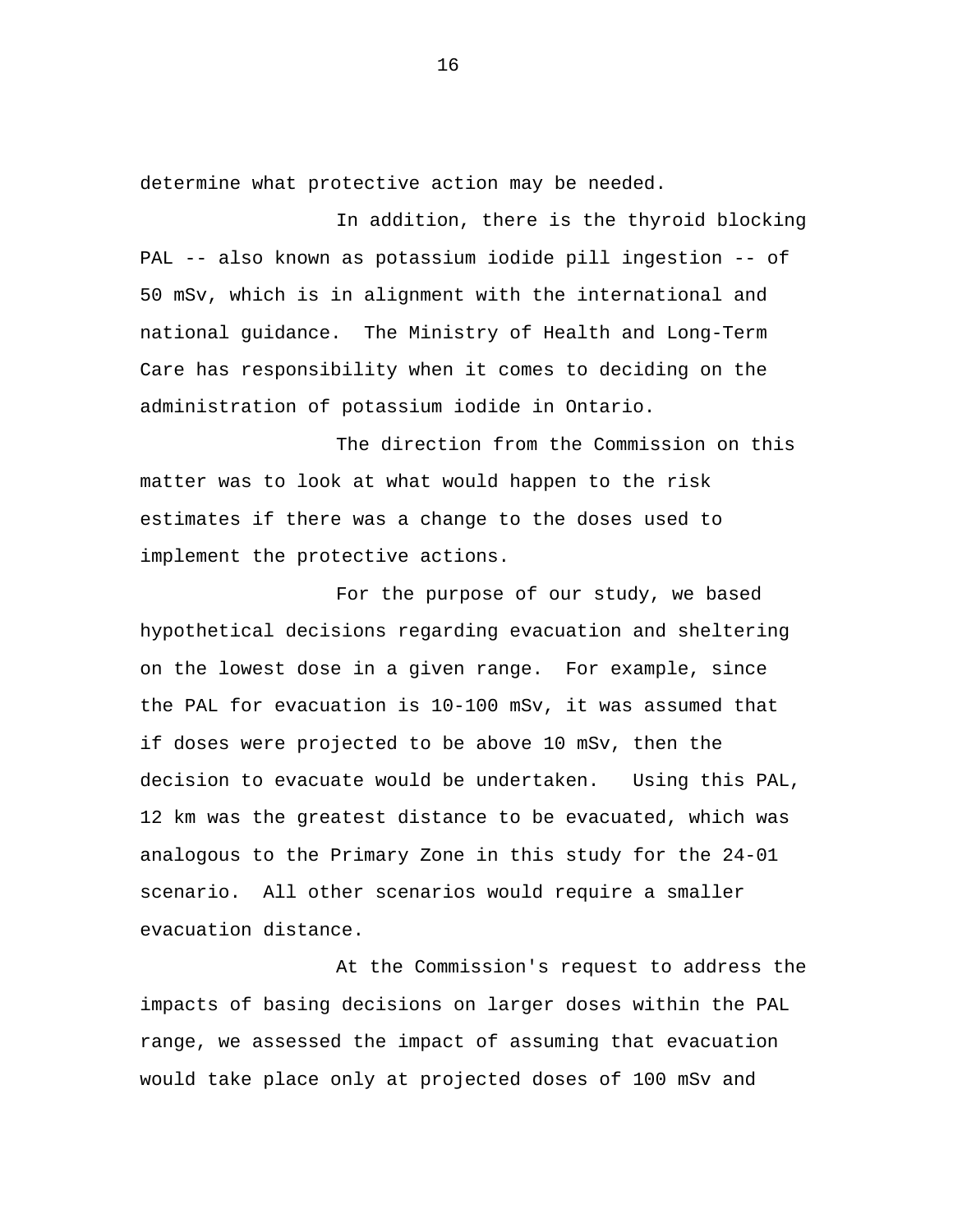above, and sheltering would take place at projected doses of 10 mSv or above. This analysis is presented in section 7.2 and Annex 6 of the report.

The results of this assessment indicated that the size of the area to be evacuated did not change or changed very little for all scenarios, with the exception of the 24-01 scenario. For that scenario, the size of the evacuation zone was reduced from 12 km to 1 km.

What this means from a health impact is that more of the population may receive a dose and individual doses may be higher, although not significantly. This would translate directly into a greater theoretical cancer incidence risk, albeit not one that would be distinguishable from background.

This would be useful information when balancing the radiological risk, meaning dose and resulting cancer risk, versus the non-radiological risk such as physical and psychosocial effects from evacuation when considering a protective action. These non-radiological risks have been found to be real, given the experiences from Chernobyl and Fukushima.

With respect to the scope, the study was updated to reflect that economic consequences were not assessed. This type of comment also came up frequently in the public submissions as CNSC staff dispositioned these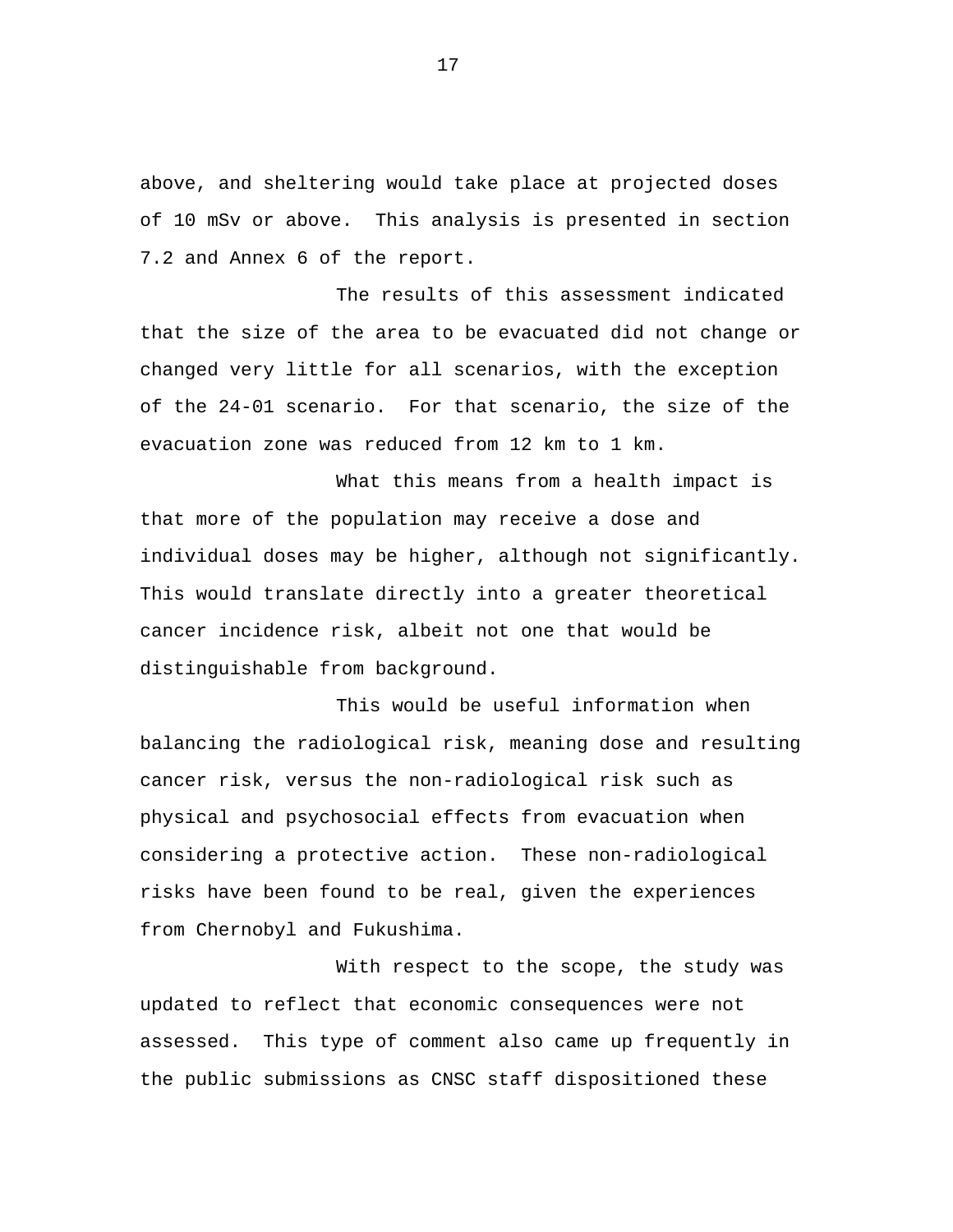comments by indicating that it was outside the mandate of the Commission under the *Nuclear Safety and Control Act* and explained the legislation around nuclear liability in Canada.

For the next bullet, references were added throughout the document, including to the information boxes where appropriate such as health effects from Chernobyl and Fukushima.

For the variability in human health risk estimates, CNSC staff have included in the risk tables at Annex Three of the draft document the lower and upper 90 percent bound estimates that the radiation risk assessment tool known as RadRAT produces. As indicated in this slide, using the upper 90 percent bound risk estimates, similar results were observed; namely the childhood thyroid cancer was the only cancer examined for which increased risks were observed on the order of two to two and a half times greater than that of the mean estimate.

For example, the excess risk of developing thyroid cancer for a child from the worst scenario, namely the 24-24 times four scenario in close proximity to the plant yielded a mean excess future risk of 301 chances and 100,000, whereas the upper 90 percent bound risk estimate was 773 chances and 100,000 and the lower bound risk estimate is 75 chances in 100,000 and all of this is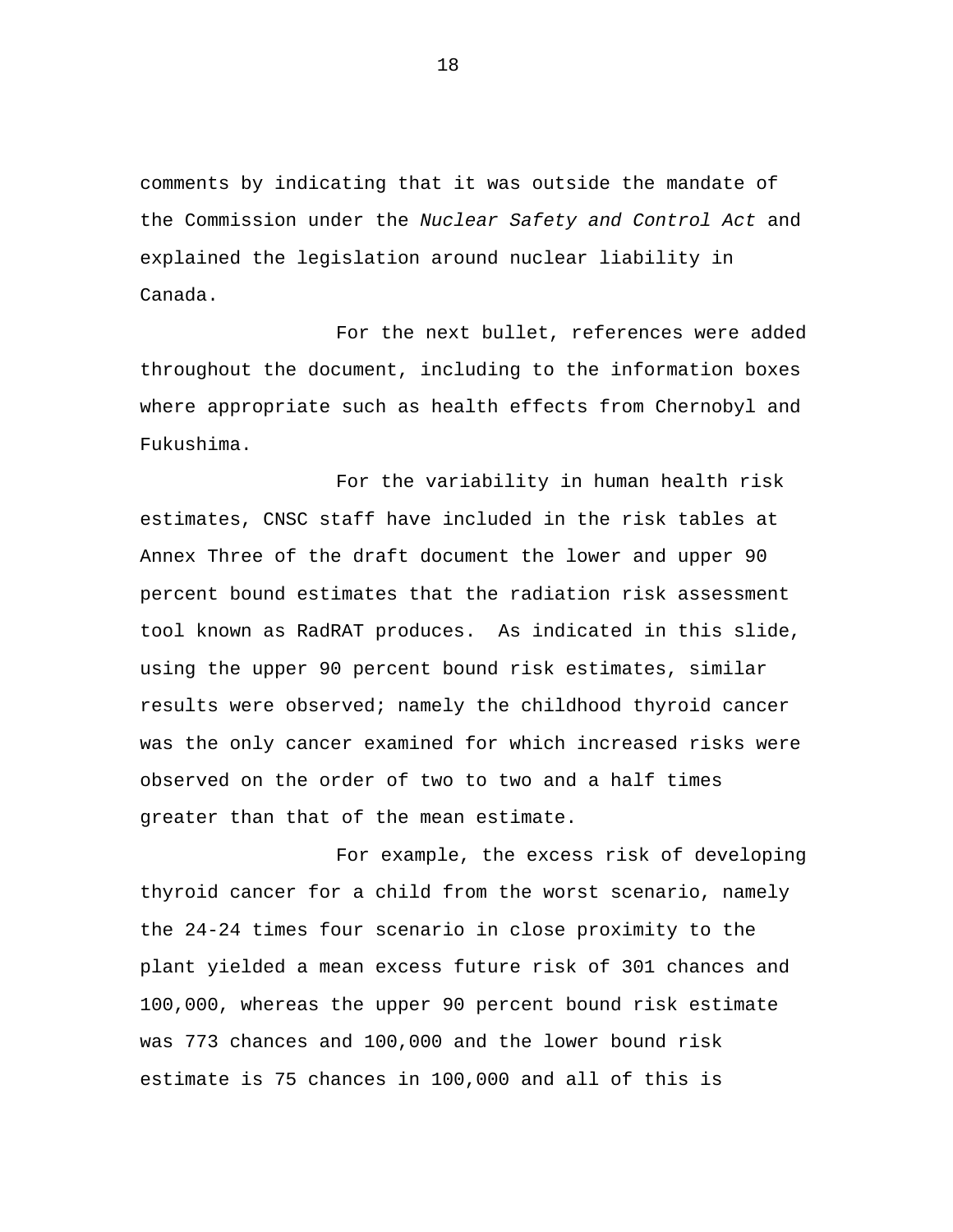relative to the baseline future risk of 1,078 chances in 100,000.

In order to improve on the readability of the document, CNSC staff have corrected the discrepancies, ensured consistent use of terms throughout and added an extended plain language executive summary and an acronym list. The draft document will go through an additional review prior to publication.

As part of the minutes of the Commission meeting, there are commitments by CNSC staff to produce two fact sheets. The first one, a fact sheet on health effects of the Chernobyl accident was published on CNSC's website on February 18, 2015. This fact sheet was based on the related United Nations Scientific Committee on the Effects of Atomic Radiation Report. All the information is objective, substantiated and scientific.

The second fact sheet on managing public dosage during a nuclear emergency is pending publication. It addresses the questions and facts surrounding regulatory dose limits and dose based protective action guidelines. In conclusion, as outlined in CMD 15-M10, all of the directions from the Commission has been addressed.

The next few slides will now focus on the key concerns raised during the public consultation period and CNSC staff's responses to those concerns, including the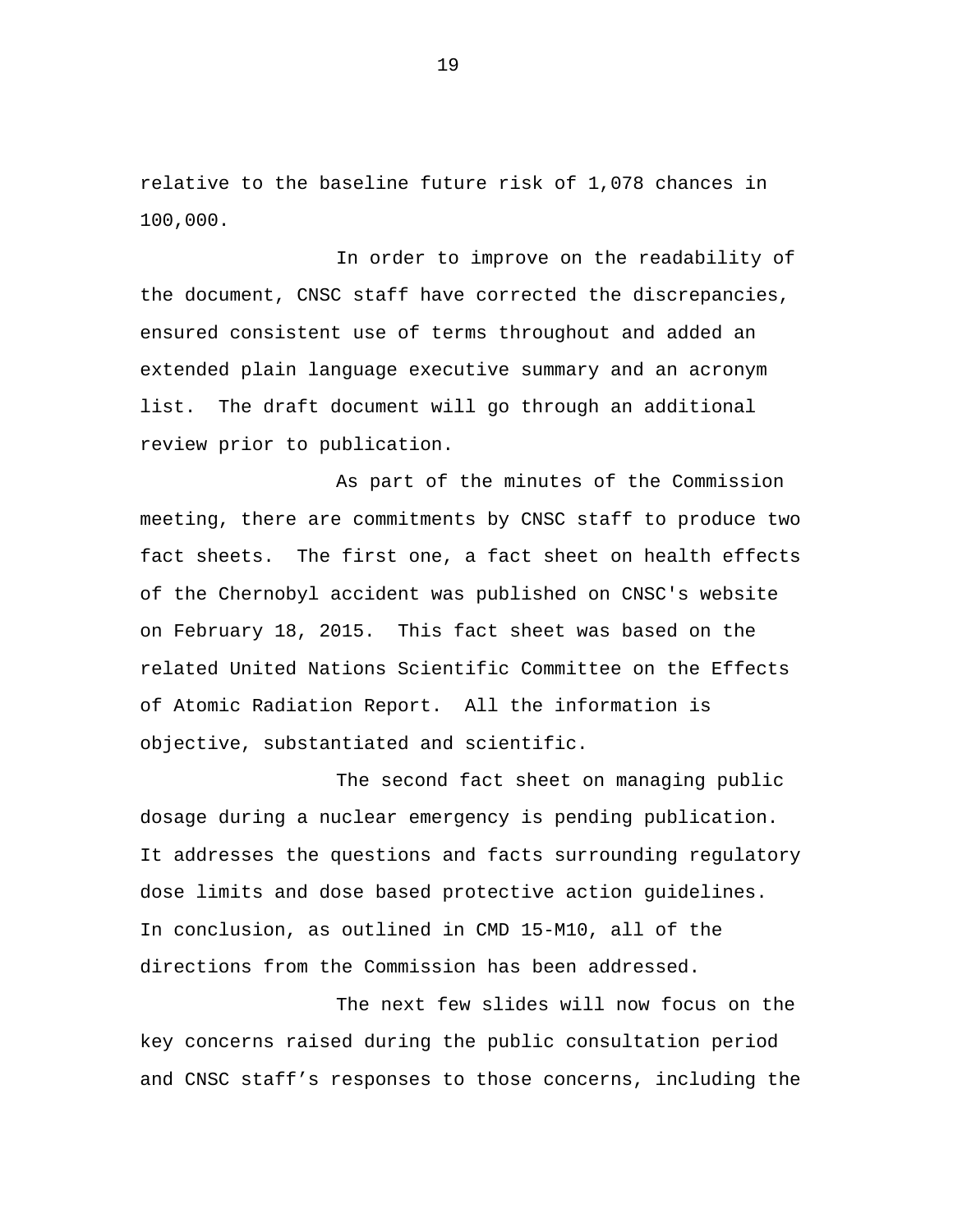changes made to the study document. Note that not all concerned are discussed in this presentation and the CMD, but all comments are addressed in a disposition table that forms Addendum A of the CMD.

Certainly the number one concern raised was around the severity of the accident. There were comments around different aspects of this, namely it wasn't a Fukushima type of accident; it was not an international nuclear event Scale 7 accident or INES. The INES scale refers to the International Atomic Energy Agency tool for communication to the public on the safety significance of events associated with ionizing radiation and it wasn't a multiunit accident.

CNSC staff's position is, in fact, the predicted dosage from the study are comparable to those measured at Fukushima and we will look at some of those actual numbers later in the presentation. INES is meant to be a communication tool. It is not meant to be for comparisons between facilities, organizations or countries, as some commenters are advocating.

Further, Fukushima enhancements would reduce the probability of a similar accident happening to the 10 to the -8 range and given all reactor safety enhancements installed in Canadian nuclear power plants in response to lessons learned from the Fukushima accident,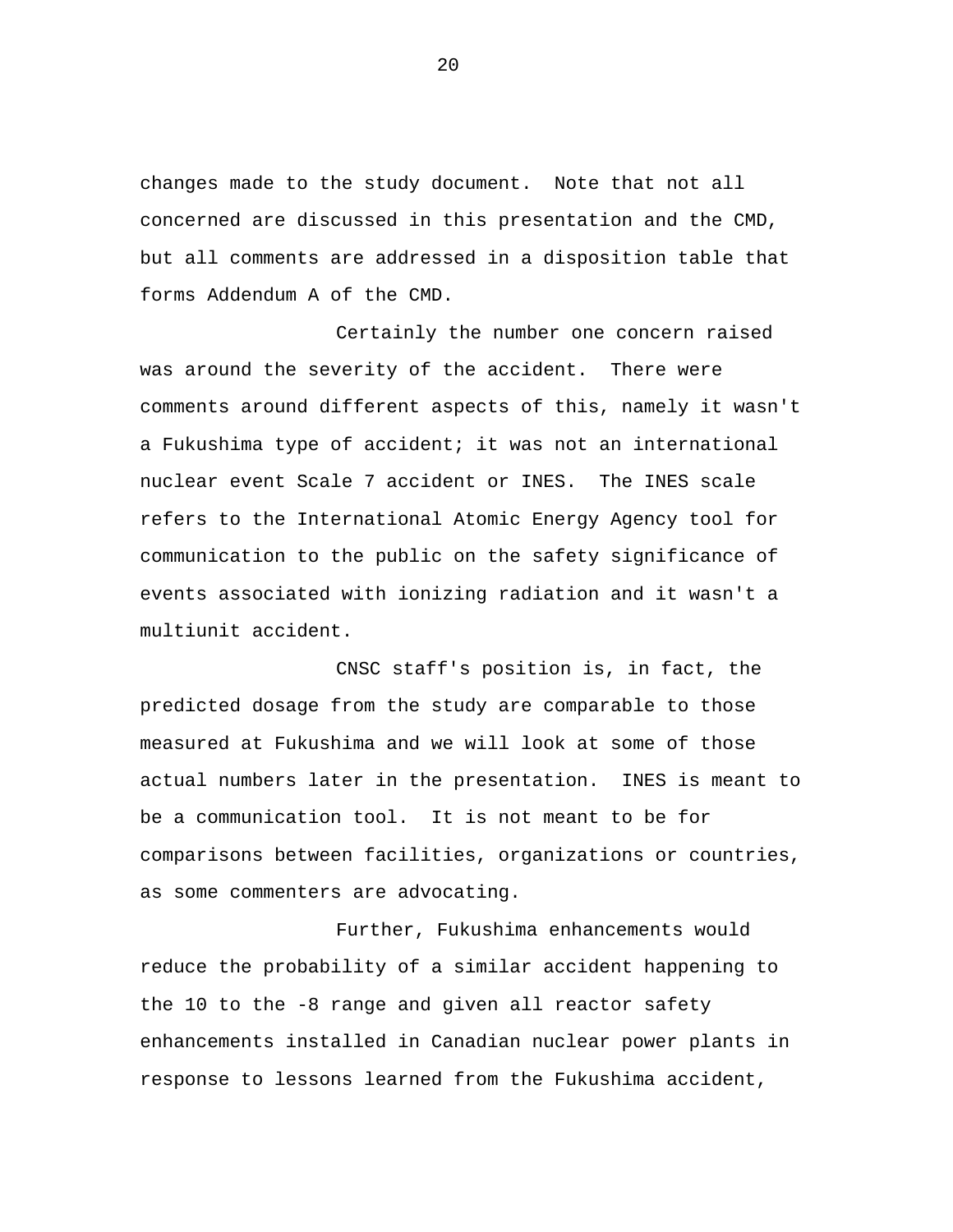the release of radioactivity of this magnitude, such as the INES 7 or Fukushima is extremely unlikely, meaning an unimaginable natural disaster would have to occur. As the purpose of the study was to examine human health consequences, a highly unlikely generic scenario was assumed in the study that was reflected of a severe accident.

For the purposes of this study, multiple unit accidents were looked at in a conservative manner by multiplying the source term by four. It was recognized that there is ongoing work to develop a site-wide probabilistic safety assessment and associated safety goals that will provide a more realistic perspective of multiple unit accidents, their probabilities and associated risks.

Lack of an early release scenario was highlighted by a number of commenters. CNSC staff's position is that the 24 hour hold-up period is consistent with the current understanding of the release timings at the Darlington Nuclear Generating Station, taking into account containment and the vacuum building functioning as designed. The accident sequences in the Darlington Probabilistic Risk Assessment have an early release component, are in the range of 10 to the -7. Consideration of Fukushima enhancements such as emergency mitigating equipment it is expected that probabilities will be further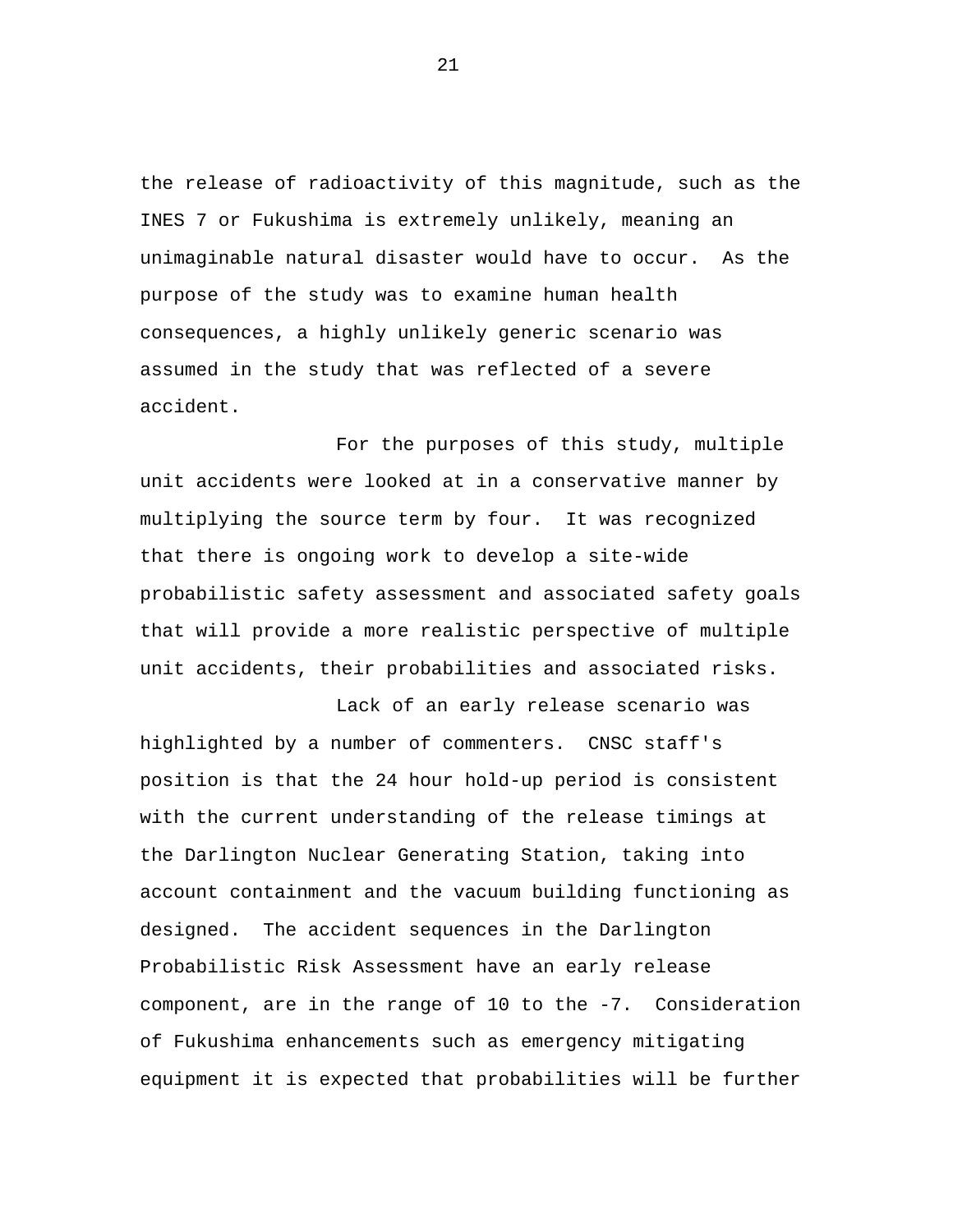reduced to the 10 to the -8 range.

When drawing comparisons with Fukushima, it is important to note that the large earthquake and resulting tsunami did not create these kinds of early release conditions, rather releases were held up in the different Fukushima units for different periods of time, ranging from 23 to 74 and a half hours, with releases not occurring simultaneously across all units. As the purpose of the study was to examine human health consequences, again a highly unlikely generic scenario was assumed in the study.

Another concern raised with respect to the lack of assessment of effects on aquatic biota like fish and drinking water. Additional information was added to the document; explained that given the airborne pathway of the hypothetical release, considerations were given to the effects to terrestrial base biota such as mammals, which are more radio sensitive compared to aquatic biota such as fish. No acute effects are expected to terrestrial or aquatic biota in the hypothetical scenarios examined. With respect to drinking water, there are provisions in place at the federal and provincial levels for emergency planning on this matter. The bottom line is that drinking water would be protected.

In the original draft document, the use of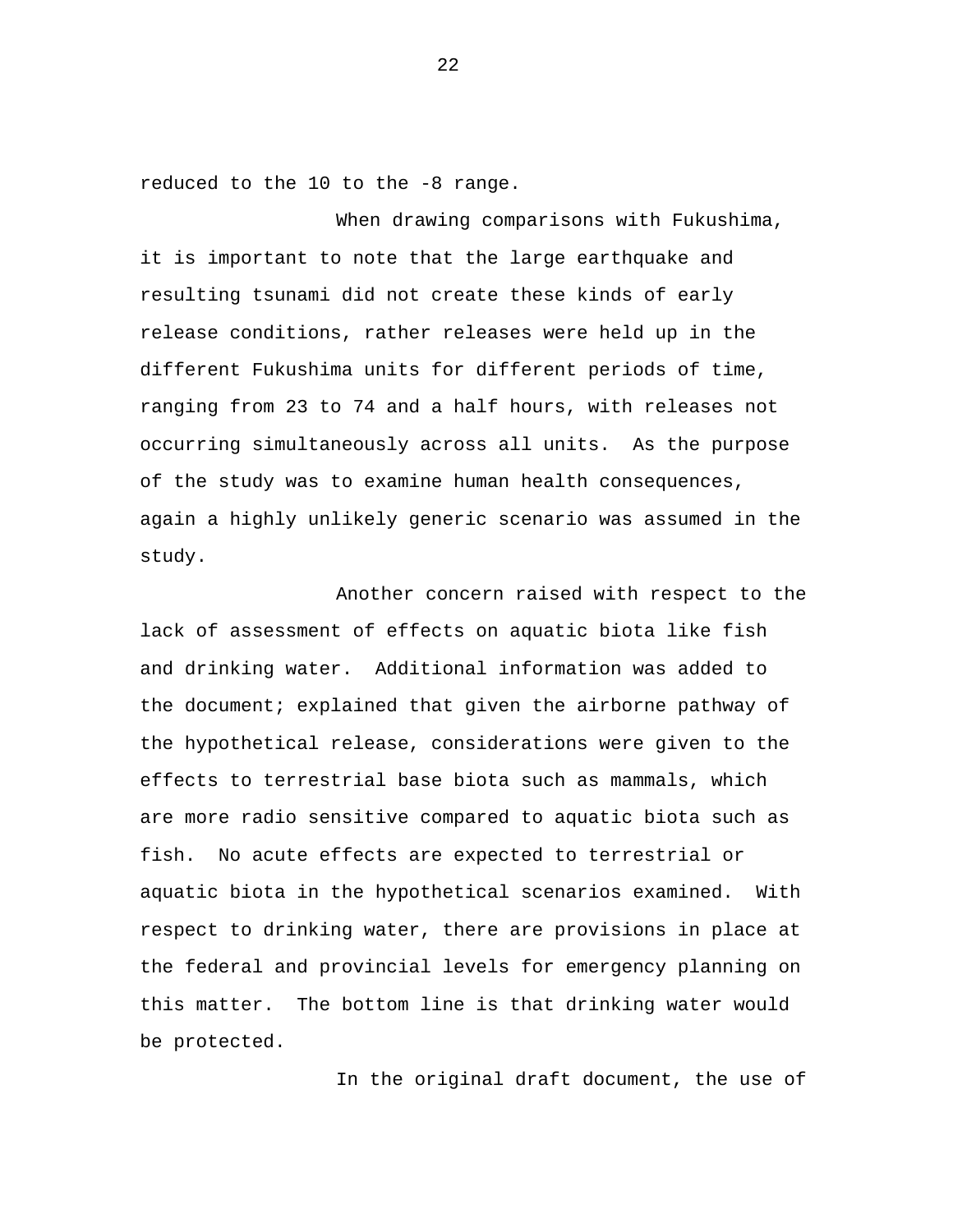the 95th percentile dose was described as a maximum dose to be experienced by a very small fraction of the population. However, while a 95th percentile dose reflects an upper bound, it is less of a function of the population or its distribution, but rather is tied to the worst-case meteorological conditions seen at a particular location during the calculation. This could be, for example, in an area with either a very small population or a very large population. The staff recognize the need to correct the way this concept was described in the document and CNSC staff replaced the 95th percentile doses with centreline doses to represent the maximally exposed individual. The centreline doses were slightly higher than the 95th percentile doses in the scenario that resulted in the highest doses, that being the 24-01 scenario and was judged to be more conservative in this respect.

Various parties had different views on the use and applicability of the study, such as its applicable to emergency planning, the use of conservative and non-conservative assumptions, and the absence of a consideration of longer-term risks, meaning those greater than seven days. CNSC staff's position is that the study is meant to address the direction given to them by this Commission. It was not designed for other purposes. Though the study results are useful in support of other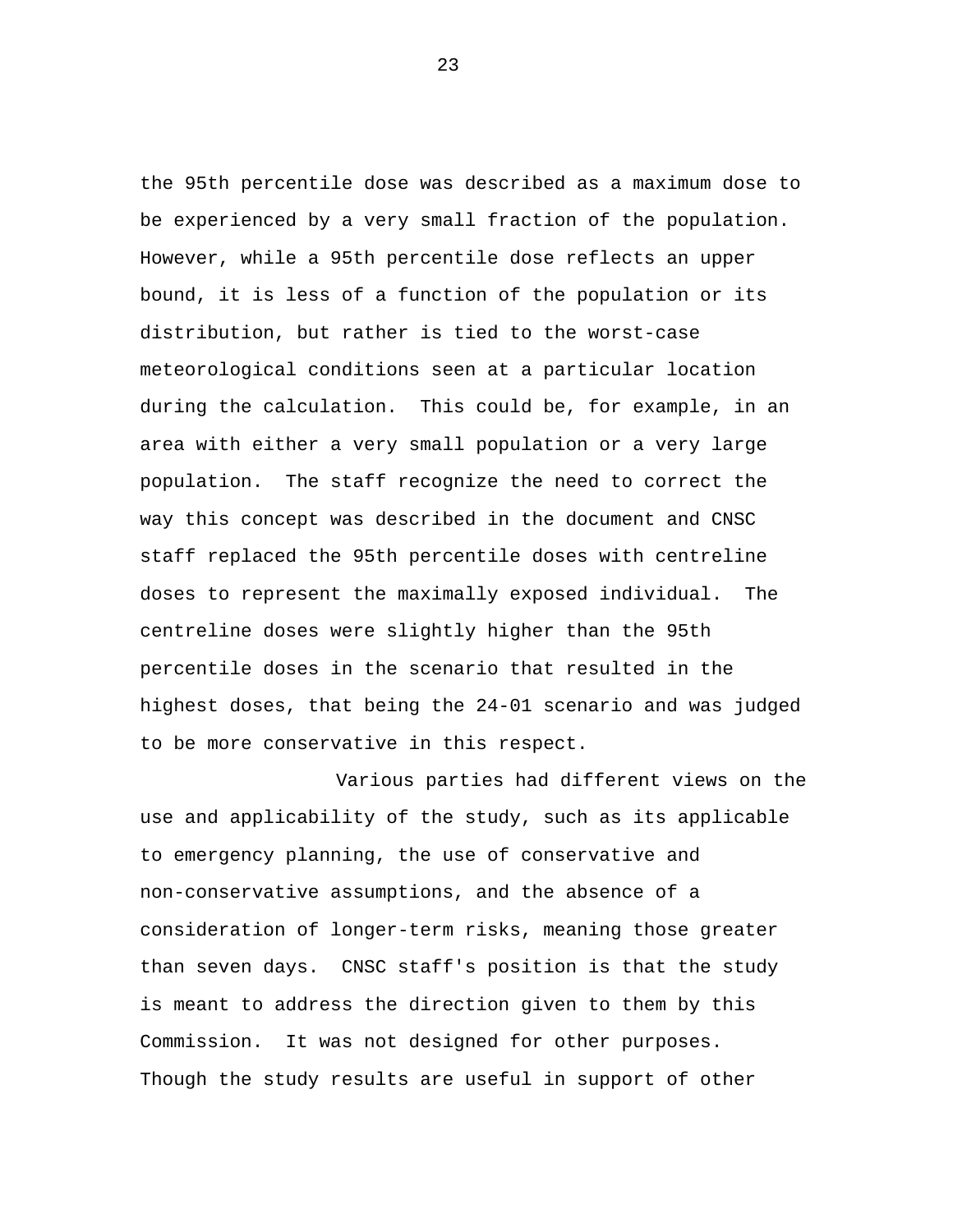initiatives, they are not meant to represent specific reactor actions scenarios nor be part of the actions emanating from the Fukushima action plan or activities being undertaken by other parties such as updating of the Nuclear Emergency Response Plans.

Wherever possible, additional information and clarity was added to the study assumptions, methodologies, et cetera, to ensure sufficient transparency for parties that may wish to use the information in the study for other purposes. For example, more detailed short-term information was added.

The study focused on the risks from the first seven days, which is reflective of the early phase of an accident and is in alignment with national and international guidance as a necessary and appropriate timeframe to take early protective actions. The exposure incurred over the first seven days could make up the bulk of the dose experience in the first year, depending on the emergency measures taken. CNSC staff are developing regulatory guidance on post-accident recovery. As such, risk assessment considerations that go beyond the early phase, which is reflective of seven days in this study, will be considered as part of that future work.

In response to comments raised on the lack of recent information on Fukushima, CNSC staff did a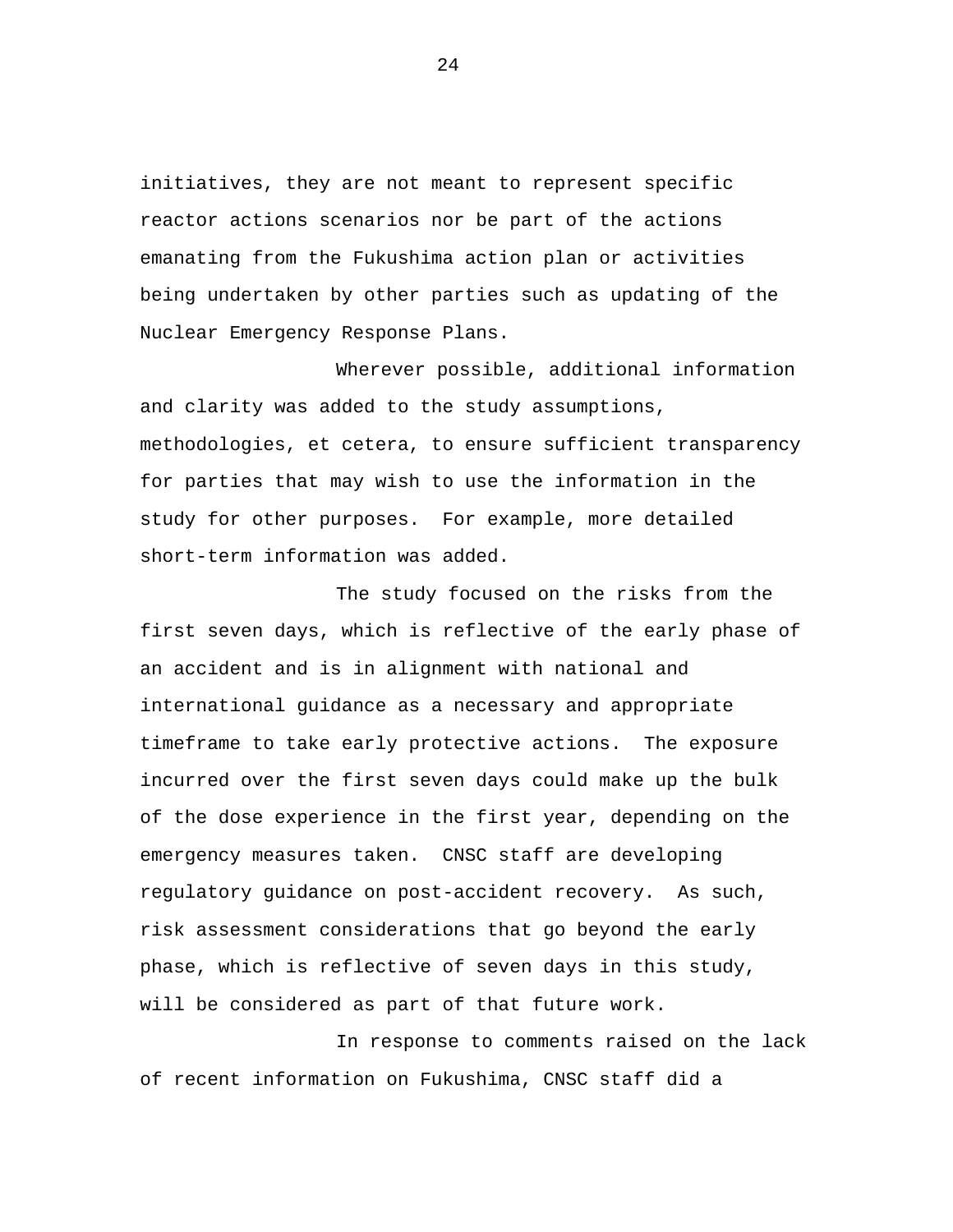literature review and integrated the latest information as appropriate such as measured dose information. A number of studies have reported on measured doses and using dose to the child's thyroid as an example, estimates range from 23 to 50 mSvs. To put that into perspective, for the 24-24 times four scenario considered in this study, the average child's thyroid dose was 31 mSv's, which was within the ranges reported to date related to the Fukushima event.

One of the key recommendations from the draft study was that further consideration of sensitive receptors in emergency planning may be warranted given the childhood thyroid cancer results. Several commenters indicated that sensitive receptors such as children are already a main focus of emergency planning. For example, Health Canada indicated that its guidelines for intervention are derived based on the most sensitive age group using parameters recommended by the International Commission of Radiological Protection.

Similarly, provincial authorities integrate sensitive receptors in emergency planning; for example, the Ontario Ministry of Health and Long-Term Care's Potassium Iodide Guidelines. Given this feedback, CNSC staff added text on how federal and provincial authorities consider sensitive receptors in emergency planning and emphasize the importance of its continued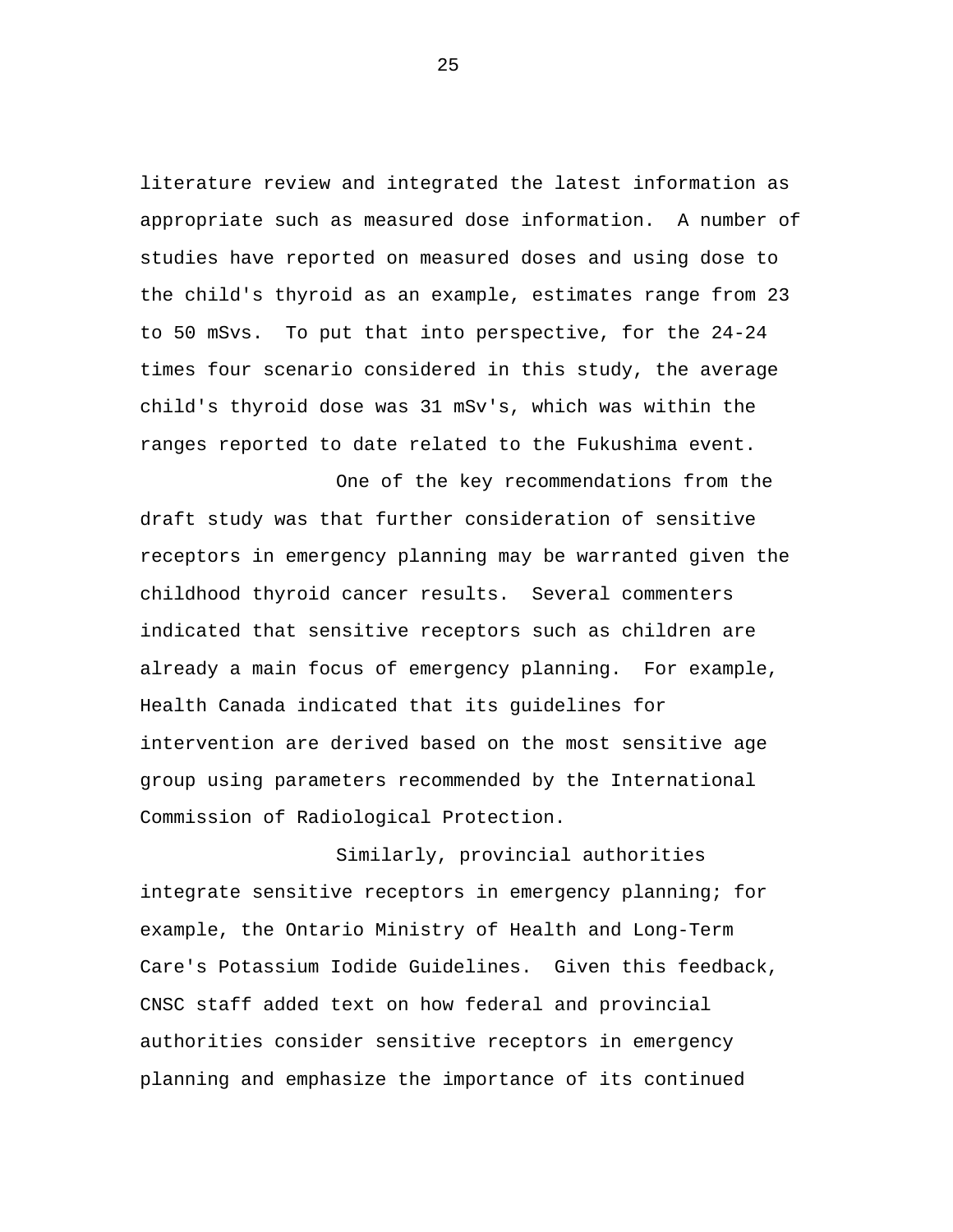consideration given the study's findings.

Concerns were raised around the choice of the risk acceptability framework that was examined, the dose inputs used to put risk into perspective, and finally the absence of a radiological type of framework. It should be noted that multiple frameworks for the assessment and management of health risks, associative exposures to contaminants have been developed worldwide. For example, we have profiled a framework used by Health Canada for contaminated sites and by Health Canada and international organizations for commercial chemicals. Additional information was added to the document to provide this context, including work done between the Atomic Energy Control Board and Health Canada. Further information around radiological protection frameworks such as those from the International Commission for Radiological Protection were added.

The conclusions on risk acceptability did not change. For example, the doses predicted from the study are below the International Commission for Radiological Protection's recommended reference levels of 20 to 100 mSv dose to a member of the public during emergency situations. However, CNSC staff continue to believe that a public health type of framework provides transparent risk information that could be used by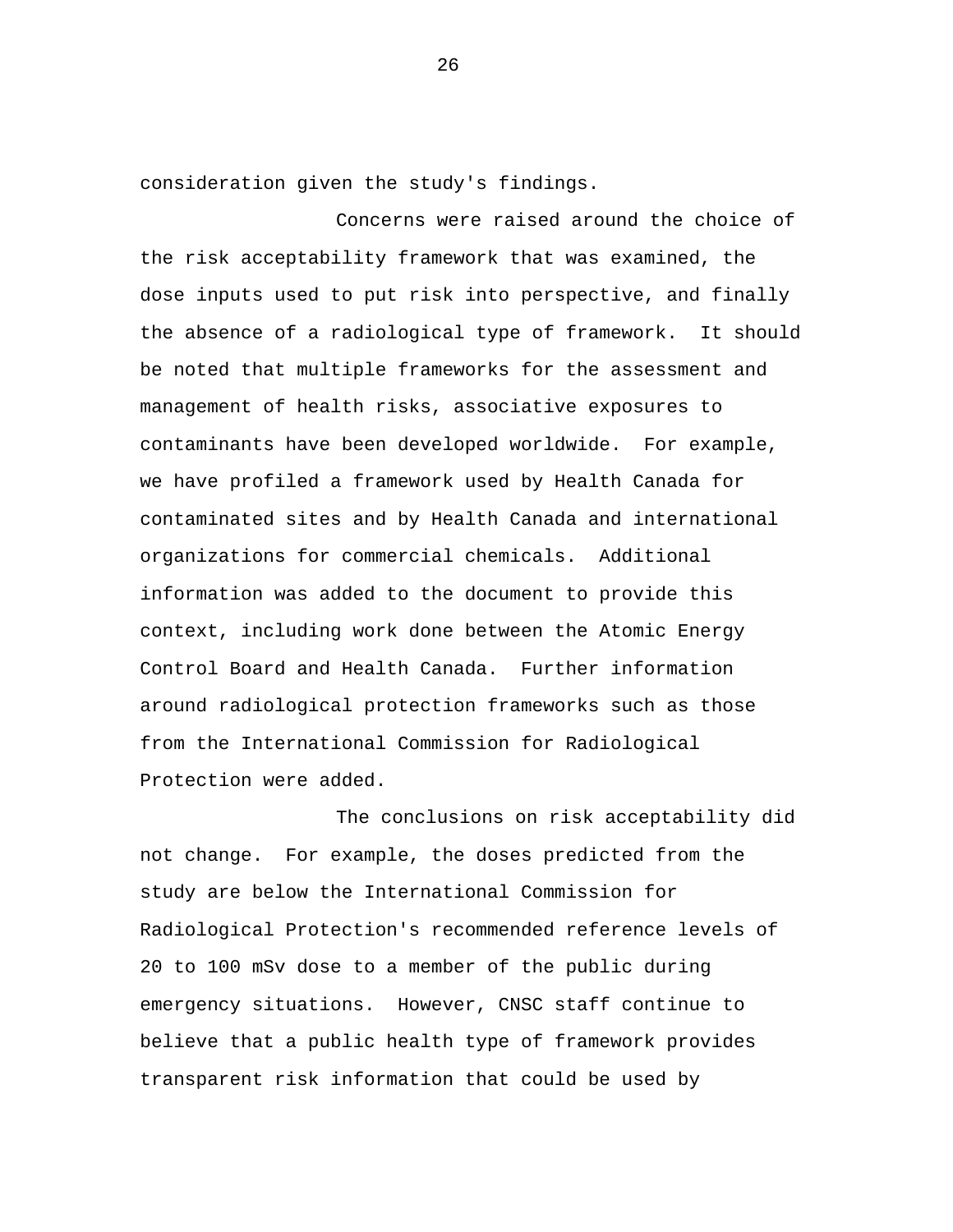decision-makers and is more easily understandable by the public because cancer risk could be better contextualized than a dose range.

The next two slides will highlight CNSC staff's conclusions and next steps. I will now turn the presentation back to Dr. Thompson.

**DR. THOMPSON:** To conclude, this update in the form of CMD 15-M10 and its addenda addresses the Commission's direction to CNSC staff to seek and incorporate public comments on the draft study, as well as to describe how the Commission's direction on the document was integrated. The document has been improved as a result of public consultation and direction from the Commission and staff's assessment of some of the key concerns raised did not need changes to the document. However, the disposition of those types of comments in Addendum A provides a transparent explanation to stakeholders as to the reasons why.

The next steps will be to finalize the study based on any additional feedback from the Commission and publish the study on the CNSC's website. Concurrently, work will be undertaken to publish the results in the peer-reviewed journal.

This concludes our presentation and we are available to answer questions.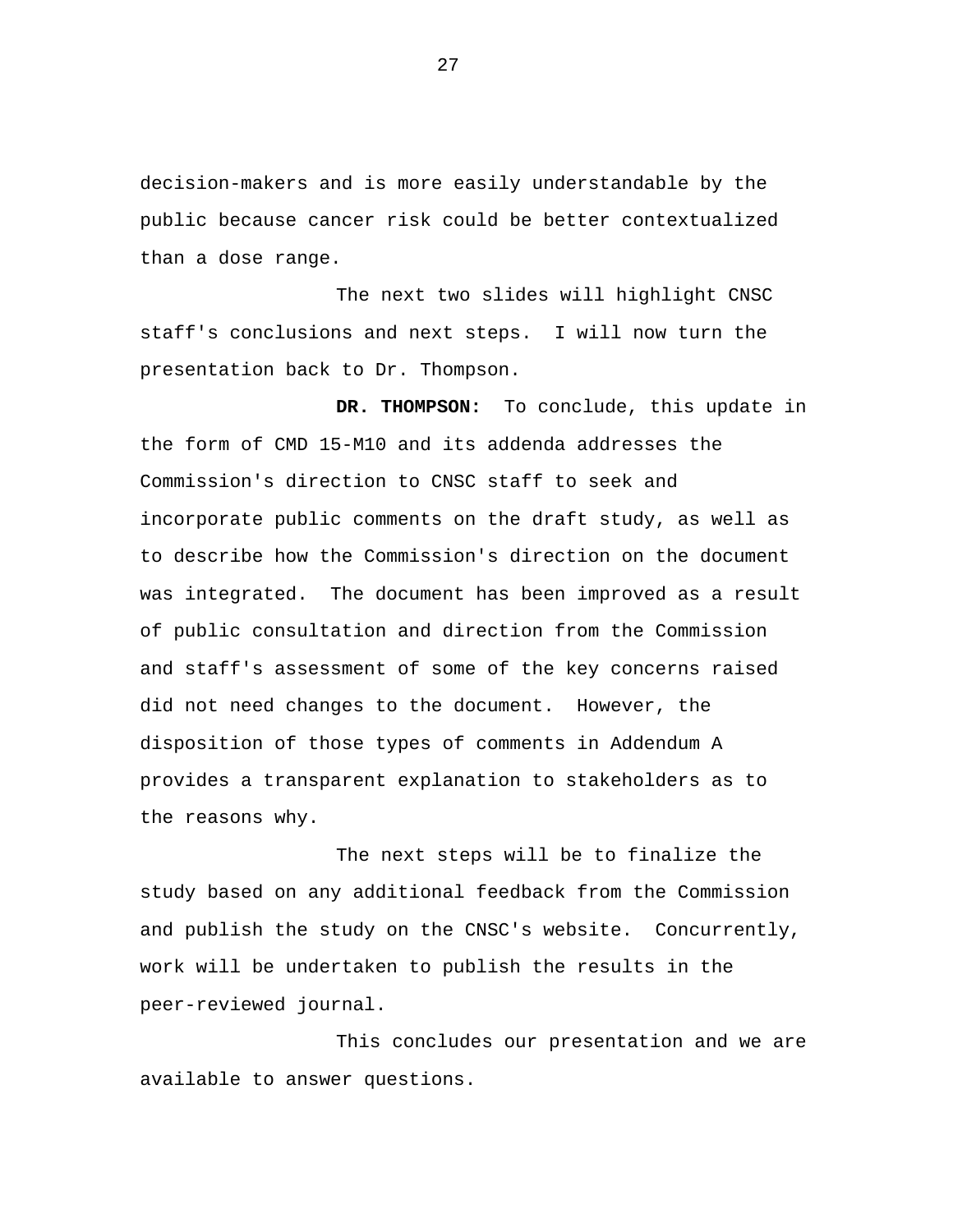**THE PRESIDENT:** Thank you. Before we get into the questions by Commissioners, I understand OPG would like to make some comments.

Ms Swami, over to you.

**MS SWAMI:** Thank you, Dr. Binder and Members of the Commission.

My name is Laurie Swami, Senior Vice President, Decommissioning and Nuclear Waste Management.

I would like to thank you for the opportunity to make a brief statement about the importance study that the CNSC staff has undertaken. We believe it is one of the most comprehensive studies looking at the potential human health effects of a hypothetical severe nuclear accident ever undertaken in Canada. OPG would like to commend the staff and congratulate them on the work that they have completed. OPG did provide support to this project, as did other agencies, departments and specialists.

The study, we believe, characterizes the potential for an increase of -- characterizes the potential fairly well as very small or essentially not measurable against the natural background occurrence of cancer in Canada. Suggestions for enhancing risk estimates for sensitive receptors are identified. OPG supports the study conclusions that the risks are being effectively managed in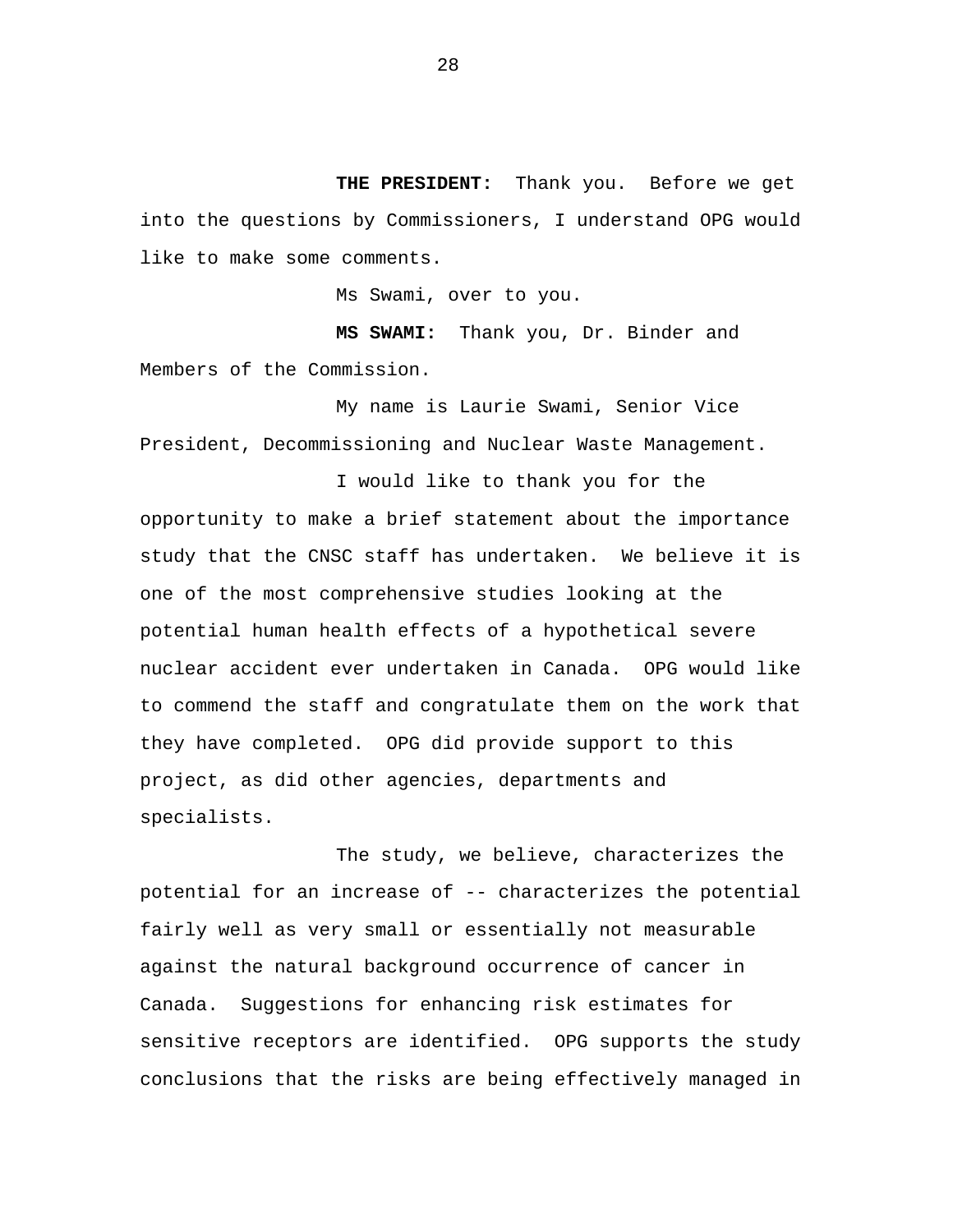alignment with international risk frameworks. Further, OPG believes the study addresses the Commission direction from the Darlington refurbishment for continued operation environmental assessment hearing.

We look forward to seeing this report published because we believe it will give the public an opportunity to further understand the safety aspects of licensed facilities in Canada. Thank you.

**THE PRESIDENT:** Thank you.

So why don't we then jump into the question session with Ms Velshi?

**MEMBER VELSHI:** Thank you, Mr. President.

I would like to echo some of the comments you heard from OPG to CNSC staff on what is, I believe, to be a very comprehensive study. I looked back at the transcript from the December EA licensing hearings for Darlington refurbishment again to get a refresher on what the genesis of the action was and I think the key findings from the study should give the public a lot of comfort, that even when one takes such a very unlikely incident of the likelihood of such a serious accident, that the impact of that is very small except for the sensitive members of the population, but that it's not really measurable about background.

So as we were looking at why we needed to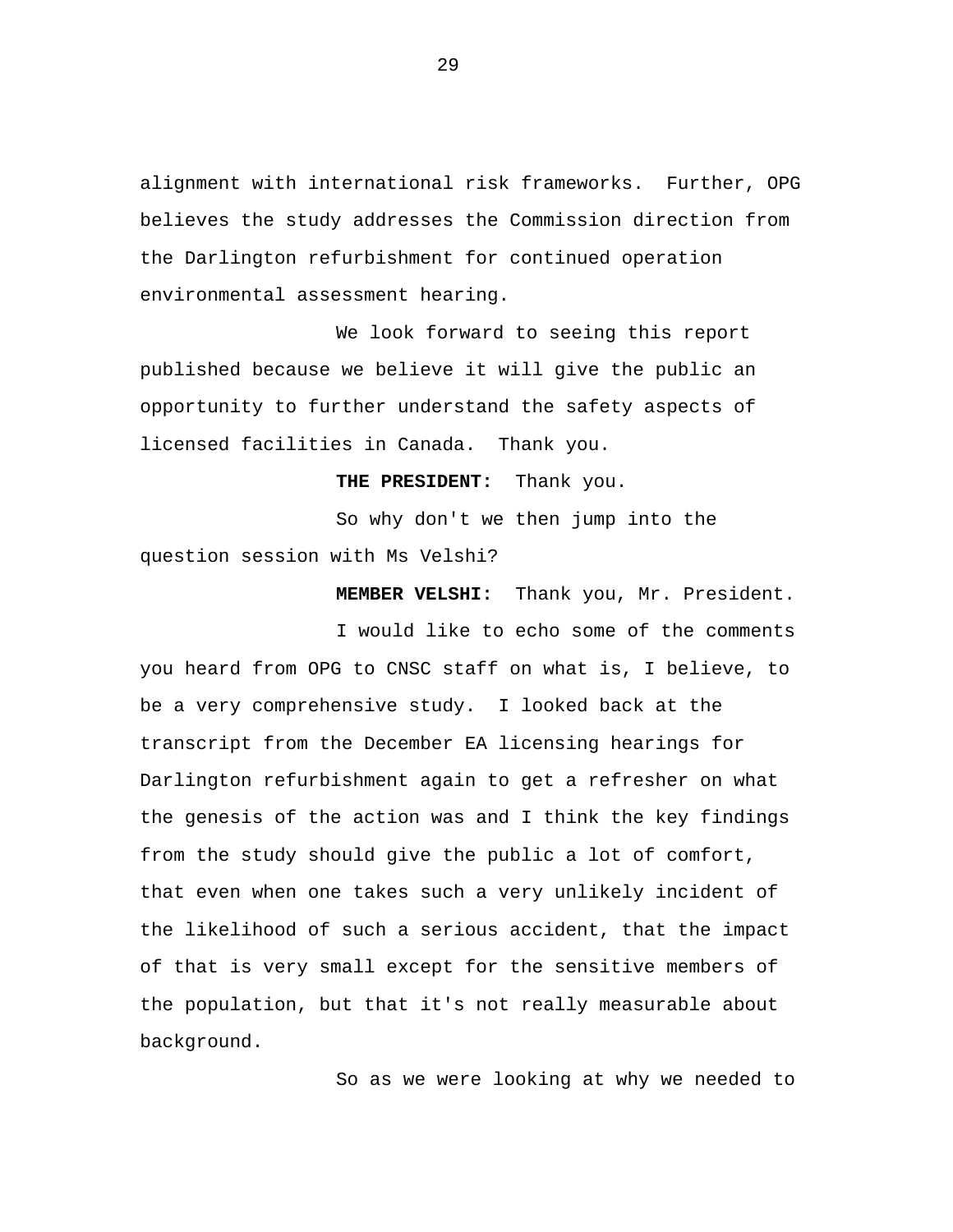do the study it was really to address a lot of concerns we were hearing that the EA had not looked at these really black swan events and so I think -- I'm hoping that this would give them that reassurance.

My questions are more around your responses to questions that have come up. So one is around the sensitivity cases that were done. Explain to me why for the 24-01 you didn't do the times four for that one, given that that is the scenario that seems to have the greatest impact when you look at things like evacuation, and so on?

**MR. FRAPPIER:** Gerry Frappier, for the record. I am the Director General, Assessment and Analysis.

So we are looking at a hypothetical accident scenario and that's how it was undertaken, but at the same time we have to have some sort of logic to things and so the view was that having a multiple incident happen, you know, exactly at the same time, all of it happening in that short period of time was not an appropriate scenario to look at that. Things would develop with time. That is the experience we have everywhere, and that is what all the modelling shows, and so that to have the four reactors releasing there would need to be, just from a physical perspective, some time between those.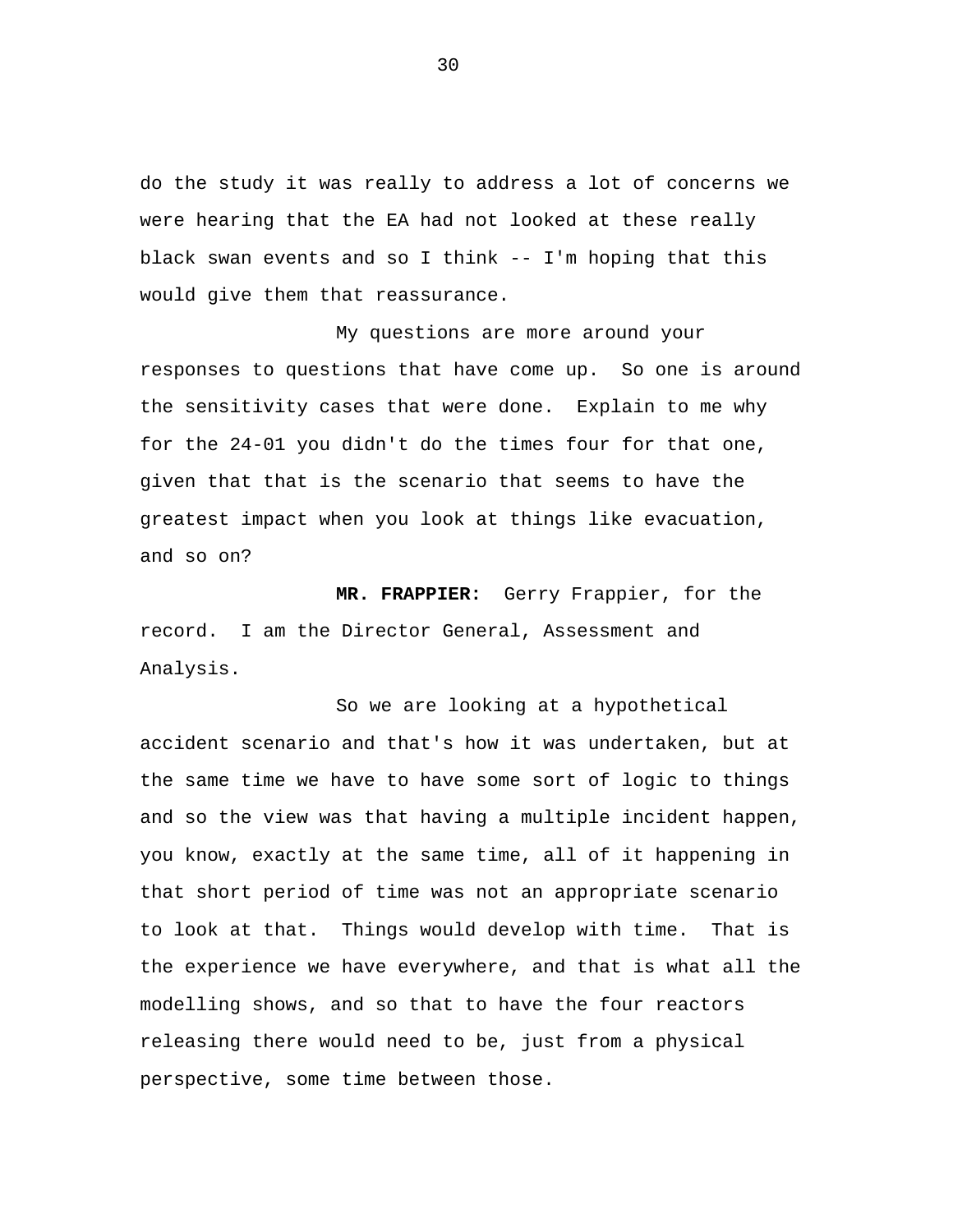**DR. THOMPSON:** Patsy Thompson, for the

If I could add, one of the

considerations -- and this was explained in some detail last June during the hearing -- is for the release during one hour from four reactors essentially are looking at the complete containment failure of the four units all at once. From that point of view it was considered to be not credible.

And so the approach we have taken is to look at the four units experiencing an accident from a common cause, but looking at them more appropriately with some kind of containment and other systems functioning during a period of time which is more reflective of the safety systems in place.

**THE PRESIDENT:** Can I jump on this one? So throughout the whole study you are trying to be scientific, use numbers, et cetera, and sometimes when we want numbers we are getting the kind of explanations is not credible, et cetera.

Why couldn't you estimate what the probability would be for the scenario Ms Velshi just asked about for the four units to release all the content in one hour? Are you talking about now 10 to the -10 and that's why it's not credible? I mean I don't understand why in

record.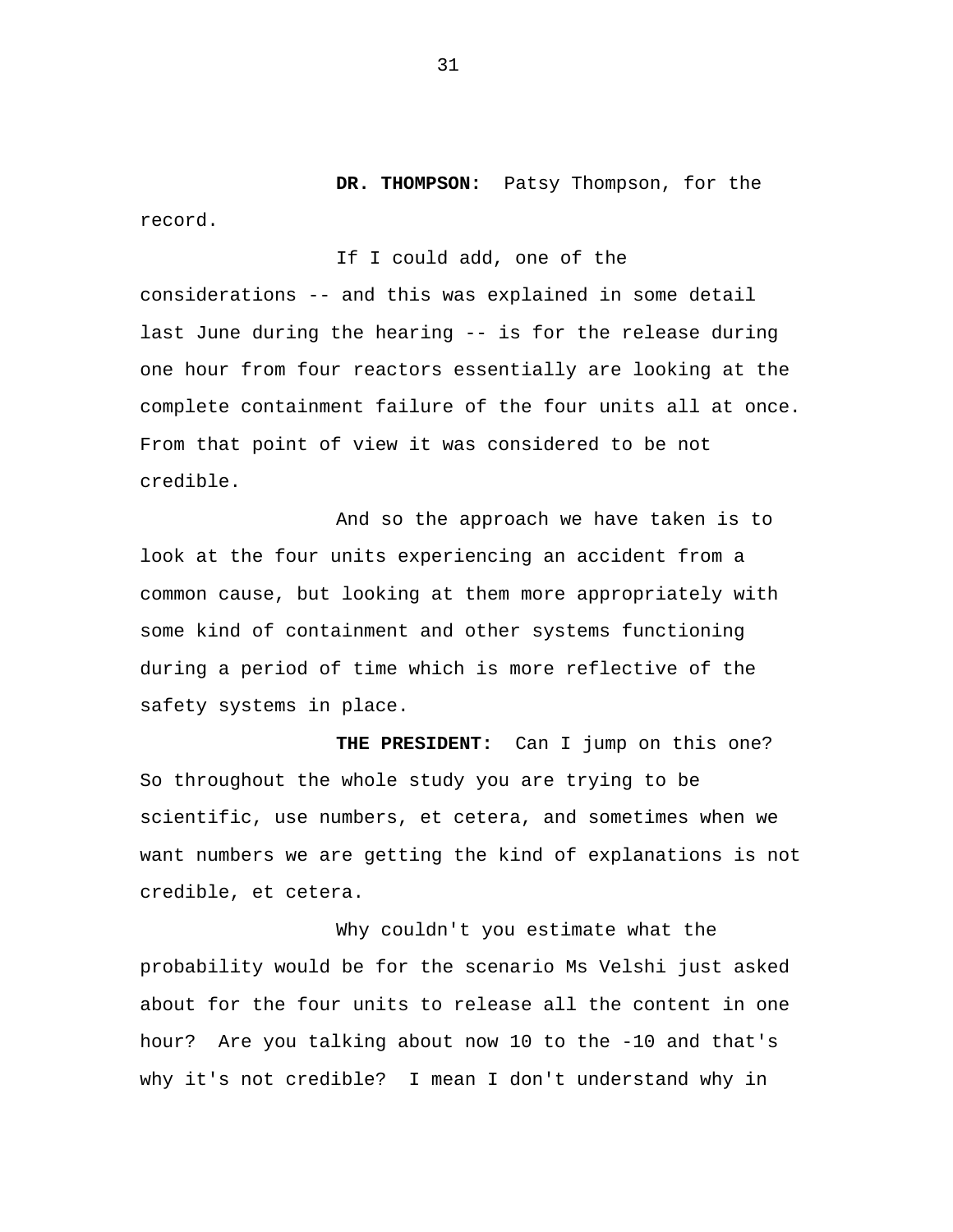some of those scenarios you did not use the frequency number to say this is not credible because we were looking at  $10$  to the  $-7$ .

You know, I don't understand why you did not attempt to do -- to put some numbers on these.

**MR. FRAPPIER:** Gerry Frappier, for the record.

It's a good point. I think that the reality is we are now getting two scenarios that are so, so low that we really don't have numbers for that. We know it is way below, let's say, 10 to the -8, like you said, that we are sort of using a little bit as an indicator of practically eliminated.

 use it because, you know, then you are -- because you **THE PRESIDENT:** But if you just said that, below 10 to the -8, then it explains better why you did not set out to do a 10 to the -7, which is a kind of a Fukushima level, if I understand correctly. Then everything else was not a credible scenario then to study.

I'm trying to see whether we can actually -- when we neglect something there is a good, again, numerical reason why we are doing it.

**MR. FRAPPIER:** So I would not disagree with you. The fact, though, is that we don't have those numbers because we haven't put the effort into getting them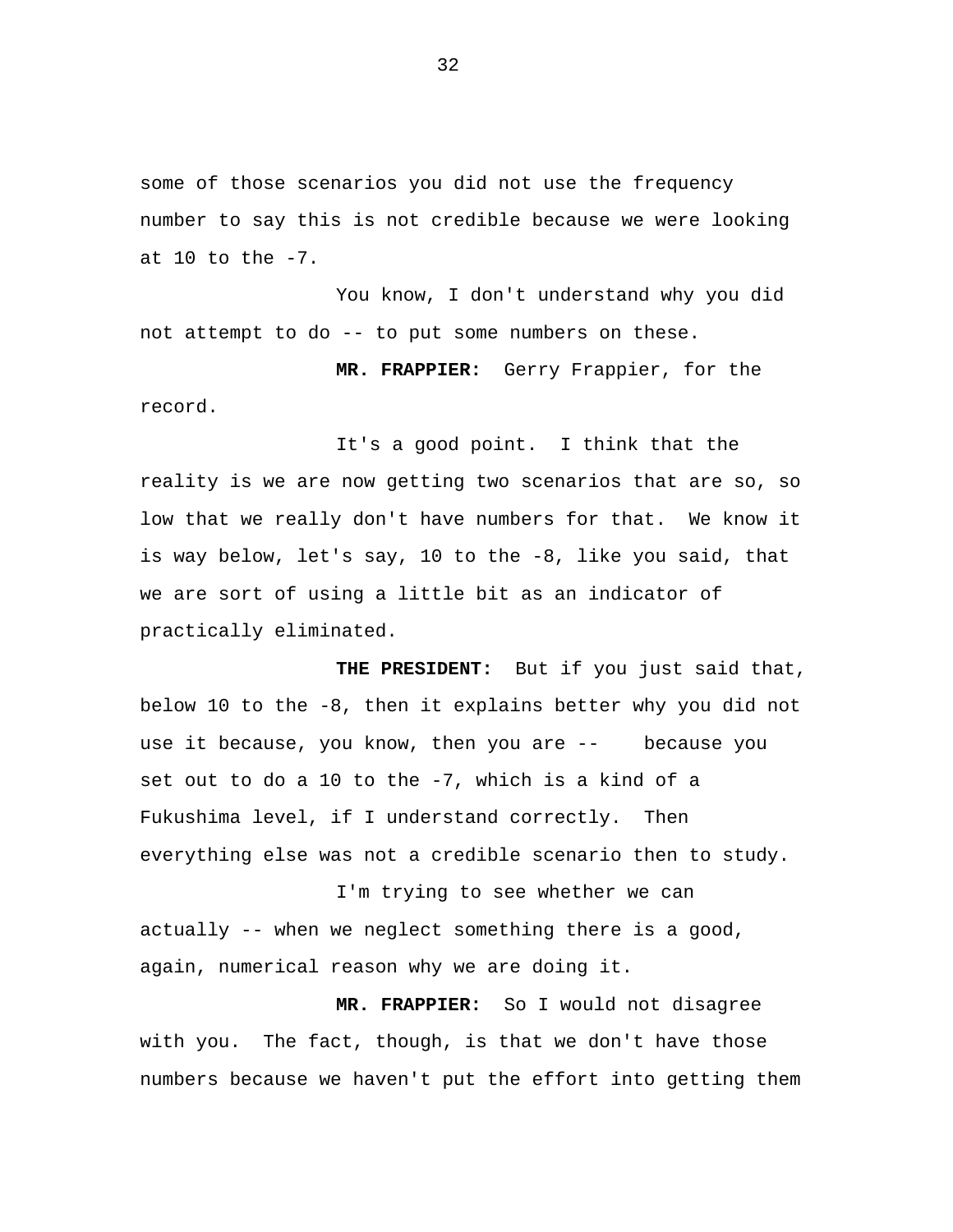because they are so small. So to put numbers out there, we know they are lower than -- it's easy to say, but to really get to exactly what that number is would require some effort that we did not do.

#### **THE PRESIDENT:** Ms Velshi...?

**MEMBER VELSHI:** My second -- it's more a comment -- is really to reiterate what you have heard from the public where you have mixed very conservative assumptions with ones that are not conservative and it somehow -- not somehow. I actually brings questions to the overall credibility of the study.

So for assumptions around evacuation and KI pills for instance where it assumed 100 percent effectiveness or compliance, it just -- I mean you have heard it from the experts themselves, too, not only how realistic is that, but it just takes away from an otherwise really good study.

So I just wanted to keep it up there. I don't know if you have any more to say. I know you responded to those comments.

--- Pause

**MR. McALLISTER:** If it's all right, Ms. Velshi, I would just like to comment on that.

We noted those same comments and what we found was we were getting concerns raised by the broad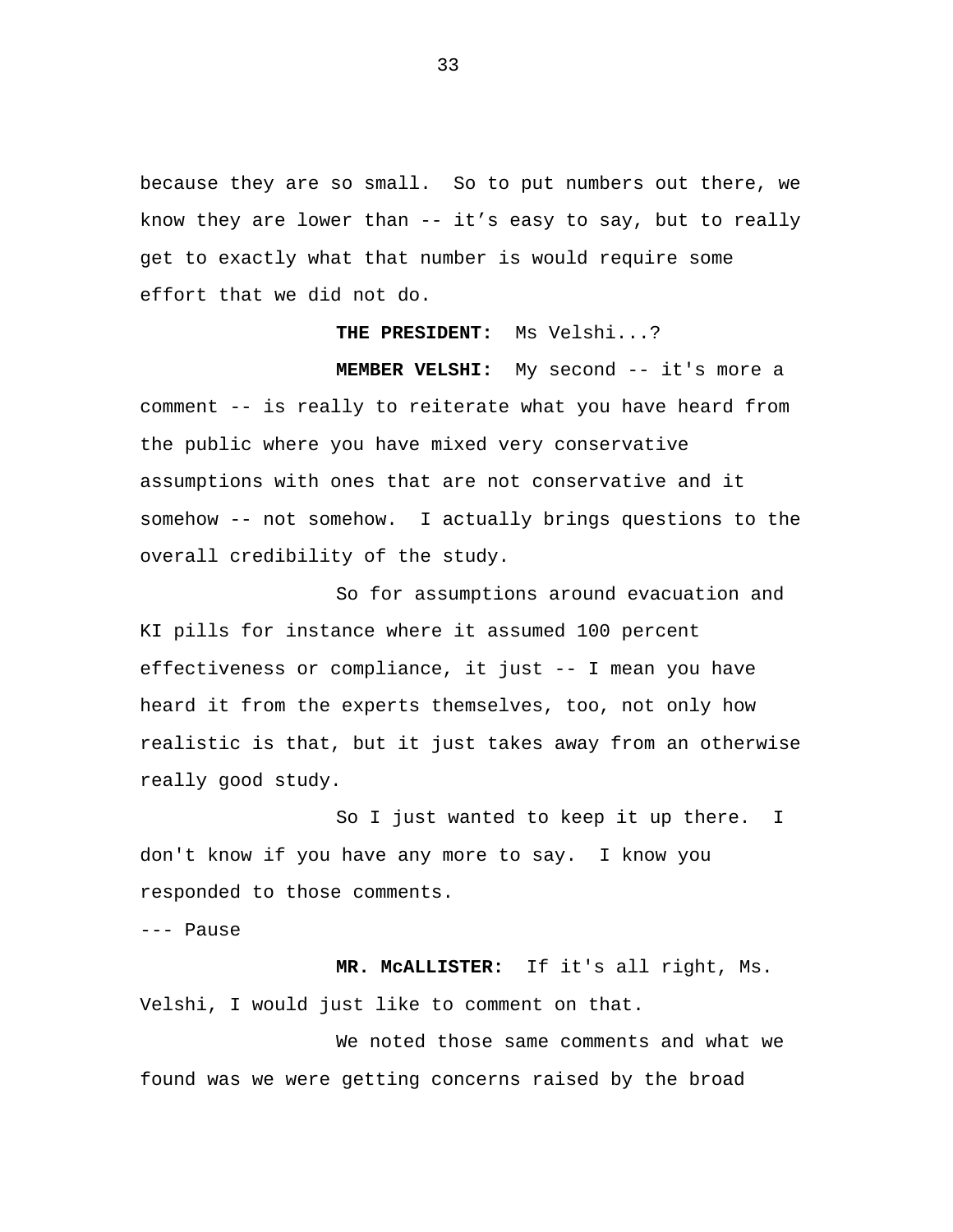spectrum of groups that commented on the document. Industry was indicating that, well, if there was a multiunit accident, emergency planning wouldn't unfold like you did in your study. We heard from nongovernmental organizations about the severity of the accident assessed. Some of the provincial authorities were questioning some of the assumptions. That gives us comfort that we probably found the right balance so we were kind of hearing it from people of different views in society around nuclear.

As well the sensitivity analysis that we did, we thought, went a long ways to addressing some of those concerns where we heard what, I believe, Monsieur Harvey raised during the June 2014 meeting around how sensitive are these and we did an analysis that again showed us that for one scenario there was certainly a change from an emergency protective action perspective, but the rest was really very little change. So we felt that we found the right balance given what the study's intent was.

**MEMBER VELSHI:** Maybe for this round the last question is to the Ontario Fire Marshal Emergency Management folks.

What, if anything, are you going to do with this study? Does it give -- provide any value to you and help you in your emergency management planning?

**MR. KONTRA:** Thank you very much for that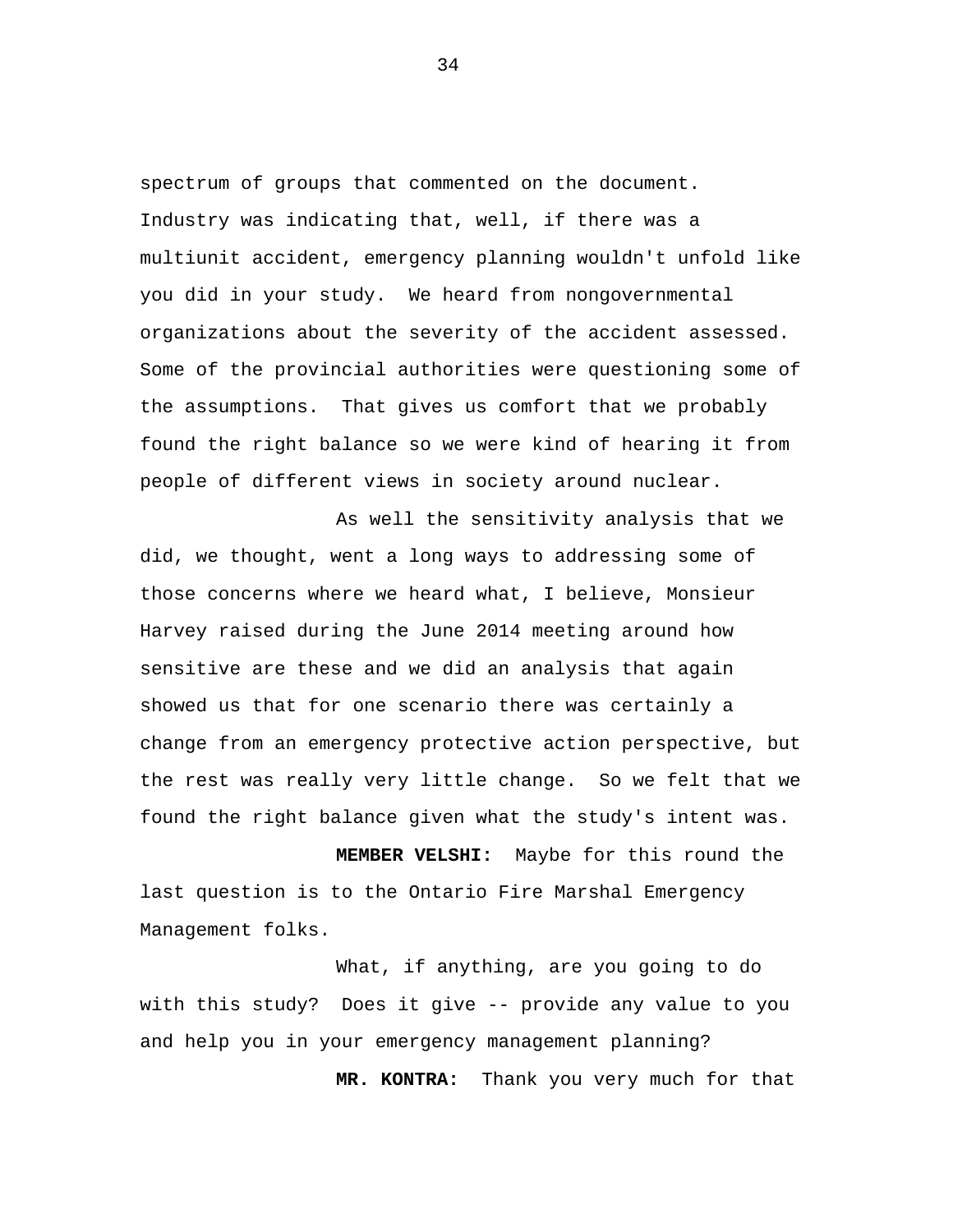question. This is Tom Kontra from the Office of the Fire Marshal and Emergency Management, for the record.

We found, similar to OPG's comments, that this is a very detailed, thorough and very helpful study that we can use in part with many other sources to help review our plans, which we are currently doing, and to review the planning basis and the actual parts of the plan as it applies. So we are very happy with the study overall.

**MEMBER VELSHI:** And the specific finding about the sensitive populations and children, anything different you would do as a result?

**MR. KONTRA:** Our preliminary look at the study and our current plans indicate that the study supports our current view on that particular aspect.

**MEMBER VELSHI:** So that means it really doesn't change what your current plan calls for then?

**MR. KONTRA:** I wouldn't want to say that because we are in the process of doing that review. So because we are not just using this study but we are using other information to complete the review, it would appear at the moment that the study itself is not going to change it, but that doesn't mean that we will not change.

> **MEMBER VELSHI:** Thank you. **THE PRESIDENT:** Thank you.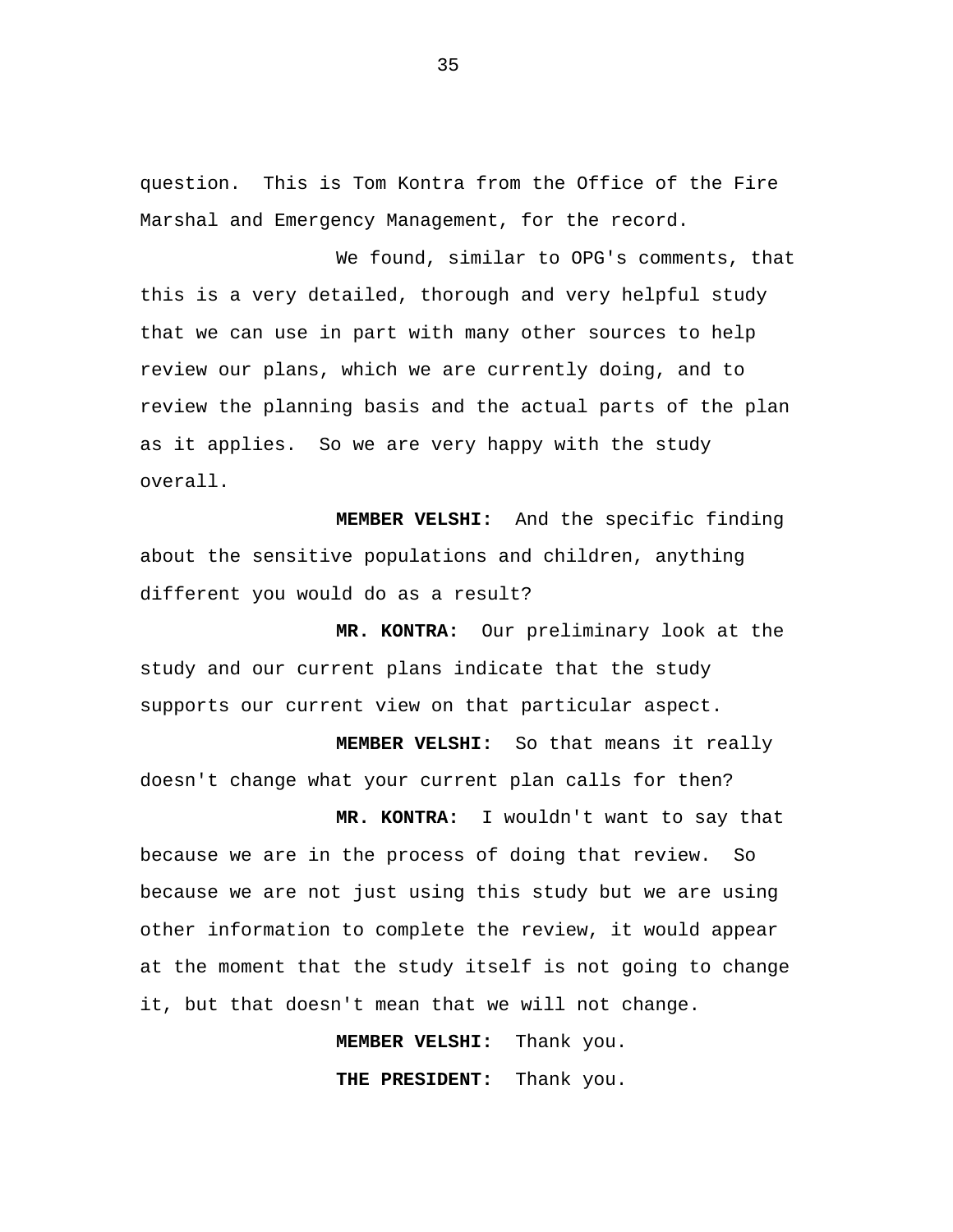Monsieur Harvey...?

**MEMBRE HARVEY:** Merci, Monsieur le

Président.

The slide 20 when you mentioned that "explanation added regarding how emergency protective actions would ensure protection of drinking water", what has been added as information? Just to say that to protect drinking water we stop people to drink that water and we provide other means, is that the kind of answer or information you added?

**DR. THOMPSON:** Patsy Thompson, for the record.

It's probably a poor choice of wording. Essentially the process that is in place is if there is an event there is a notification process in place. There are between OPG and the province agreements that if there are certain values being released there is notification to the drinking water supply plants and they take measures to essentially shut the valve, so you are protecting the drinking water system from contamination. So that is more what we intended.

But the additional information is that in the scenario that we assessed there was no large release of contaminated water to the Great Lakes so there would not be a pathway to contamination of drinking water.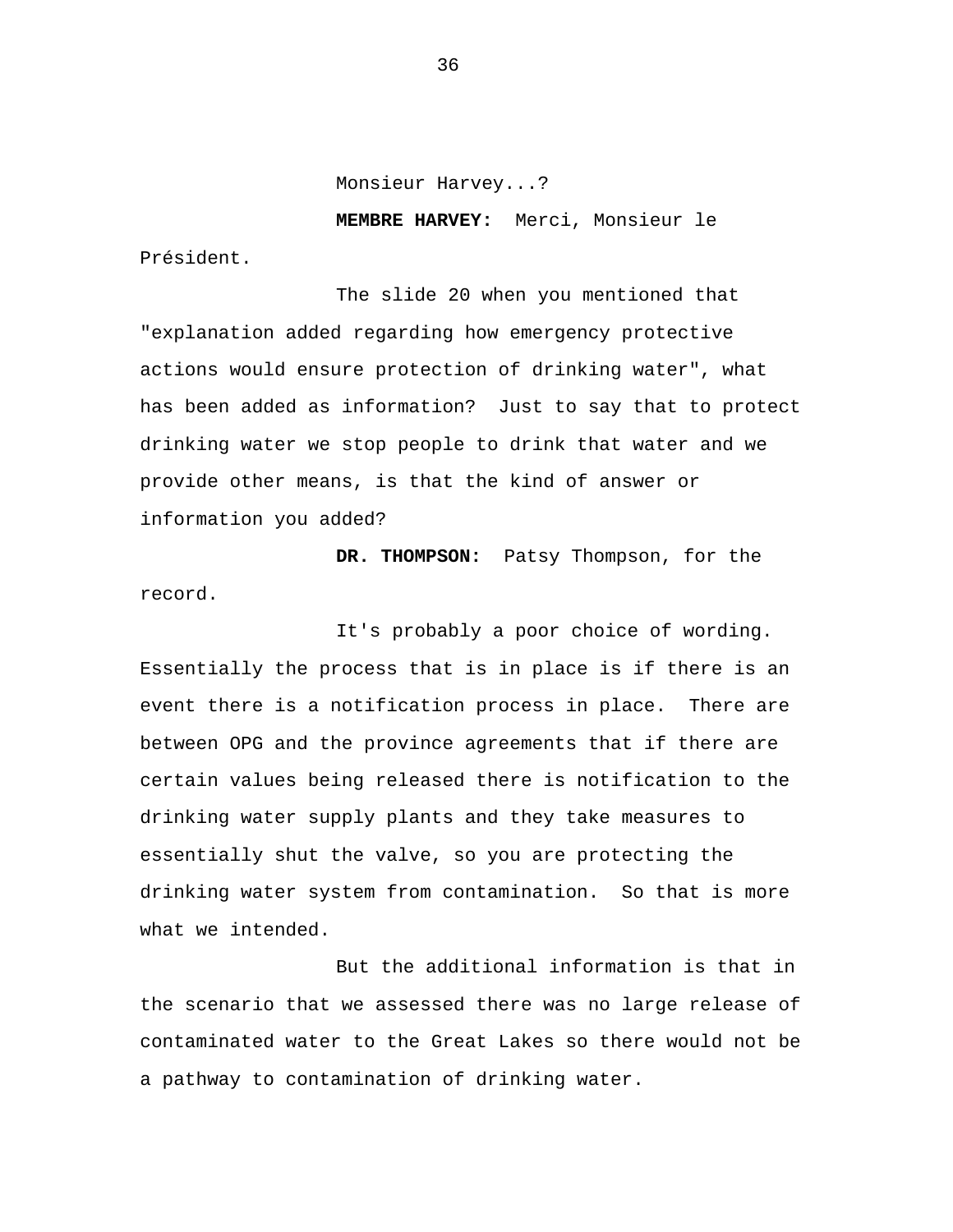**MEMBER HARVEY:** Okay, thank you.

Slide 22. We just talked a few minutes ago about the emergency planning basis. When you say that it "provides insights to emergency planning, but was not meant to address, for..." could you just elaborate on that? I think it's about the EMS. Slide 22 where it says "provides insights to emergency planning..."?

**DR. THOMPSON:** Patsy Thompson, for the record.

Essentially what we are saying here is that -- and when we did the work originally, put the report out for comment, we received feedback in terms of the usefulness or not of the study in terms of providing guidance for updating emergency management plans. And so as the Office of the Fire Marshal have just mentioned, they will not be using this study on its own, but they will consider it with other sources of information. So because the comments were coming in terms of, you know, if you hadn't done it this way it would be useful for this, if you had done it this way it would be useful; so what we have clarified essentially, we did not do the study to help in review of emergency plans. We did the study to address public concerns during the EA Commission meeting -- Commission hearing.

But for those who may want to use the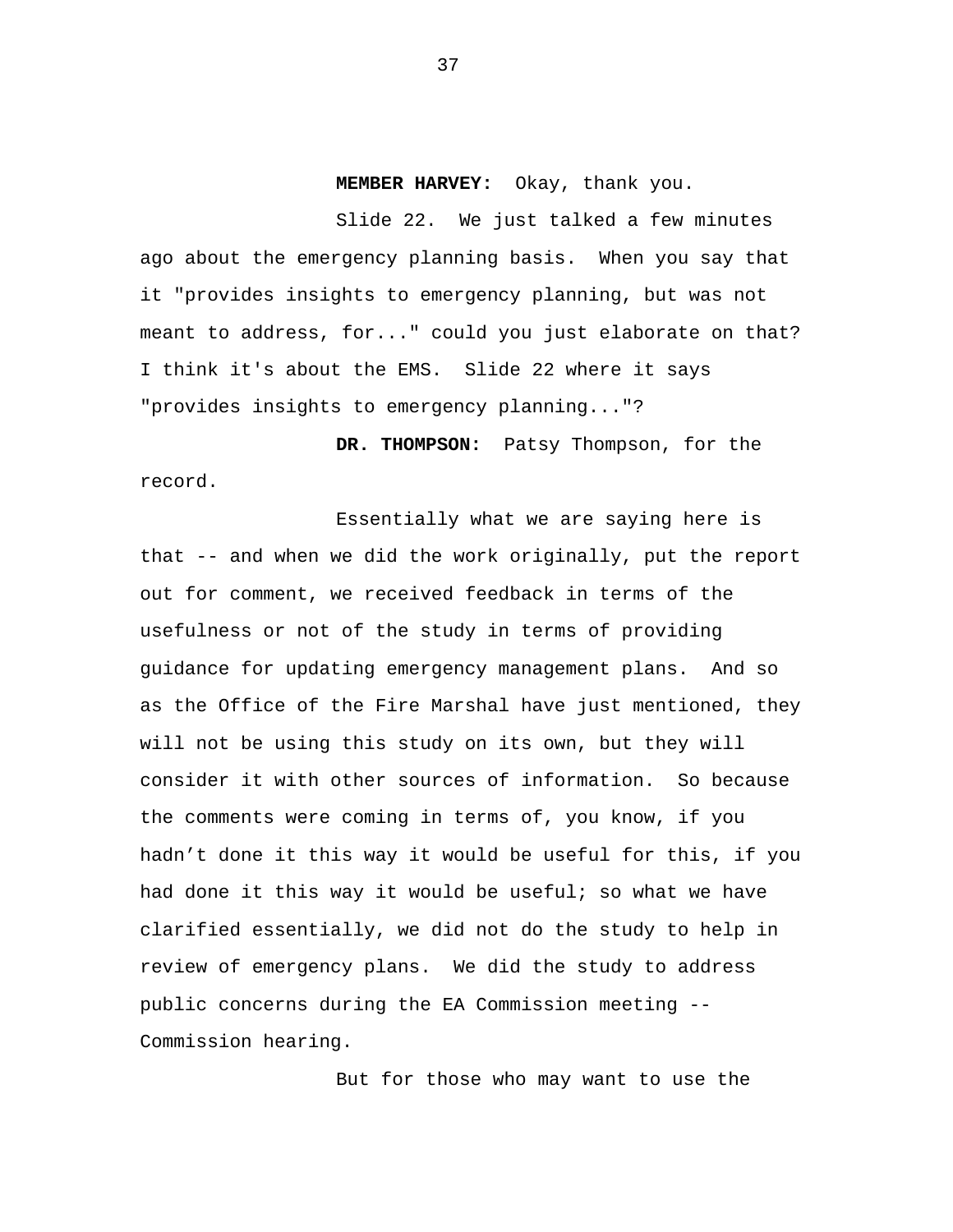study we have clarified our assumptions so that it is more transparent, so that if they will use -- if they want to use the report there is more information to guide on how the results were obtained.

**MEMBER HARVEY:** Some nuance. If you use  $it$   $--$ 

**DR. THOMPSON:** Probably, yes.

**MEMBER HARVEY:** If you use it, it's kind of a basis for the planning. If you look at it, you use it in a way. Anyway, okay. I catch it, but I keep my nuance. **DR. THOMPSON:** Perhaps -- Patsy Thompson,

for the record.

Monsieur Harvey, on pourrait regarder la façon dont on a répondu pour peut-être un peu clarifier cet aspect-là.

**MEMBRE HARVEY :** C'est un peu comme la protection de l'eau aussi. C'est que ce n'est pas tellement l'eau qu'on protège comme la source.

**DR. THOMPSON:** Okay. So perhaps what we will do following the Commission meeting is review how we have responded to make sure that the intent is clear and the way it's worded.

**MEMBER HARVEY:** Last question for now, just coming back to that 100 percent of protection, it would have been difficult to have another scenario for,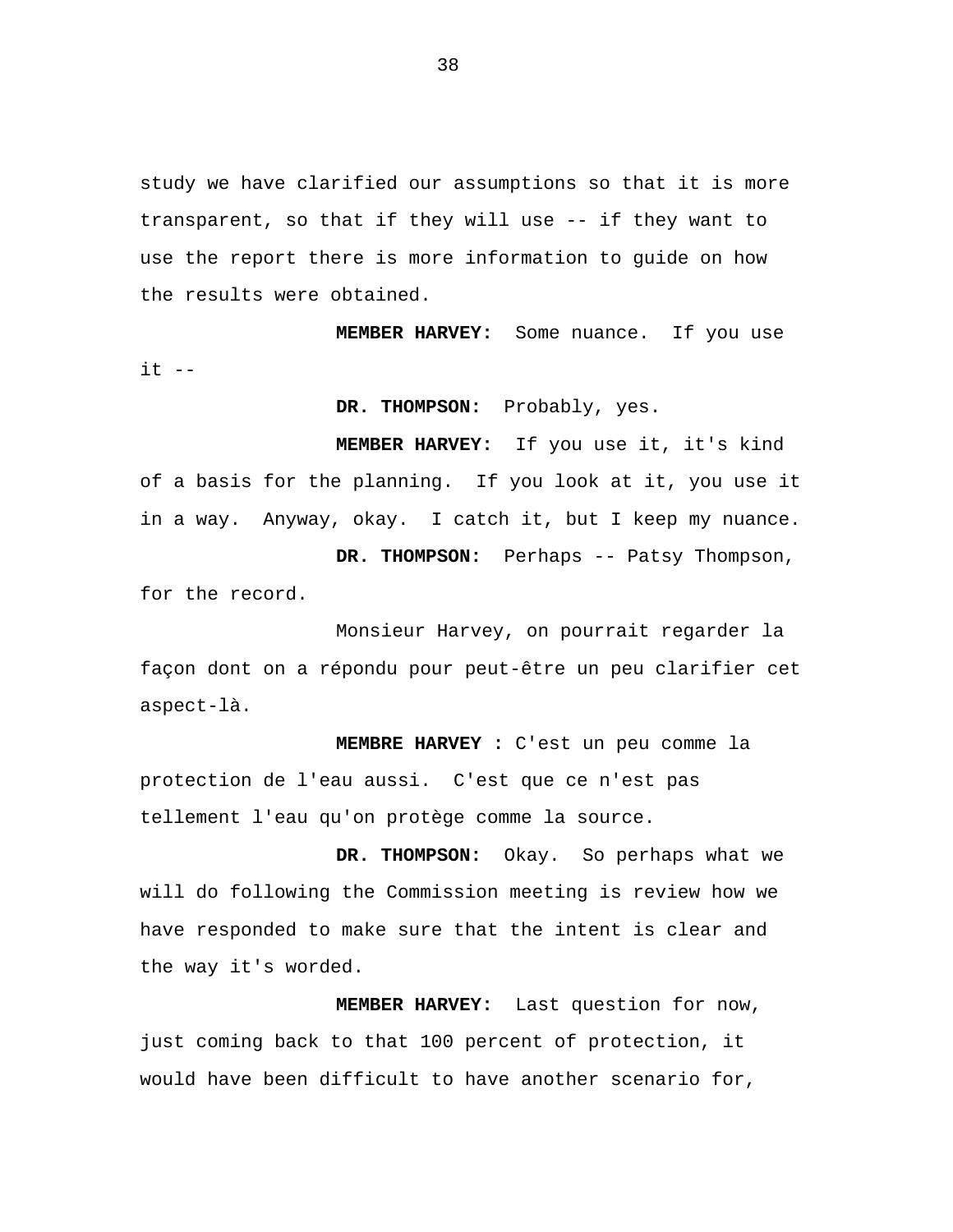say, 75 percent and things like that, because that would have been a sort of sensibility analysis, because even the people responsible for the evacuation have some -- talked about the capacity of having 100 percent.

**DR. THOMPSON:** So Patsy Thompson, for the record.

So when we looked at what assumptions to make we did look at the study that was conducted to support the environmental assessment where it was an evacuation time study that looked at the feasibility of evacuating the population around the plant, even in fairly bad weather conditions. But the time estimate was lower than the 24 hours that we have chosen. That was one input.

What I would say as well is that following the June Commission meeting when we looked at the sensitivity of evacuating, for example, at 10 mSv and then we looked at 100 mSv, that would essentially cover the range of the "what if" scenarios, what if it is not 100 percent effective and you get maximum dose essentially.

So by doing the sensitive analysis that the Commission requested I think we have covered that and perhaps it's something that we can explain better.

**MEMBER HARVEY:** Maybe the Fire Marshal could answer that question. It's about do we have many examples? You mentioned Fukushima that has been evacuated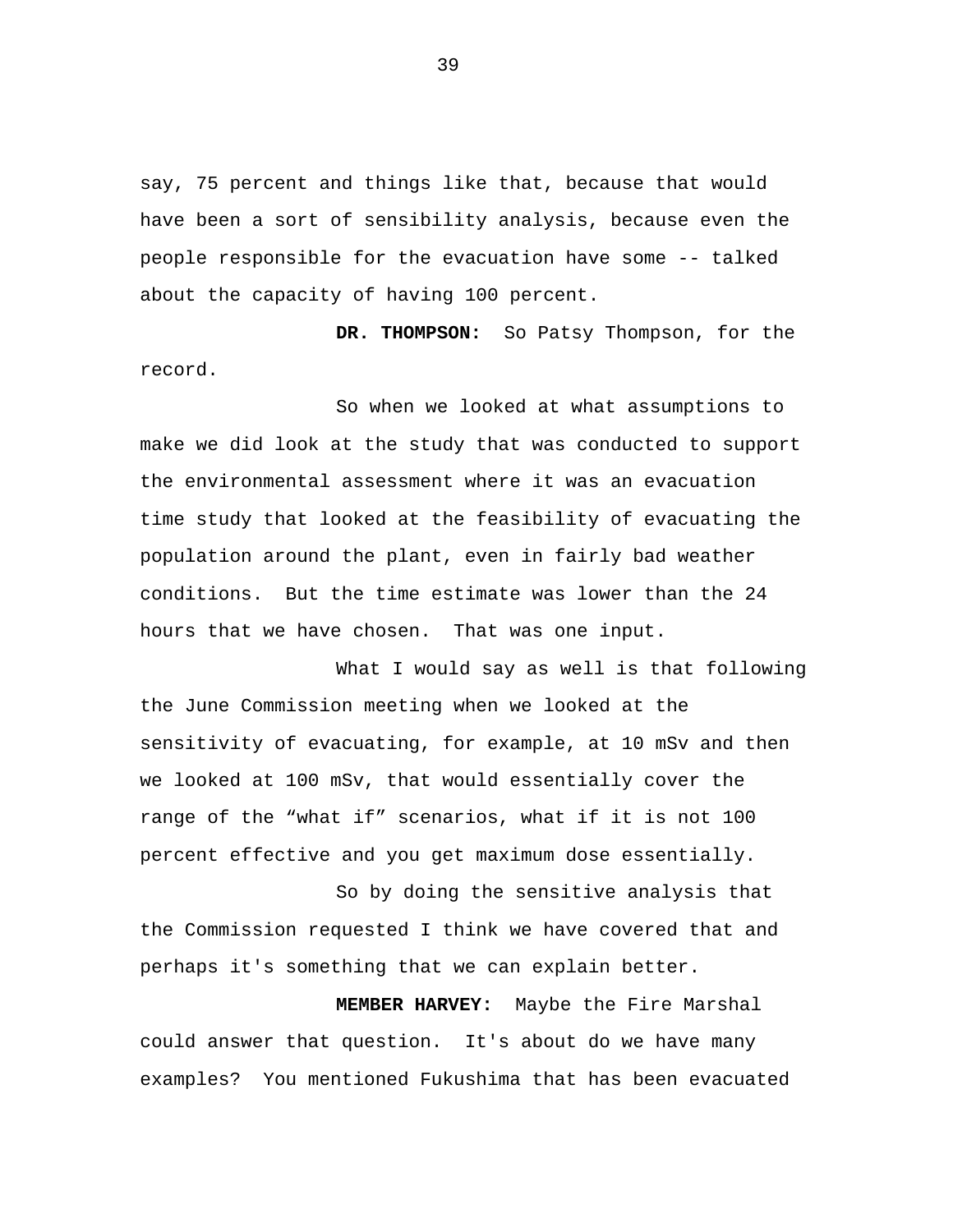in an appropriate time, but do we have many examples of evacuations that could support such a study?

**MR. KONTRA:** It's Tom Kontra, for the record.

If I understand the concern correctly, I support what Ms Thompson has just indicated, that the current studies would put the evacuation time well below the 24 hours, so it's just a question of decision-making time and we certainly have the decision-making processes down. And if you add decision-making time to evacuation time it still comes in under 24 hours.

**MEMBER HARVEY:** I see, okay.

**DR. THOMPSON:** Patsy Thompson, for the

record.

Perhaps when the time estimate study was done it took into consideration experience from the States for example, with Katrina, and so perhaps OPG could explain the ground -- the models that were used for the study.

**MS SWAMI:** Laurie Swami, for the record.

I am going to ask John Peters to provide an overview of the studies that we did complete when we did both Darlington Evacuation Time Estimate studies, as well as the Pickering studies and the process that we used was to hire U.S. experts in this area to make sure we were using the best models possible. But John can explain more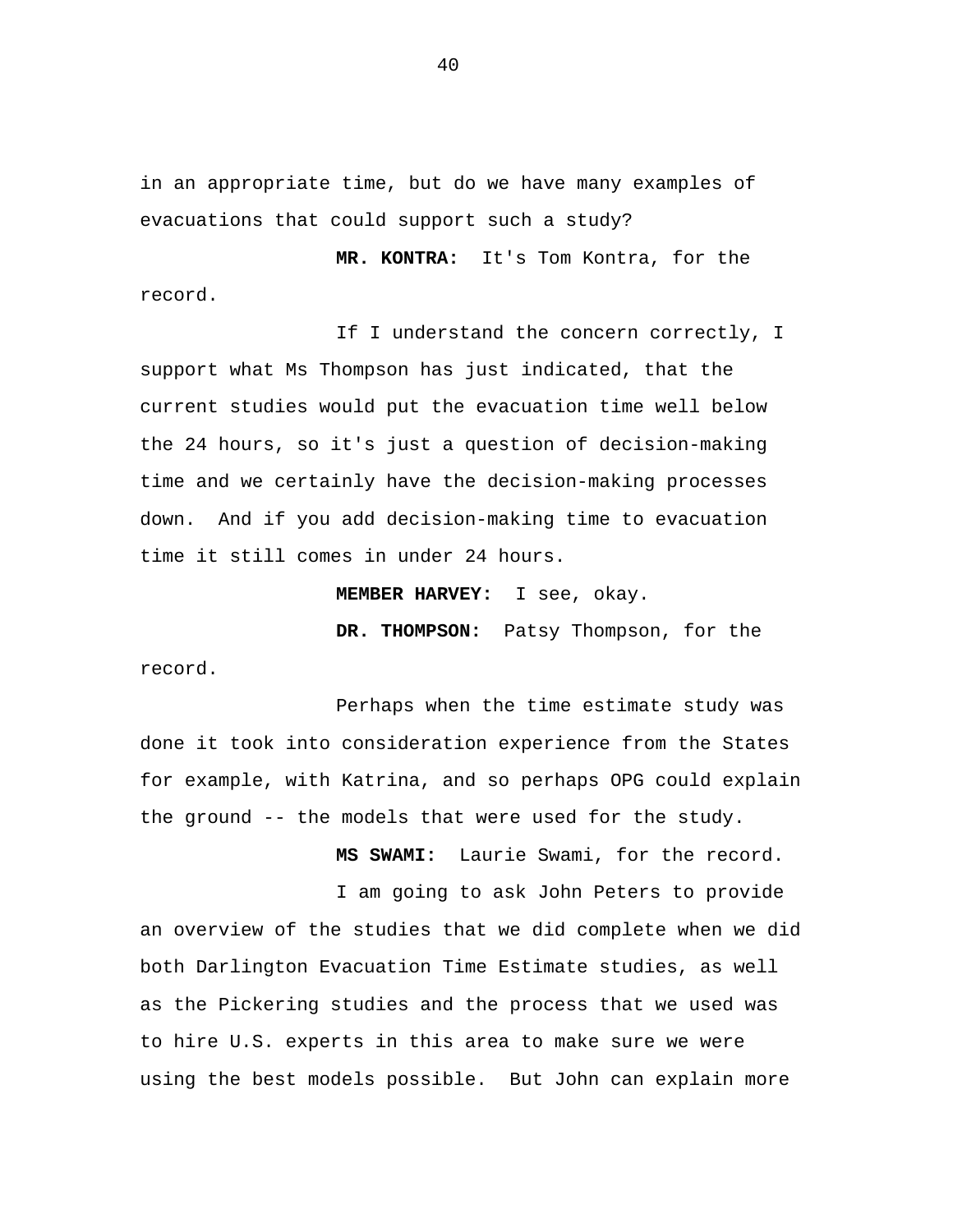of the information that we used.

**MR. PETERS:** John Peters, for the record.

I will just briefly highlight that in the U.S. examples there is a process. There is a very detailed methodology that must be followed, and has been studied and tested and it is updated routinely as a result of all kinds of different evacuations, whether it be response to weather; fire, floods. These are all considered in the work that is done and the U.S. Regulatory Commission requires this kind of study to be reproduced in new U.S. nuclear plants on an ongoing basis.

We selected that Code. We selected the experts who run those Codes and designed them for U.S. examples and we had them modify the work to match the Pickering and Darlington scenarios for the population, the layout of the community, et cetera, so the numbers you get match and can be compared with the U.S. examples that are current.

> **MEMBRE HARVEY :** Merci. **THE PRESIDENT:** Thank you. Dr. McEwan...?

**MEMBER McEWAN:** Thank you, Mr. President.

On page 108, annex 4, you say, "high doses and dose rates and low doses and dose rates have the same biological degree of harm". Can you explain the difference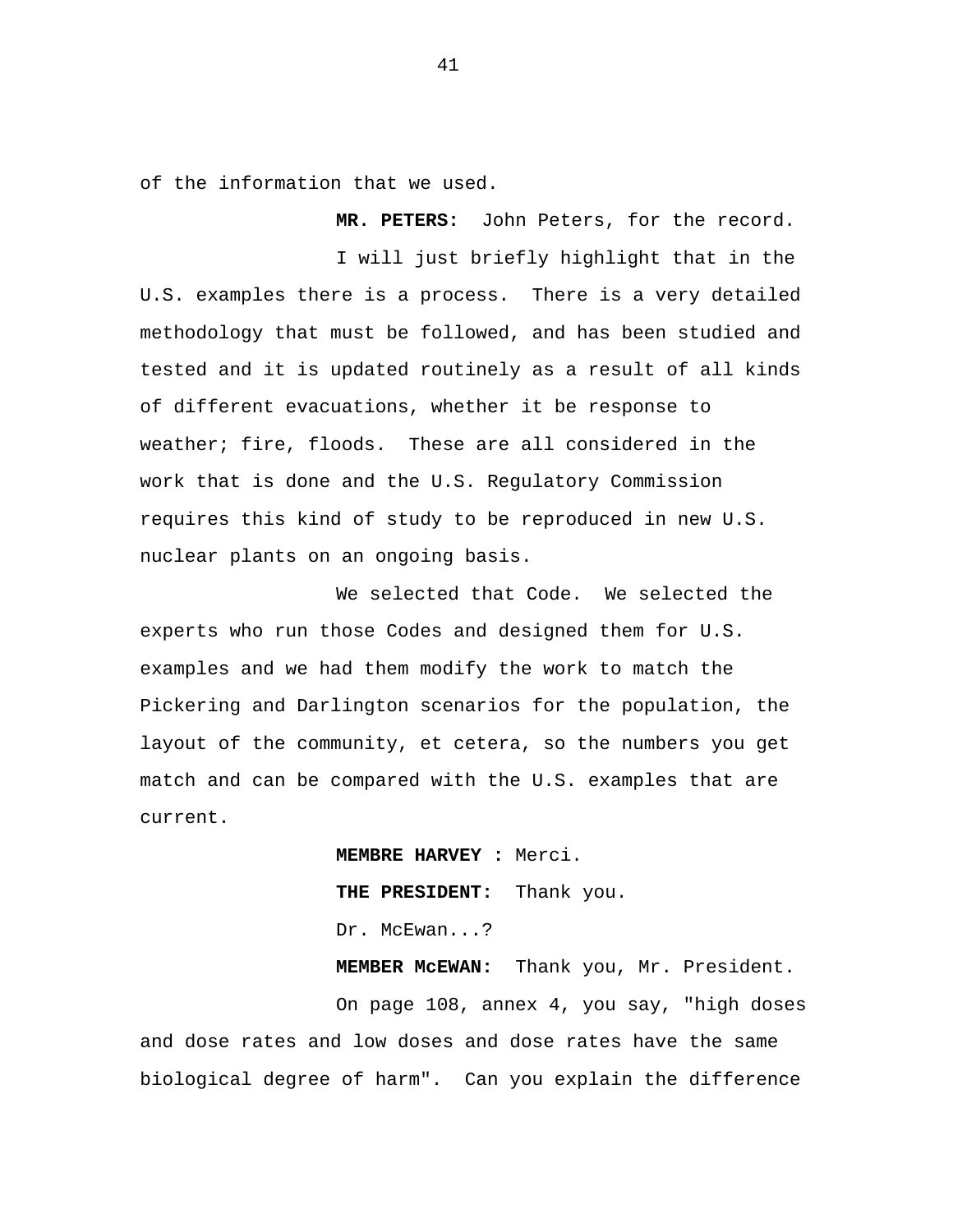between dose and dose rates and why you made that assumption?

--- Pause

**MS RICKARD:** Melanie Rickard, for the record. I am the Acting Director of the Radiation Health Sciences Division.

This is based on assumptions that are embedded in the tool that we used, RadRAT. So you are probably aware that the large pool of data that we have in terms of health impacts comes from the lifespan study for the atomic bomb survivors and those of course were acute exposures, very high dose rates. So in a lot of studies that have been carried out with regard to EPI studies there is a doubling dose rate effectiveness factor that is often used in order to account for the fact that in the exposures that we see today they are often low-dose chronic exposures.

So I believe the statement stems from the fact that the approach used in RadRAT excluded the use or modified actually the concept of this doubling dose rate effectiveness factor. And that is actually described as a source of uncertainty in the RadRAT tool.

**MEMBER McEWAN:** Okay. And the difference, just for sort of public education, the difference between dose and dose rate?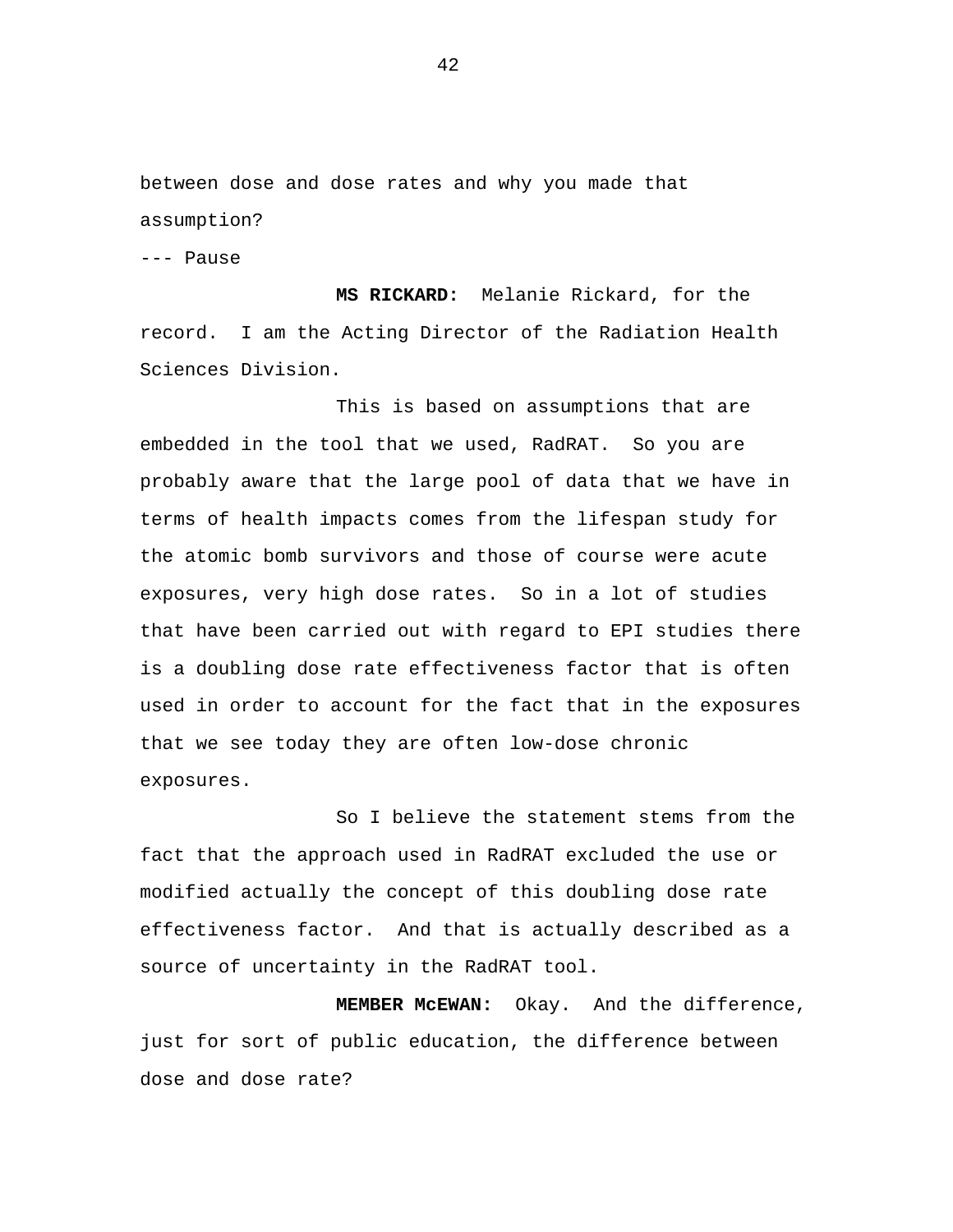**MS RICKARD:** My apologies. Melanie Rickard, for the record.

So the dose rate would be the dose delivered per unit of time and the dose would be the cumulative dose that was received over a set period of time. So, for example, we looked at the dose over a seven-day period so you could call it millisieverts per week if you wanted to, but since we describe the seven-day period, we refer to it in terms of dose. And of course often, you know, in occupational exposures for example we talk a lot about dose rate, the high or low dose rate fields usually in millisieverts per hour.

But in the context of this we are really talking about acute, highly acute exposures versus exposures that are received over a period of days, and in this case a week.

**MEMBER McEWAN:** And is there any effect in that dose rate curve to the long tails of the curve after the week? Does that contribute significantly to the total cumulative dose?

**MS RICKARD:** I think it depends. In this particular case we didn't go beyond the seven days. We didn't look at that period.

But we know that depending on how protective actions are taken that the doses that are going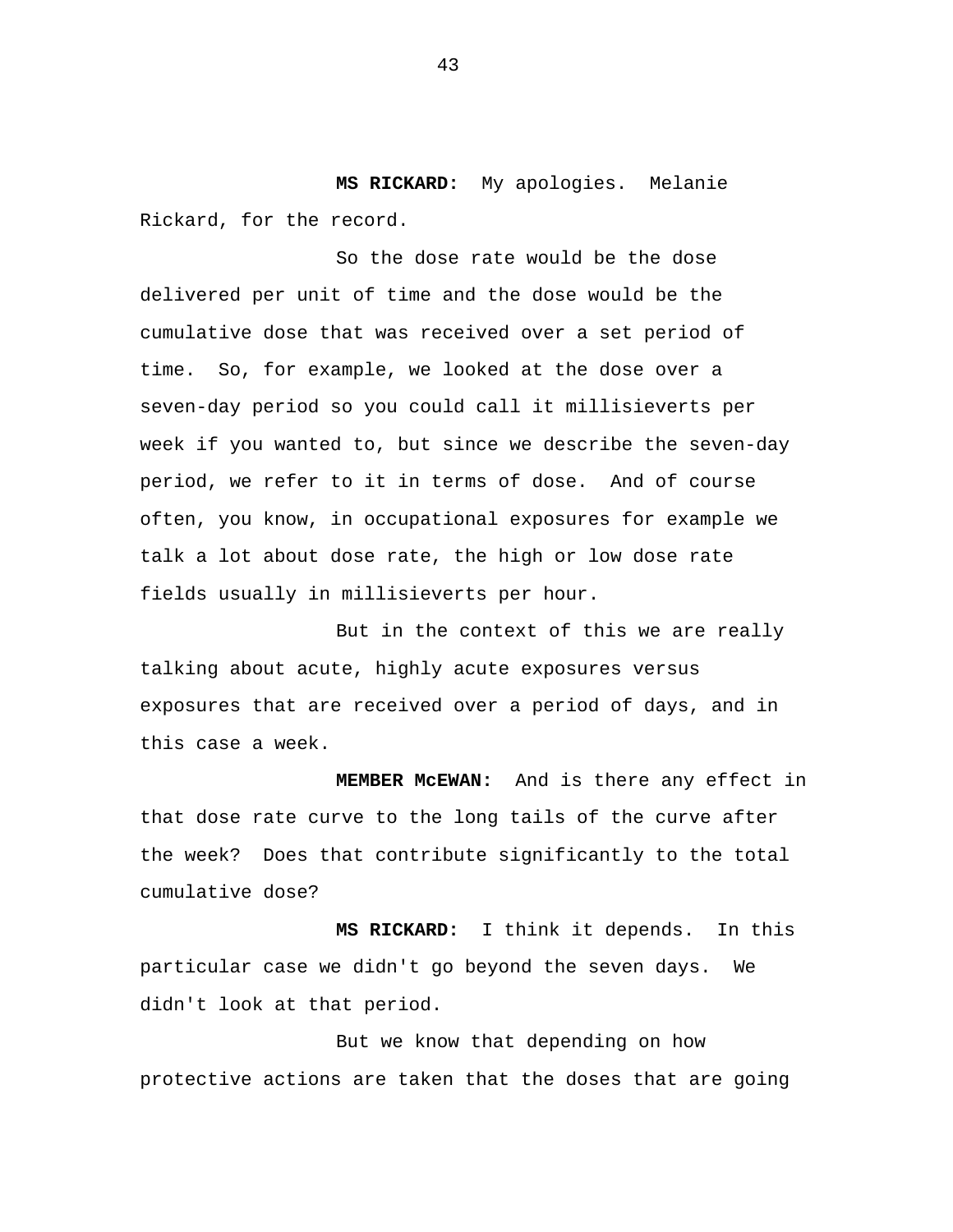to be received likely after the first week are going to be, how can I say it, much more chronic in nature, so smaller doses over several really weeks, months and years, and at those doses we wouldn't see -- we wouldn't see a huge impact on the results, the health implications.

**MEMBER McEWAN:** And then just keeping the same part of the document, nonhuman biota, you don't mention birds and I know that a lot of the Chernobyl work has been long-term follow-up on the bird populations.

**MR. McALLISTER:** Andrew McAllister, for the record.

When we look at sort of the spectrum of radio sensitivity, the more simple the organism, the less radio sensitivity it is or microbe. We referred to mammals, but mammals and birds are similar in that respect.

The work that is ongoing in Chernobyl that is certainly an area of active research on more sort of the chronic effects that may arise to nonhuman biota as a result of those kinds of exposures. As I said, it is still an area of further work.

And the latest United Nations scientific committee, "The Effects of Atomic Radiation", its latest report, flagged or looked at that in a bit more detail and highlighted that. It was an area of uncertainty. The research was continuing and there could be localized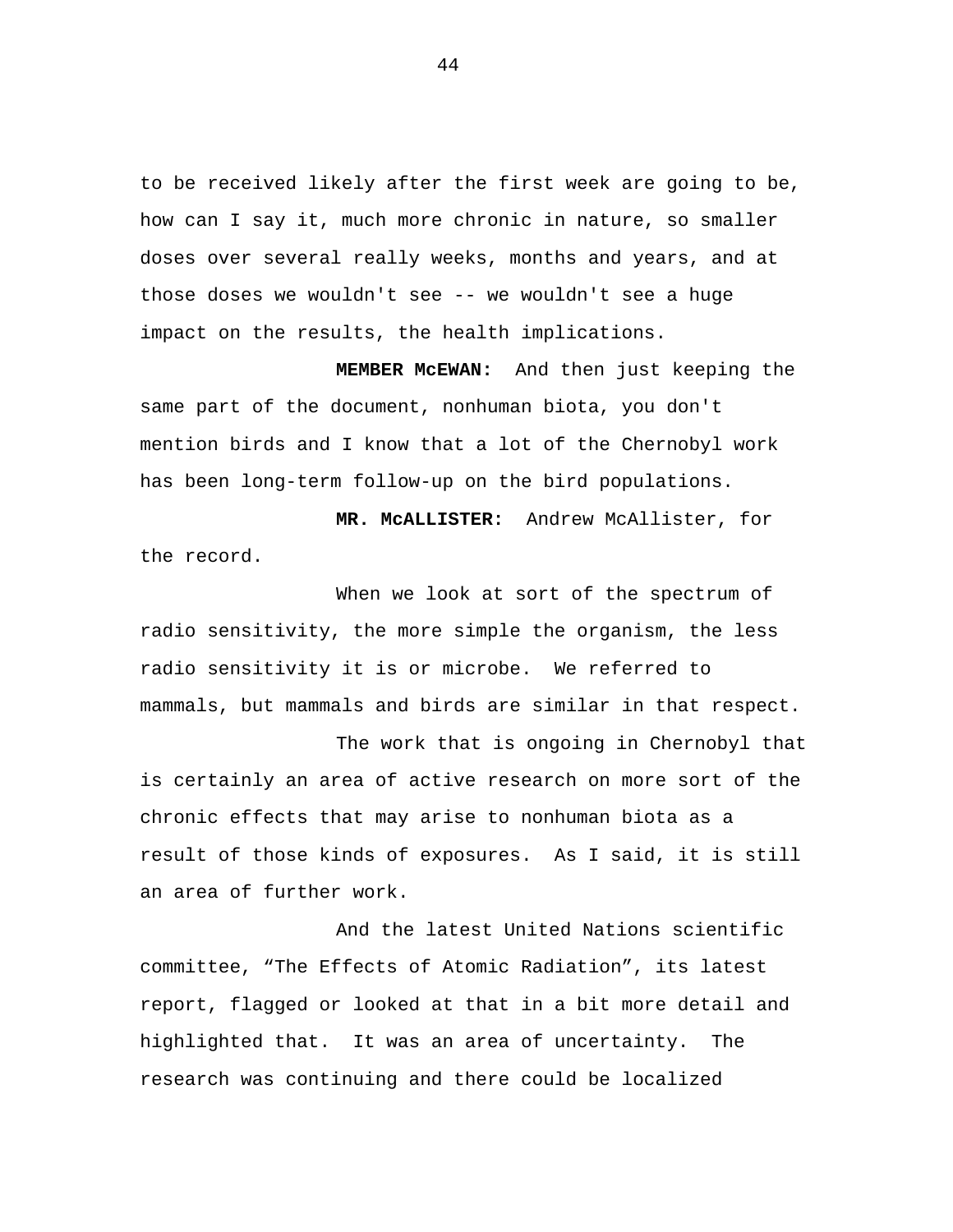effects, but they would expect that sort of the immigration of animals in and out of the study area would offset those sorts of expected impacts.

> **THE PRESIDENT:** Okay. Thank you. Mr. Tolgyesi...?

**MEMBRE TOLGYESI :** Merci, Monsieur le

On page 21 you are talking about, in the Table 3.2, selected radionuclides released. I suppose these are these three, cesium 134, 137 and iodine 131 which have the most impact on the health.

Now, in the case of Fukushima, these values are measured. They are not estimates? --- Pause

Président.

**MR. FRAPPIER:** Gerry Frappier, for the record.

So if I understand your question, you are wondering about the composition of the radio nucleotides?

**MEMBER TOLGYESI:** No, what you -- you are saying in the study that the actual measured -- in Fukushima measured concentrations were lower than estimated models, okay, so that's why I'm asking.

My first question is that if this is estimated or they are real measured concentrations?

**DR. THOMPSON:** Patsy Thompson, for the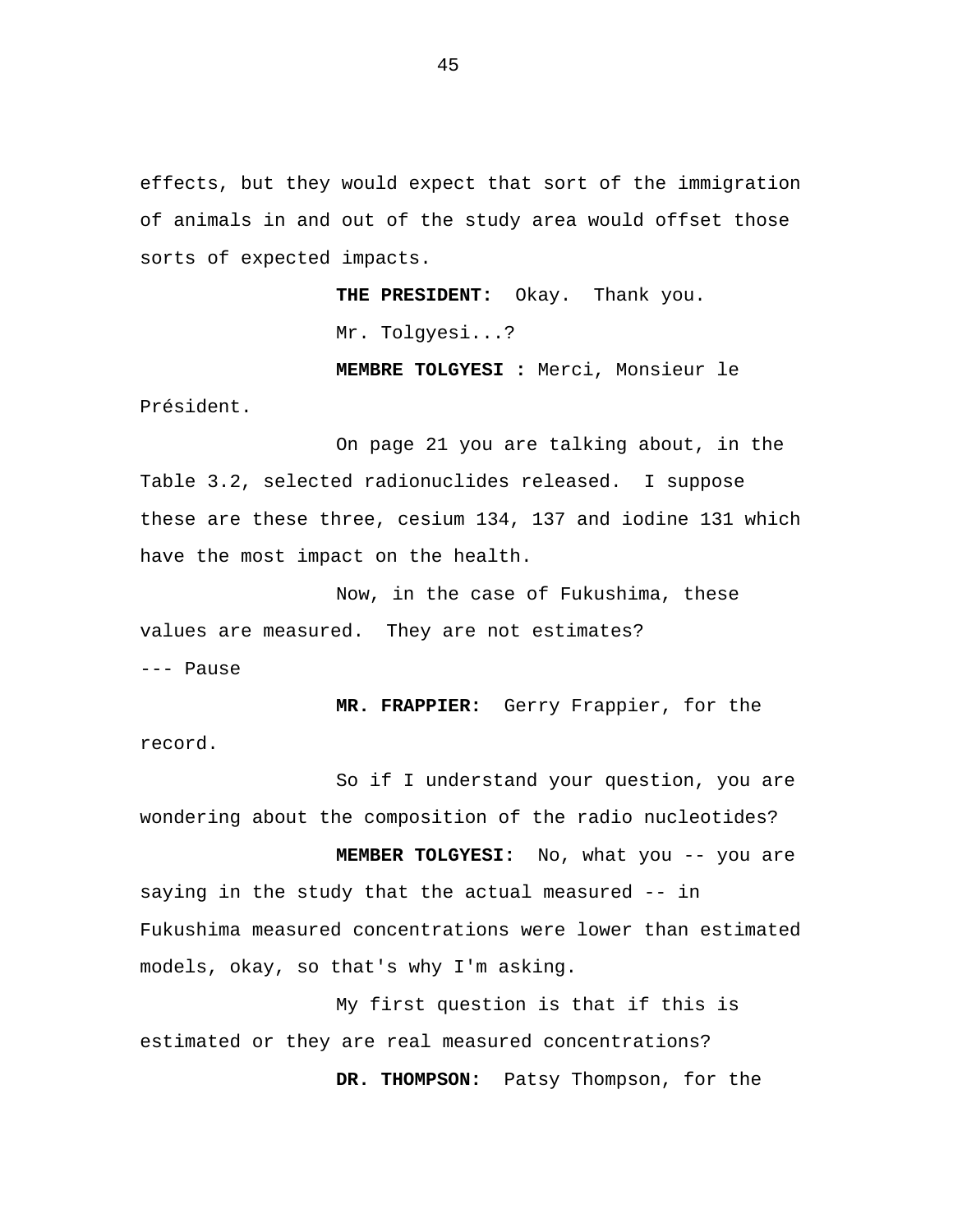record.

So, Mr. Tolgyesi, Table 3.2 on page 21 -- **MEMBER TOLGYESI:** Yes.

**DR. THOMPSON:** -- there is actually the source term, what came out of the reactor.

**MEMBER TOLGYESI:** Okay.

**DR. THOMPSON:** In terms of your question relative to modelled versus measured, that is for doses to people and I can ask Melanie Rickard to provide some information in terms of the difference between the model and measured doses.

**MS RICKARD:** Melanie Rickard, for the record.

So in reality it is a combination of both. A lot of the air concentrations were estimated through models, but there were a lot of measurements taken of ground deposition of radionuclides, for example radionuclides that might be in the food supply. Ambient dose rates; for example, models combined with those measured values were in some cases used to estimate doses to the larger population and in some cases members of the public had direct exposure, direct dosimetry that was used. That was less common.

However, when the direct measurements were taken they were considerably lower than those that had been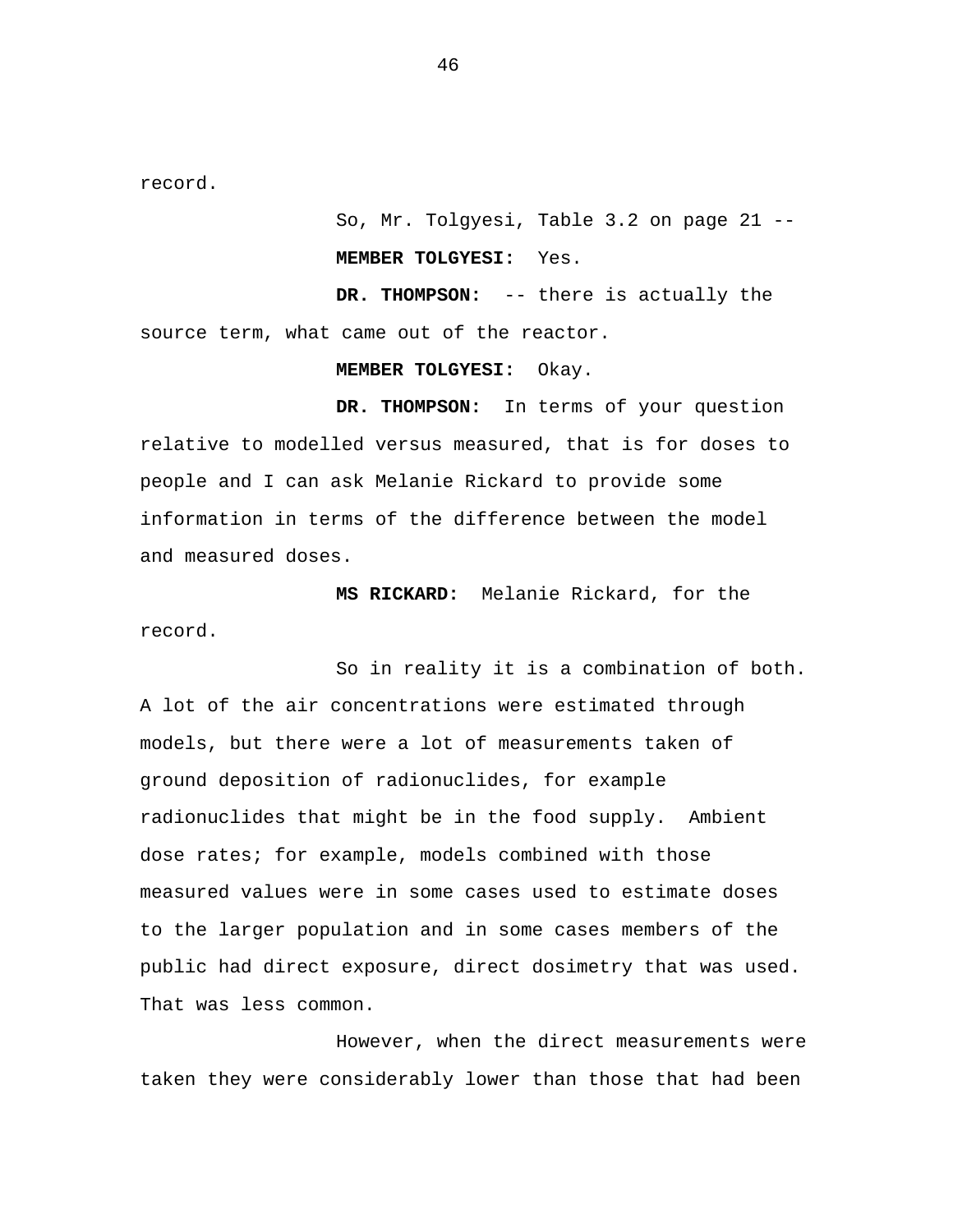estimated from the combined measured environmental contaminants with the modelling.

**MEMBER TOLGYESI:** Because what I -- in the Executive Summary you are saying that the actual Fukushima measures are comparable to estimated doses in this study. Now, when you are looking at 1.8×10 to 16 and 1.3×10 to 14 is it a kind of comparable estimate, because it is about 100 times the difference on that?

**DR. THOMPSON:** Patsy Thompson, for the record.

Mr. Tolgyesi, you are actually looking at two different things and so the Table 3.2 is the source term. The Executive Summary refers to people doses.

## **MEMBER TOLGYESI:** Okay.

**DR. THOMPSON:** And so if we look at the report done by the United Nations Scientific Committee on Effects of Atomic Radiation on Fukushima, the doses that have been validated through measurements are in the range of the doses that we estimated from the study for the seven-day period.

**MEMBER TOLGYESI:** Now, I'm going to the Executive Summary again, page iii where you are saying that according to conclusions of the study, evacuation up to 3 km would be needed only and 12 km for the worst case scenario. Now, when you are looking, how should the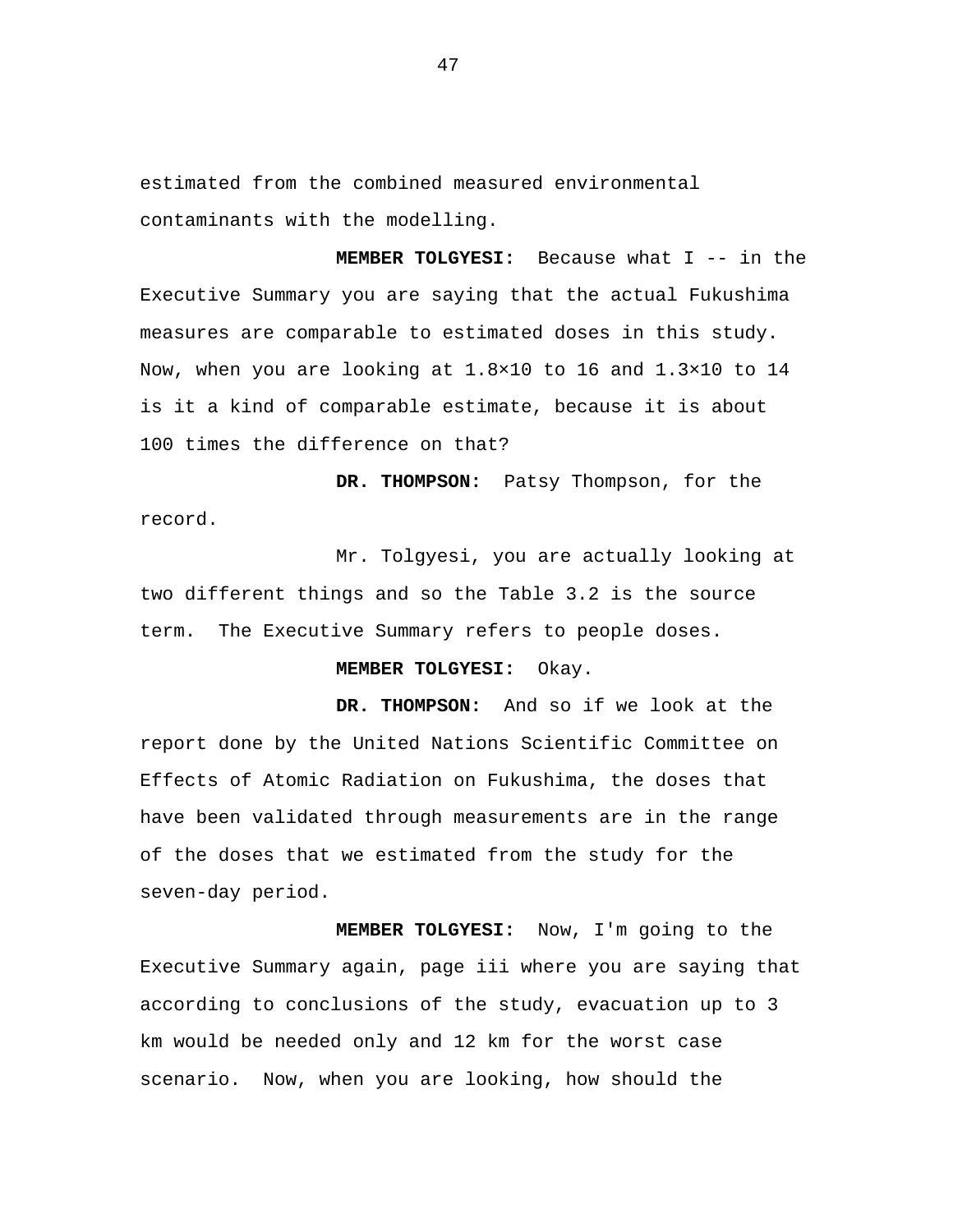general public be insured when Fukushima -- I'm not even talking about Chernobyl -- accidents required several tens of kilometres to evacuate the population? We are talking about 3 to 12, so how should you present that to the public that they will have a kind of full trust?

**DR. THOMPSON:** Patsy Thompson, for the record.

Our confidence in the estimates for the zone to be evacuated in the situation that we have assessed, which is a hypothetical severe accident around the nuclear -- the Darlington site is based on the robustness of the modelling that was done, the dose estimates in the health risks. In looking at the dose estimates, the range of dose estimates from the hypothetical accident and looking at the protective action levels in the Provincial Emergency Response Plan, that combination gives us that range. And if we look at then the dose estimates from our study and compare them to the dose estimates -- the doses from the Fukushima accident, they are within the reasonable range for that type of severe accident and so on that basis we are confident in the results and the data that we obtained.

**MEMBER TOLGYESI:** I agree with you that based on all that you have a position that it's enough this zone to evacuate, but what I'm saying is how to explain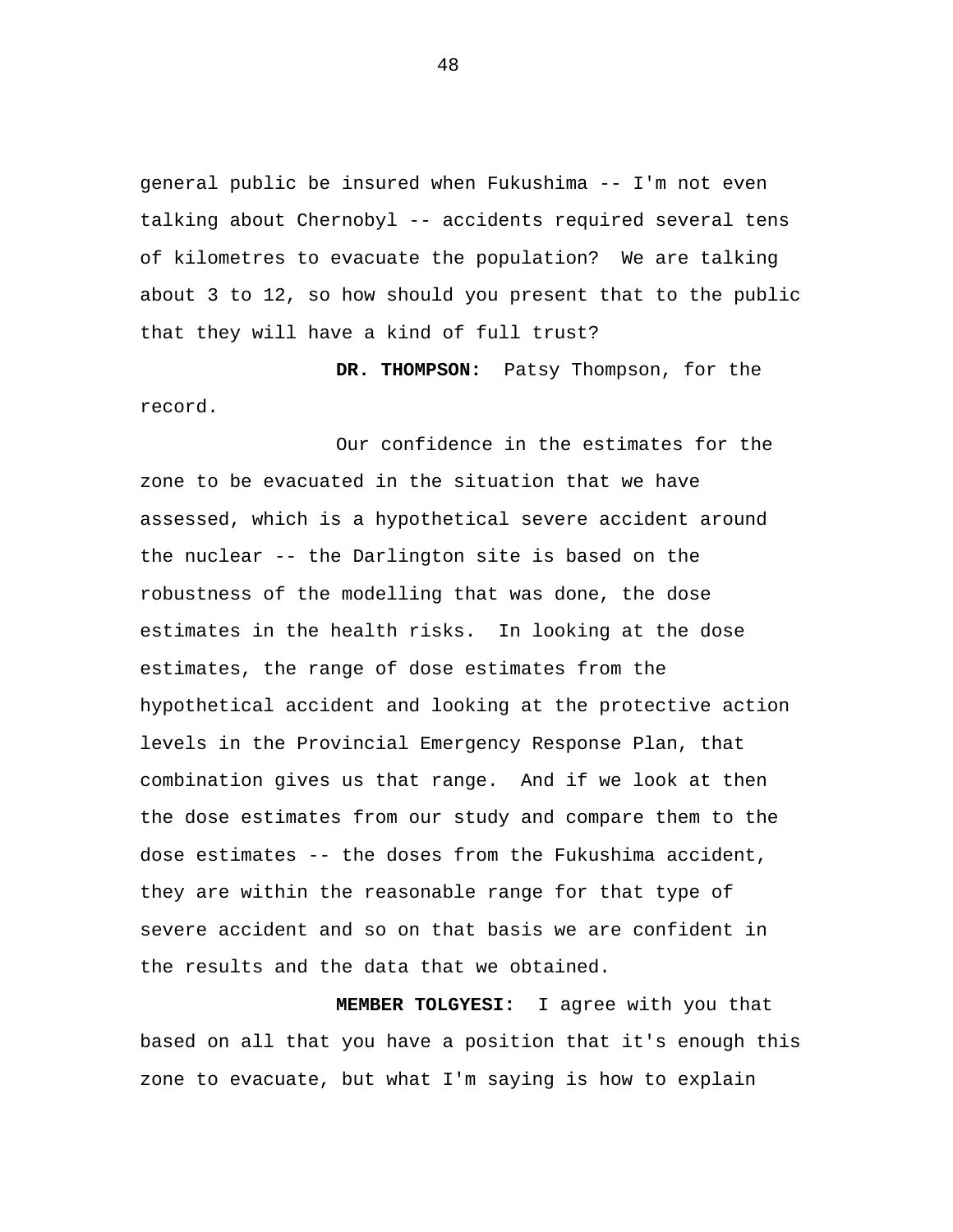that, transmit that to the public that they will well understand your scientific reasons?

 other considerations and, for example, at the -- in **DR. THOMPSON:** Patsy Thompson for the record, perhaps what we could consider in terms of -- I don't know if it's an information box or some other vehicle is to explain for example the basis for the decisions to evacuate at Fukushima. The decision to evacuate for example I believe was up to 20 km. There were reasons in terms of the state of the reactor and, you know, the time to essentially put people away from the event. So it wasn't just based on dose and so we could perhaps provide a little bit more information in terms of, you know, in our study the decisions are based on the doses and the protective action levels, in Fukushima they were based on Chernobyl, there were a number of other considerations in term -- and also, the -- you know, the delay in the decisions made by the government to evacuate people, so the scenarios are quite different and the situation in Chernobyl and Fukushima are also quite different.

## **MEMBER TOLGYESI:** And --

**THE PRESIDENT:** In fact, I don't know. You shouldn't be afraid to say in -- in Fukushima, they didn't know the dose for days. And we remember because Canada and U.S. had to come with our own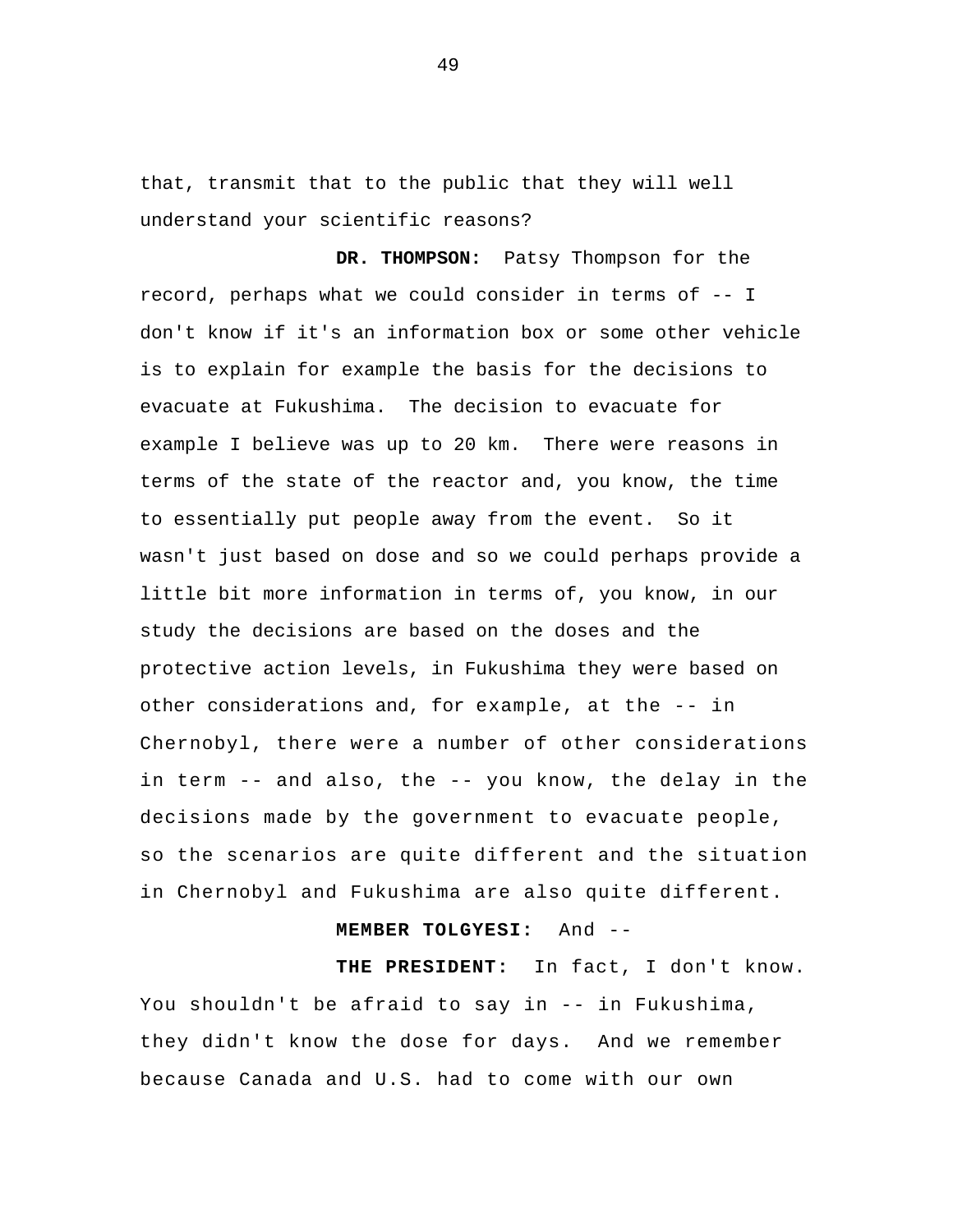evacuation level, so they were doing a decision on evacuation without any dose data at the time and a protective measure which was our international standard on the assumption that it's a severe accident. It was not based on actual dose.

 We were struggling with this. Remember, the Americans and us came up with a 50-kilometre zone. And we can get into a whole conversation about how that was calculated.

**MS RICKARD:** Yeah, can I add something just to that? Melanie Rickard, for the record.

As -- just to follow up on what Dr. Thompson said, in the framework for emergency response, including recommendations from the IAEA, it's very clear that decisions based on -- protective action decisions, excuse me, can be based on what's called generic criteria, and those are criteria that are based on plant -- the state of the plant and plant conditions, so -- in fact, I think I'm using the wrong exact term. It's not generic criteria. That escapes me.

But they're a series of indicators at the plant that, if these indicators are met, then it might be good reason to go ahead and evacuate or what have you regardless of whether your dose modelling has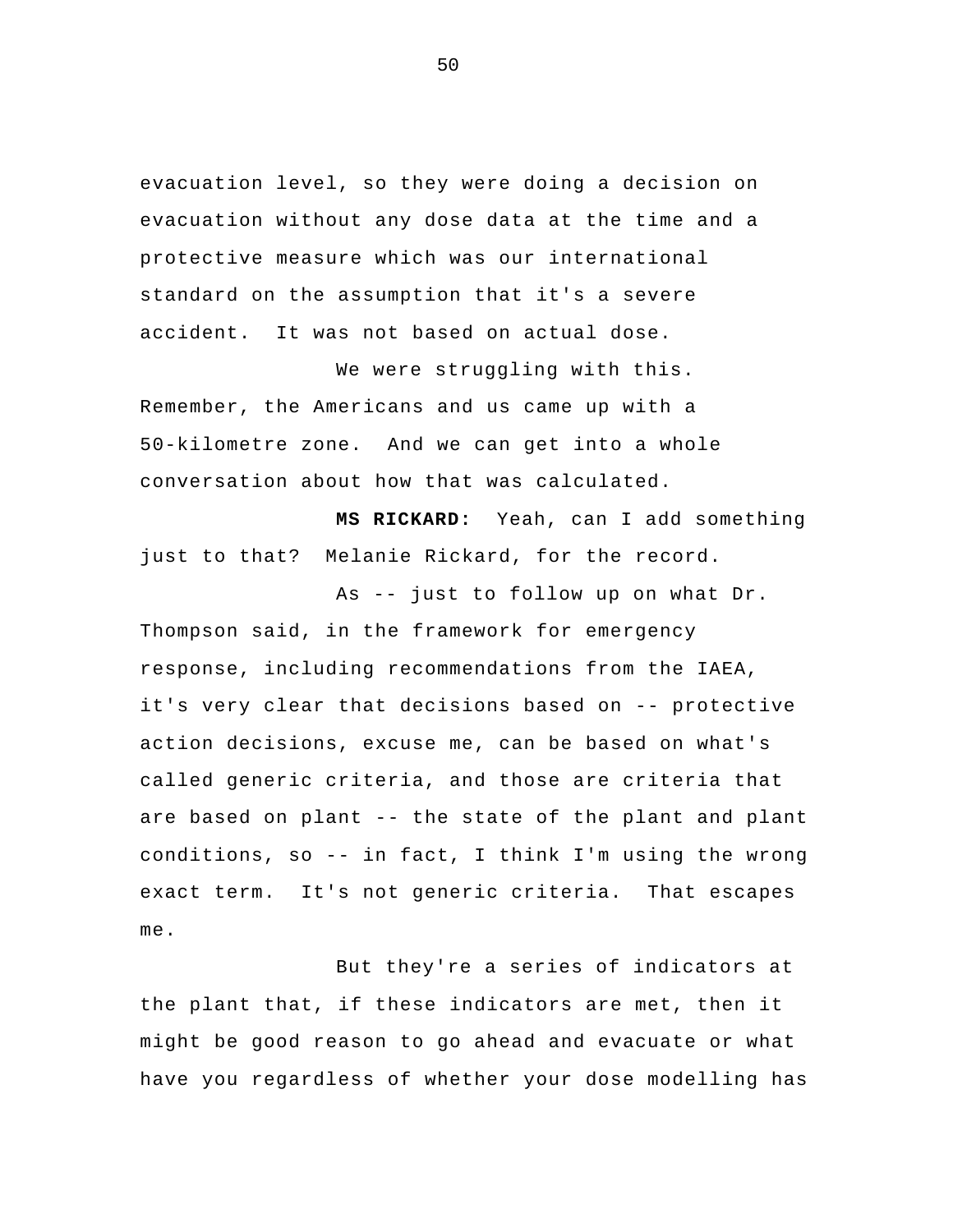been complete, or measurements have been taken.

And so that's very well accounted for in the international framework.

And like Dr. Thompson said, I think we should probably make that clear in the report as well. There's quite a bit of flexibility involved.

**MEMBER TOLGYESI:** And on the same page, it's inside in Conclusions, and second paragraph, to make sure -- because we are discussing about the study is focusing on the health effects and hypothetical accident. And the second paragraph might be instead of further what they study, I will add that considering that the study is focusing on the health effects of a hypothetical accident, it does not take in account and whatever, whatever, whatever, to make sure, you know, you combine both of them.

**THE PRESIDENT:** Okay. Ms Velshi? **MEMBER VELSHI:** I have a question and then a suggestion for your consideration.

So the question is, the applicability of this study to, say, the Bruce nuclear plant, can one draw any conclusions to say, hey, it's -- and I don't know what the wind directions are, but it's got a smaller population and evacuation will be easier and whatever else, that we don't expect harm to be any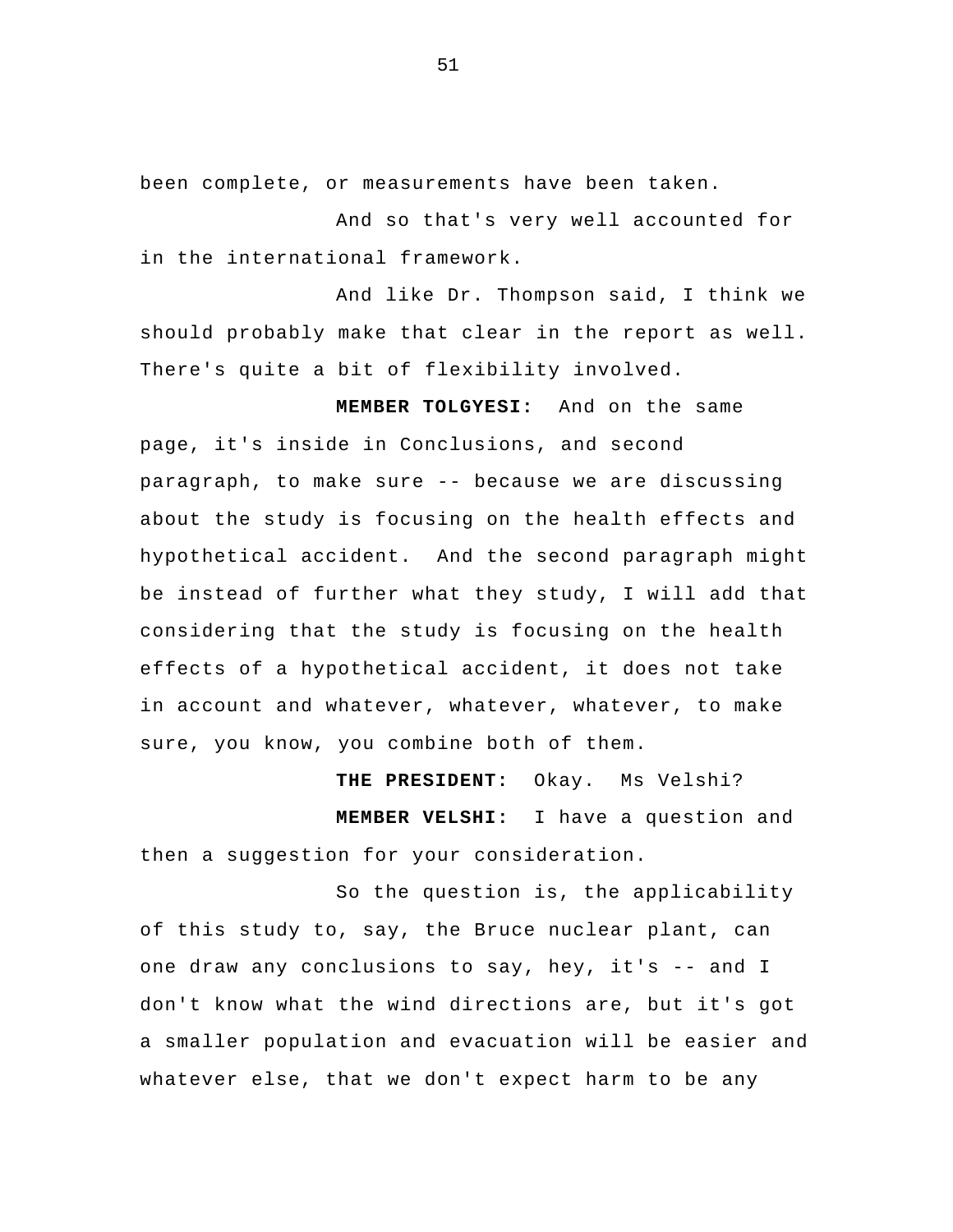more severe there than here.

I mean, can one draw any conclusions like that?

**DR. THOMPSON:** Patsy Thompson, for the record.

 Given the hypothetical nature of this severe accident and the large source term that was used, the -- you know, a similar source term projected on the Bruce site with the information we have on evacuation time estimates, the dispersion modelling, the doses to individuals would not be any higher than they are. And given the -- well, the size of the protected areas, there's actually very few people within the first kilometres of the plant, and so the number of people affected and the requirement to evacuate would be much less.

**MEMBER VELSHI:** Thank you.

**THE PRESIDENT:** Can I piggyback?

You see, I would like to turn it around completely. If we look at Bruce, what I would like to hear is that in the emergency plan around Bruce, they've looked at  $10^{-6}$ ,  $10^{-7}$ , calculated what kind of a probable release might be in such a scenario and they've taken all the measure to deal with those things.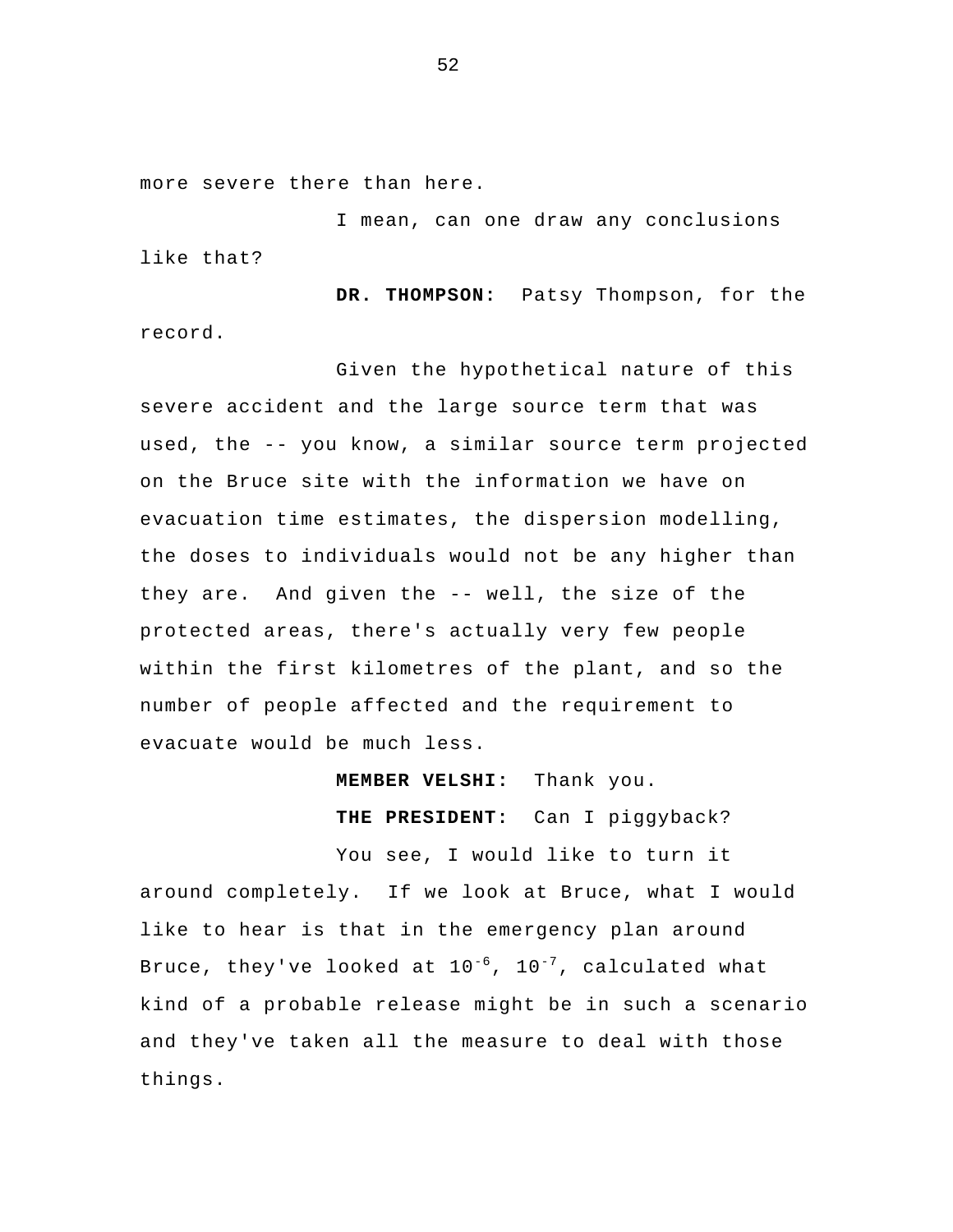In other words, this gives you a good kind of benchmark to gauge how you -- what you should do in emergency -- on emergency planning and emergency management.

 So there's always, in their own PSA, et cetera, they should make sure that they've actually looked at such severe accidents.

Am  $I$  --

**DR. THOMPSON:** So Patsy Thompson, for the record.

 Emergency plans have -- you know, a planning basis accident that is considered to develop the plan and perhaps Mr. Sigouin could add some details or the office of the Fire Marshal, who's on the phone.

**MR. SIGOUIN:** Luc Sigouin, for the record, Director of Emergency Management Programs at the CNSC.

I'll give you a little bit of information, then turn it over to Mr. Kontra, who can add to that.

## But the emergency planning

arrangements, the emergency plans in Ontario, are based -- for all the nuclear power plants are based on a generic accident planning basis, as Ms Thompson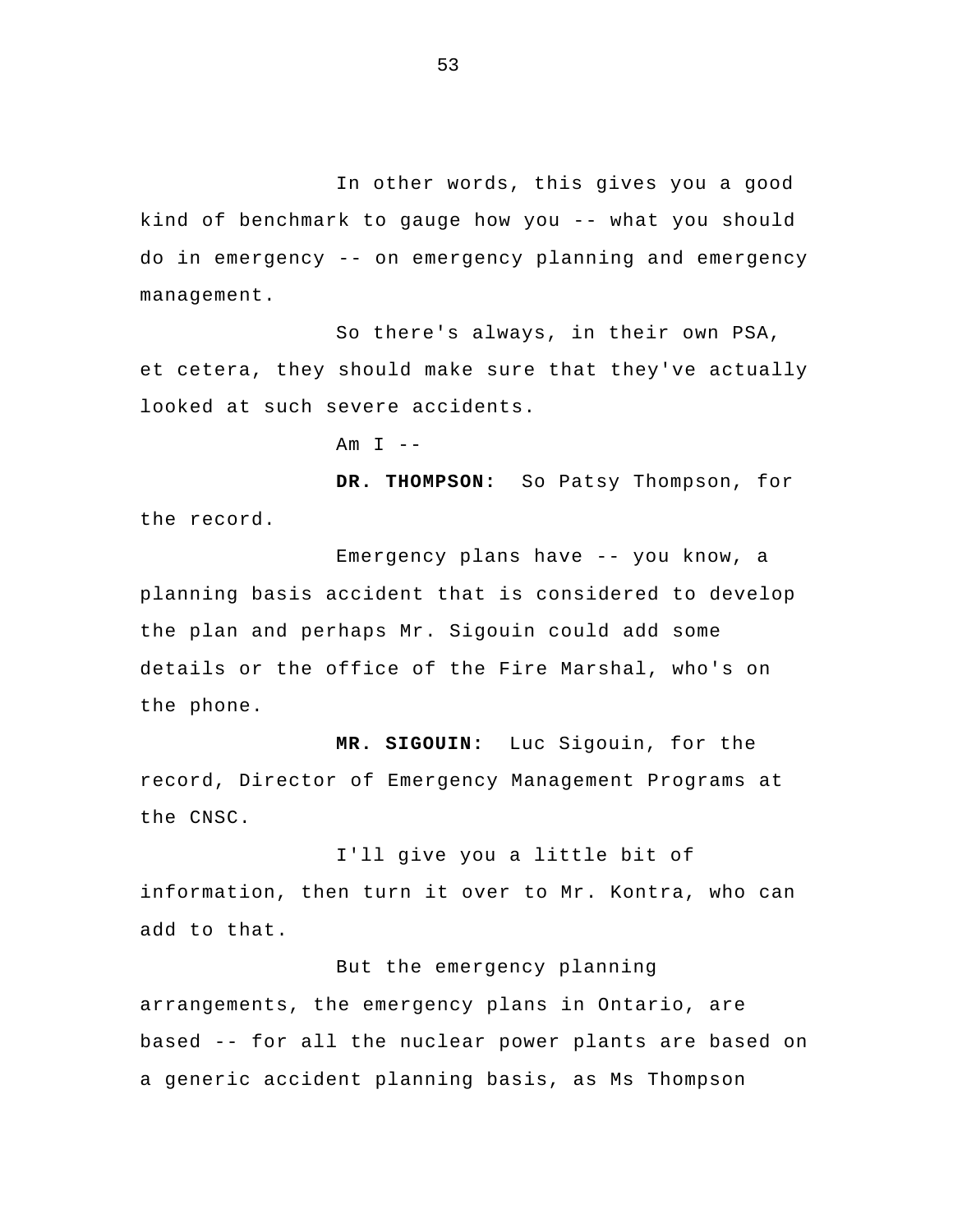mentioned a while ago.

So whether the accident occurs at one of the OPG facilities or the Bruce facility, the emergency planning zones and emergency arrangements are similar in nature and we could expect that the results from the study would yield similar numbers.

 Maybe Mr. Kontra can confirm that and make reference to the planning basis that was used for the provincial nuclear plant.

**MR. KONTRA:** Tom Kontra, for the record.

I certainly agree with Mr. Sigouin. I would also remind us all that we, in addition to OPG and Bruce, also plan for Chalk River and Fermi 2, and our planning basis is similar but, more importantly, our plans are aimed at consequence management and we base those decisions on the projected or actual event at the time.

 With our decision-making process and with the hold-up ability in the OPG and Bruce, we're confident our plans are sufficient regardless of the magnitude of the incident at the time but, as we have stated earlier, we are in the process of reviewing that.

**THE PRESIDENT:** I think I didn't ask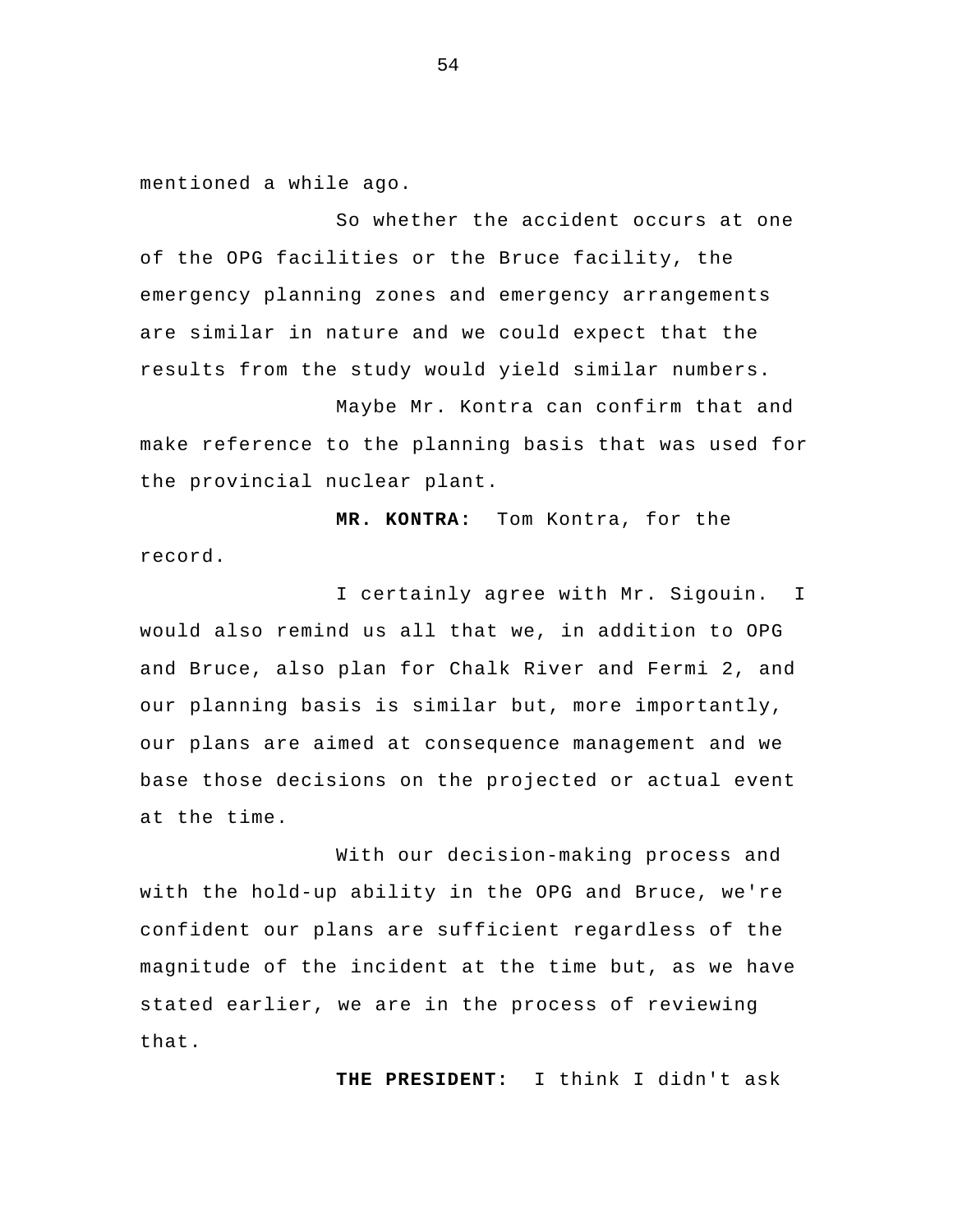the question or didn't make the comment clear.

If we look at a plant coming to us now for licence renewal, remember we've argued that we would like now to assess -- I used to call it -- I'm still calling it doomsday scenario. To me, that's a  $10^{-7}$ , I think, is what it said.

So I will expect to get some data saying we've looked at  $10^{-7}$  and, with all the mitigation and all the things we've put in place, here are the consequences. I would expect, in particular, every new application to us will get that analysis. That's what we got the PSA and the deterministic, et cetera.

That's what I would expect to see from a study -- the lessons learned from a study like this. Is that a reasonable expectation? **MR. FRAPPIER:** Gerry Frappier, for the record.

So just to be clear, as you mentioned, when we undertake a PSA, we are looking down to  $10^{-7}$ type events. We would consider this event a little bit below that, and certainly not a credible one to be looked at.

 However, we also do deterministic assessments. And in deterministic assessments, we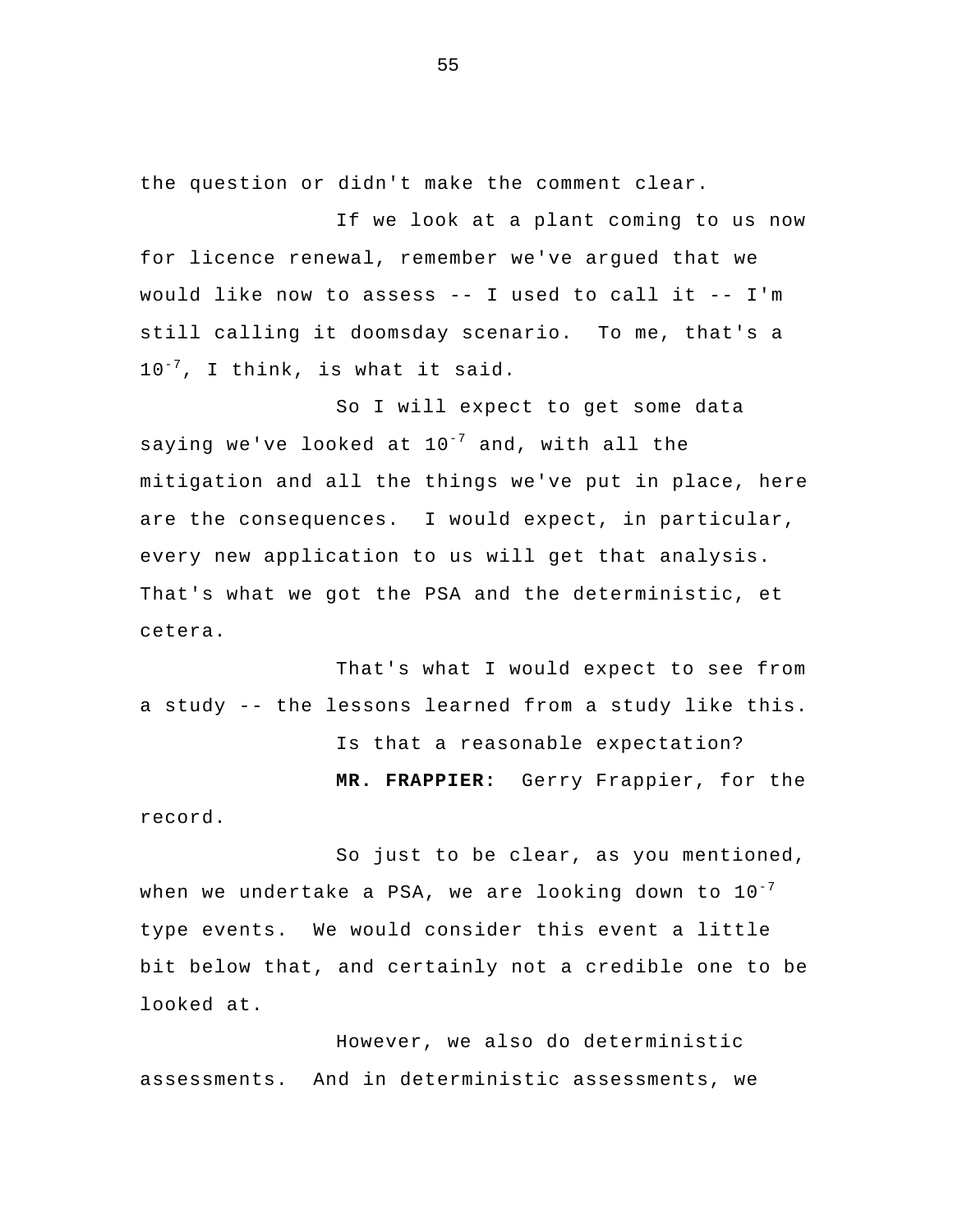don't consider the probability. We just assume the thing has happened.

And in those, we look both at design-based accidents, which nominally get, if you want to put it in probabilistic terms, is probably  $10^{-4}$ ,  $10^{-5}$  type events. But we also look at beyond design-based accidents and ensure that there is an understanding of how the reactor would respond.

And with the defence in depth that there is in the design of the plants, we made sure that the releases would be less than what we're talking about here.

**THE PRESIDENT:** Ms Velshi.

**MEMBER VELSHI:** Something for you to consider including in your report, and forgive me if it's already there, is the seven-day scenario that you've looked at, which is the lifetime dose, and the associated risks. And it was only in the disposition of comments that I fully appreciated why you had picked seven days and how you can extrapolate the seven days to a lifetime. It could be a factor of two or three, depending on evacuation and so on.

But again, coming back to why we thought the study was -- would be helpful was for people to appreciate what the risk is or the harm,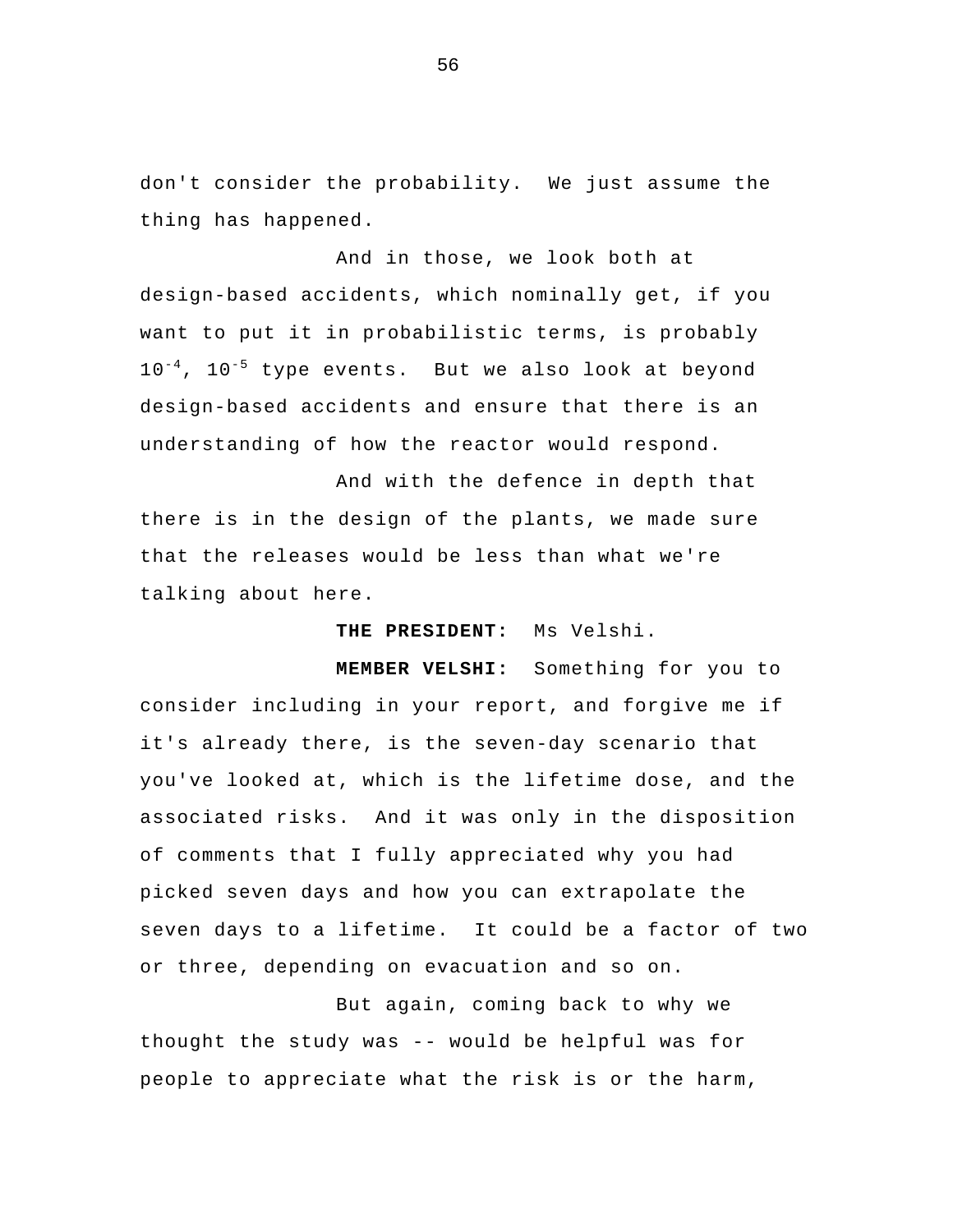health or environment, to form an incident like this. And I think a box or something to say, you know, here's why we've done the seven days.

And I don't know if it's modelling restrictions, but maybe it's even partly that. But whatever it is, if you were to look at lifetime, it could be this much and here's what it is, I think, as opposed to people thinking, well, it's fine, seven days, but what about my long-term risks because we're still hearing about the problems from Chernobyl and others for that.

So again, something for your consideration. You may have a comment on it as well.

**DR. THOMPSON:** Patsy Thompson, for the record.

So we will add -- I don't know if it's an information box, but we'll put something in the report to explain the basis for the seven days and provide, perhaps, some experience in terms of, for example, at Chernobyl when there was an accident, what the long-term doses are, and perhaps then reference the fact sheet that has been posted on our web site addressing the long-term health effects from the Chernobyl accident.

**THE PRESIDENT:** Thank you.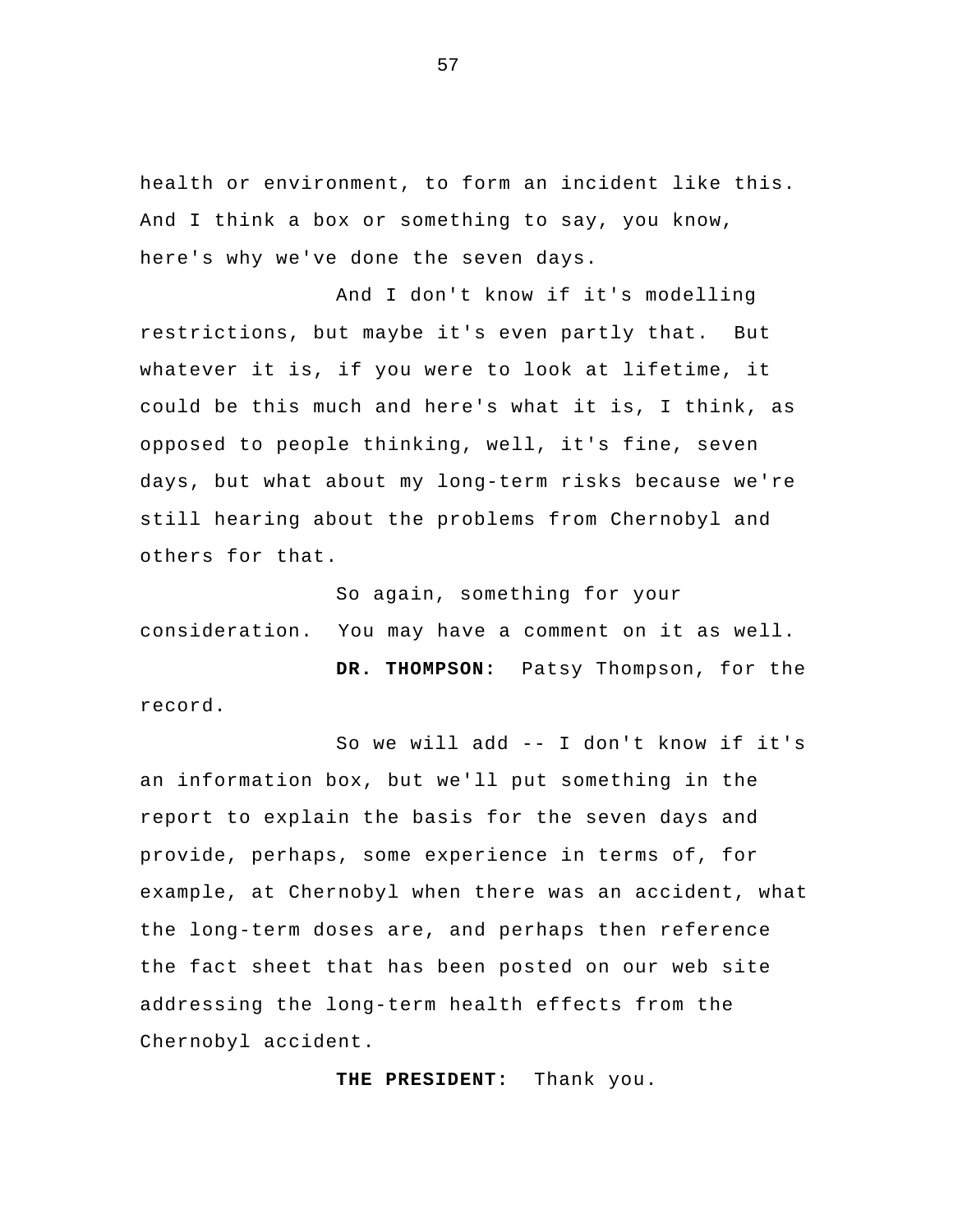Dr. McEwan.

Oh, sorry, Monsieur Harvey. I skipped Monsieur Harvey.

**MEMBER HARVEY:** Merci, monsieur le président.

Mr. McAllister, at the beginning in your presentation, you mentioned that full credit had been given to additional measure post-Fukushima, and it's in the text, too. But at the moment you fix the event, you fix the size of the event, what credit could you give to those measures?

Because, I mean, after that you've got the source for the emission, so what could be done?

I mean, what kind of consideration could be given to those measures?

**DR. THOMPSON:** Patsy Thompson, for the record.

I'll give sort of a biologist's understanding of this and then perhaps my more reactor behaviour educated people can provide additional information.

 My understanding is that with the way we develop the source term is we assume that all the radio nuclides were released in the environment. If we had credited plant safety systems, we could have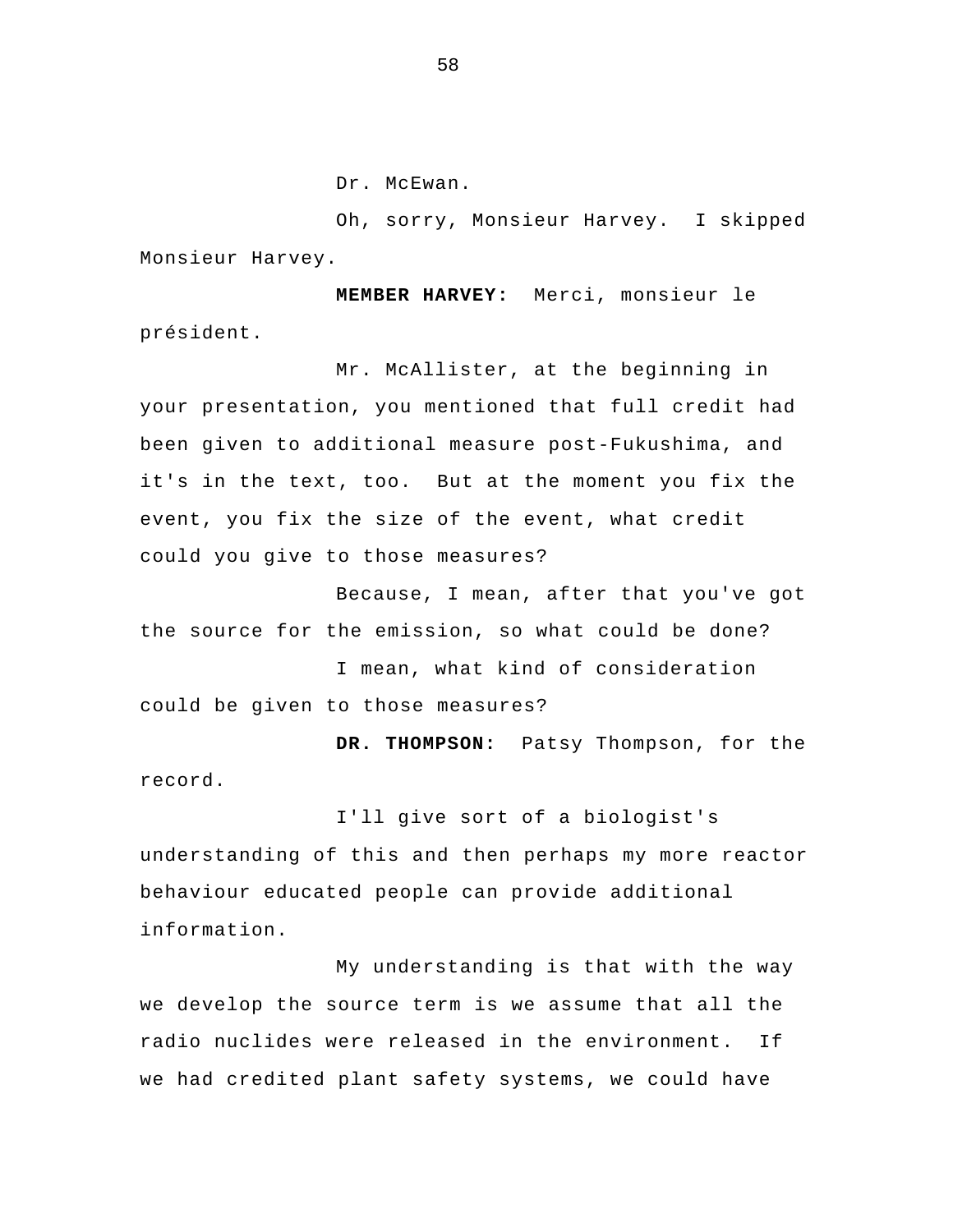credited, for example, the filters that remove a lot of the particulates. So there's things that physically happen within the plant that would have reduced the amount of radio nuclides being released in the environment.

And I'll ask my colleagues to maybe complete my answer.

**MR. FRAPPIER:** Gerry Frappier, for the record.

So as Dr. Thompson said, if we credit the systems that are in place, you won't have an accident like this. So we had to make the assumptions that you're not going to get your emergency mitigating equipment in place, the operators did not take appropriate actions to even create a scenario where you can get this kind of release.

That's one of the reasons we think the releases is a good one to use because it's severe enough to demonstrate what's going to happen but, at the same time, there is no credible scenario that gets us there because there's other operator actions, systems in place, both the Fukushima emergency mitigation equipment, but also systems that were in place to begin with, the control systems, the cooling functions, the containment functions.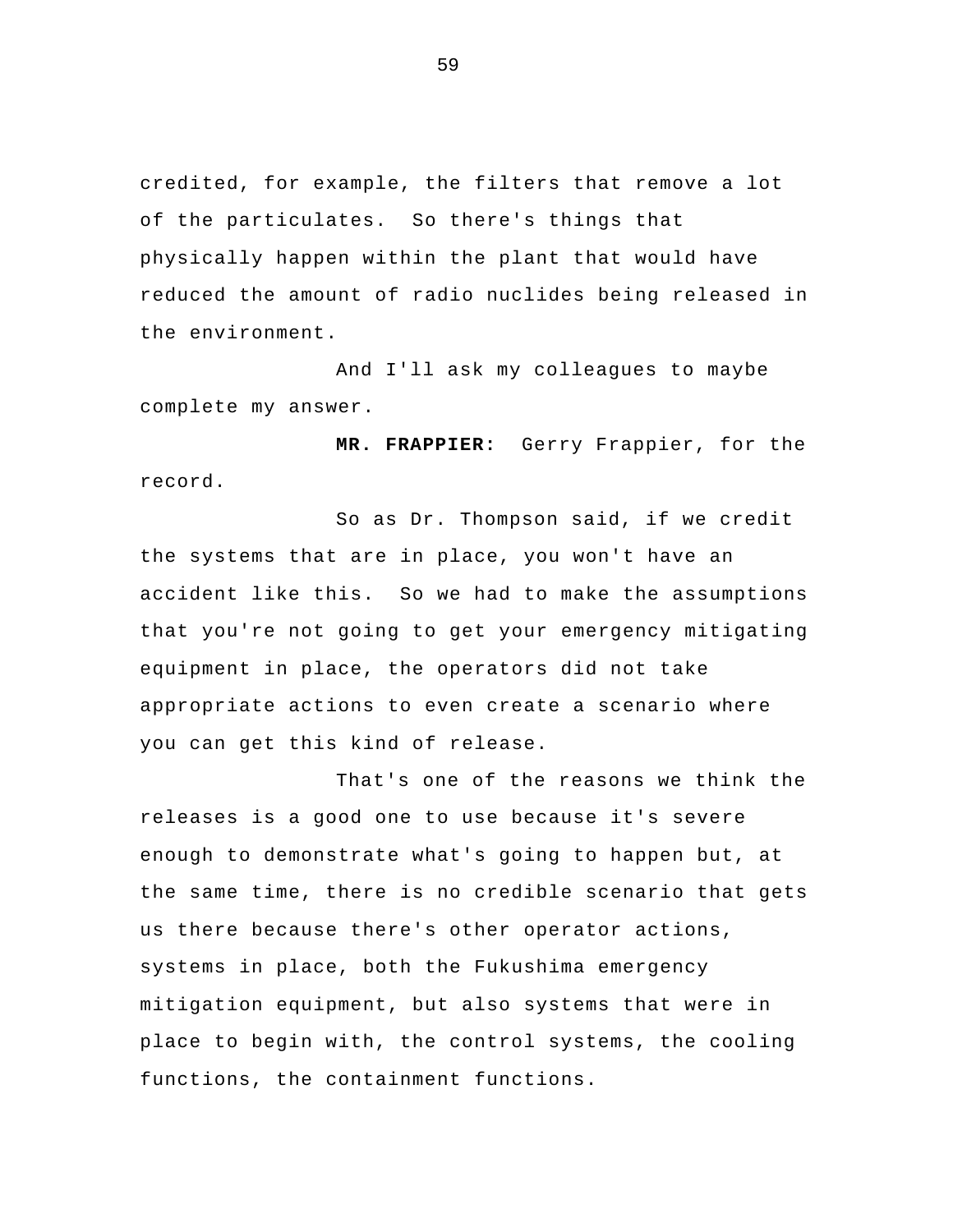Those are all in place, and they will work as designed and you would not have a release like this.

So we have to remove all of those and then say here's an event that could happen, and that's why we're saying if -- when we're talking about the probabilities of this, if you then add on some of these other things, in particular, the emergency mitigation equipment, it becomes even less of a credible source term.

**THE PRESIDENT:** Okay. So can I just jump in?

This is, in my opinion, the major deficiency in this study. You do not explain this concept well enough, and so people get into the assumption that you didn't do a severe enough accident.

And I guess I hear continuously the mitigation, the EMEs were not taken into account.

 Another way of describing it is, if you take it to account, this would be a  $10^{-10}$  and, therefore, it's not a credible thing so we couldn't use it.

I don't understand why you did not do that. I don't understand in all the studies -- I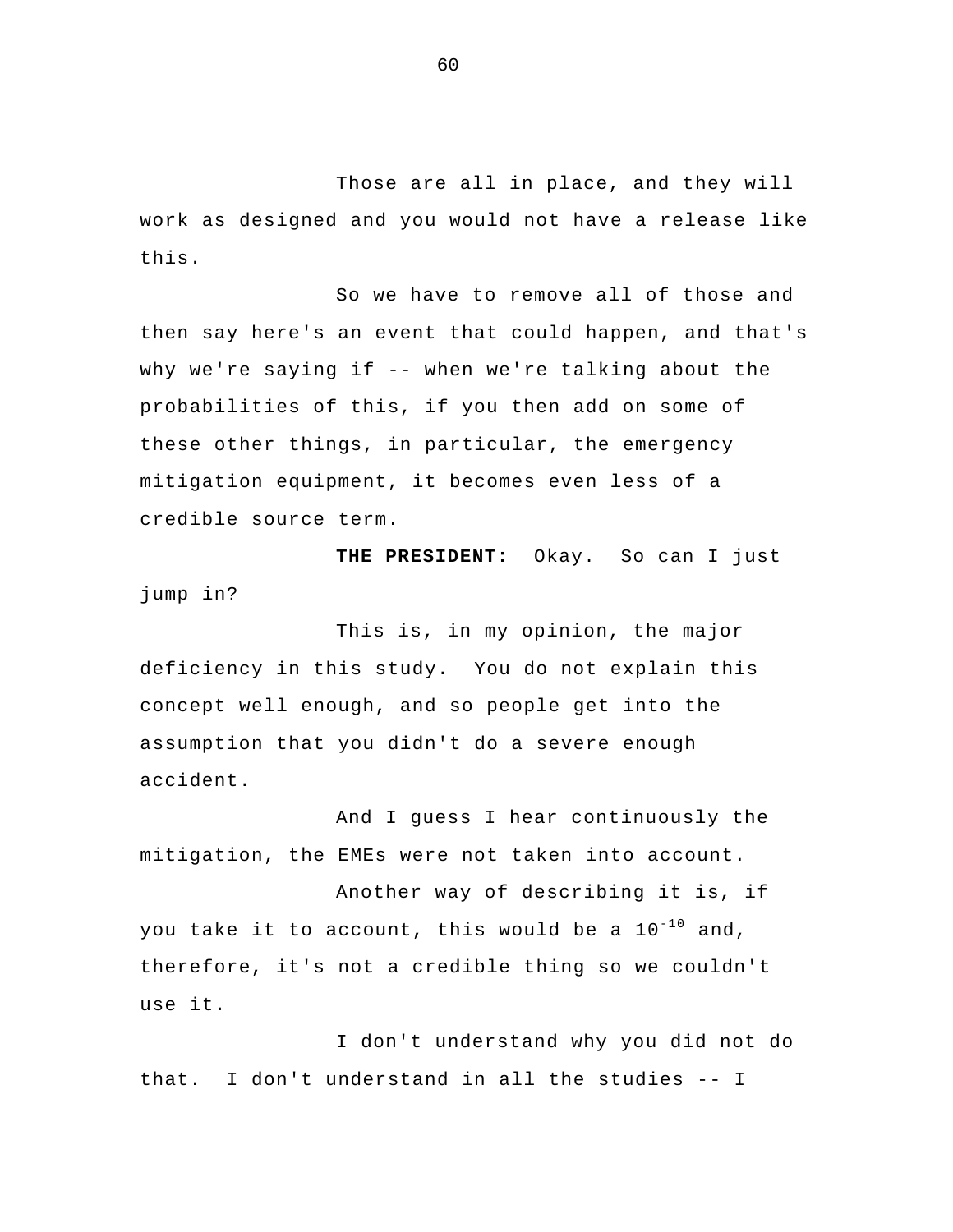mean, there's a couple of places here you reluctantly said, oh, this study is a  $10^{-7}$ . You really shied away -- so let me ask you the question, direct question.

Is  $24(4)$  -- you know, the four time, is that a  $10^{-7}$  study, or not?

I don't understand why you didn't actually rank them by probabilities because you knew that's what everybody's going to criticize you.

So you should have calculated for  $10^{14}$ Becquerel, which, with the mitigation and everything else, this is that kind of a probability, you know. And if you wanted to get to the  $10^{-7}$ , then you use the mitigation to actually be able to allow to study.

I don't think that explains here very well. There's a couple of places -- so for example, in the Table 3.2, when you show the releases between Fukushima and Chernobyl is different, they're different, but they still result at the end because the probabilities are different, if you know what I'm saying here.

 So -- because otherwise, you can read that your release is not the same as in Fukushima and with that explanation why, even though it's a smaller release because of the different design, different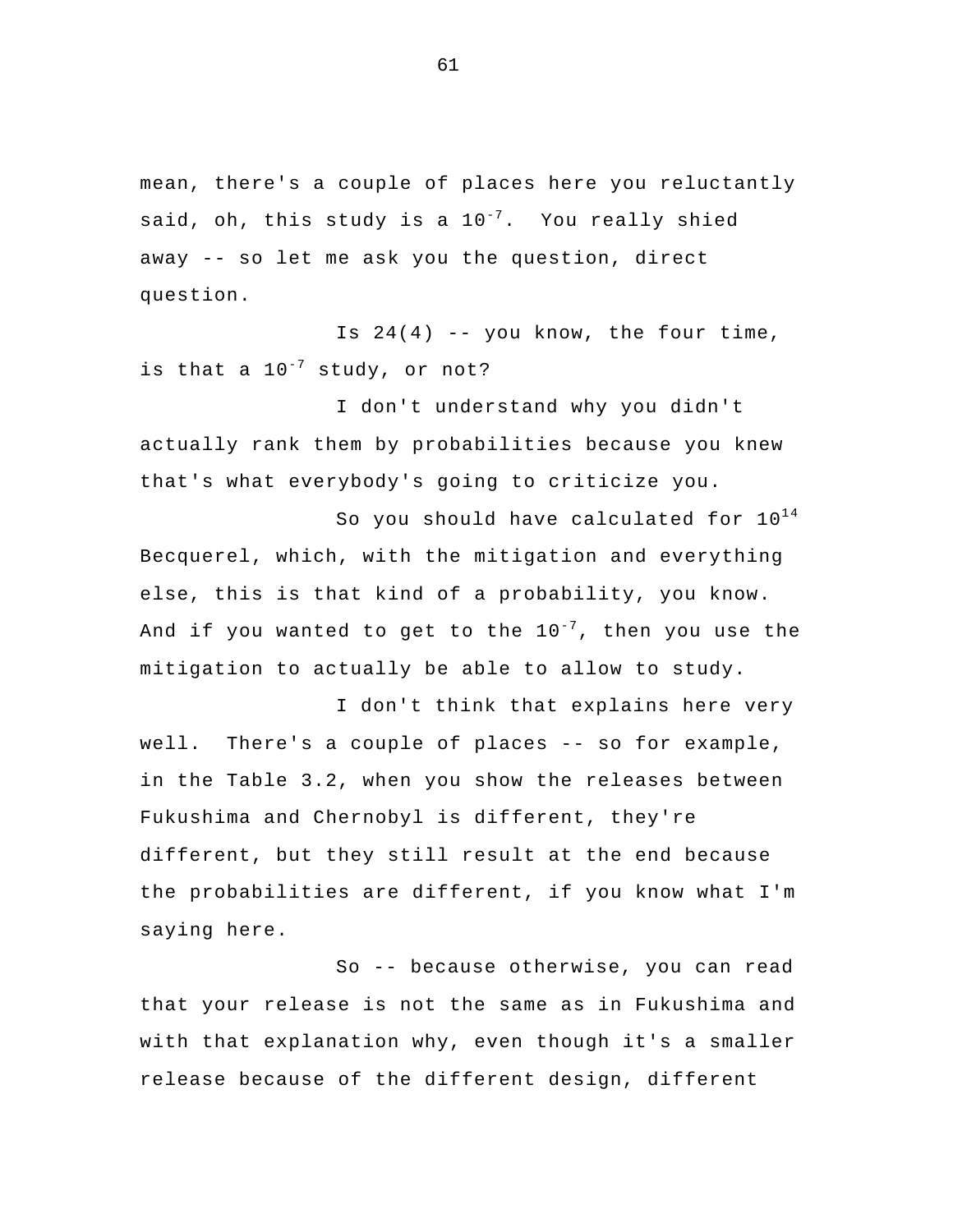probability, the impact -- the dose impact is the same.

So I found this a bit confusing in clarity between the severity, which is normally we use is numerical, and the actual -- you know, in many, many paragraphs here, you keep talking about the mitigation will give us a magnitude of 10, but it hasn't said a magnitude of 10 from what. From 10<sup>-7</sup> to  $10^{-8}$ .

So I think there's little bits of room for clarity here in this particular subject.

**MEMBER HARVEY:** That takes my last question.

**DR. THOMPSON:** If I could, Mr. Binder, just before you finish.

So we'll review the text. I thought that the probability of the source term was explained in terms of it's about  $10^{-7}$ .

The additional information that we provided today in terms of speaker notes in terms of the multi-unit and the probability of  $10^{-8}$  or lower, we'll add to the report to clarify that part of the --

**THE PRESIDENT:** So repeat what you just said.

So if I understand correctly, the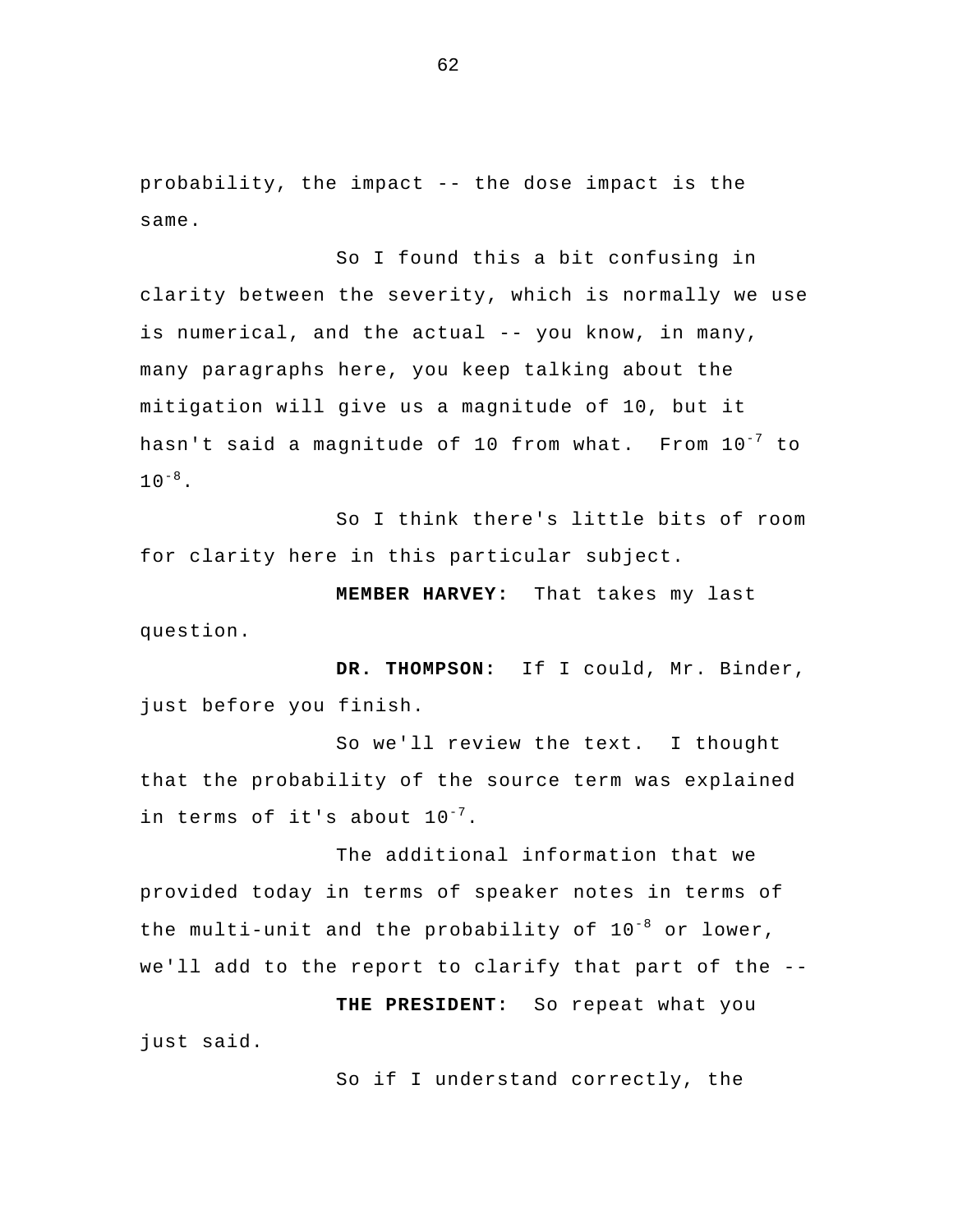source term is  $10^{-7}$  without mitigation.

 So see, again, it would be at the source term with mitigation, it'll be  $10^{-8}$ ,  $10^{-9}$ , whatever it will be.

**MR. FRAPPIER:** So Gerry Frappier, for the record.

So yes, I would agree with what you were just saying there, that the source term with mitigation we would view as something that's going to be low down into the  $10^{-8}$  type range.

We can look at beefing up the clarity of that.

**MEMBER HARVEY:** That brings me to my last question.

Number 149 in the -- in your response to the documents, it's about the -- no, it's not. I'm sorry. Sorry, no.

Okay, in 119. It's page 108. It's from Ministry of Health and fire marshal. The tone of the report repeatedly overstates the safety of CANDU and you -- the answer is as a regulatory body, it would be irresponsible to sign off on the safety of the reactors.

But the study itself has not much to do with CANDU. I mean, nothing to do with CANDU.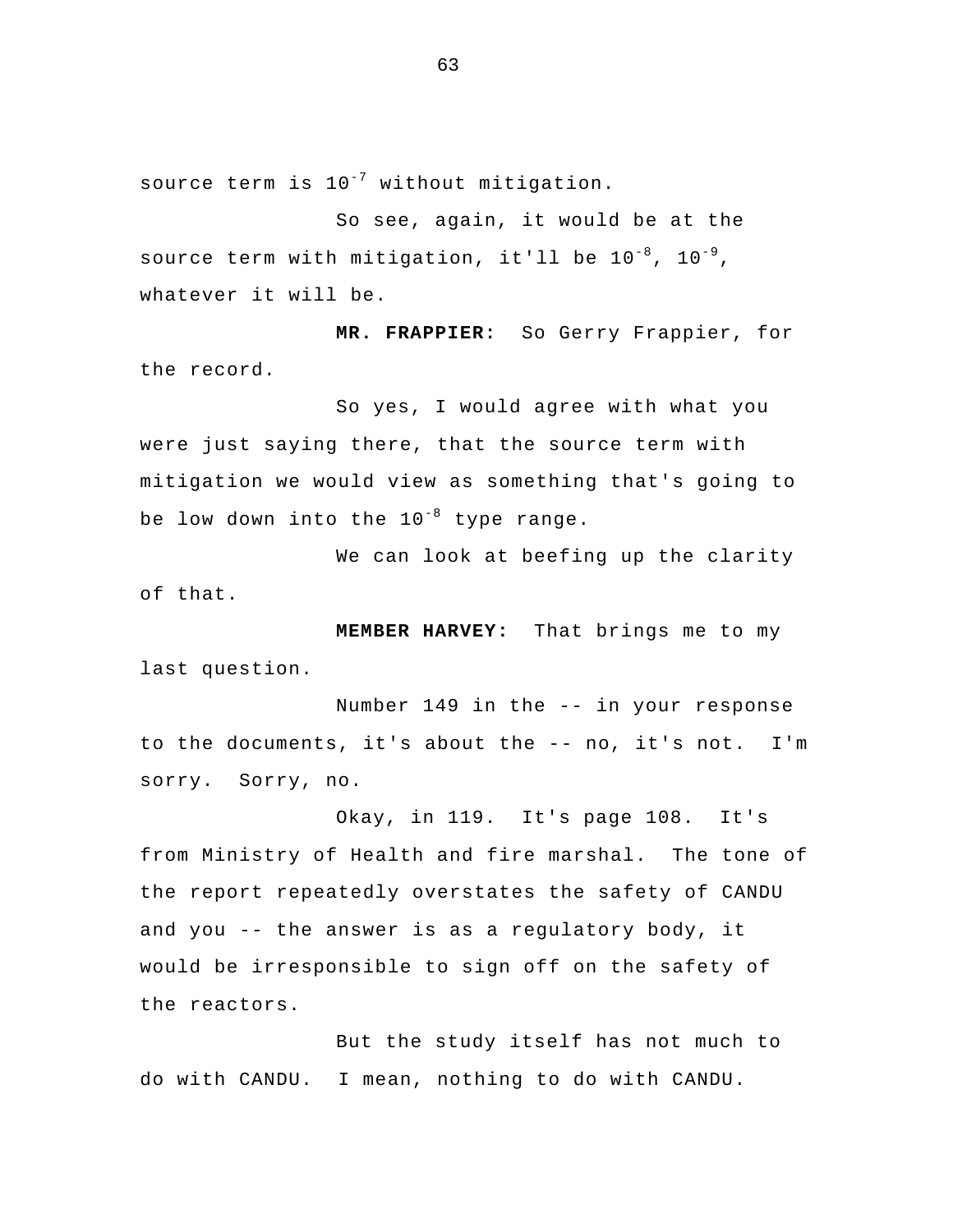And you've got the source, and you make the study, but the CANDU itself and the -- to support that is just the -- what has been mentioned by the President because it's no more the -- that's a new CANDU with the -- all the mitigation measures, the new equipment that has been had.

So I don't know why the tone should be -- and we should mention the safety of the CANDU, but it's nothing to do with that.

**DR. THOMPSON:** Patsy Thompson, for the record.

So the -- actually, the source term that was used for the study is actually very linked to the Darlington CANDU units, so the generic --

**MEMBER HARVEY:** That part right at the beginning.

**DR. THOMPSON:** So the source term is linked to CANDU.

What we tried to do is to explain -we -- on Chapter 2 of the report where we explained defence in depth and other safety systems, and it's to put the accent in context because we do say it's a hypothetical severe accident.

And so it's hypothetical because of the defence in depth and other safety systems, so we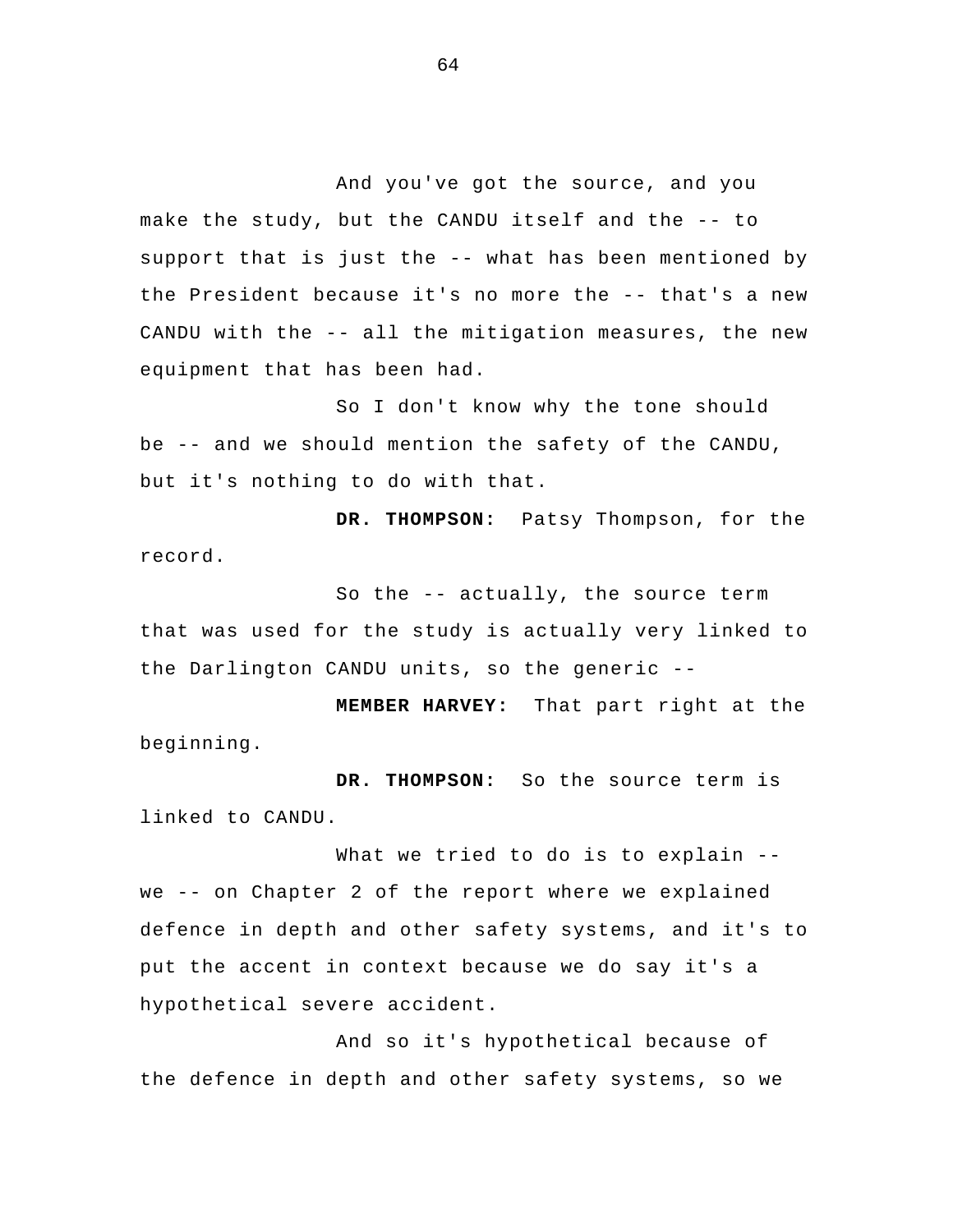thought it was important to explain them.

**MEMBER HARVEY:** It'd be better to explain it like you do now than to sit at a CANDU site. I mean, the CANDU report produced such and such a thing, then we start our study.

**DR. THOMPSON:** So my -- we'll adjust the wording in the response.

> **MEMBER HARVEY:** Okay. That's it. **THE PRESIDENT:** Okay. Dr. McEwan? **MEMBER McEWAN:** Thank you, Mr.

President.

Sort of very, very specific and a couple of general comments and questions.

In Table 5.1 on page 40, you mention the incidence rates linked to cancers in some regional centres, Canadian national, and Ontario. If you look at the third cancer incidence, it is, I'm guessing, meaningfully higher, particularly in the 50 to 64 age group and in the 20 to 49 group than the rest of the country.

I think it might be helpful to actually show regional rates across the country and regional rates across Ontario.

If I remember the national data, thyroid cancer instances is highest in southern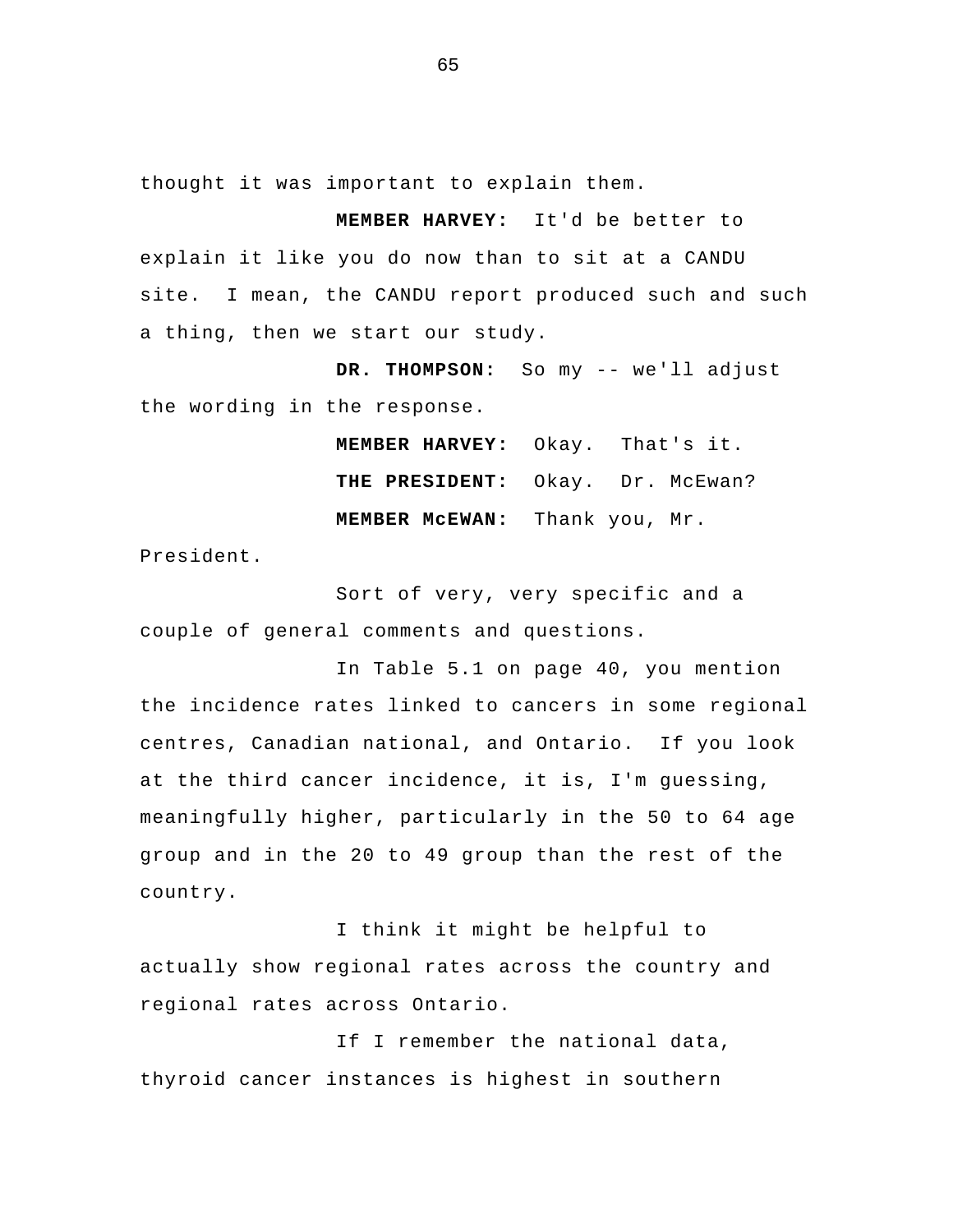Ontario and southern Alberta, and there are quite big regional differences across Ontario and quite big regional differences across the country.

And I think it would be useful to give that just to understand the idea of baseline cancer rates and understand the baseline against which you're measuring.

**DR. THOMPSON:** Okay. So Patsy Thompson, for the record.

So we'll add information we'll link to Table 5.1. We have that information already in the Radecon study, so it's quite easy to add text to put that context in place.

**THE PRESIDENT:** But I think the point is the variability -- the natural variability independent of nuclear would be kind of important to see. That's why you can use -- you cannot detect the increases beyond background. That's what affects viability.

**DR. THOMPSON:** So Patsy Thompson, for the record.

So what I was talking about, if you'll recall in the Radecon, we have cancer rates by district or counties or whatever they're called in Ontario and where we do see the -- quite variability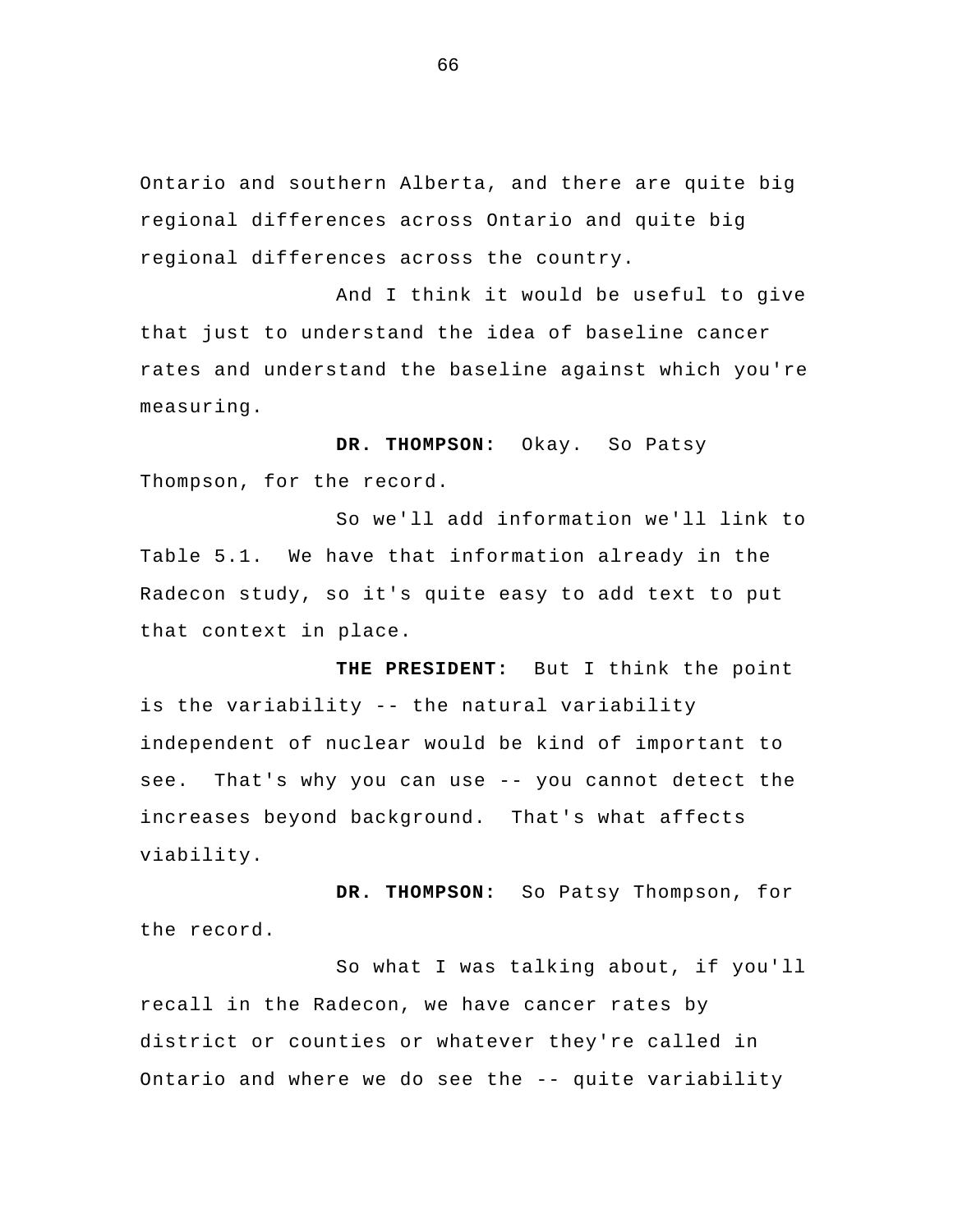across Ontario and different regions. And so that's -- we can put that information there to provide that context.

**MEMBER McEWAN:** So there's also a very nice map on the Health Canada web site that shows variation across the country, not only for thyroid cancer, but for other cancers.

But I think -- so my second question comes back to a comment I made at the beginning, and which you reference, and that is the translation of some of the data into a format that is understandable by the general public.

And I am not sure you have achieved that in the extended executive summary. And I think that is indicated. There were certainly a couple of comments from the interveners that were suggesting that you were suggesting that a 30 per cent increase in cancer risk was not significant.

And I think that really is -- again, it goes back to an understanding of the baseline, the overall incidents, and the numbers increasing. And I think it is really important as you go through all of the charts that you have at the back describing increased cancer incidence and increased cancer rate. I think we really do need to try and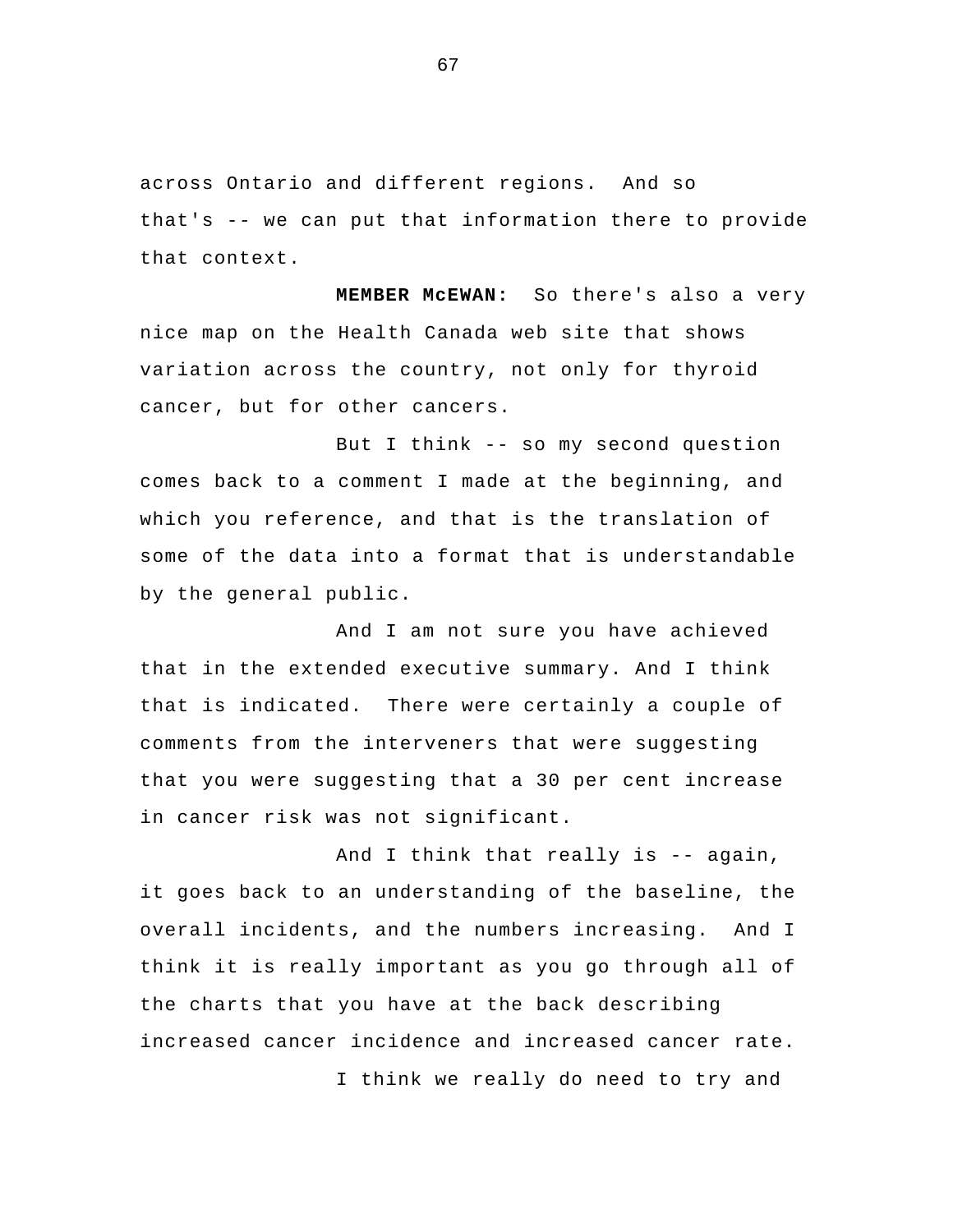put that into a digestible format for the general public so that they understand that an increase of 30 per cent in a very rare cancer is a very very small incidence.

 **DR. THOMPSON:** Patsy Thompson, for the record.

In the report itself we thought we had addressed -- you had a similar request last June where we did provide the variability across Ontario to put the findings in context.

But perhaps we would better serve the public if we collected that information, put it in the table, so it is all in the same place rather than disbursed in different sections.

**MEMBER McEWAN:** Yes. I think that is the problem with it, is you that have to go to about eight different sections to find all of those pieces of data. And I think that for people to really understand what the risk is...

So the final question that I have is, the information sheet that you published on the Chernobyl data was actually, I thought, very helpful, but a little brief. And a little explanation under some of just what were effectively bullet points might have been helpful.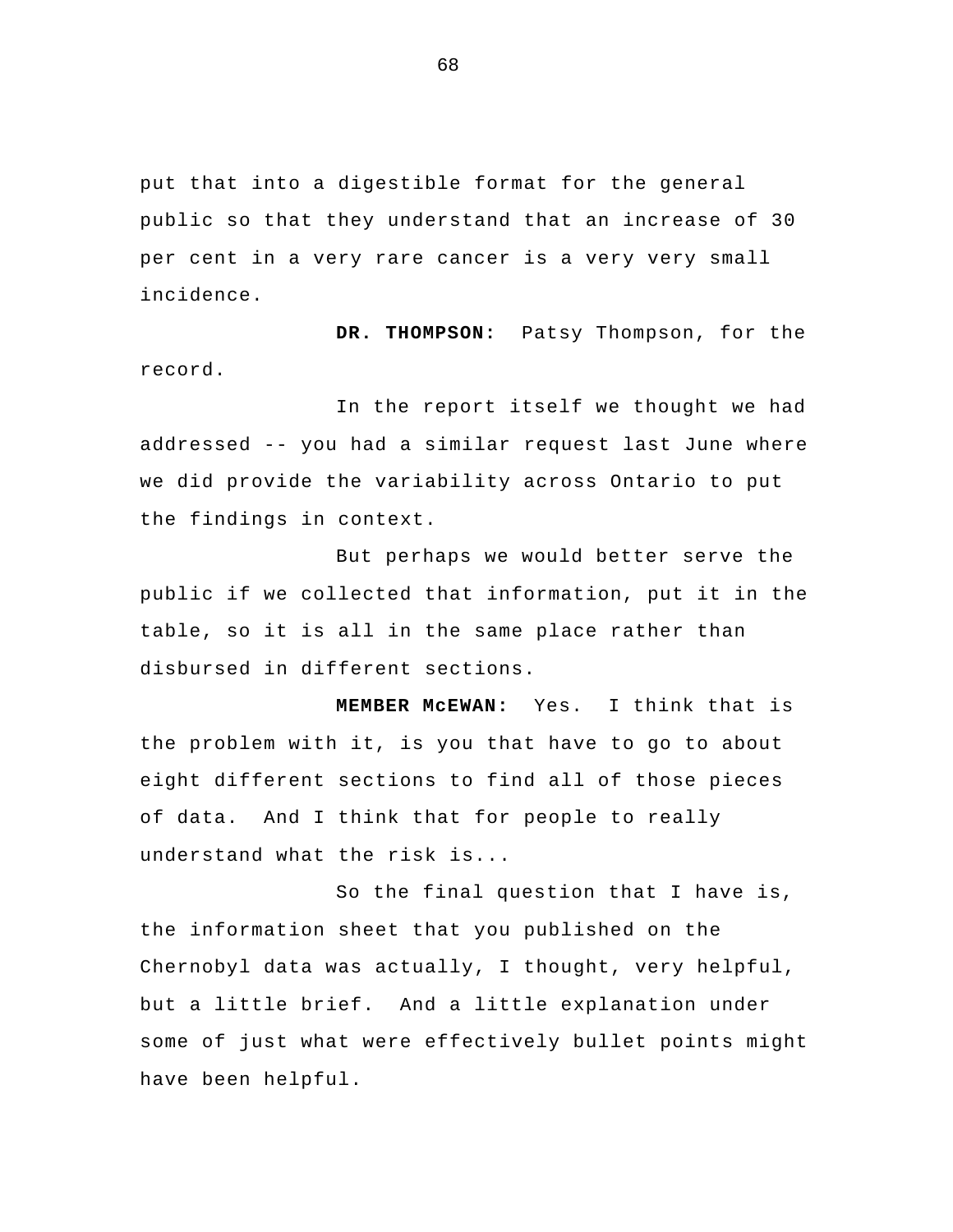Particularly, a discussion around the difference in incidence increase in thyroid cancer in children and adults. The fact that you had I think three or four lines in it. I think a little more description around that might have been helpful just to understand.

And I think it's also important to recognize that, you know, thyroid cancer in children, that table that I referenced, is rare.

 **THE PRESIDENT:** And of course, the one thing that everybody sort of applauds in Fukushima is the quick evacuation and quick administration of KI pills lead now to the conclusion that it is not likely to have a significant kind of thyroid -- and that again can be amplified because of the (indiscerible) scare and latest data is some interesting observation on that.

Member Tolgyesi?

**MEMBER TOLGYESI:** Merci, Monsieur le Président.

This is a question to Mr. Kontra, the Fire Marshall. When you are looking at Annex 2, the distances and the modelling structure for wind and population-based considerations. Considering the wind rose --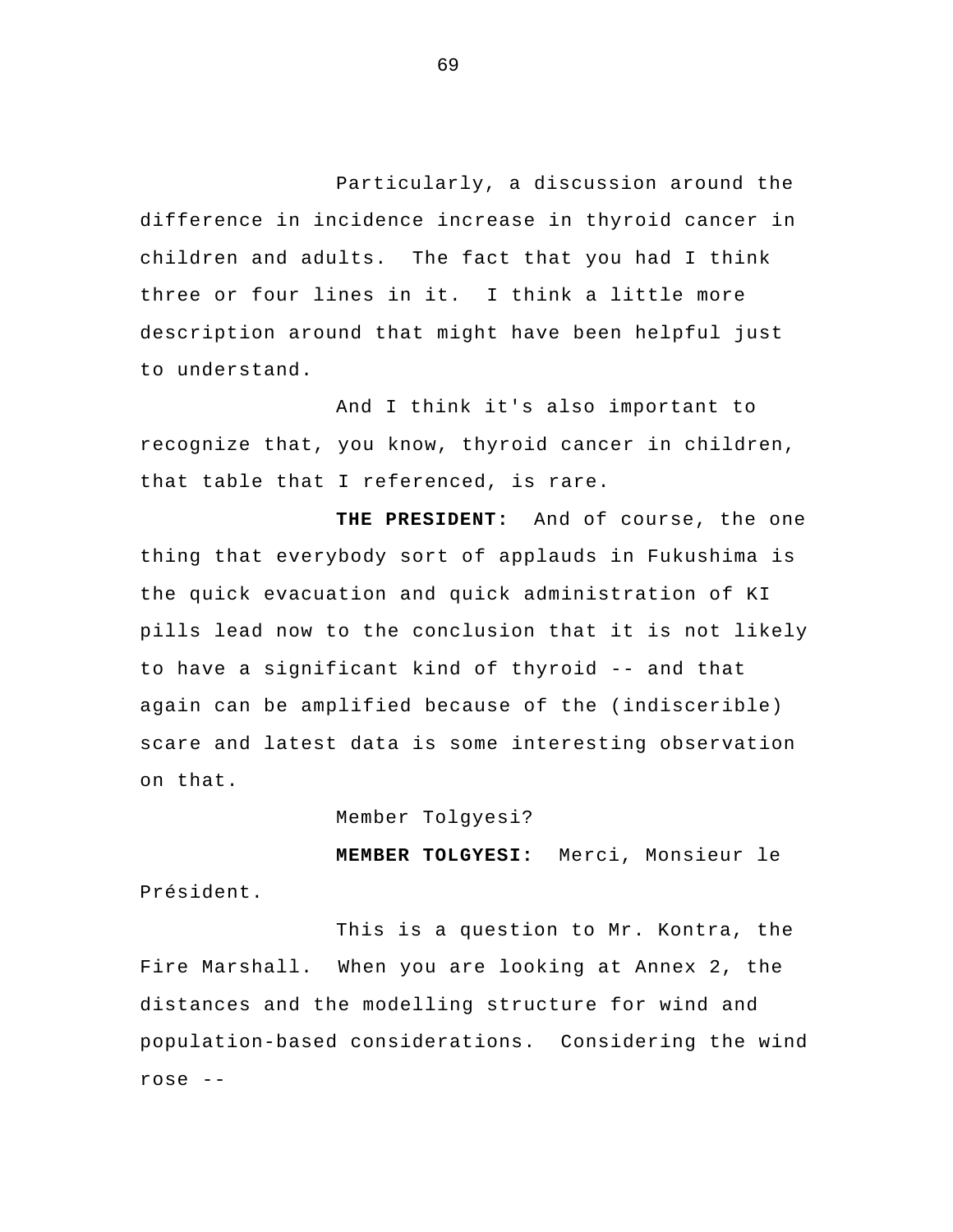**THE PRESIDENT:** What page is this?  **MEMBER TOLGYESI:** That is page 85.  **THE PRESIDENT:** Eight-five.

 **MEMBER TOLGYESI:** Considering the wind rose, predominant winds are west, north-west, so they are blowing across the lake eventually towards the U.S., although if it is a 60-kilometre distance. What communications do you have with your U.S. counterparts because in case of this type of accident?

Because I think there will be kind of worries what has happened. Because when we were talking about Fukushima the question was that wind is blowing across from Japan to the continent and towards even the west.

So what do you do to make sure that there is no -- what type of communications do you have?

 **MR. KONTRA:** Tom Kontra, for the record.

 Thank you for that question. In fact, we do have multiple layers of communication. The province directly has communications in that case with the State of New York authorities. But of course by informing CNSC and Health Canada, we also have the federal cross-over to U.S. Federal authorities in this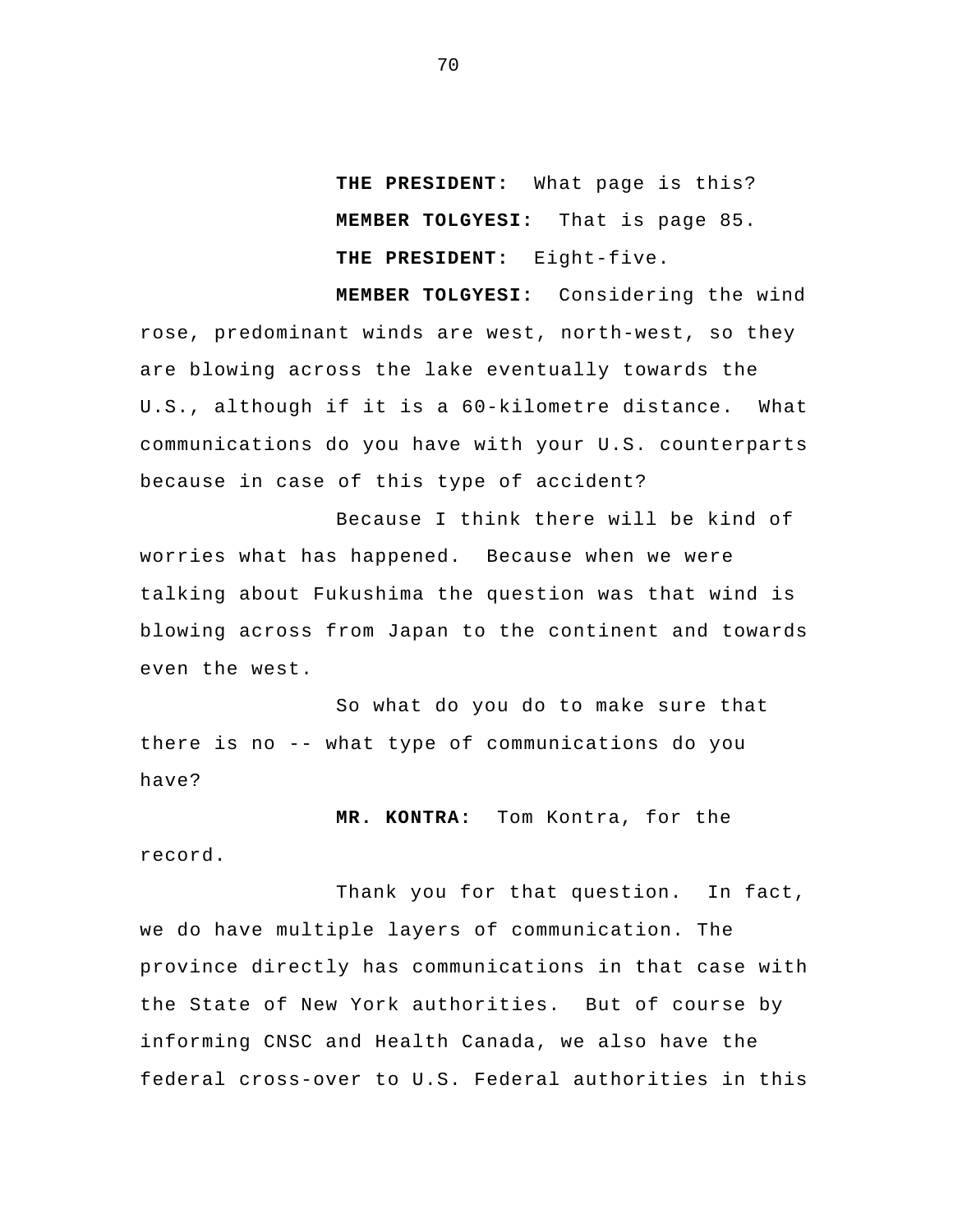regard.

So there is a multiple banking of information sharing with the U.S. at appropriate levels. So in our plan there are some default points where we would automatically notify the U.S. authorities in New York State.

 **MEMBER TOLGYESI:** Okay. This is a question about technical probably to OPG.

In one of these comments, which was number 106, came from New Clear Free Solutions and page 103. There was a comment on replacing pressure tubes in Darlington, but not replacing the steam generators.

What are the potential consequences of interaction between the new pressure tubes and the aged steam generators? Is there some reason to worry or not?

 **MS SWAMI:** Laurie Swami, for the record.

 The interaction would not be the result of or cause an accident. In fact, when we were doing the scoping for the Darlington Refurbishment Project, we looked at the condition of the steam generators and confirmed that they were in very good shape.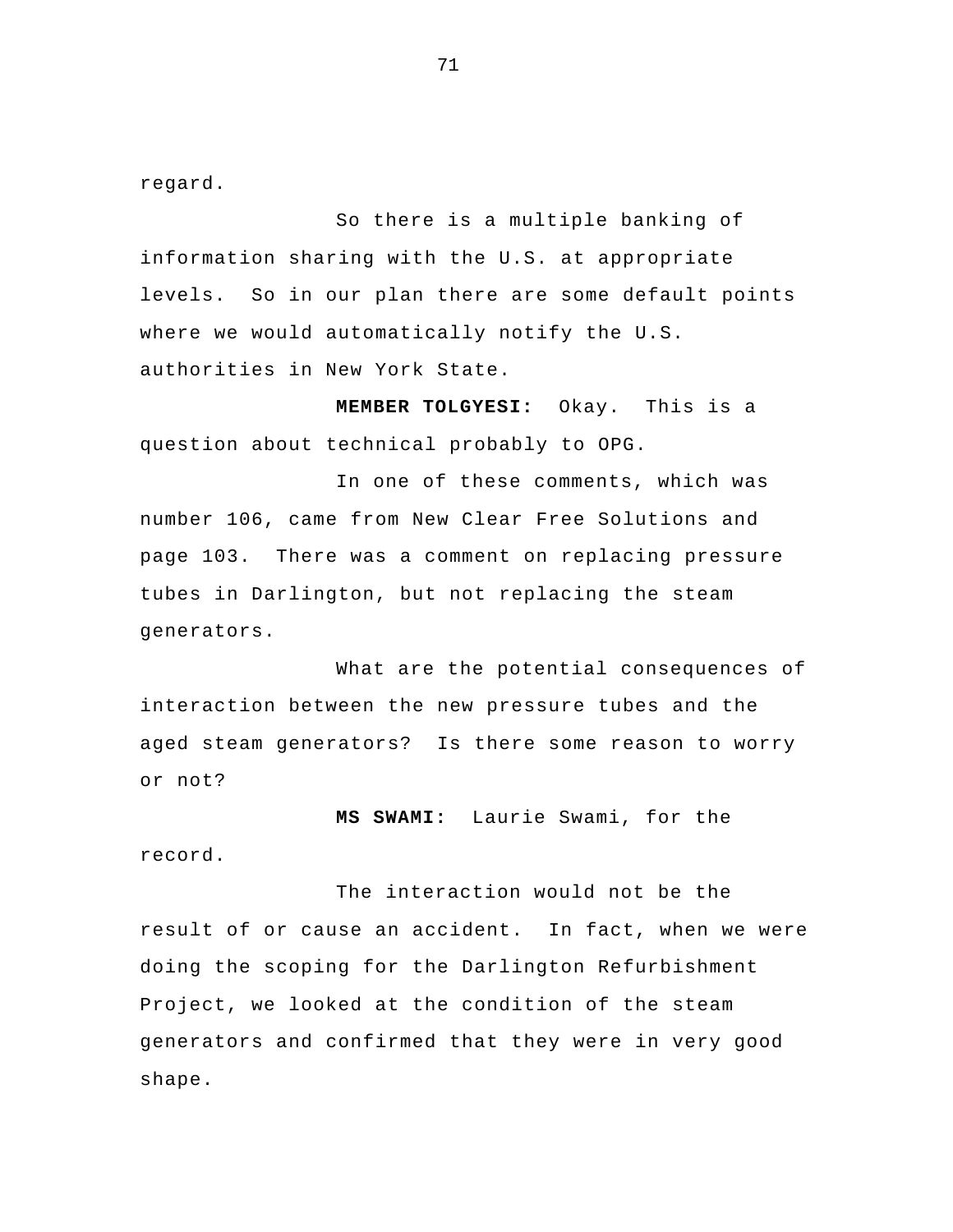And part of the process going forward of course is to continue to do inspections on a routine basis to confirm that they continue to be fit for duty, and that is part of our ongoing maintenance program within the plant, and that will continue regardless of replacement of the pressure tubes.

 **MEMBER TOLGYESI:** And my last comment. I am going to go back to talking about overview of Canadian nuclear power plants, and on page 15 we are saying why an accident like Fukushima is unlikely to happen in Canada, why Chernobyl cannot happen in Canada.

And there are some detailed provisions to prevent fuel and fuel channel failures. Could we add one or two pictures about calandria? Because when you look on page 7 you have barriers to release of radio activity in CANDU.

But could you add some pictures of calandria and to make comprehensive to the general public? Because I think, you know, we have core details and the barriers to release radio activity in CANDU on page 7, which is fuel rods, pressure tubes, et cetera.

But after we are talking about calandria, which is one of many components, and there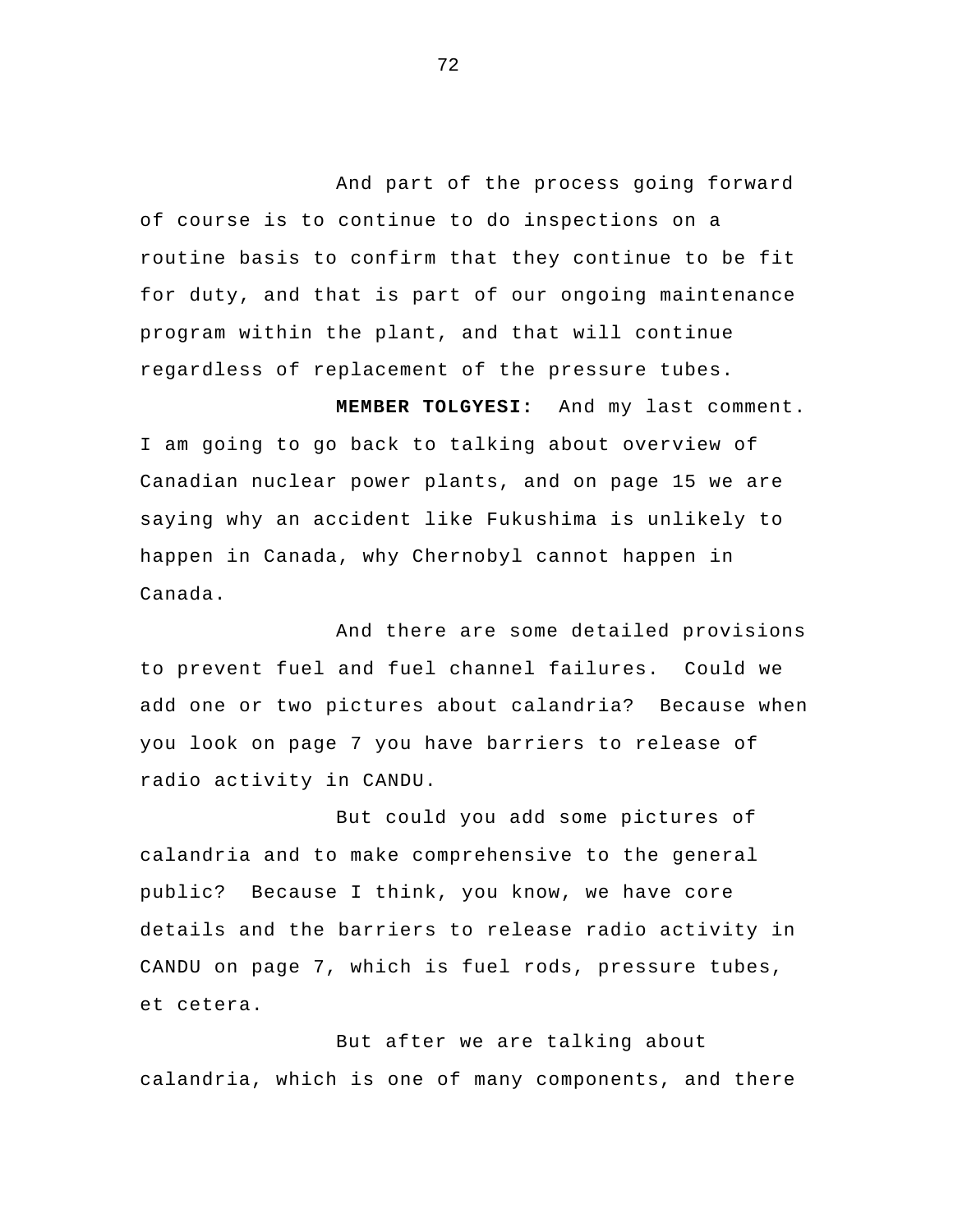is nothing on the picture that the general public can understand. Because it is not only those who are quite involved in the nuclear industry who will read this report.

 **DR. THOMPSON:** Mr. Tolgyesi, just so I understand, you are looking at page 7, figure 2.1?

 **MEMBER TOLGYESI:** Yes. There are some -- there is a picture, yes.

**DR. THOMPSON:** The grey part at the bottom where is the calandria?

**MEMBER TOLGYESI:** Yes. And calandria is there but, you know, what is that? It is like calandria, but you are talking after about containing radiation and additional layers of protection and cooling the fuel.

 Is there something that we could be more precise probably about calandria also as a figure?

 **THE PRESIDENT:** I think we have on our web all kinds of simulations of an accident. But I think what would be useful in here, and we haven't seen it, we keep talking about this inventory of water. I think we can actually put in the volume of water and compare it to Fukushima nuclear power plant or any other design.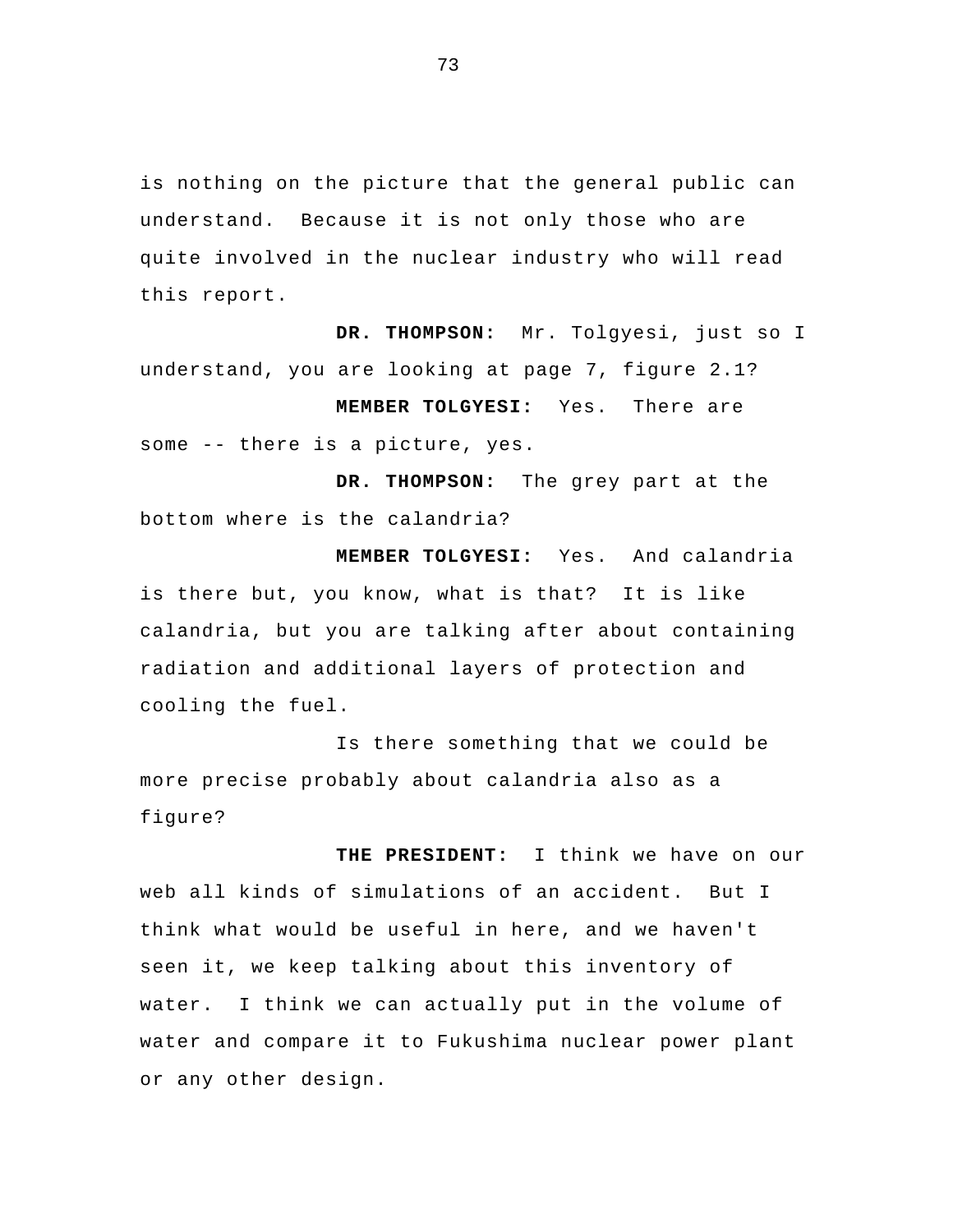It is actually a significant -- a lot more water. And we have never done it in terms of comparison. It may be useful kind of data to indicate the magnitude of water being retained in the calandria versus some of the other designs.

Go ahead.

 **MR. RINFRET:** Francois Rinfret, for the record, Director for the Darlington Regulatory Program.

I just wanted to offer you that on page 15, there is a beginning of an explanation of the amount of water in the Canadian reactors to be significantly different and higher than the amount of water available for cooling instead of --

 **THE PRESIDENT:** That is what I meant, to put in there a little comparison.

**MR. RINFRET:** Yes, okay. And also adding probabilities of these other layers of protection that would have to be broken in order to lead to this source terminal being available out there in the environment.

> **THE PRESIDENT:** Okay.  **MR. RINFRET:** Thank you.  **THE PRESIDENT**: Mr. Tolgyesi? C'est tout?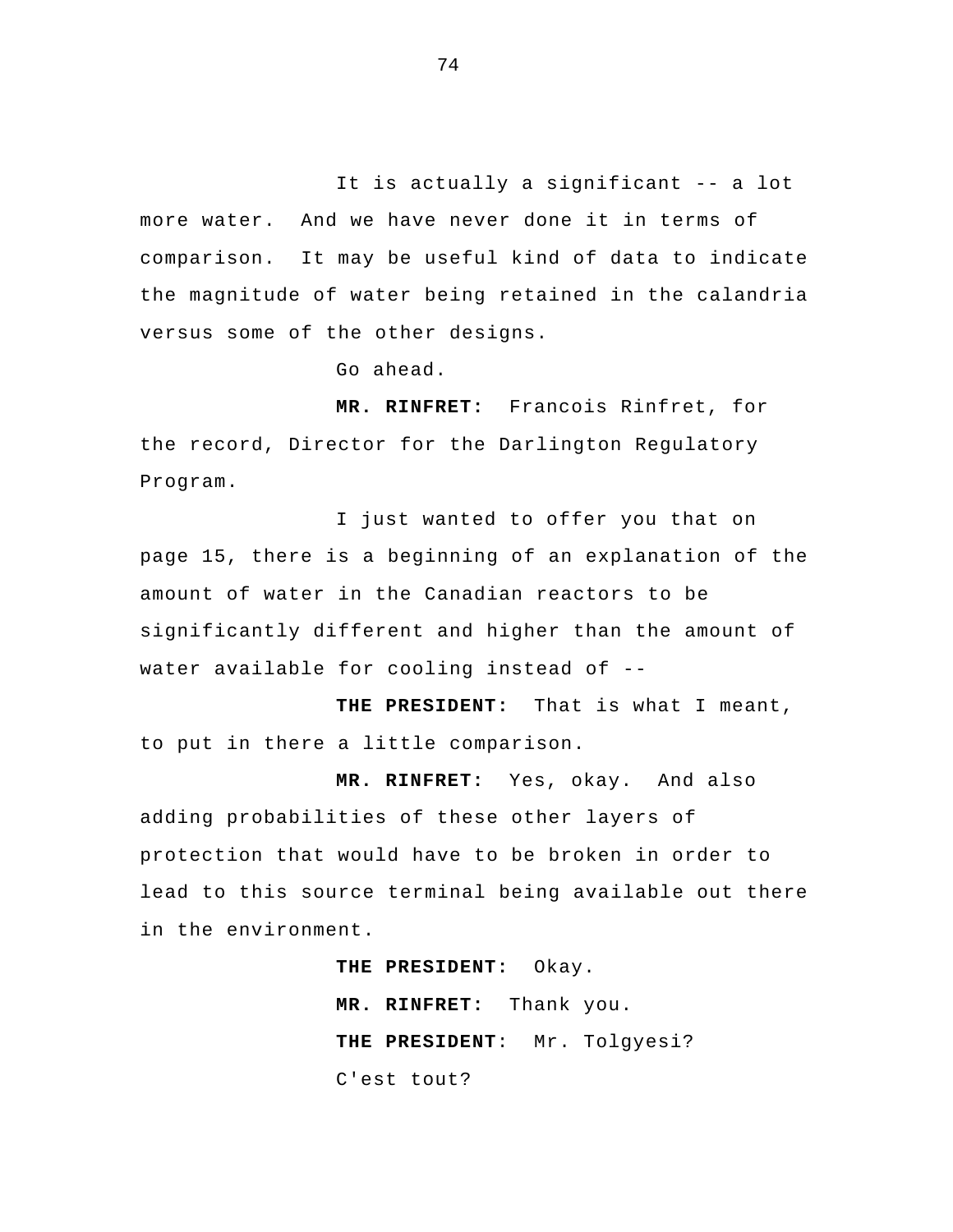Ms Velshi?

**MEMBER VELSHI:** C'est tout.

**THE PRESIDENT:** M. Harvey?

 Anybody else want to say a final word here?

I think have people from New Brunswick also on the line. Are they? New Brunswick, are you on the line?

I guess not.

So anybody else want to say...? Dr. Thompson?

**MR. MacCALLUM:** Yes, we are on the line here in New Brunswick.

**THE PRESIDENT:** Okay. You know, I am going around. Anything you want to add to this conversation?

 **MR. MacCALLUM:** It is Greg MacCallum, for the record.

 At this point, we don't have a lot to add. Our circumstances of course are quite different here in New Brunswick. We find from the discussion of this report, as it has been presented, that in terms of compliance with the requirements for emergency mitigation and for the emergency plan germane to Point Lepreau, that we are comfortable in that we meet all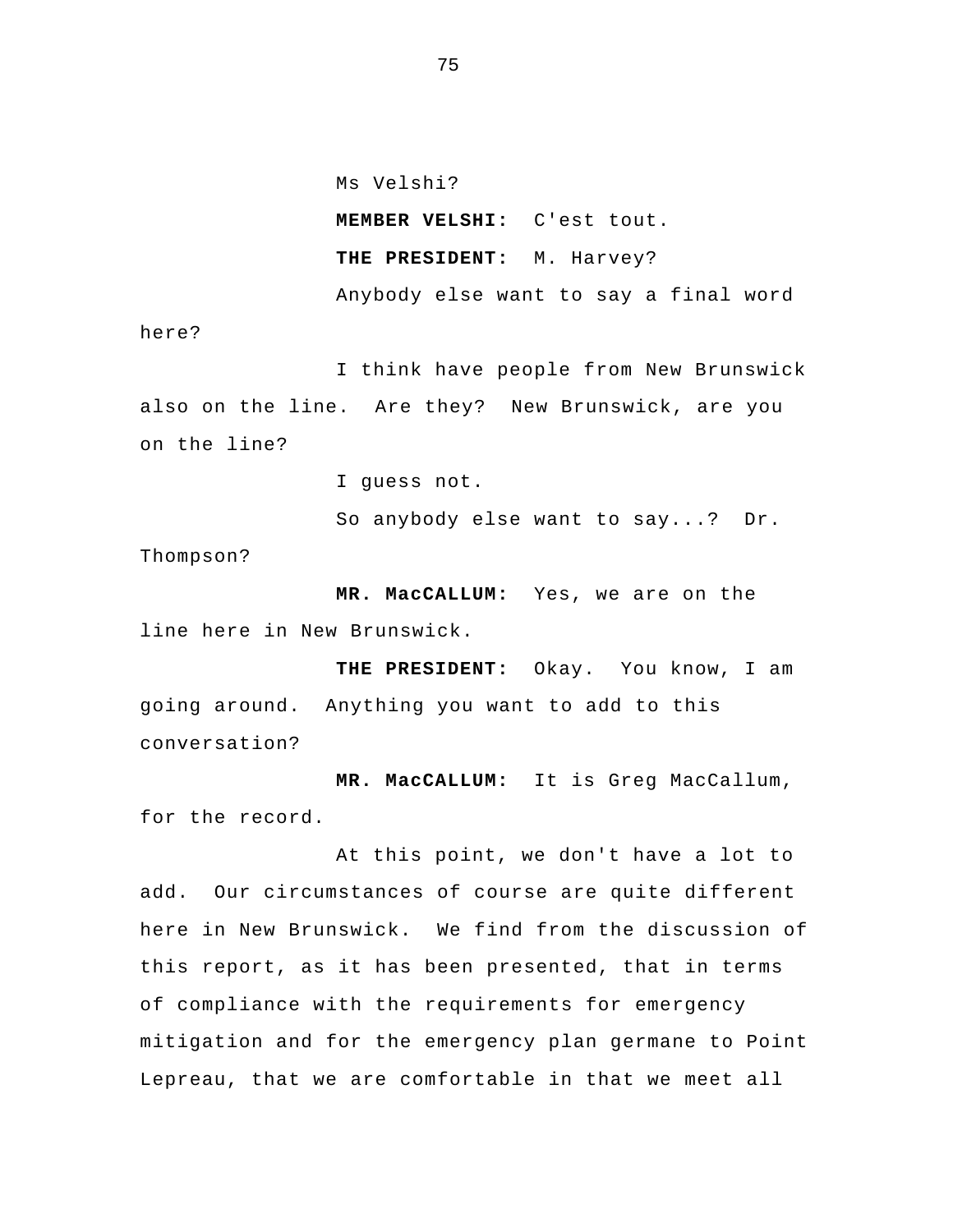the requirements thereof.

I know we are going to be discussing potassium iodide distribution later, but again I think you are aware that here in New Brunswick, you know, in collaboration with the operators, that we have pre-distributed to all potentially affected personnel in the zones around the plant.

It is an informative discussion and, as I said, it is encouraging to hear that from everything we have heard we are compliant with the requirements.

 Thank you for the chance to comment, sir.

 **THE PRESIDENT:** Thank you.

Dr. Thompson?

 **DR. THOMPSON:** Patsy Thompson, for the record.

If you will give us a few seconds, we would like to correct the record. When we responded to Dr. McEwan's question on dose and dose rate effectiveness factor, we didn't quite get it right, and so I would like to make sure that the transcript is correct.

 **MS RICKARD:** Thank you, Dr. Thompson. It is Melanie Rickard again for the record.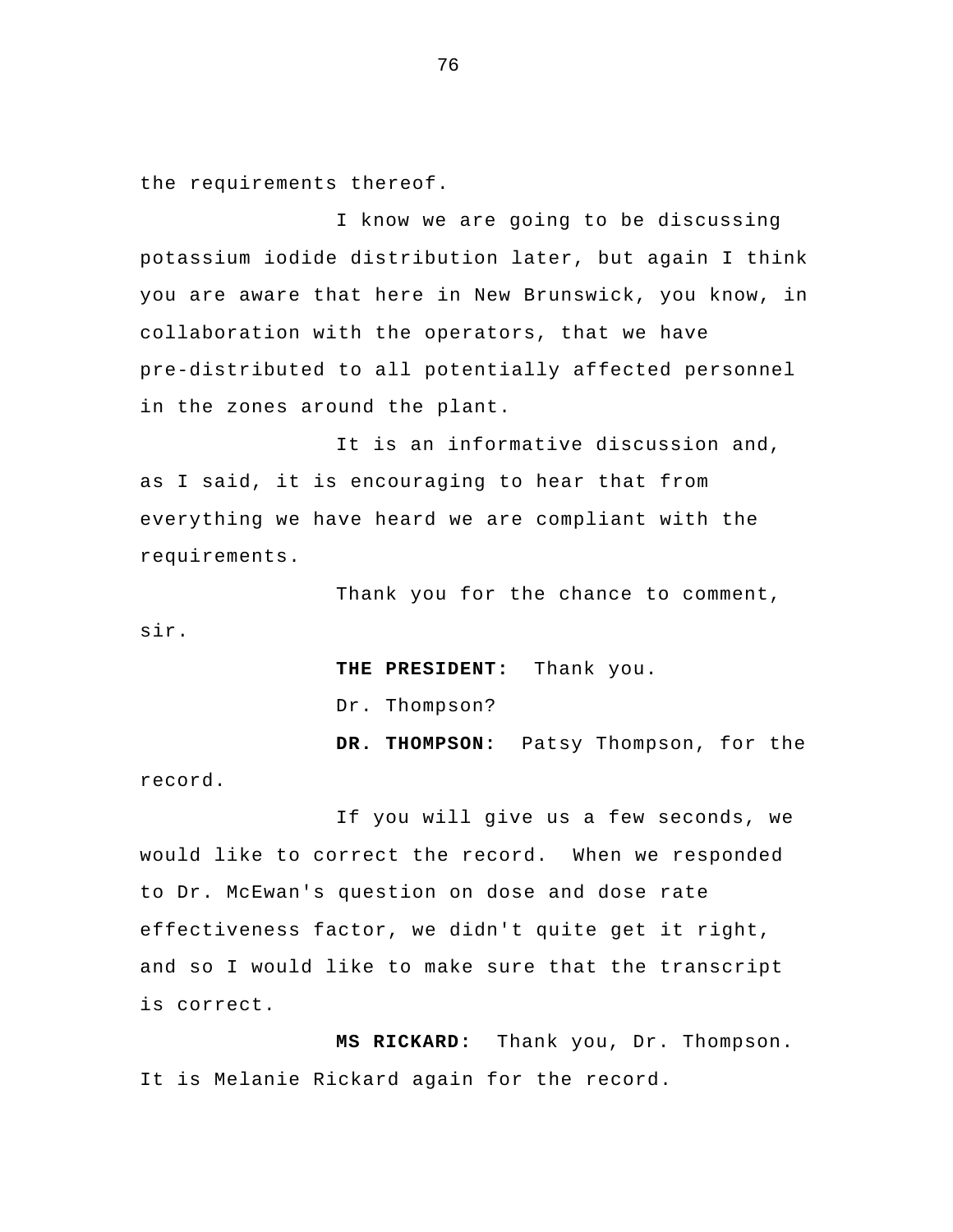Yes. So, Dr. McEwan, your question was with regards to the table on page 108. So I believe I said that the dose rate -- the DDREF was not used in RadRAT. It is in fact accounted for in RadRAT, which is the correct approach.

 There are some uncertainties that are linked to the use of that in the context of the study, which are accounted for in the 90% confidence results. The confusion was surrounding the first column with regards to the assumption in the table. It is definitely not clear, so we are going to re-evaluate the text in the table and get that right.

Thanks.

record.

**THE PRESIDENT:** Anything else? OPG?

 **MS SWAMI:** Laurie Swami, for the

I have no further comments, except to say we look forward to seeing this report on the public record, we think that will be very helpful going forward.

**THE PRESIDENT:** Okay. Thank you. Thank you very much.

Okay, we will break for 10 minutes, reconvene around 11:00.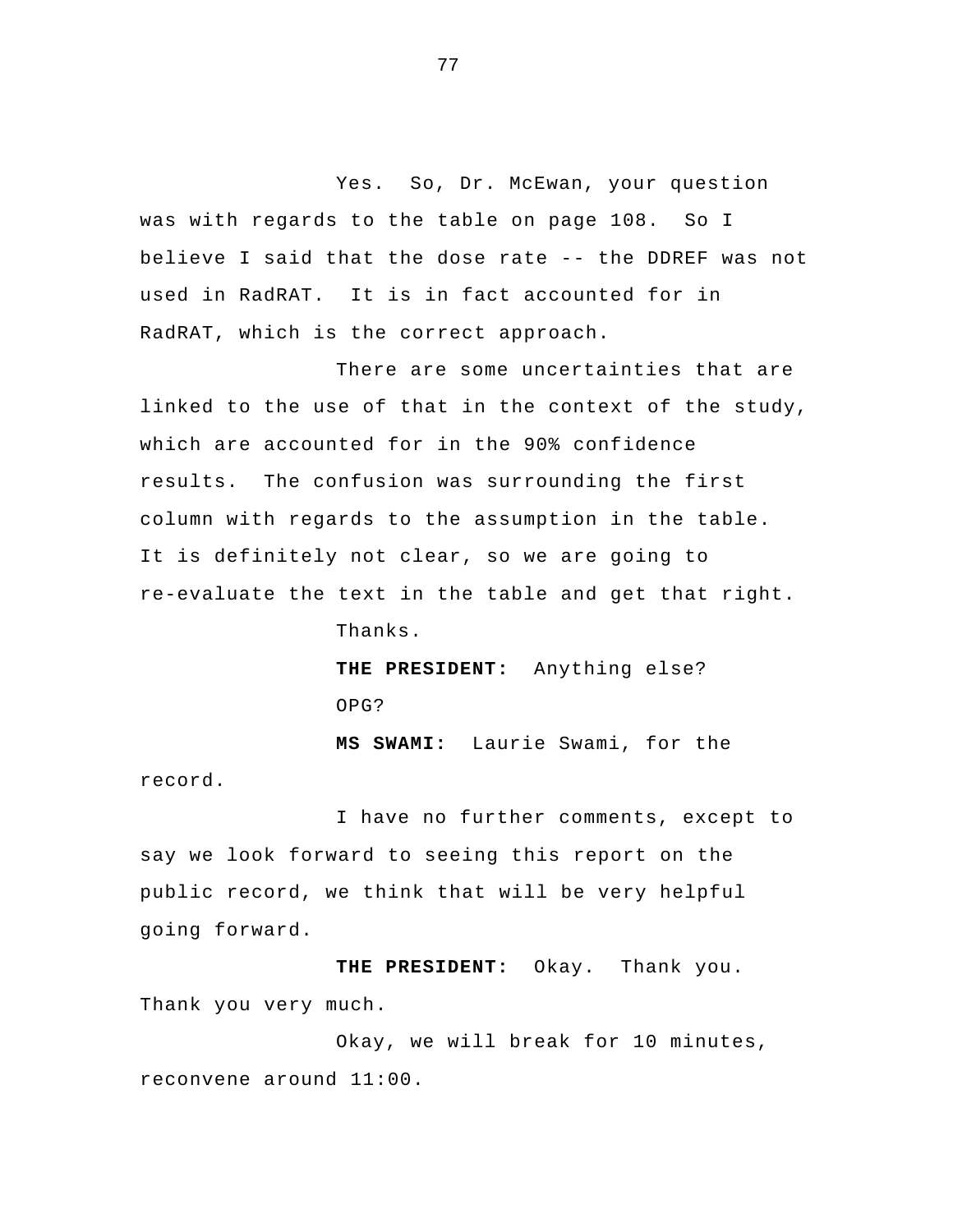## Thank you.

- --- Upon recessing at 10:51 a.m. / Suspension à 10 h 51
- --- Upon resuming at 11:04 a.m. / Reprise à 11 h 04

**CMD 15-M13/15-M13.A** 

**Oral presentation by CNSC staff** 

 **THE PRESIDENT:** So the next item on the agenda is an update from CNSC staff on the distribution of potassium iodide KI tablets, as outlined in CMD 15-M13 and 15-M13.A.

We also have a representative from the Office of the Fire Marshall. Mr. Kontra is still with us. Can you hear us, Mr. Kontra?

 **MR. KONTRA:** Yes, our team is still

here.

 **THE PRESIDENT:** Thank you. And we have Mr. MacCallum from New Brunswick.

Mr. MacCallum, can you hear us?

 **MR. MacCALLUM:** Yes, sir, we are back on the line.

 **THE PRESIDENT:** Okay. So, Mr.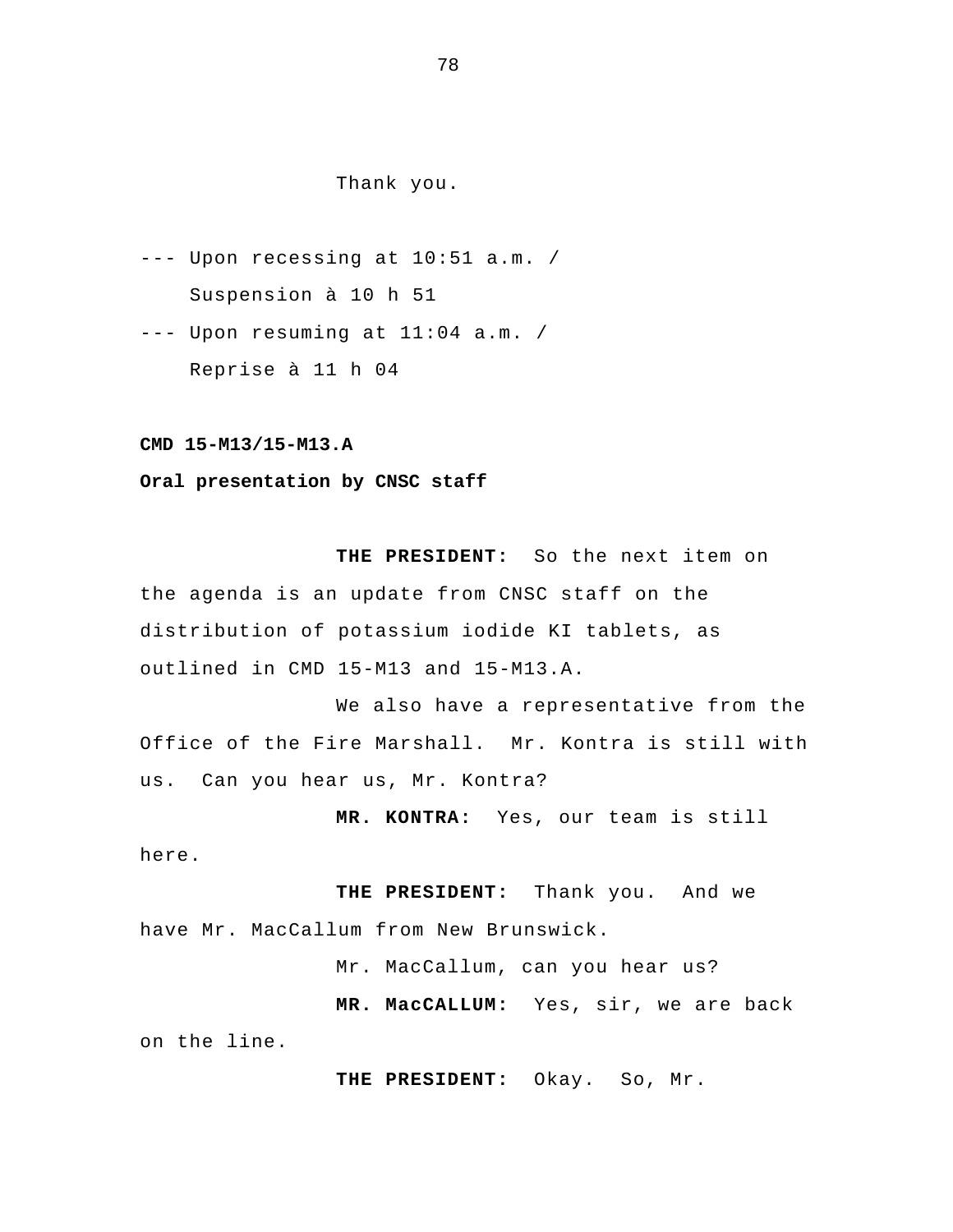Frappier, I understand you are going to make the presentation? Please proceed.

**M. FRAPPIER :** Merci, Monsieur le Président et les membres de la Commission.

My name is Gerry Frappier and I am the Director General of the Directorate of Analysis and Assessment here at the CNSC.

With me today is Monsieur Luc Sigouin, Director of Emergency Management Programs Division; Mr. Bernie Beaudin, Emergency Management Program Officer within that division.

And Mr. Sigouin will be making the presentation this morning.

With us, as you just mentioned via teleconference, are representatives from the New Brunswick Emergency Measures Organization, as well as Ontario's Office of the Fire Marshall and Emergency Management.

We are here to provide the Commission with an update on the distribution of potassium iodide tablets, as directed by the Commission in August of 2014.

I will now turn the presentation over to Mr. Sigouin.

**M. SIGOUIN :** Merci, Monsieur Frappier.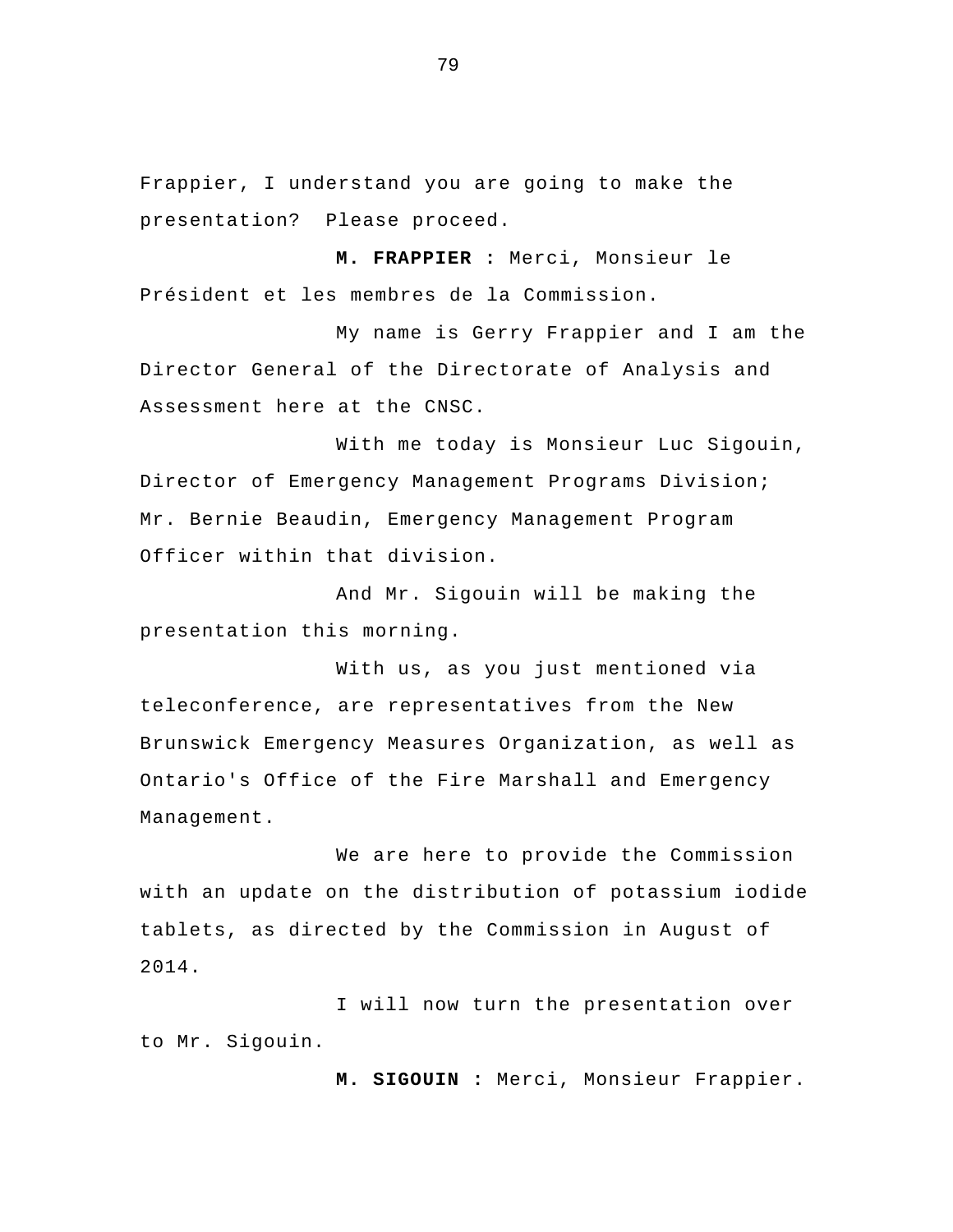Bonjour, Monsieur le Président, Madame, Messieurs les Commissaires. Mon nom est Luc Sigouin. Je suis directeur de la Division des programmes de gestion d'urgence à la CCSN.

Today, we will provide an update on KI distribution and give an overview of the approaches being used in Ontario and New Brunswick.

 Bit of background, this update on KI distribution initiative is a result of the CNSC REGDOC-2.10.1 and a decision made by the Commission in August 2014 to have KI pre-distributed in the primary zone and stockpiled or pre-stocked in the secondary zone for all nuclear power plants and the CNL reactor.

This requirement was included in the licence conditions handbook for these facilities with a completion date of December, 2015.

The requirement was for KI to be pre-distributed to all residences, businesses, and institutions within the primary or plume exposure planning zones. The primary zone is normally between 8 and 12 km from major nuclear facilities in Canada.

 For example, the CNL primary zone is 9 km, the Ontario Nuclear Power Plant primary zones are 10 km, and the New Brunswick zones for Point Lepreau is 12 km.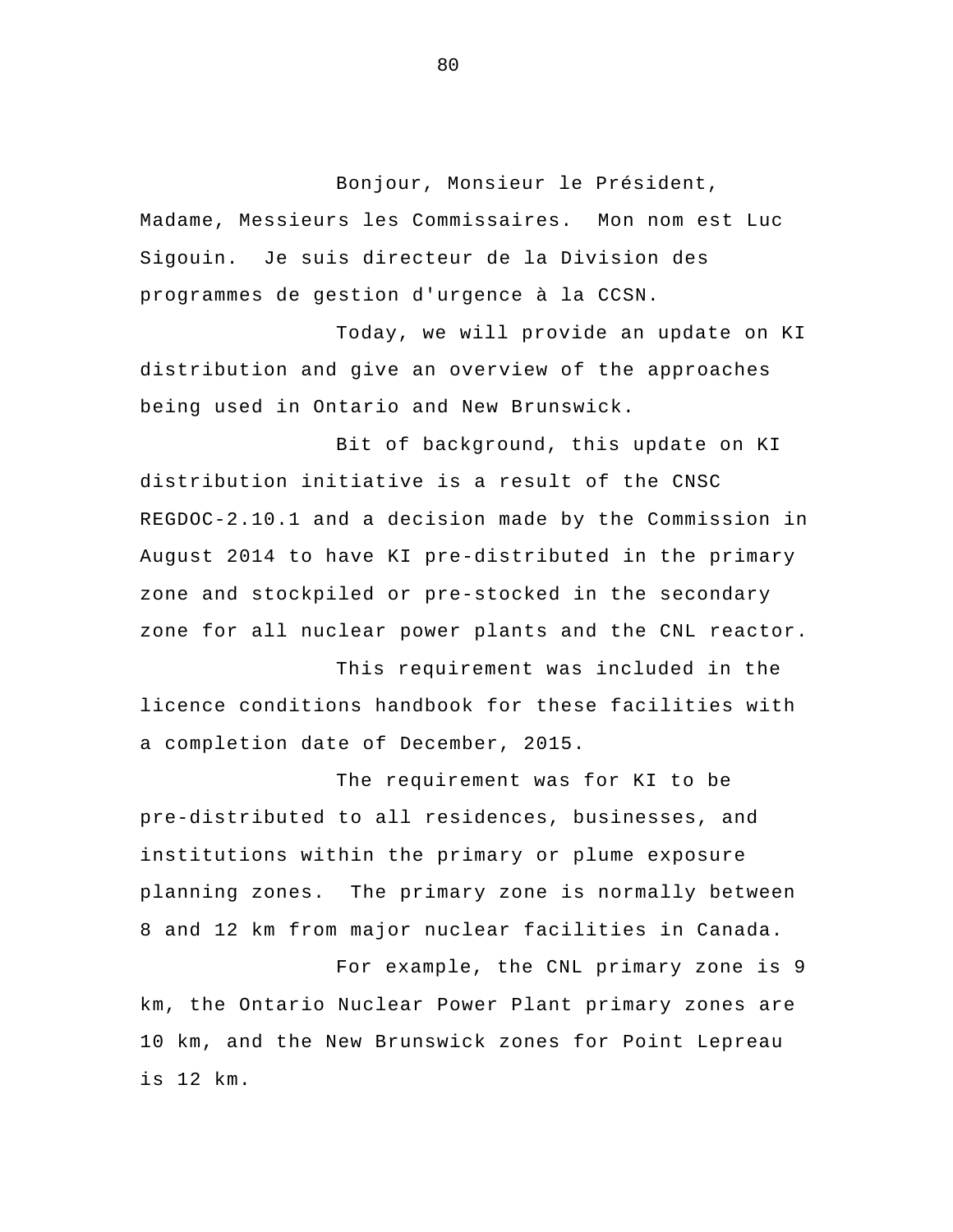In addition, there is a requirement for KI to be purchased and pre-stocked in strategic locations for persons in the secondary or ingestion planning zone.

It should be noted that potassium iodide tablets have a life expectancy of approximately five to seven years, depending on the form and manufacturer. Therefore, the provinces will have to redistribute KI pills approximately every five years.

If we look specifically at New Brunswick, in New Brunswick KI pills have been distributed to each residence in the 12 km planning zone as well as within the 20 km planning zone of the Point Lepreau nuclear power plant since 1982.

Every household receives a bottle containing 28 KI pills. The distribution is done in a door to door manner by local emergency wardens and includes an information pamphlet on how to use the KI.

The Province of New Brunswick also has stockpiles outside of the 20 km planning zone and has three stockpile locations beyond the 50 km zone.

The last distribution campaign took place in 2011, and work is already underway preparing for the refresher distribution in early 2016.

New Brunswick Emergency Measures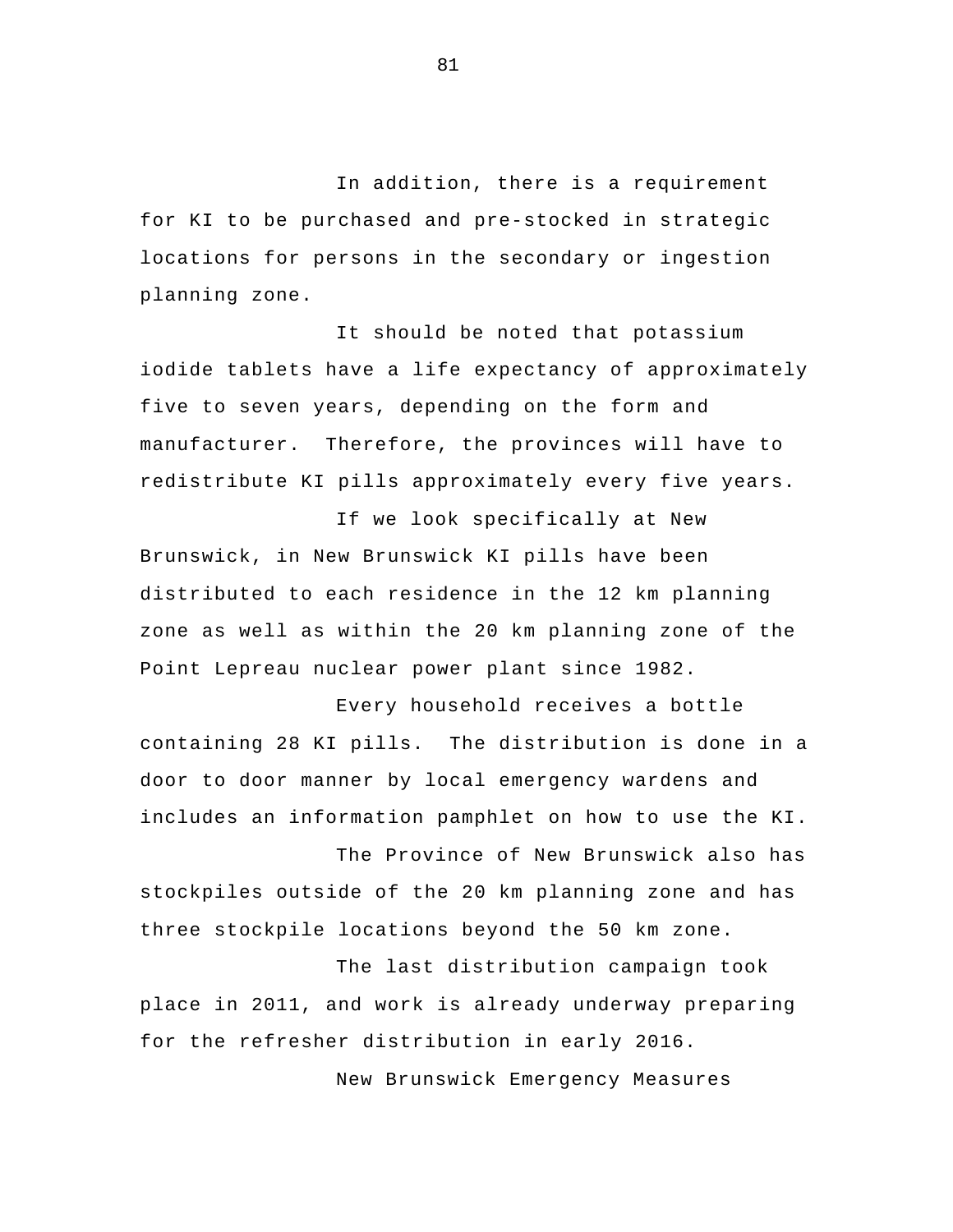Organization will now include a new health brochure called *Radiation Exposure from Nuclear Plant Incidents*  in their campaign of 2016.

In regards to Ontario, it should be noted that KI has always been a part of the Ontario Nuclear Emergency Plans. Currently, there are sufficient quantities of KI already in stock for residents of the 10 km primary zone, and some of it is pre-distributed to institutions such as schools and healthcare facilities.

 This current initiative that we are providing an update for addresses expanding the pre-distribution activities to all residences, businesses and institutions, as well as addressing KI requirements beyond the primary zone.

The Office of the Fire Marshall and Emergency Management has established a cross-functional working group to coordinate and manage this initiative.

In addition to the main working group, there are two sub or task groups in place, each focusing respectively on the distribution aspects and also on the public education aspects.

More than 10 organizations are involved in the working group, including provincial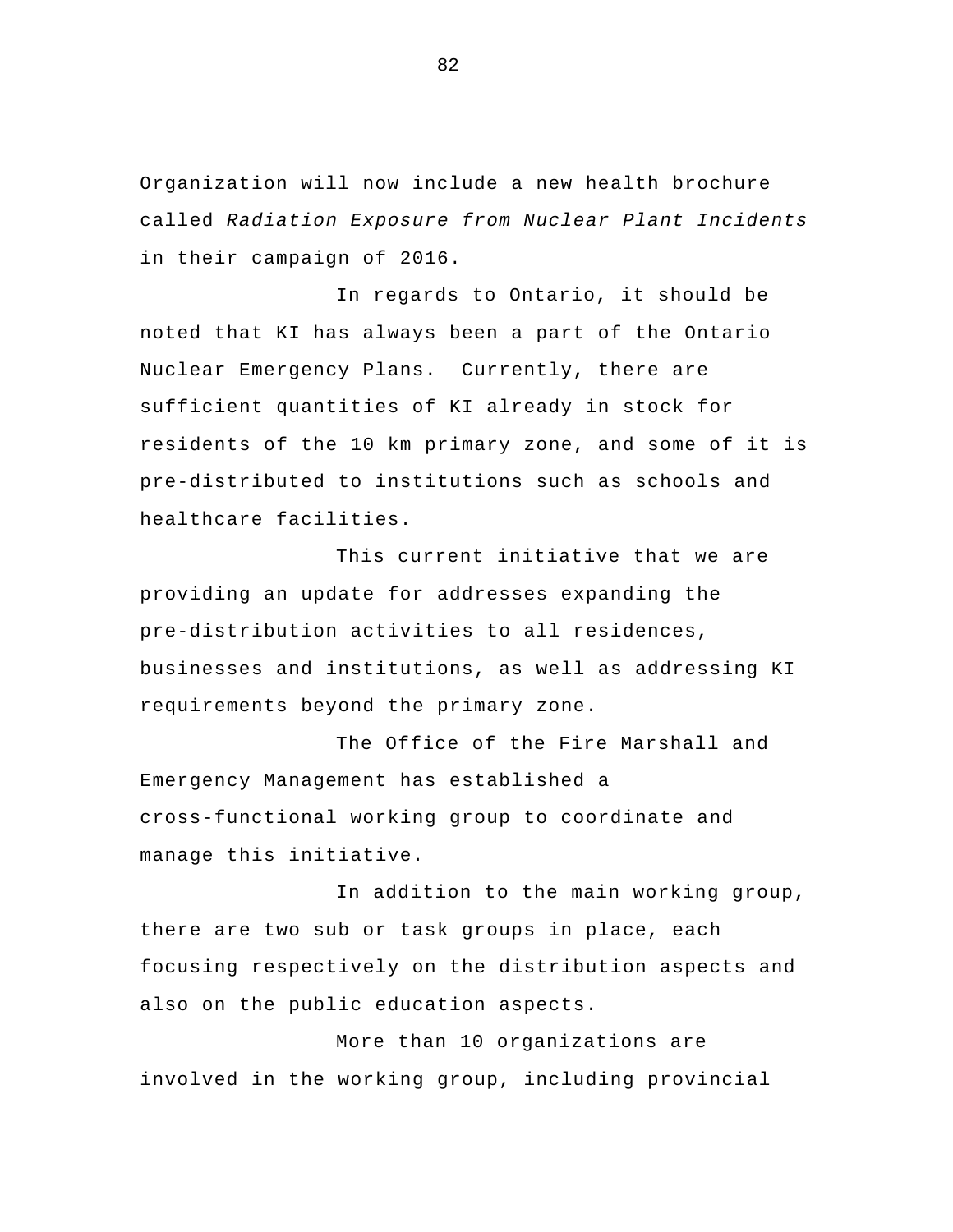ministries, regional and municipal levels, and all licensees affected by this. There is good participation and a high level of engagement from all the representatives in these working groups.

If we look now at the Ontario strategy, the working group has developed a strategy for pre-distribution and pre-stocking for the Ontario sites.

For the primary zones, which appear in shaded blue in these maps, sufficient KI will be distributed for each person for two days' duration.

For the secondary zone where KI is to be pre-stocked, these are the largest circles on the maps. The working group has decided to purchase and pre-stock KI pills for the sensitive population, which consist of pregnant or breastfeeding women as well as people under the age of 19.

The status in Ontario is as follows. Bruce Power has already started the process of procurement of approximately 64,000 KI pills. They plan on initiating pre-distribution in April with a target completion date over the course of the summer.

For OPG, you can see that the number of pills required is higher due to the population base in Durham Region and the eastern part of the City of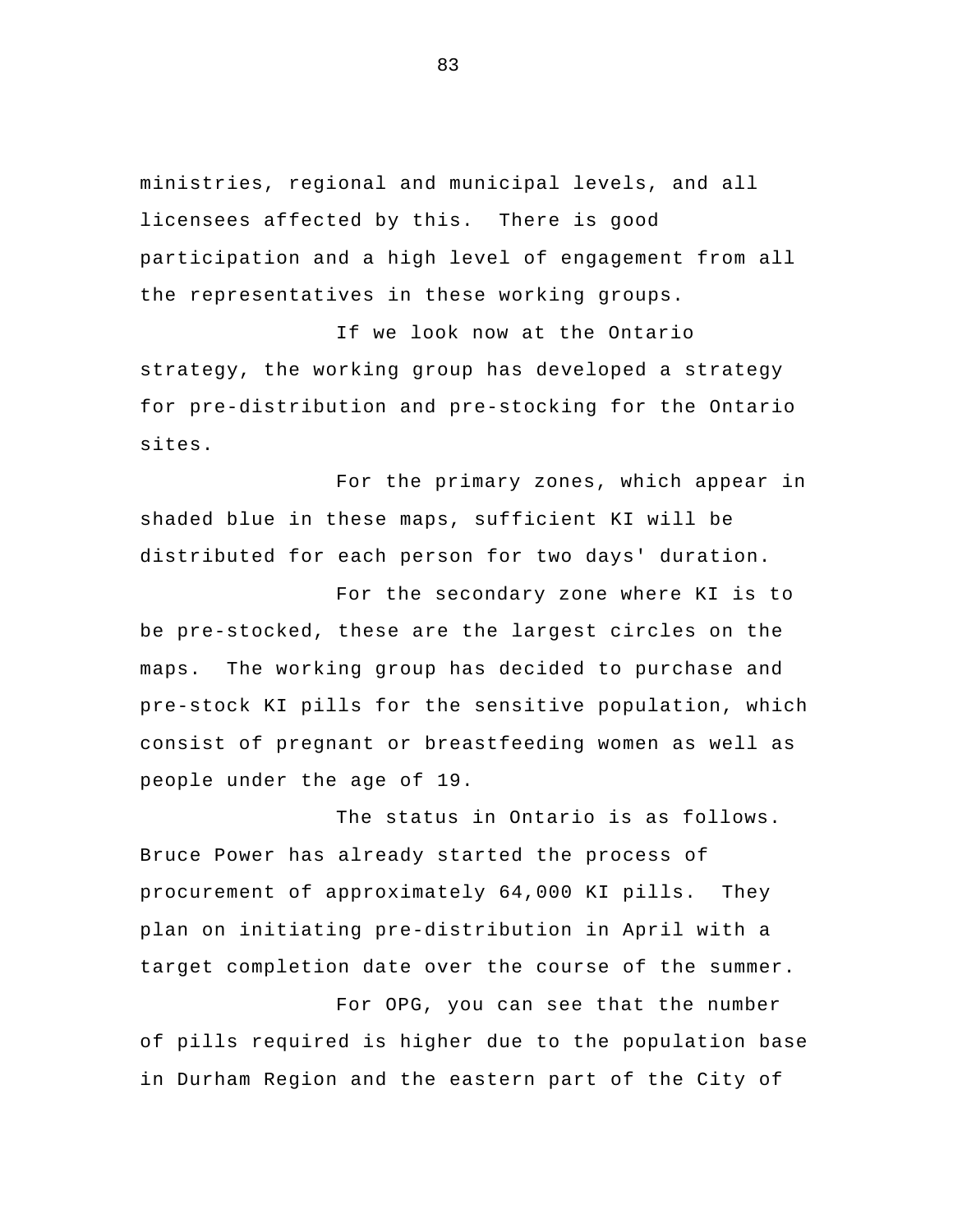Toronto.

OPG is in the process or procuring KI pills with distribution planned for October and a target completion date of November 2015.

 Canadian Nuclear Labs is also in the process of moving ahead on procurement of approximately 63,000 KI pills and pre-distribution is planned for the summer with a target completion date in the fall of 2015.

 In conclusion, Mr. President, New Brunswick already meets the requirements of the Commission decision. As for Ontario, key stakeholders are working together to implement an affective solution for pre-distribution and pre-stocking in each of the communities, and they are on target to meet the December 2015 deadline.

 This concludes Staff's presentation, and we are prepared to answer your questions.

Thank you.

**THE PRESIDENT:** Thank you.

Before getting to the question session, I understand that Mr. Kontra would like to make a presentation.

> Mr. Kontra, the floor is yours. **MR. SULEMAN:** Good morning, Dr. Binder.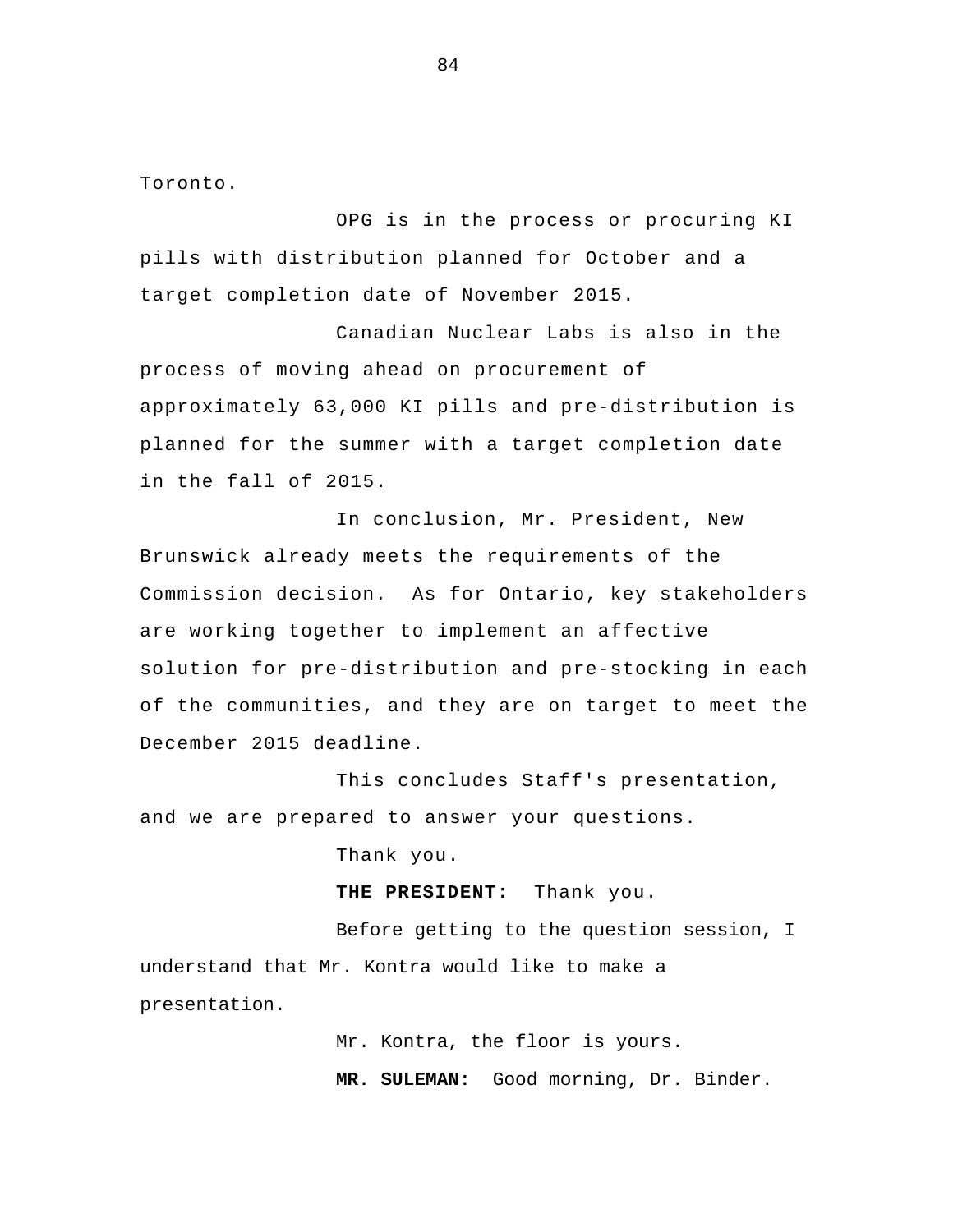This is Al Suleman, Director of Prevention and Risk Management with the Office of the Fire Marshal and Emergency Management, for the record.

I will just be making a brief statement and then will turn over the presentation to my colleague Dave Nodwell.

So first let me say that I am very pleased to be attending my first Commission meeting in my capacity as Director responsible for the nuclear file in Ontario, hence, the integration of the Office of the Fire Marshal and Emergency Management Ontario.

As I mentioned, I am joined by my Program Manager, Dave Nodwell, and of course you've already met Deputy Chief Tom Kontra on the phone. And you're well acquainted with both Dave Nodwell and Deputy Chief Tom Kontra and they are my subject matter experts on all things nuclear.

I would like to thank the Commission for this opportunity to update you on the progress being made with respect to the distribution of KI pills in Ontario's nuclear jurisdiction.

Much of what you hear today was already communicated to Dr. Binder in the letter from Fire Marshal and Chief Ted Wieclawek in his letter of March 9th, 2015, and some of what we will cover in our presentation was also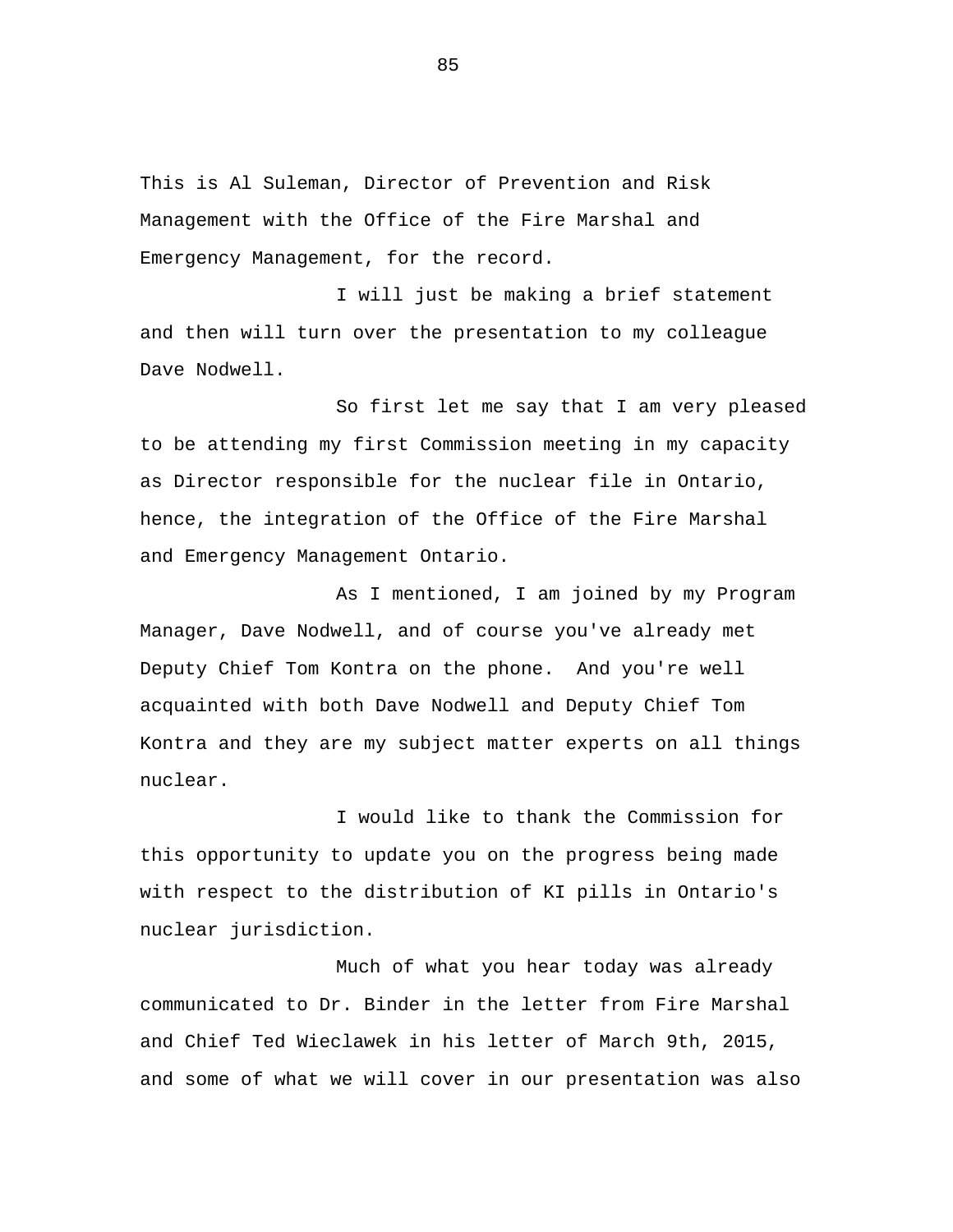covered in Mr. Sigouin's presentation.

As you will appreciate, KI distribution is a multijurisdictional effort and I would like to commend the tremendous effort, resources and commitment of our nuclear facilities, nuclear municipalities, specifically Durham Region, Toronto, Kincardine and Deep River/Laurentian Hills, as well as Ontario's Ministry of Health and Long-Term Care to this important initiative.

Of course we all know that mass distribution of KI is not simply a matter of putting pills in an envelope and mailing them. There are numerous considerations and issues to manage, from product integrity to ensuring that recipients don't just discard the pills unwanted in the trash, which is why we've put significant efforts towards public education.

Effectiveness and sustainability are key to the success of the program. As you will see in our presentation, the OFMEM and partners are committed to building a KI distribution program that is effective and sustainable and that meets the requirements of REGDOC-2.10.1.

I will now pass off to Dave Nodwell to walk us through the presentation. Thank you.

> **MR. NODWELL:** Thank you very much. Dave Nodwell, Office of the Fire Marshal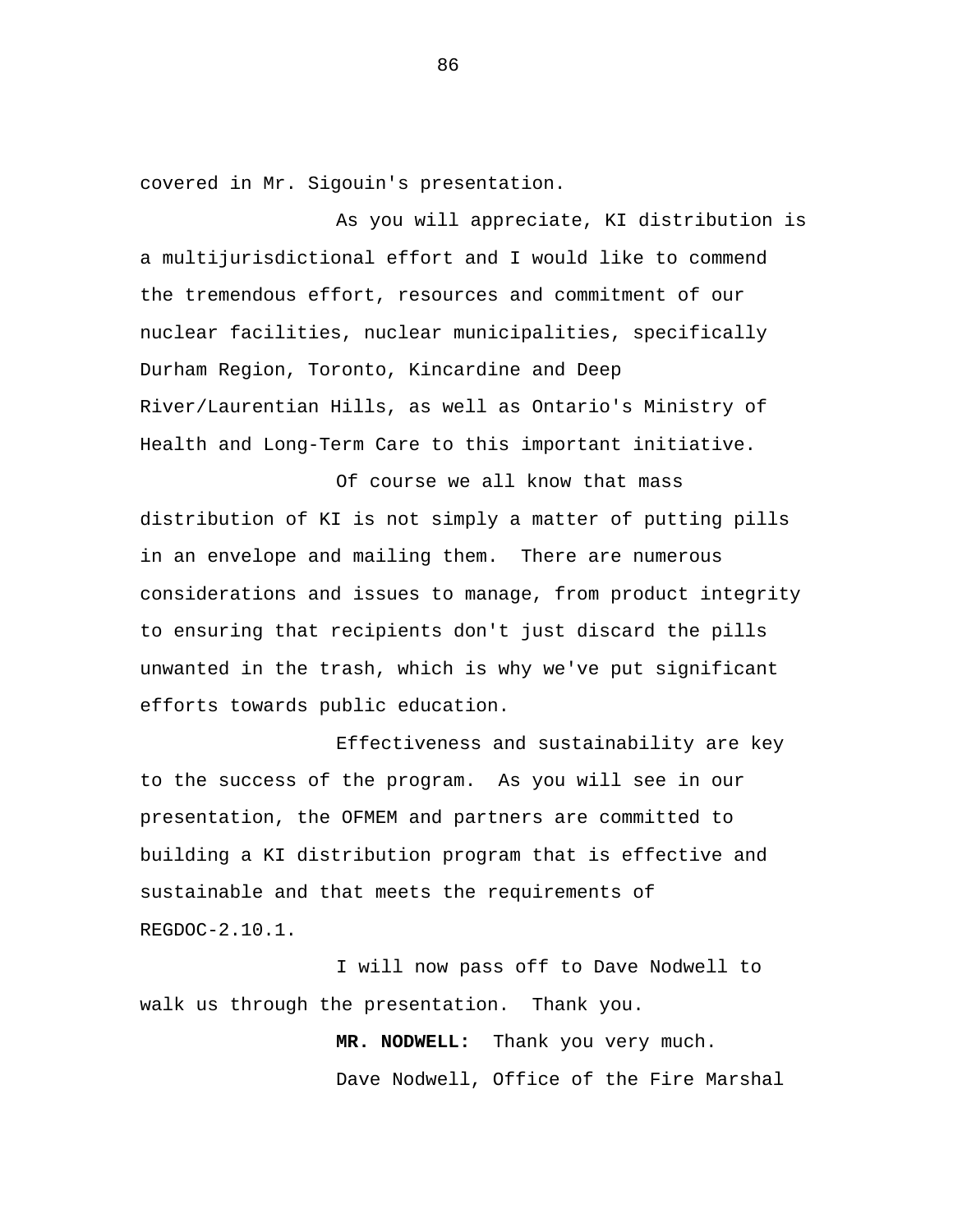and Emergency Management, for the record.

If I could have the next slide, please.

I will be discussing over the next couple of minutes providing some provincial context to the subject of KI. I'll talk about the KI Distribution Working Group, who it's comprised of and how it's structured, take a look at accomplishments to date, some of the issues and concerns, and then finally conclusion with an opportunity for questions.

If I could have the next slide, please.

So, as you're aware, KI is governed by the Provincial Nuclear Emergency Response Plan in terms of how it's applied in a nuclear emergency. It details the offsite nuclear emergency management responsibilities which fall under the *Emergency Management and Civil Protection Act*, including those for potassium iodide.

It discusses the implementation -- or that the KI pill distribution is ultimately a municipal responsibility and that providing resources to facilitate that distribution is the responsibility of the respective nuclear facilities. In an emergency, administering KI pills is at the direction of the Provincial Chief Medical Officer of Health under the Radiation Health Response Plan.

> If I could have the next slide, please. Within the context of the PNERP, KI is one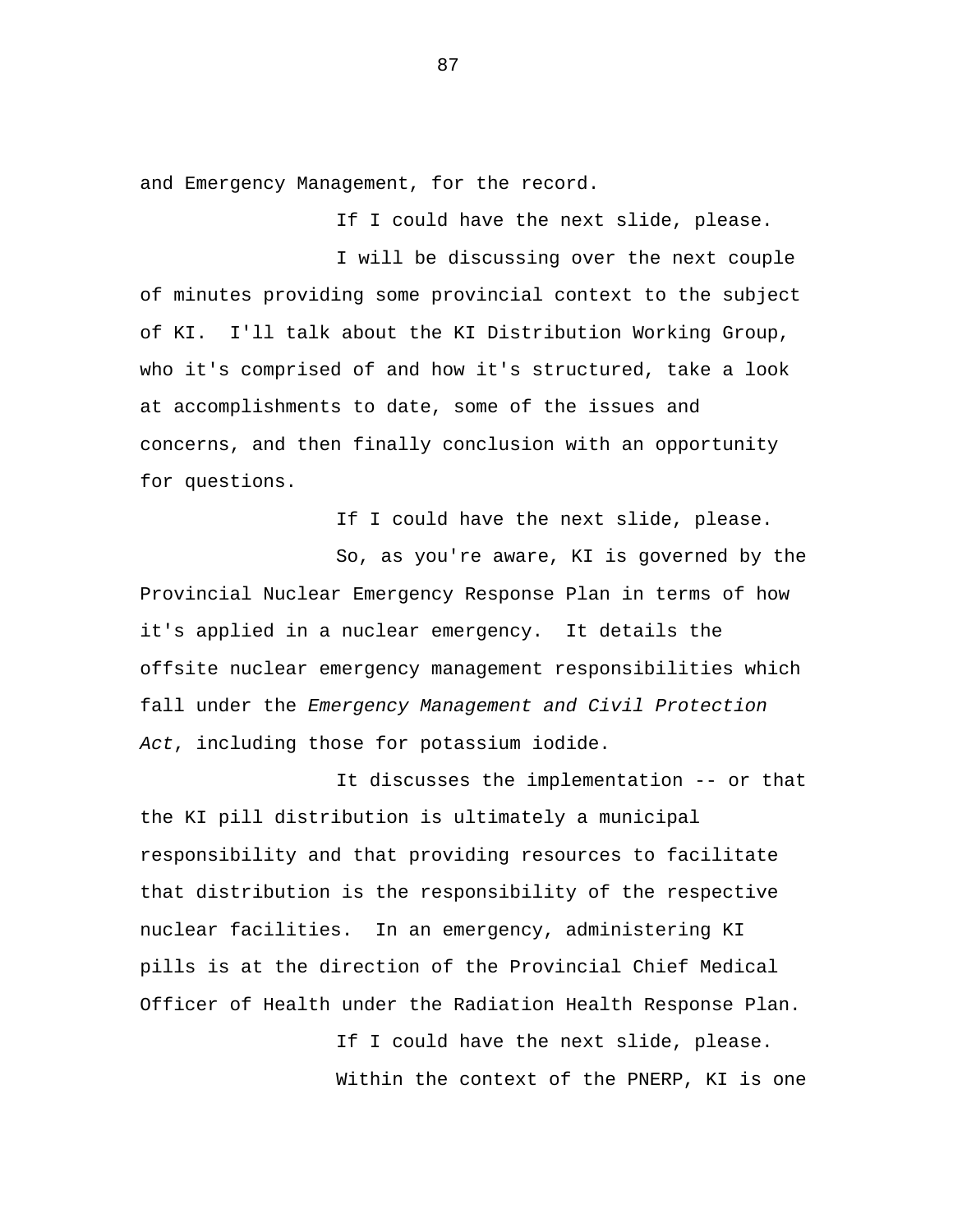of many potential protective measures that would be utilized. The strategy employed in the PNERP is that evacuation would be the preferred protective measure that would be implemented. Iodine Thyroid Blocking would be undertaken only in conjunction with either evacuation or sheltering. And of course, as has been discussed many times, the pre-distribution of KI pills is most critical in an immediate emission scenario.

Next slide, please.

The Radiation Health Response Plan provides guidelines for KI and they include such information as procurement, stocking and distribution. Specifically, the Plan deals with things such as what information should be provided with the tablets; advice on distribution strategies, public education and recommended locations of KI stocks. And it talks about the functions during the planning and response phases related to KI.

The document also addresses, through the KI Guidelines, risks and other concerns associated with KI, for example, newborns and pregnant women, who need to be dealt with somewhat differently, the risk of hypothyroidism for the newborn, and the use of KI for persons over the age of 40. Clinical conditions that contraindicate the administration of KI are also included.

The next slide, please.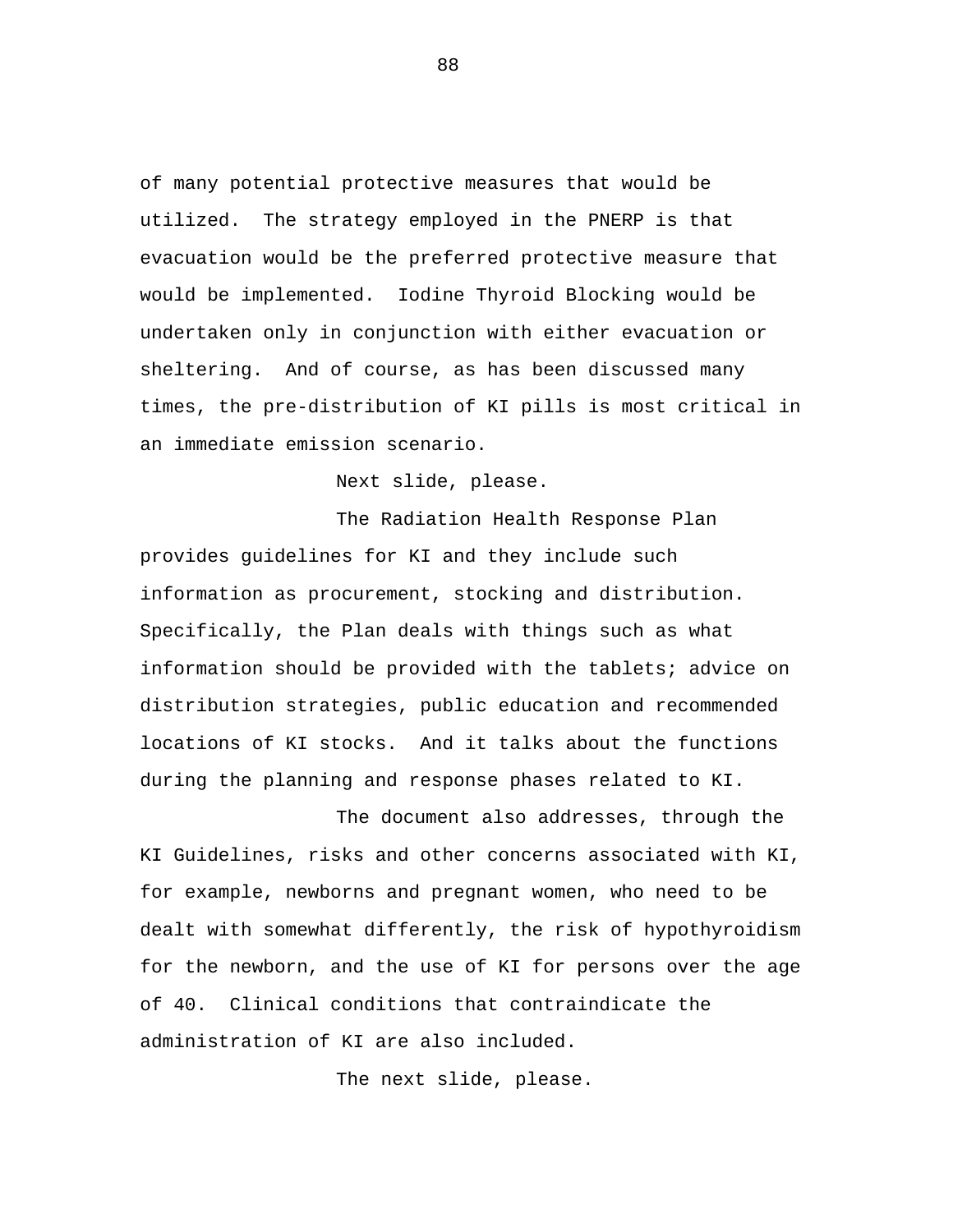The provincial KI Distribution Working Group was first assembled in June of 2013 and it was designed to enhance the existing distribution methods that were already implemented and included distribution to institutions, schools and so forth, and in the case of Durham Region in particular, to the public through pharmacies on a voluntary basis. So the intent was to enhance this strategy and build it into something more effective.

This Working Group continues its work with the further mandate to align the KI strategy with the newly published CNSC REGDOC-2.10.1.

The Working Group is focussing its efforts on a provincial distribution strategy, recognizing that the actual distribution methods are the responsibility of local municipalities and subject to local variation given the different needs that exist between nuclear jurisdictions.

Next slide, please.

This slide provides an overview of the Working Group that we have established.

It's chaired by the Office of the Fire Marshal and Emergency Management, includes municipal representatives from Durham, the City of Toronto, Kincardine, Deep River and Laurentian Hills, and the Town of Amherstburg.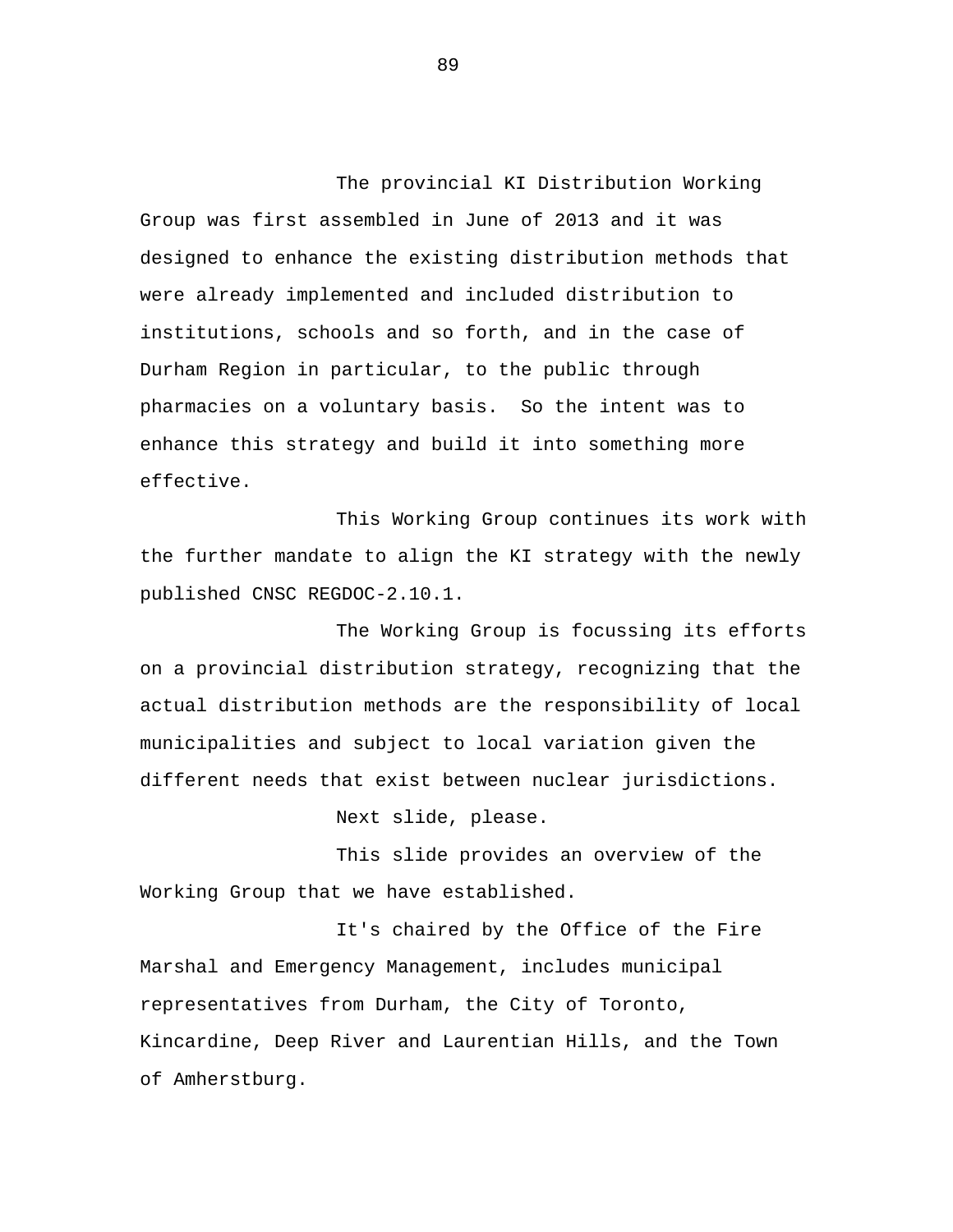We have as well representatives from the Canadian Nuclear Safety Commission who participate in these meetings, the facilities themselves, Ontario Power Generation, Bruce Power and AECL, and we're provided with support from the Ministry of Health and Long-Term Care Emergency Management Branch.

If I could have the next slide, please. So we have two sub-groups that work under this Working Group. One is dealing specifically with distribution, the other, public education.

So in terms of the Distribution Working Group, some of the key accomplishments to date include the definition of Primary Zone and Secondary Zone distribution principles in order to meet the requirement under REGDOC-2.10.1. We have defined the required number of pills for each nuclear area's Primary and Secondary Zone to facilitate the procurement process, which in some cases is a substantial number of pills.

Currently, discussions are under way detailing the specifics of the Primary Zone and Secondary Zone distribution mechanisms and these include dealing with organizations such as the Ontario Pharmacy Association, the Ontario Government Pharmacy, and looking at a number of mass distribution options that would include potentially mail, coupons or door-to-door distribution.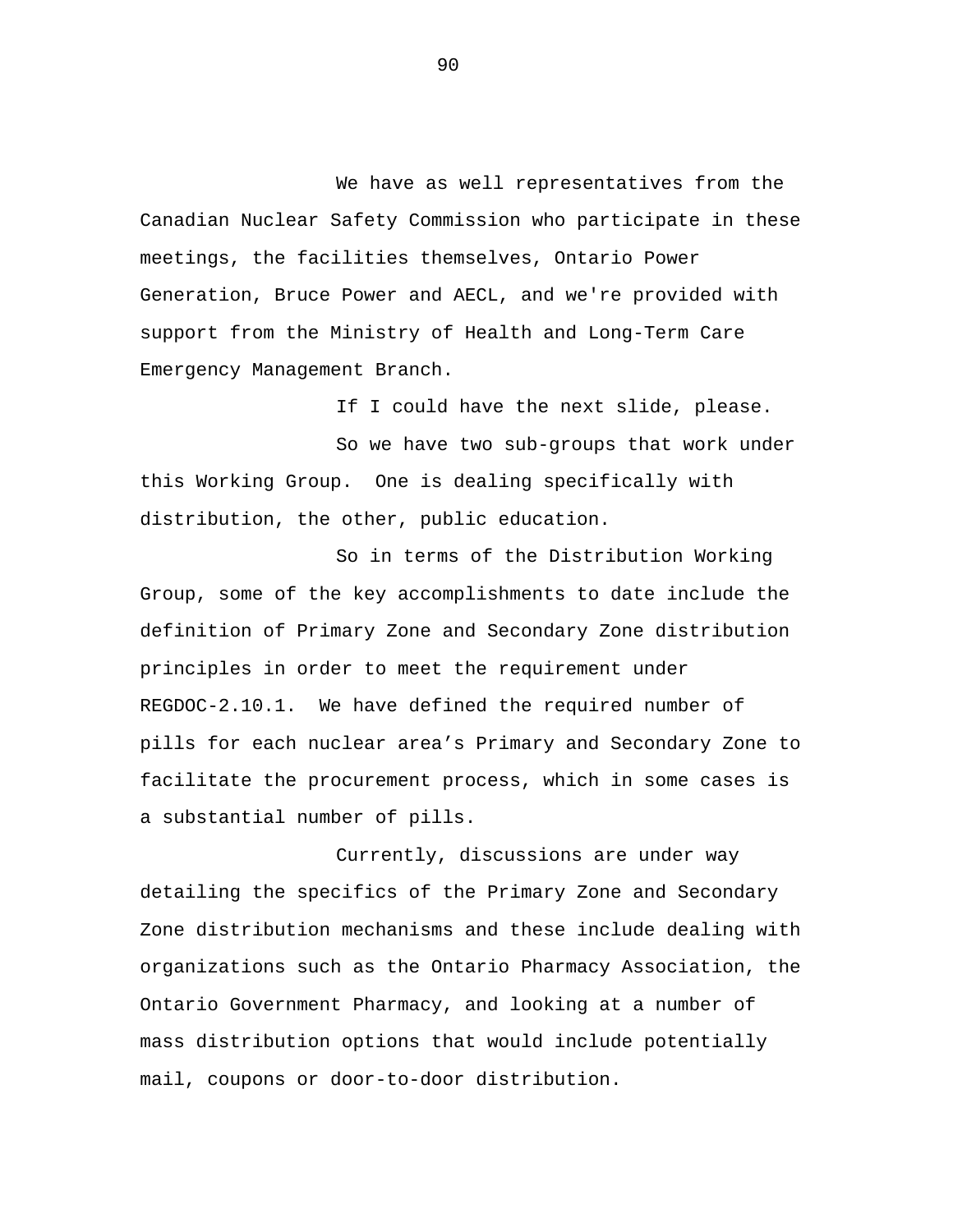I'll point out specifically with respect to the Secondary Zone that the target population within that zone is in fact children under the age of 18, pregnant women and breastfeeding women. However, I point out as well that a part of that includes making sure that it's available to any member of the population in the Secondary Zone that would desire to have KI in their possession.

Next slide, please.

With respect to public education, there has been a commitment made on the part of the Office of the Fire Marshal and Emergency Management to develop a comprehensive and centralized NUCLEAR website which will include detailed information on KI, but of course it will be much broader in scope than just the KI.

There is ongoing work in the creation of a toolbox of communication products to support KI pill distribution efforts in all nuclear areas. So this would provide a provincial level of consistency in terms of the look and feel of the documents that are being used and would include such things as fact sheets, FAQs and a variety of social media products.

Part of the effort as well has been to develop consistent wording for KI pill packaging across nuclear jurisdictions. So what we will see distributed in the Bruce area will be very similar to what would be seen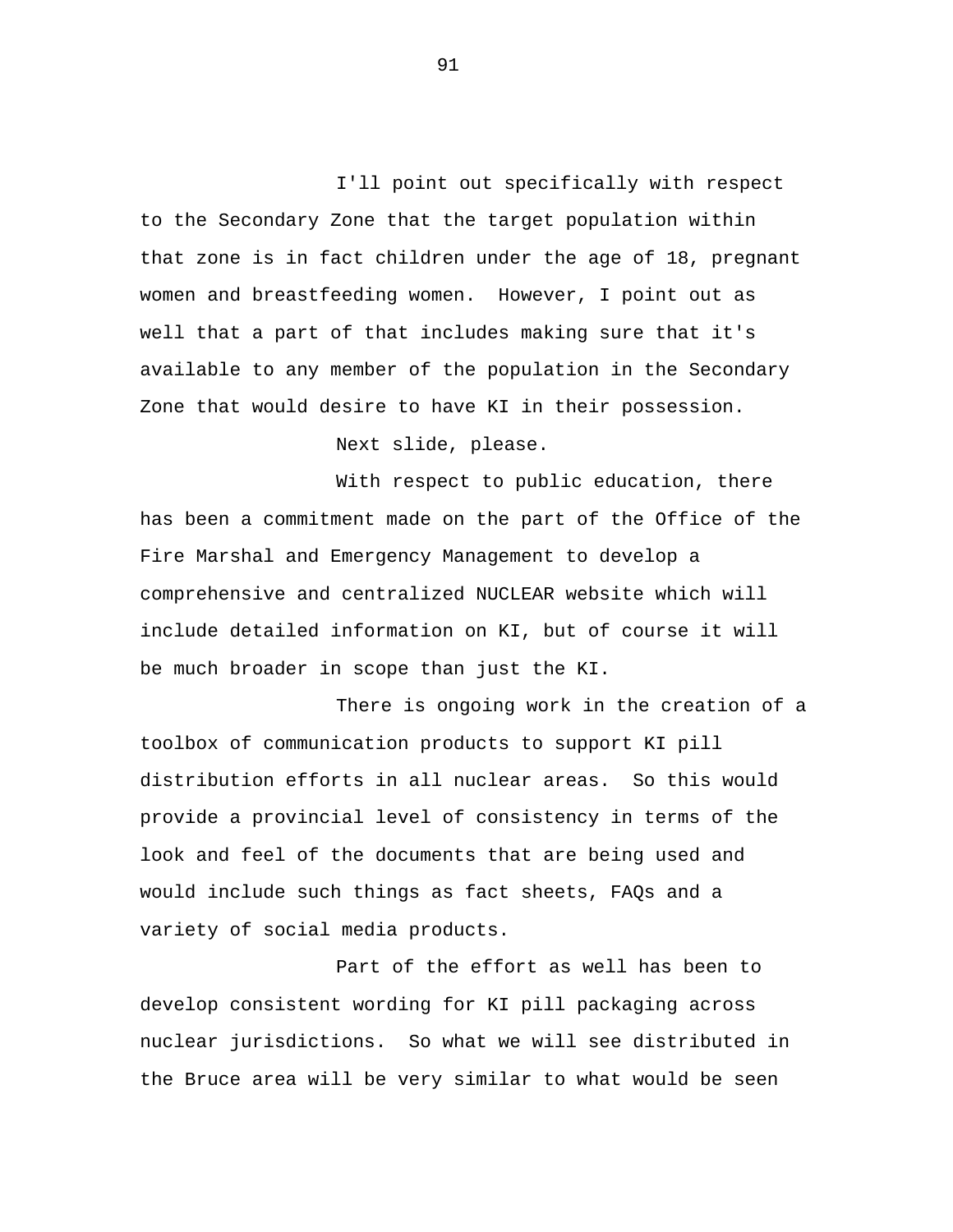in the areas of Chalk River and Durham Region.

To help inform and support this work, there have been a number of focus groups and surveys that have been held in Bowmanville and Ajax and other work to determine public perceptions and public needs related to both the KI pills and KI education.

A draft communication strategy is being developed as well that would look at things such as radio and newspaper advertising, targeted online advertising in social media and so forth. So this would be a lot of this occurring prior to the distribution of actual KI pills so that people know what it is that they're receiving and why.

If I could have then the next slide, please.

I would like to make you aware of some of the issues that we are facing and some of the challenges that we have on our path towards the implementation of KI pre-distribution.

While there has been no information to date that discolouration causes instability in the pills, we have yet to confirm that it does not. This has arisen from some existing pills that have a very discoloured look to them and we're very concerned that that does not reflect instability in the actual pills or reduce efficacy. So we're in the process of determining that.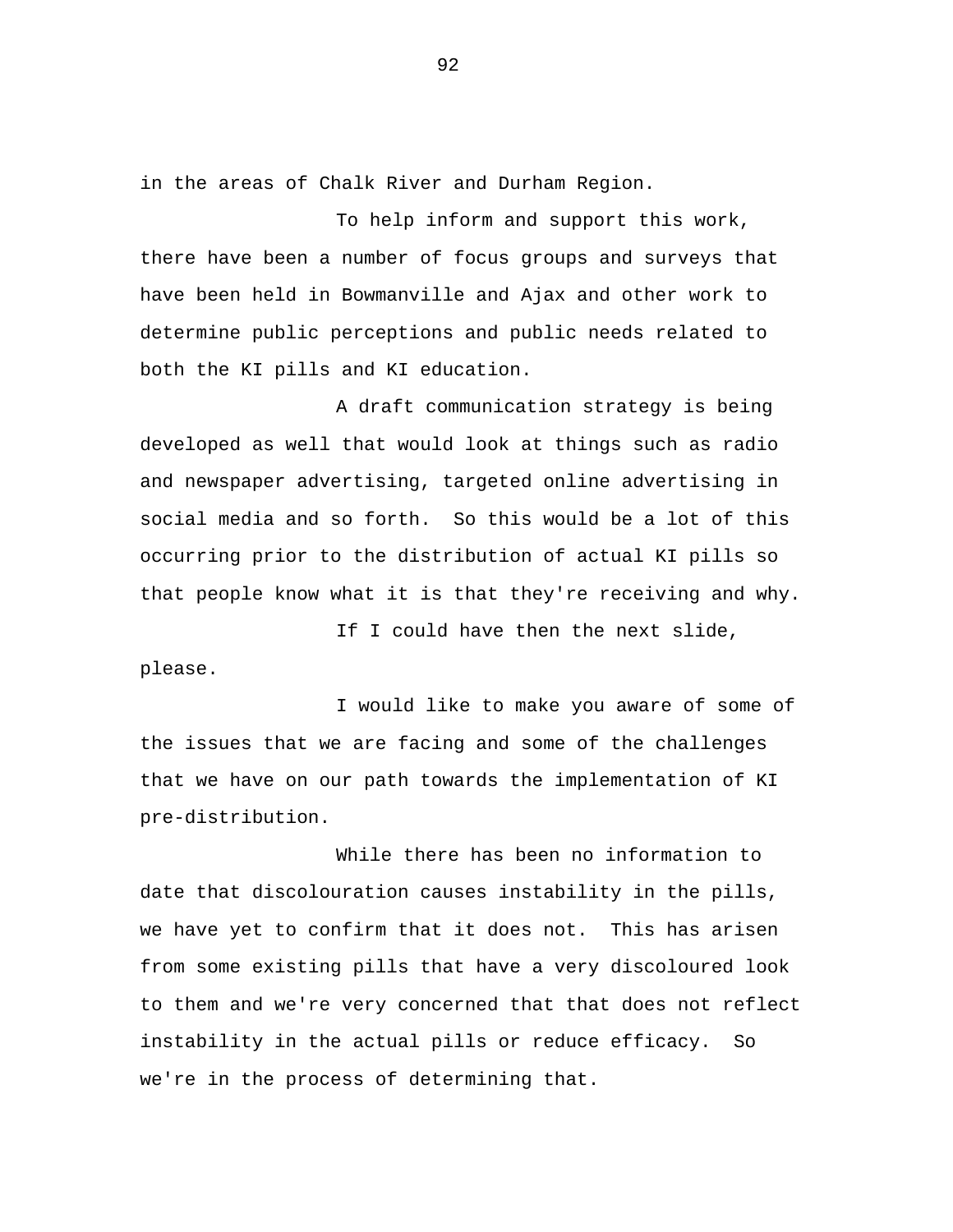There have been issues raised by pharmacies that we're currently dealing with, how they will be indemnified, for example, should there be a problem with the pills and how the compensation element would work for the distribution and consultation that would be associated with that.

Part and parcel with the provincial position is that the credibility of the source of distribution needs to be verifiable and consequently there have been many discussions and concerns related to some of the mass distribution options.

It would appear, to meet the timeline, that mass distribution would be required specifically in the Durham and Toronto areas and we need to ensure that as far as possible misuse and tampering is not a threat and that members of the public would not disregard or discard the pills due to mistrust resulting from receiving them in the mail.

Despite serious reservations about this, as noted, there would be a strong public education campaign preceding the distribution of these pills, and partners are and have committed to the development of a longer-term effective and sustainable strategy that would involve the use of a credible source.

So these issues have been resolved and are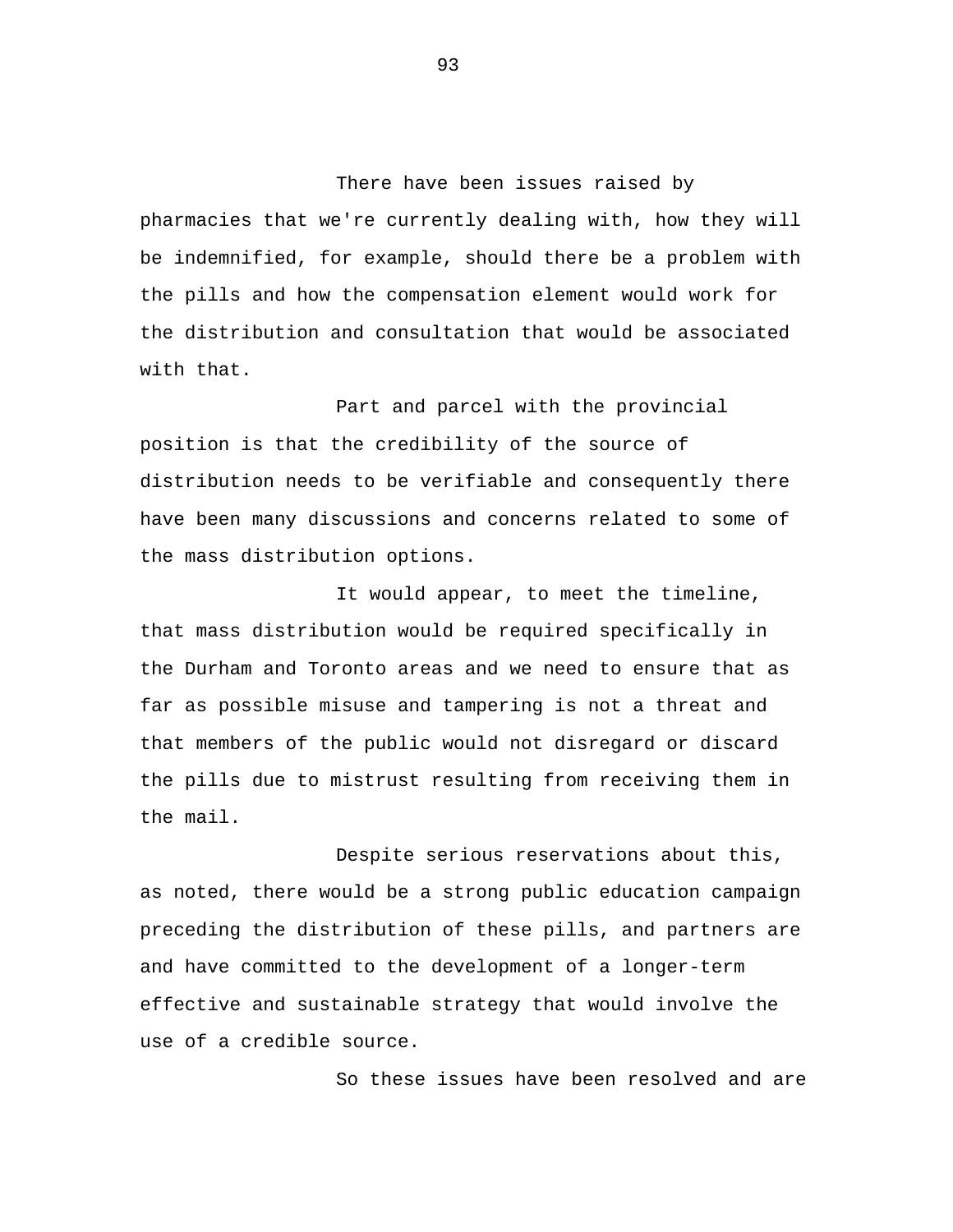currently being worked on at the Working Group level.

If I could have the next slide, please.

In conclusion, the Province and its many partners continue to work diligently to develop and implement materials and strategies to facilitate local KI pill distribution. This work is being undertaken in accordance with the provincial position on KI distribution and this has been confirmed in correspondence to the CNSC and specifically is suggesting that KI distribution to the public be accomplished using pharmacists, medical doctors or other credible sources, however, also consistent with the requirements of REGDOC-2.10.1.

And in conclusion, as mentioned, we are working diligently to meet the requirements of 2.10.1 and we will continue to update the Commission throughout the year so that you're apprised of the progress that is being made.

That concludes our presentation. I welcome the opportunity for questions.

**THE PRESIDENT:** Thank you. Thank you very much.

I would like to open the floor now for questions, but before I do this, just to inform colleagues that we have representatives from Health Canada here today. We have Ms Quayle, Chief, Radiation Health Assessment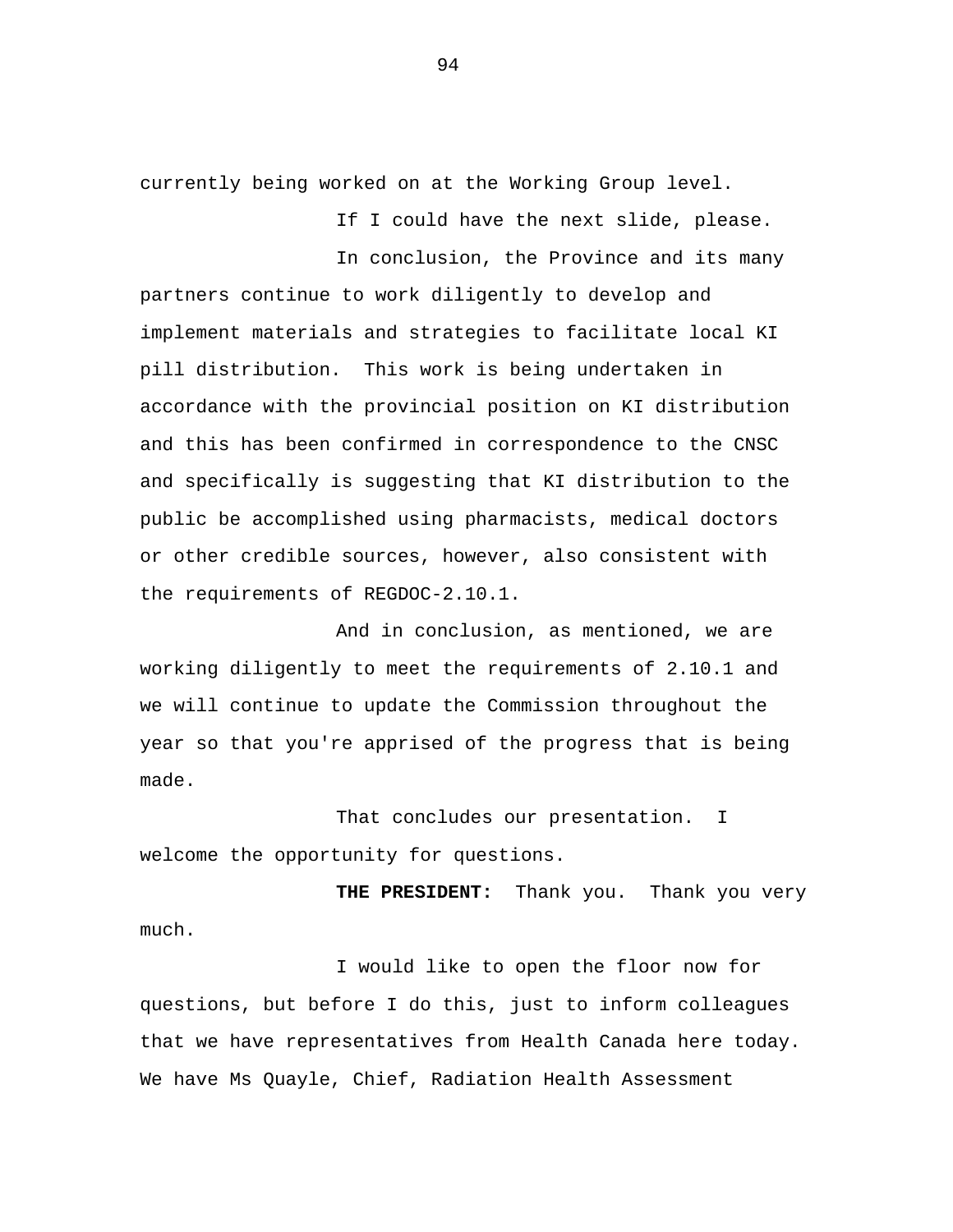Division, and Ms Bergman, I understand. So don't be shy about asking them relevant questions.

So let's start with Monsieur Tolgyesi.

**MEMBER TOLGYESI:** This is to the Fire Marshal Office.

Did I understand well that you were saying that there could be a distribution by May of these pills?

**MR. KONTRA:** Tom Kontra for the record.

It is certainly one of the options that was first proposed by Dr. Binder and it's certainly still in consideration along with the various others.

**MEMBER TOLGYESI:** You were talking about issues and concerns. In general issues you were talking about pharmacies' indemnification and compensation. Now, considering that this program is supposed to be fully operational by the end of 2015, do you think that these negotiations for compensation for pharmacies will be completed at that time or should there be some temporary measures?

**MR. KONTRA:** Tom Kontra for the record.

The discussion as presented by Mr. Nodwell is the current state of procedures. We are at all times maintaining focus on the December 31st deadline and depending on how the discussions proceed, the combination of the discussion results and the looming deadline will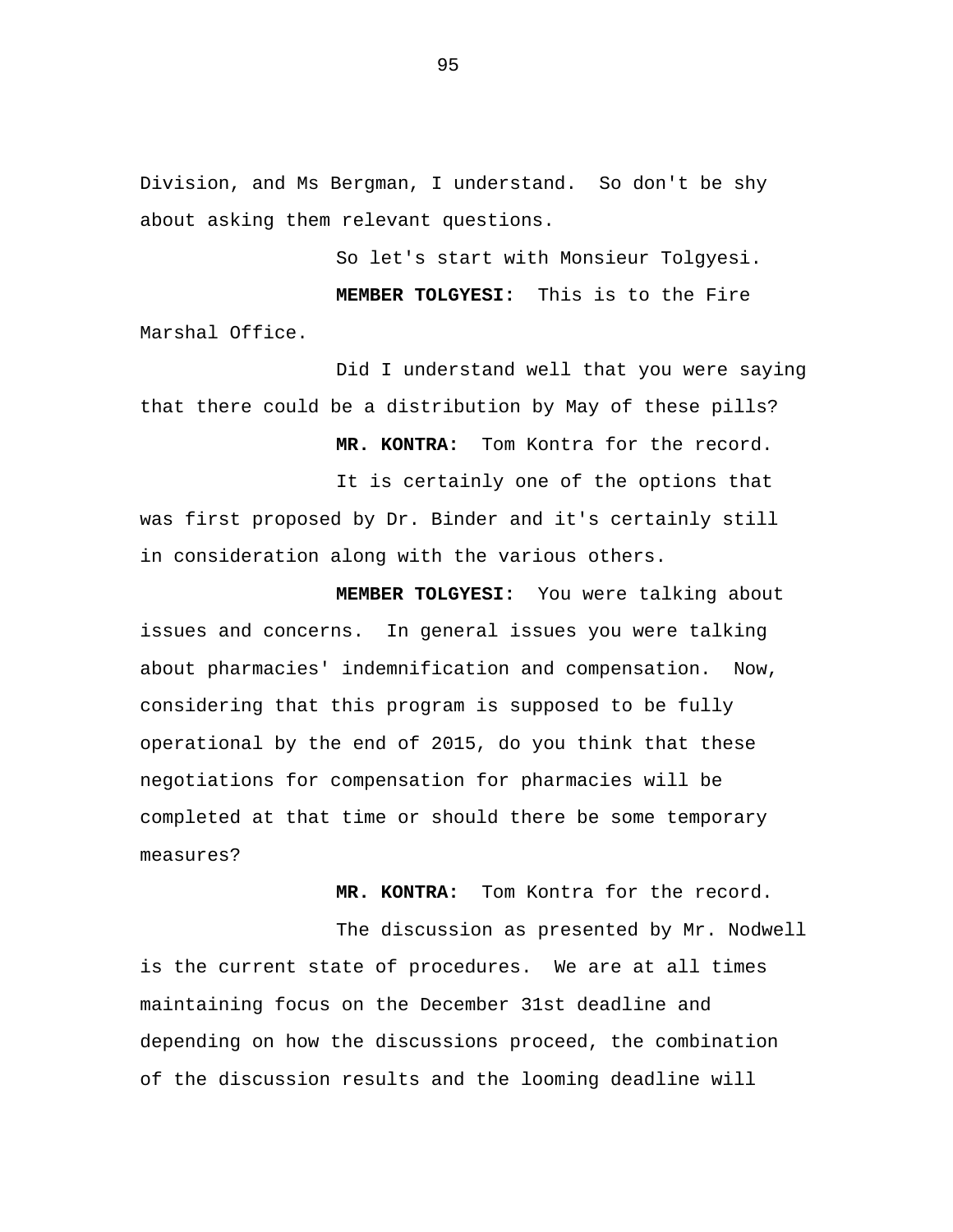probably determine the option that we decide on. We have at this moment not determined a final option.

**MEMBER TOLGYESI:** And what is the role of the Ontario Ministry of Health with these discussions and negotiations with the pharmacies? Are they involved? Because if there is compensation, somebody will have to pay. So who will do that?

**MR. KONTRA:** The discussions on the use of KI have to come under the Health Authority. As we've outlined for our Plan, they're also the direct liaison with organizations like the pharmacists. So as opposed to an Emergency Manager like myself trying to talk to specialists, we have the specialists who deal on a day-to-day basis with them doing that discussion.

> **THE PRESIDENT:** Monsieur Harvey. **MEMBRE HARVEY :** Merci, Monsieur le

Président.

First, I want to express my appreciation for the work done and the file is on the rails and will be at the station in December, which is fantastic.

I have two questions. The first one is it's an ongoing file because once the distribution is completed, there is in those populations in the Primary Zone a certain number of movement of population during those five years. Do you have any provision to take care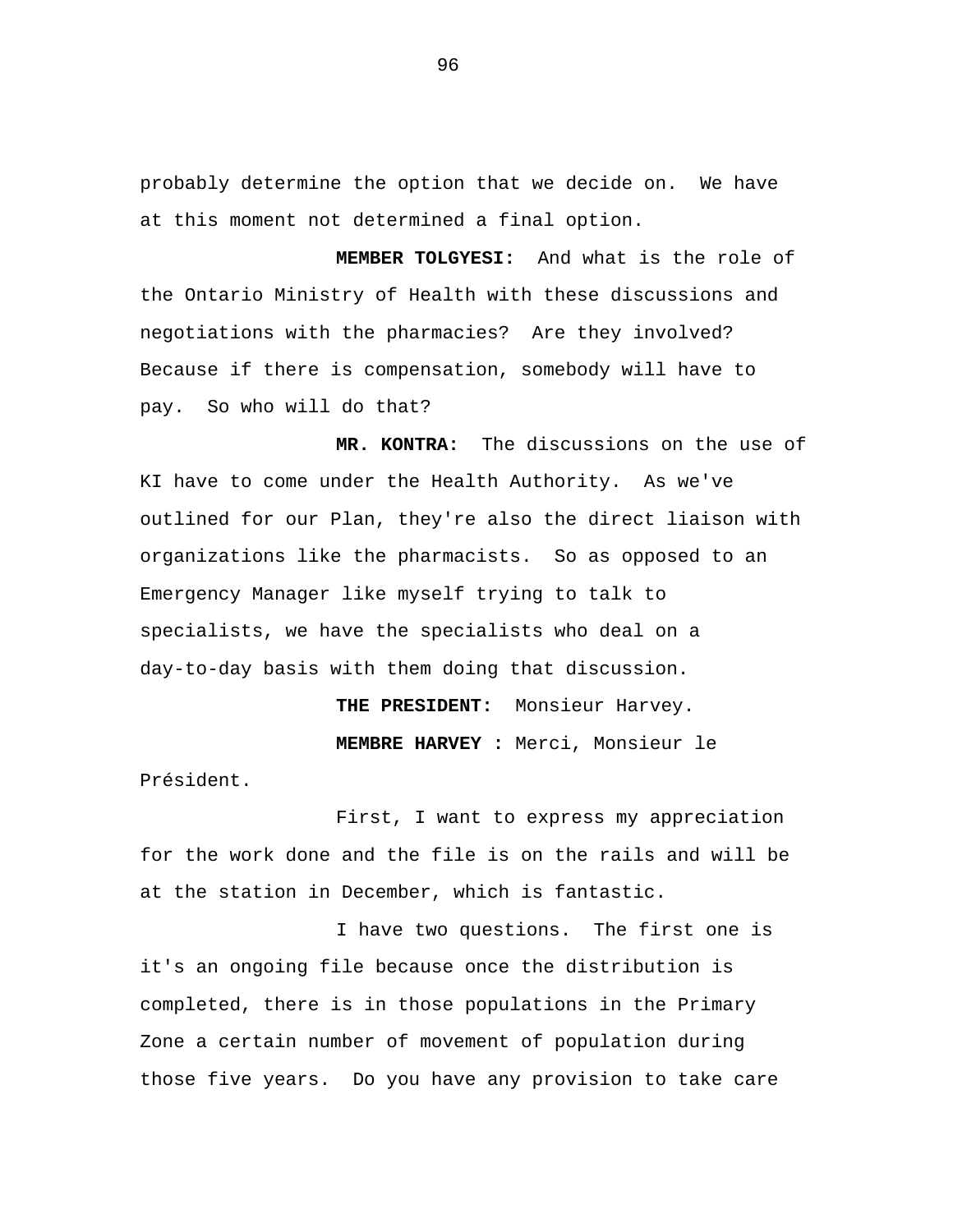of that point, that people are coming in and coming out? What strategy is in the REGDOC and also for the other entities?

**MR. KONTRA:** Tom Kontra for the record.

I can't speak for the REGDOC but in our discussions we have definitely taken cognizance of the fact that there is population movement. In addition, there is continuing population growth in those areas and that will form a part of our solution as we continue with our current setup where new population coming into the area will be receiving the public education aspects and will be directed to where they can get the KI supplies.

**MEMBER HARVEY:** Okay.

Mr. Sigouin.

**M. SIGOUIN :** Merci.

Luc Sigouin for the record.

Maybe we could ask our colleagues from New Brunswick to give us some insight of how they're managing that as well but I think the points raised by Mr. Kontra are key, that this will require an ongoing effort to manage the arrival of new residents or construction of new businesses or new institutions in the Primary Zone so that an ongoing public education campaign will be key and is expected to be required for this.

So I wonder if Mr. MacCallum can add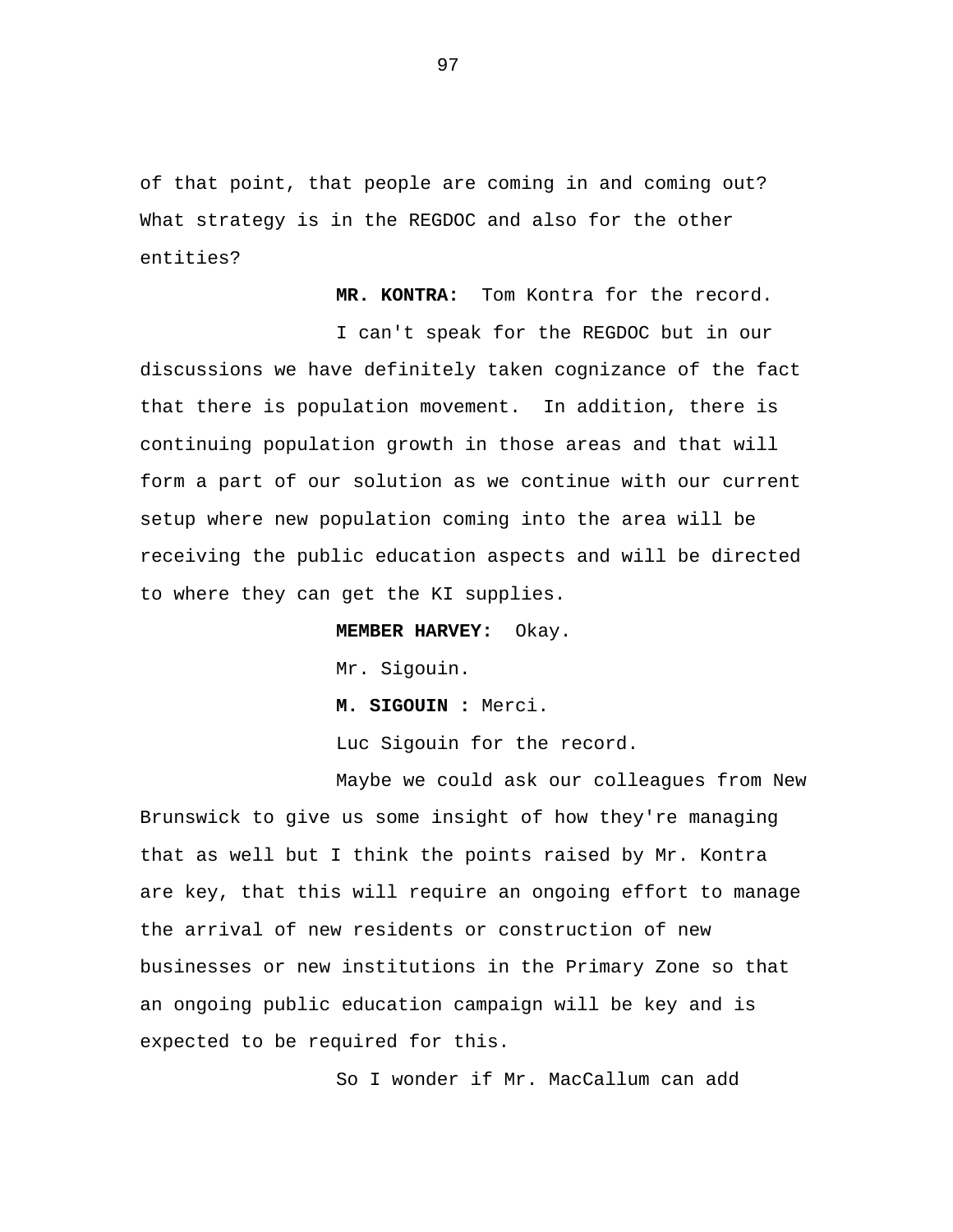something.

**MR. MacCALLUM:** Yes. Greg MacCallum for the record, again.

In the case of the Emergency Planning Zone around Point Lepreau Generating Station, we have a fairly stable population, so we don't have a whole lot of movement in or out.

However, in anticipation of that and other factors, we have a warden service and we've segmented the Emergency Planning Zone and assigned sectors thereof to the wardens, individual wardens who maintain situational awareness about who is in their zones, what their vulnerabilities are and if there's movement or change in households, and they maintain a ready supply, a reserve if you like, of KI for immediate distribution if someone new moves in or someone departs.

That is but one layer of the public information and public education aspect of this and periodically these folks will -- wardens, that is, will ensure that they report any changes and report on the fact that they have refreshed or issued KI to any movement within their respective regions.

We maintain a detailed demographic database of who lives and works and even recreates in the emergency planning zone and those folks are all accounted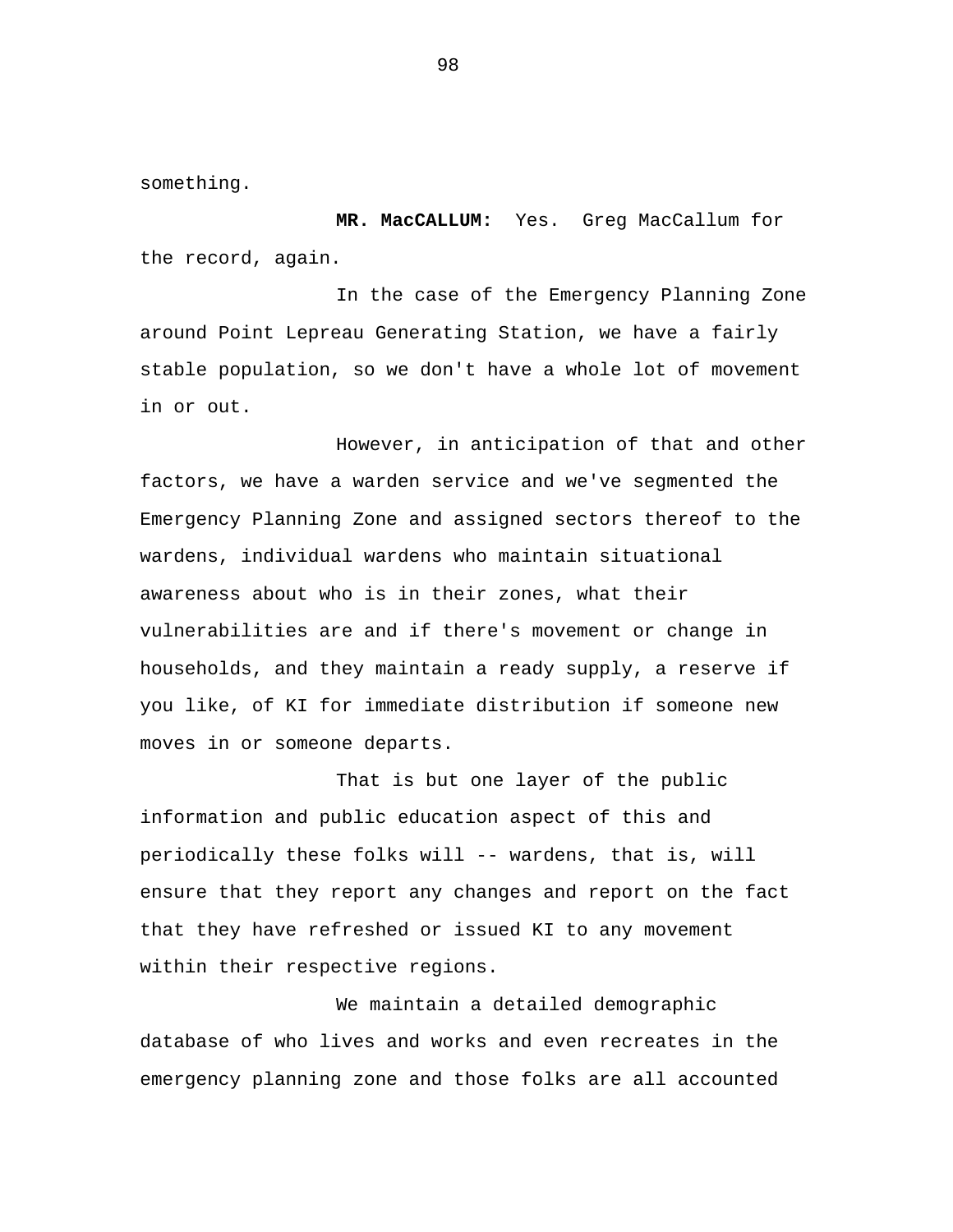for in the distribution plan. And an order of magnitude is significantly simpler in our case because of the total population that is permanently residing there, but we also account for transient populations, in particular in the summertime, using local parks, beaches or any businesses that may be found there. I hope that clarifies.

Thank you.

**MEMBER HARVEY:** Okay. My last question is in line with that.

This is the -- as the shelf life of those pills is five years, who has the responsibility after five years to initiate the renewal of that and how will you manage that the old pills will be thrown away, or how will you manage that and what is in the regulations about that?

**MR. MacCALLUM:** If that question is directed to New Brunswick, I would happily address it. We do keep a record of distribution and as well we do a one-for-one exchange upon refreshing the holdings in each household, business or facility within the emergency planning zone. So the expiring pills are withdrawn and replaced with a fresh set on a rotating basis. This distribution is done through our Warden Service on a door-to-door basis.

**MEMBER HARVEY:** I suppose that's the same thing for Ontario and elsewhere, is it?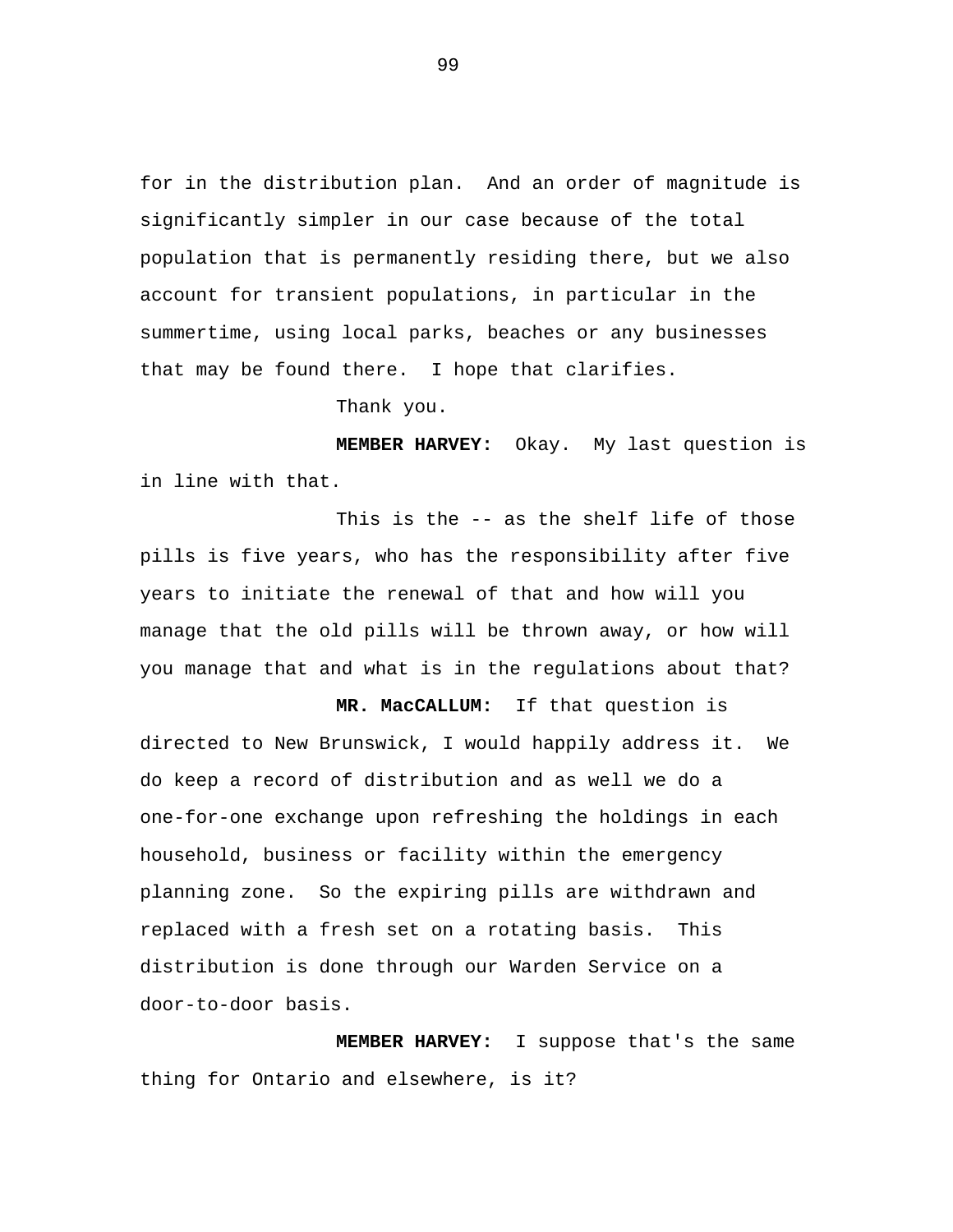**MR. KONTRA:** Tom Kontra, for the record.

For Ontario, our current system already has a basis for refreshing, so we keep track of when they were issued and bring forward the appropriate date for reordering, and so on. The discussions that I have been party to with our working group have already considered this so that it will be a part of the total program and part of the public education.

So depending on the actual pills that are received, we will know whether they are five or seven years and we will make appropriate arrangements with the operators, with the facilities to purchase at the appropriate time and to revisit the distribution... --- Technical difficulties / Problèmes techniques

> **MEMBER HARVEY:** We lost him, I know. Okay. Thank you.

**THE PRESIDENT:** Dr. McEwan...?

**MEMBER McEWAN:** Thank you, Mr. President.

I'm a little concerned that you have created -- I guess this is for Ontario -- what seems to me an enormously complicated process to move this forward. Have you benchmarked with, for example, France to see how they distributed over a large population and how they facilitated it?

--- Pause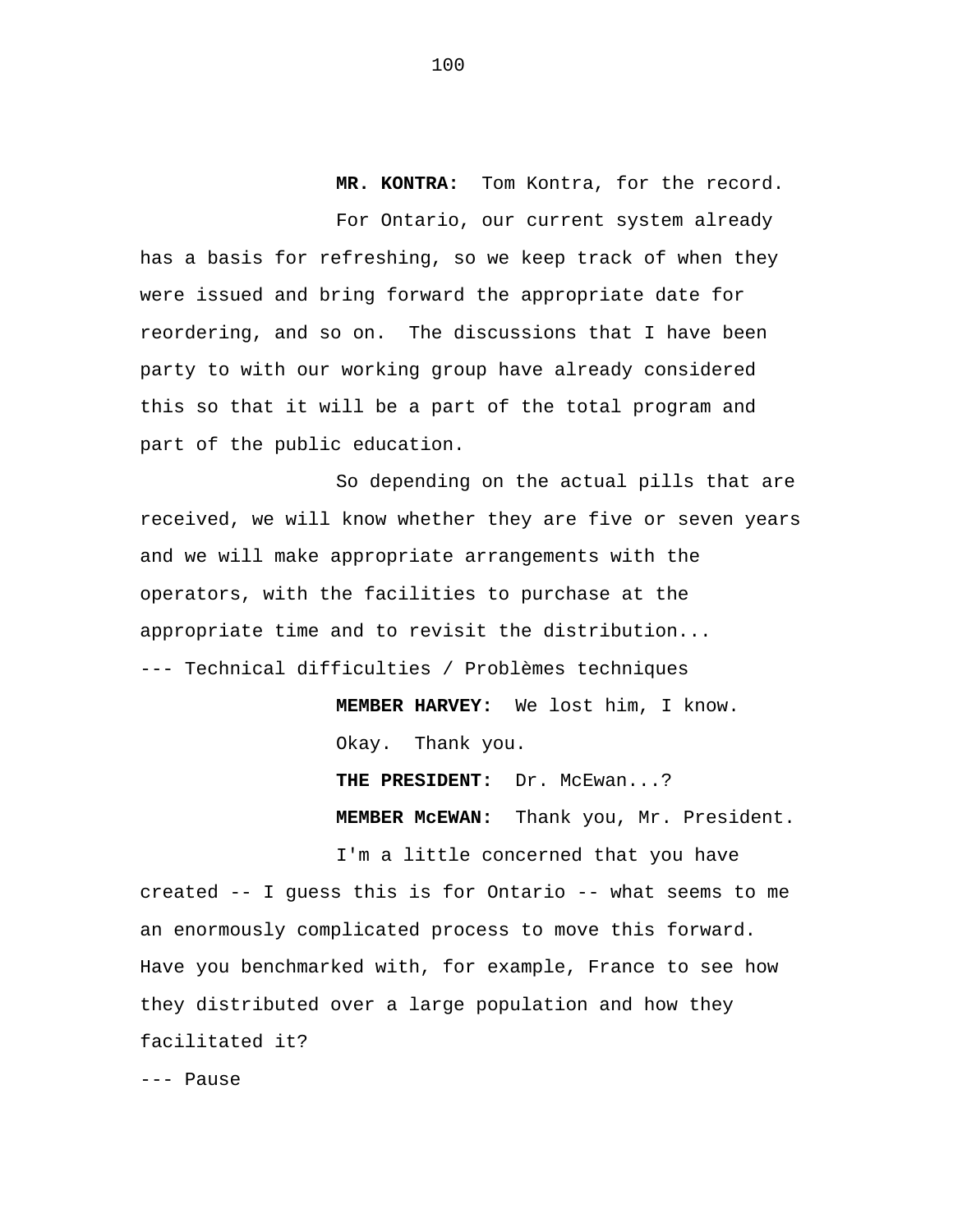**THE PRESIDENT:** Are you still on the line? Somebody pushed a button somewhere and they disconnected? Is New Brunswick online? No?

--- Pause

**THE PRESIDENT:** See if you can reconnect. It seems to me that before we did the REGDOC there was all kinds of benchmarking studies, were there not? Do you want to talk to it a bit?

**MR. SIGOUIN:** Luc Sigouin, Director of Emergency Management Programs.

Having participated in some of the discussions of the working group I know that the working group has considered other jurisdictions and how they have done it. In particular they have had some discussions with representatives from the Province of Québec to understand how Québec has done it.

I believe OFMEM has looked into the approach that was used in France. I don't know that a formal benchmarking was used, but what was used in France was a coupon system that Ontario is considering and then follow-up with either direct mail or door-to-door.

**THE PRESIDENT:** It's a good time to ask Health Canada's interest in all of this and, you know, I noticed -- did I miss it? You are not a party to this working group. Are you interested?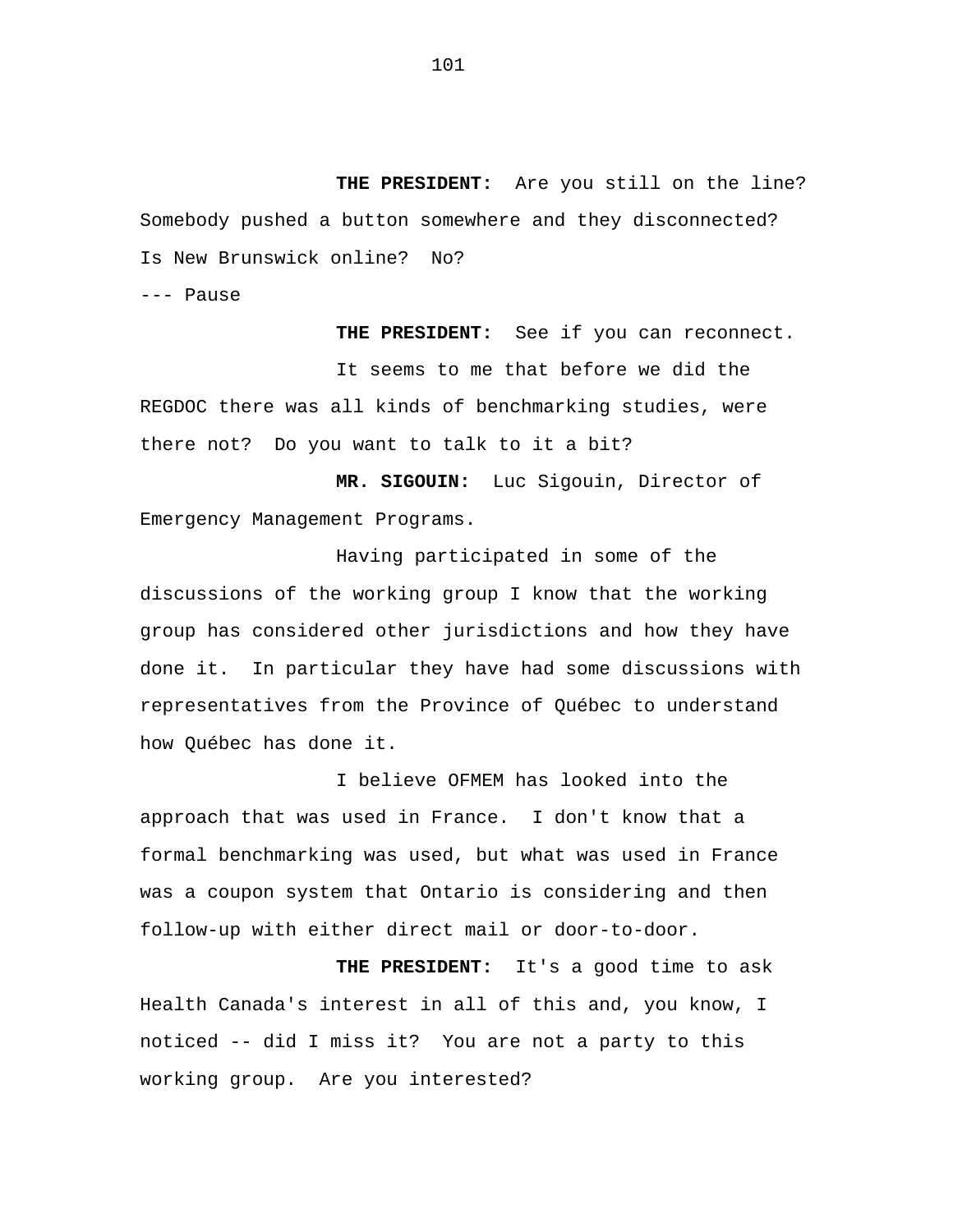**MS QUAYLE:** Debra Quayle, for the record. We are always interested, but I would say that the distribution and implementation of the protective action guidelines with respect to thyroid blocking agents is beyond the scope of Health Canada's mandate, so that would be why we are not more actively involved in this.

**THE PRESIDENT:** Actually I'm surprised because don't you set the -- and I am digressing a little bit -- into the recovery study? So for example, on the sheltering and when people can come back, I thought that was in Health Canada's mandate. In fact, I think it is the parameters that are established by Health Canada. --- Pause

**MS QUAYLE:** So again -- Debra Quayle, for the record -- I would reiterate that while it is within our mandate to establish recommendations and guidelines for actions during an emergency, as well as after an emergency, the actual manner in which those are implemented is the responsibility of the province, which is the organization leading the response, as well as leading the recovery actions. So we do have a 50 mSv -- well, we have 100 mSv threshold dose right now, the new intervention guidelines will have a 50 mSv dose

**THE PRESIDENT:** But I am looking at -- I am interested now -- while we are waiting for them to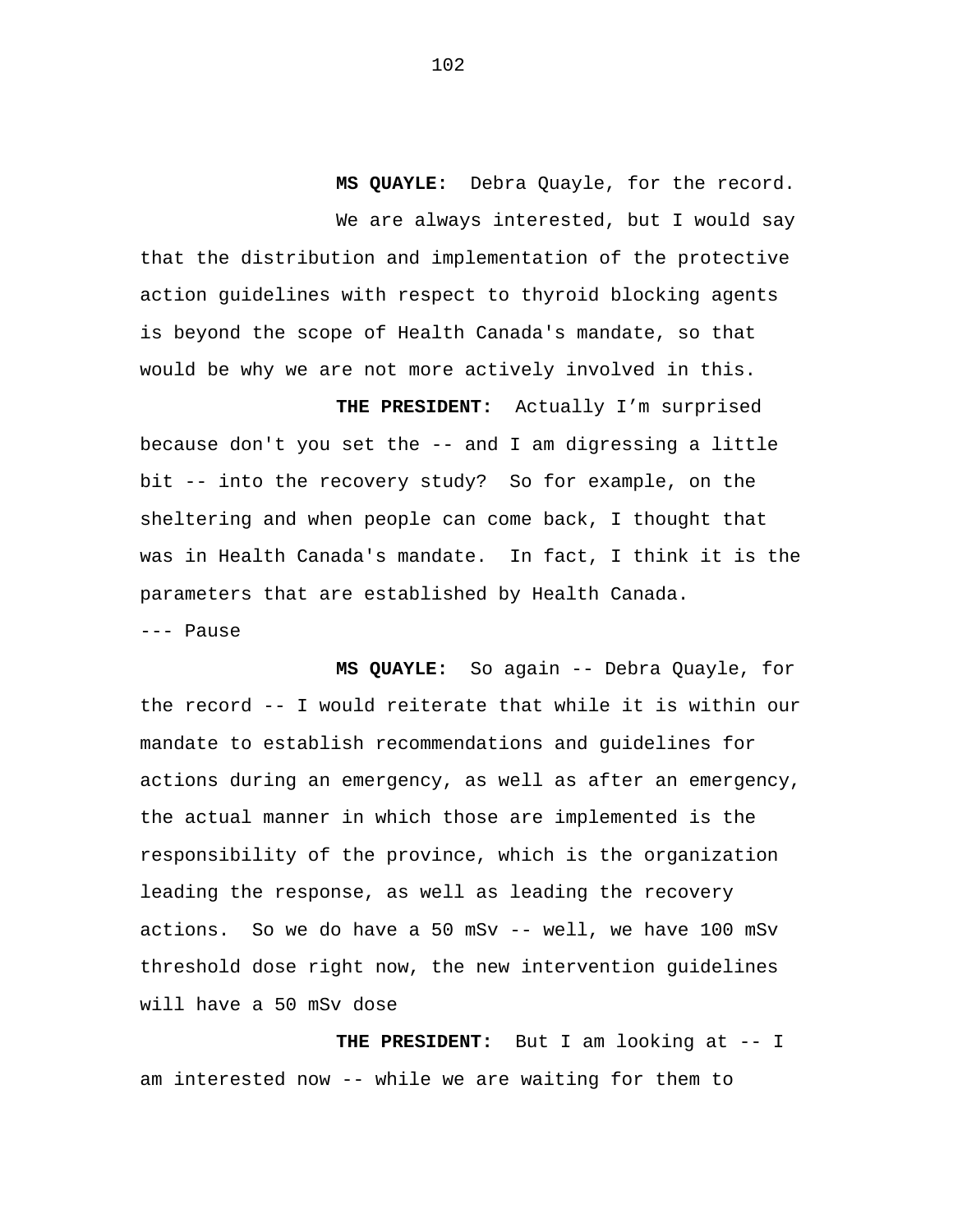connect it's an opportunity to grill you a little bit.

And that is post-Fukushima it's an international preoccupation now about -- as you know, there was a lot of debate about when people in Fukushima can go back home and the world is now taking around this 20 mSv. I wonder whether you have a timeline as to when Health Canada will review and come up with the new guidelines.

In the meantime, did we get the Office of the Fire Marshal back online?

**MR. KONTRA:** Yes, we are here. **THE PRESIDENT:** And New Brunswick? **MR. MacCALLUM:** Yes, sir, we are here. **THE PRESIDENT:** Okay. I don't know what happened, so sorry for that.

**MS QUAYLE:** Debra Quayle, for the record. I agree with you the recovery is a very - it's a field that we should be spending some time on. We are currently in the process of finalizing our new intervention guidelines, protective action guidelines for emergency response, and recovery is on the list or coming

up next but we have not yet begun work in that area.

**THE PRESIDENT:** Thank you.

Back to where -- Mr. McEwan, you had a question for the Fire Marshal Office?

**MEMBER McEWAN:** Maybe, Mr. President, I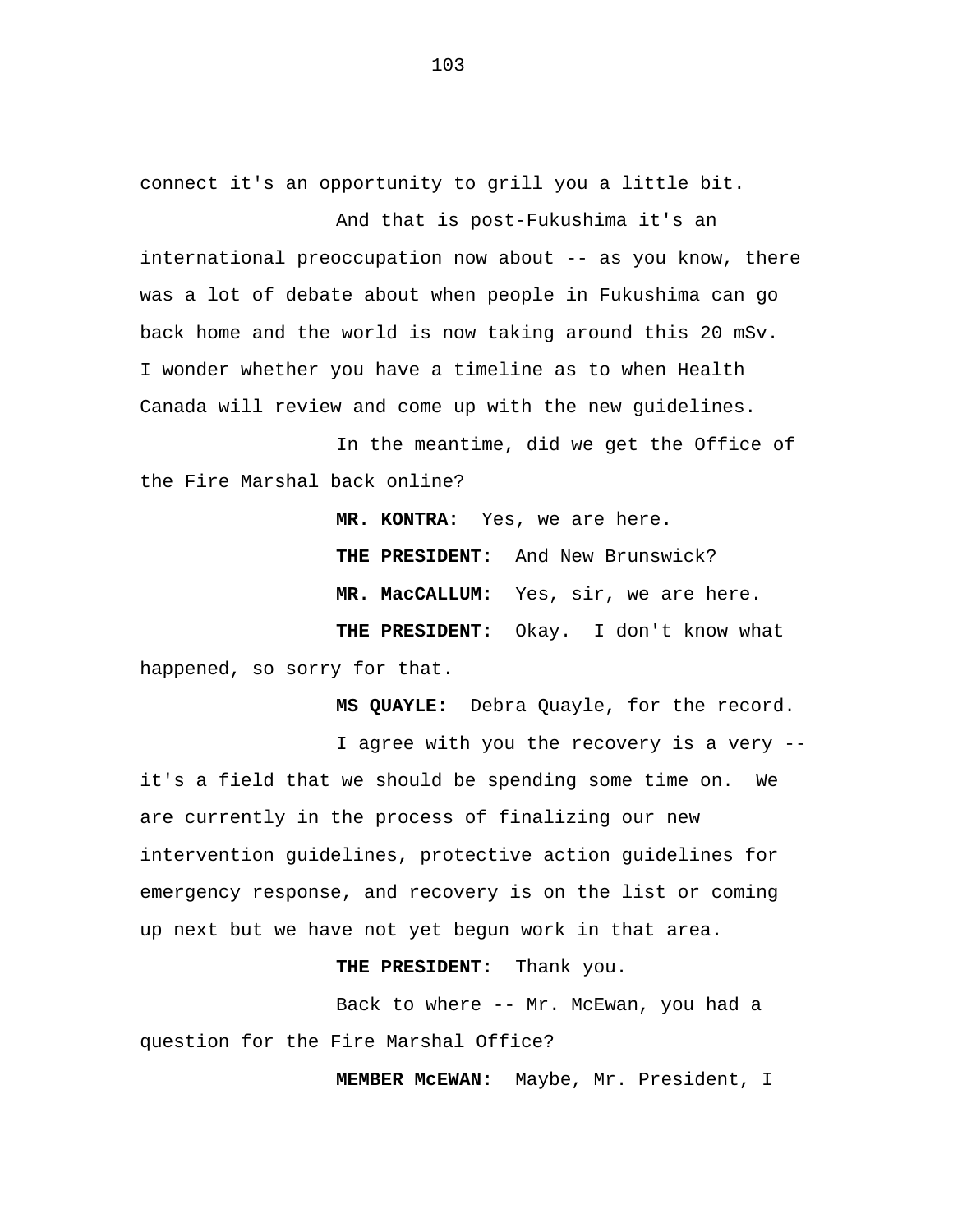could just finish a Health Canada question to complete that loop.

**THE PRESIDENT:** By all means.

**MEMBER McEWAN:** So I'm interested that you have no interest in product stability. Would you not be intimately interested in the stability and shelf life of the product?

--- Pause

**MS QUAYLE:** Okay. Debra Quayle for the record.

Just to say that KI is -- I believe it's a natural food product. It's not a drug. And in either case it is the responsibility of a different branch of Health Canada than where we are.

So I misspoke when I said Health -- I should not have created the impression that Health Canada is not interested in the stability of KI. The Radiation Protection Bureau at this point is relying on our colleagues elsewhere in Health Canada to advise us on any issues related to that.

**THE PRESIDENT:** Pass on the message. We are going to drag you into this whether you like it or not. Go ahead.

> **MR. SIGOUIN:** Luc Sigouin for the record. If I could just add a clarification for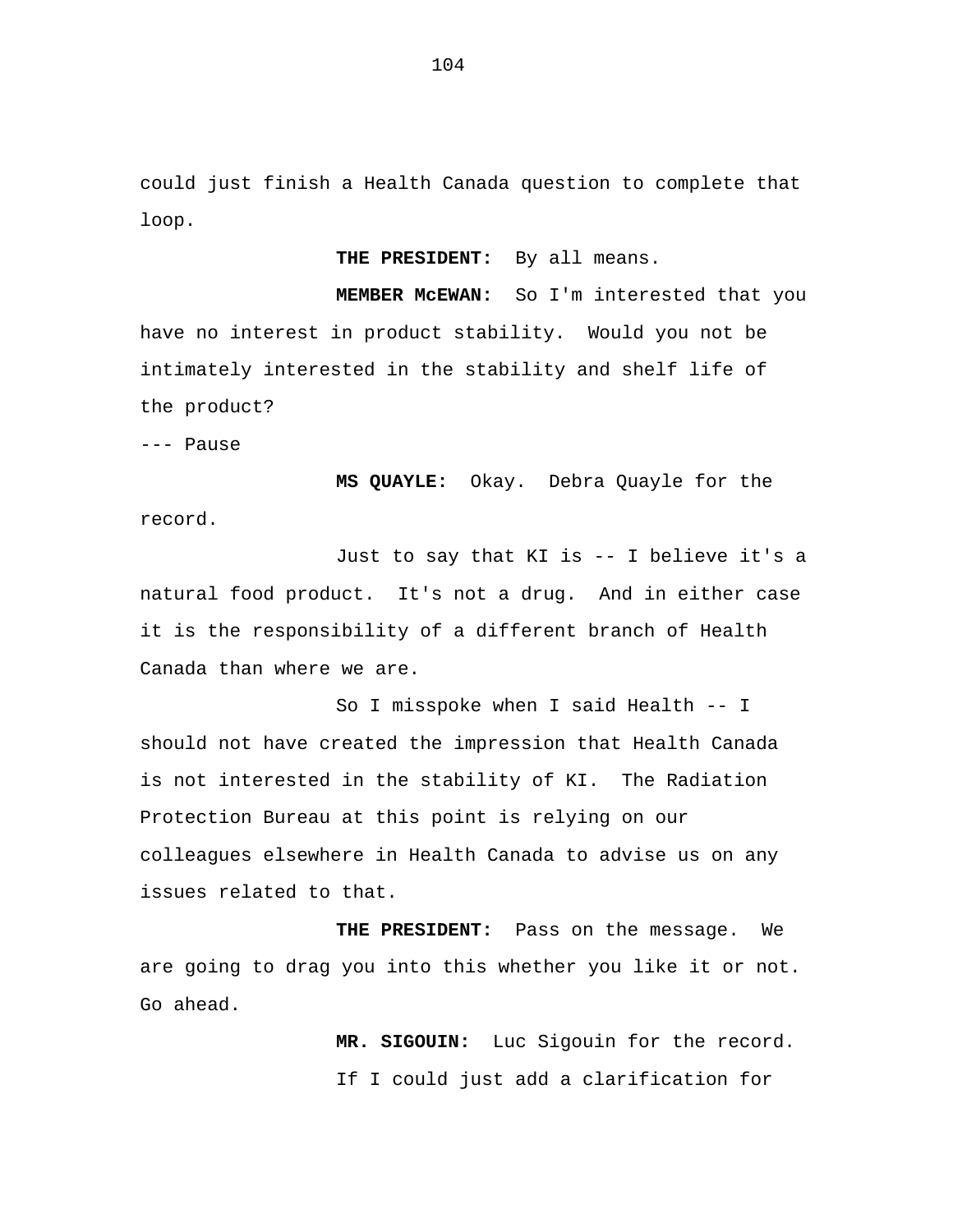that? And Mr. Kontra can address this as well, but the Ontario Ministry of Health has been in contact with the Health Canada branch that is responsible for KI natural products and they have engaged in discussions about packaging and discolouration. So those discussions are oak erring.

## **THE PRESIDENT:** Thank you. Dr. McEwan...? **MEMBER McEWAN:** Thank you.

Mr. Kontra, I'm sorry that we lost you.

I am concerned. I think it's highly unlikely that you are going to meet the December deadline on the complexity of the process that you have described. Have you used, for example, the French example as a template or a benchmark to enable you to speed up the process and actually start from higher than baseline for the Ontario process?

**MR. KONTRA:** Tom Kontra, for the record.

The team that is discussing the options is mindful of the deadline and is mindful of having to make appropriate steps in order to deliver. The first step in this process was determined to be the necessary or, rather, the acquisition of the necessary number of pills which is in process now. The expectation for the delivery of those pills is in the timeframe of August and we do have that little bit of time to refine the option that we are going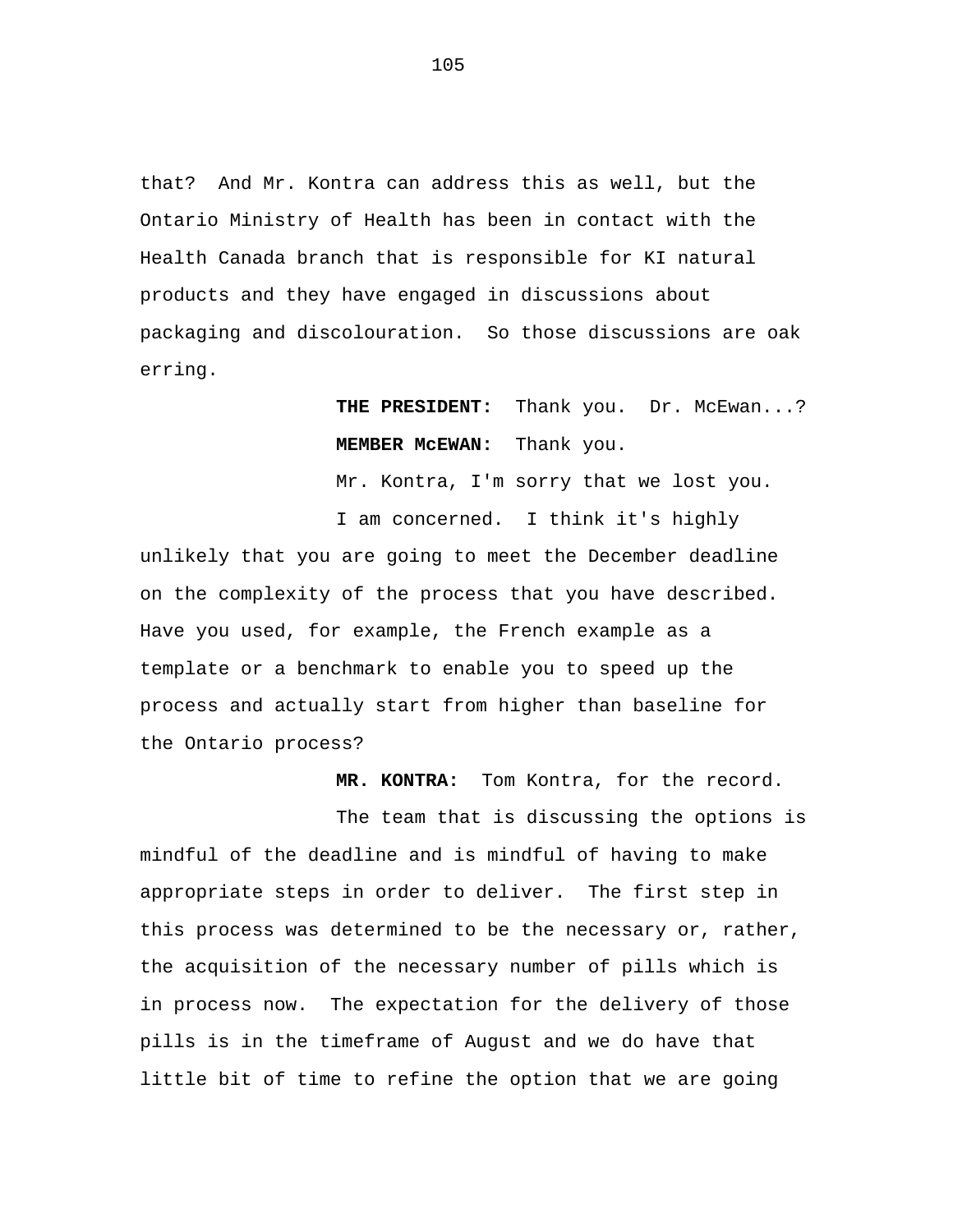to choose.

**MEMBER McEWAN:** Thank you.

So if I go to your slide 5, now my understanding is that where there has been a mass distribution of potassium iodide in an emergency, the incidence of side effects has been, if not zero it has been negligible and I think I saw a figure of two reported cases of an allergic reaction, presumably to the iodine.

So could you explain to me what clinical conditions would contraindicate the administration and how you are going to explain that to a frightened population?

And secondly, what are the

contraindications to the use of potassium iodide for people over 40, because I would certainly be reluctant myself not to take it?

**MR. KONTRA:** Tom Kontra, for the record.

First of all, we must recognize that I am not a medical expert and so I am not qualified to specifically answer your question. Our Ministry of Health and Long-Term Care unfortunately could not attend today. That is a question that I am prepared to take away to them and have sent back to the Commission in short order.

Essentially the second part, I happen to be somewhat over 40 myself and my understanding is the older you are, the less time you have to develop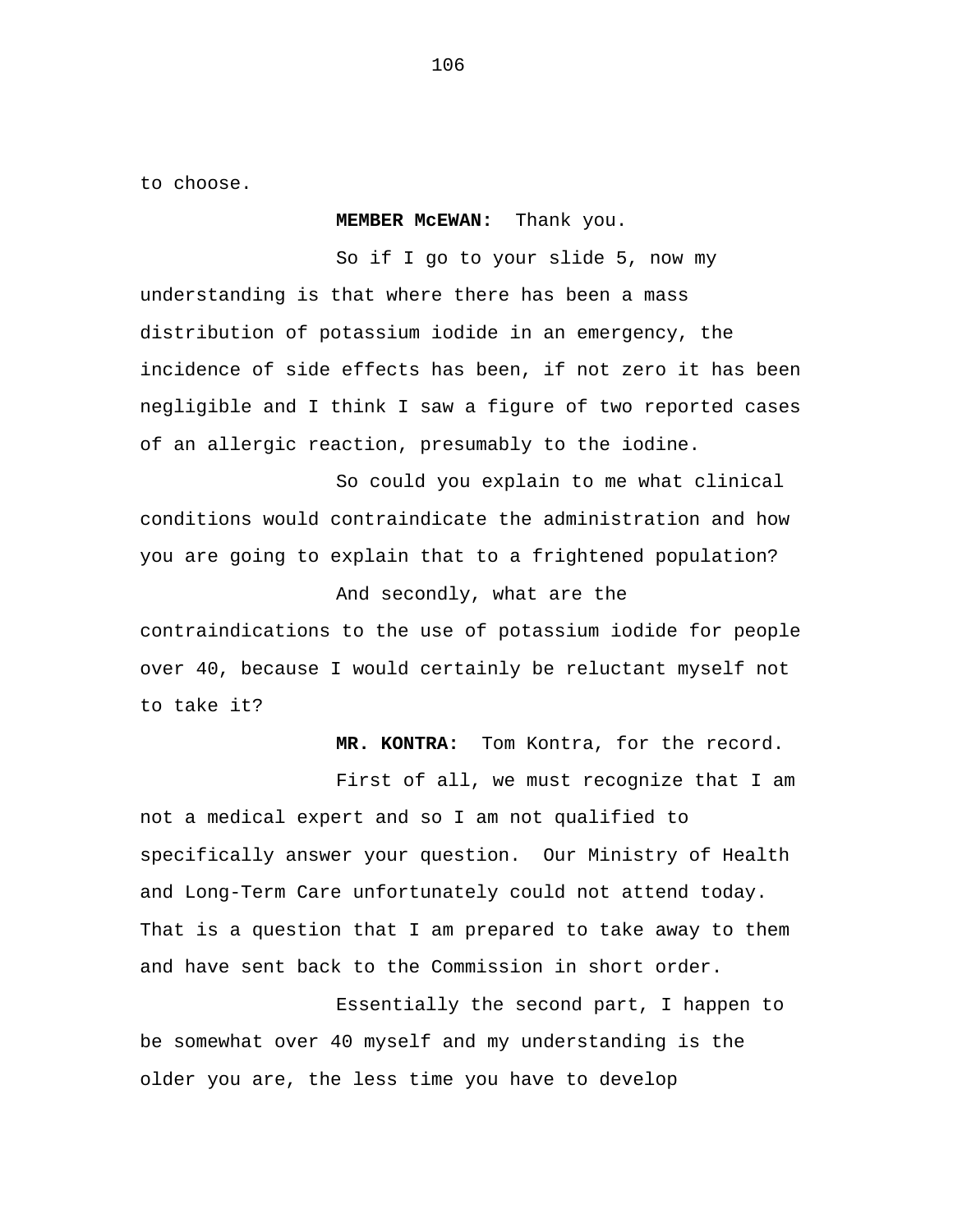consequences from exposure. That is my understanding of the possible different considerations for those over 40 but, as I say, I am happy to take your question to the medical experts and have them answer it, unless Health Canada is prepared to do so on the call now.

**MS QUAYLE:** Debra Quayle, for the record.

No, Health Canada is not prepared to do so. I should add for the record that we were not expecting to be answering questions on potassium iodide at this hearing. So I will take the opportunity to take this information back and follow up, but I cannot provide an answer at this time.

**MEMBER McEWAN:** So there is a discrepancy, or a discordance is perhaps a better word, between the CNSC and the Ontario slide decks. On slide 6 there is a stockpile for the second early zone, a stockpile for a sensitive population only. I think I heard you say, Mr. Kontra, that in fact there would be availability outside of just that sensitive population.

But when I look at this I see that the stockpile is for pregnant women, and yet in your slide 5 you imply that there may be a contraindication to the administration of potassium iodide in pregnant women. That to me, if I was a member of the public, would be a confusing juxtaposition.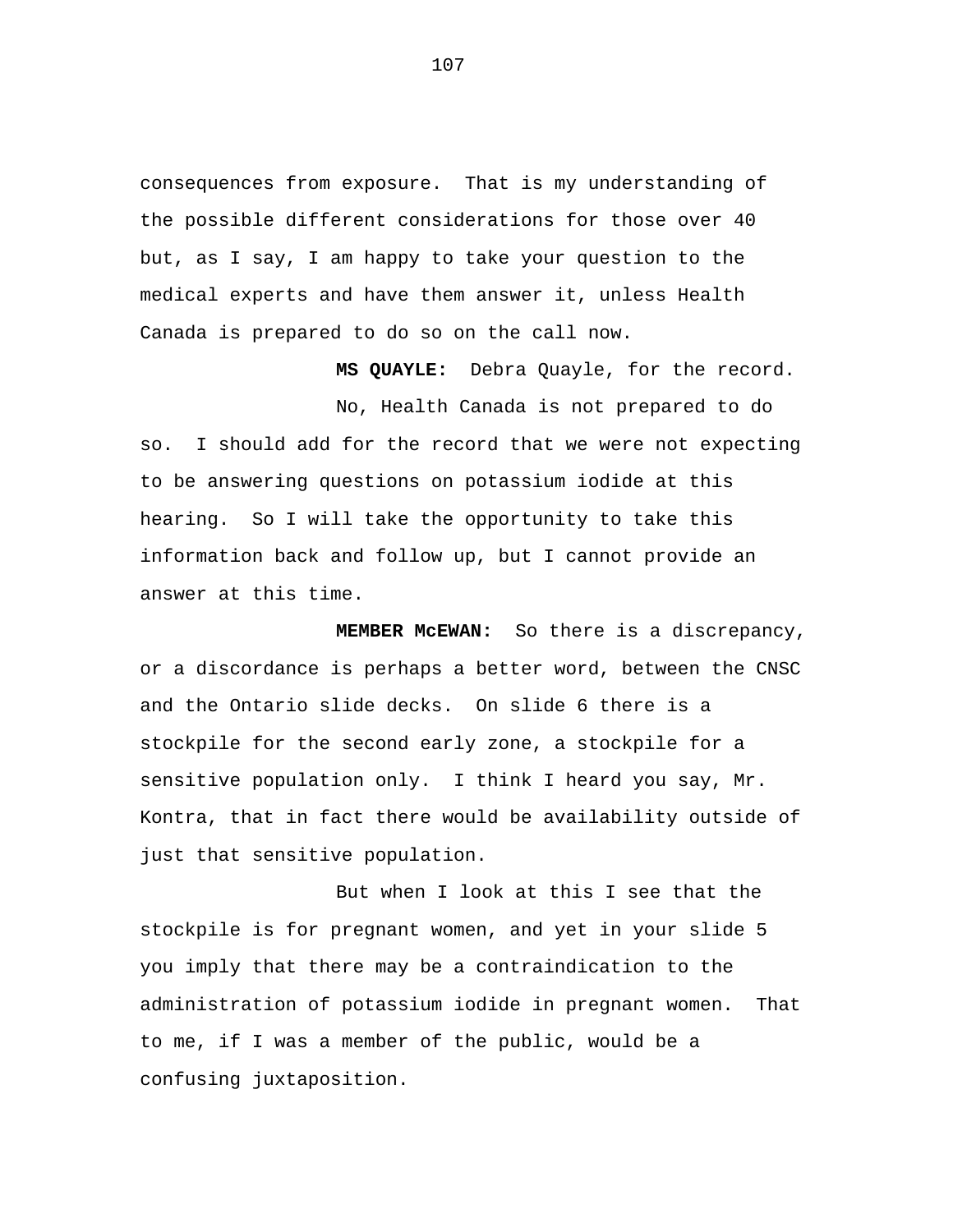**MR. KONTRA:** First of all, you are quite correct. We have indicated in our discussion with the slide that we would -- we have in fact calculated in the number of pills an additional percentage that would be available for people that wish to have the pills at hand in the secondary zone.

The aspect of what we are considering as contrary indicators and so on are points for discussion and they are in this presentation to keep you apprised. The public education that goes out with the stock of pills and the distribution to individual residences and so on, will be very clear on these issues.

**MEMBER McEWAN:** So you say on slide 9 that you have ongoing work in the creation of a toolbox of communication products. Would you be prepared to share that with the Commission as it is being developed?

**MR. KONTRA:** Tom Kontra, for the record.

The Commission is represented on those groups and they are aware of the discussions and we have committed and continue to provide Dr. Binder with periodic updates.

**MEMBER McEWAN:** So we will be able to see the iterations of those information sheets?

> **MR. KONTRA:** Absolutely. **THE PRESIDENT:** Ms Velshi...?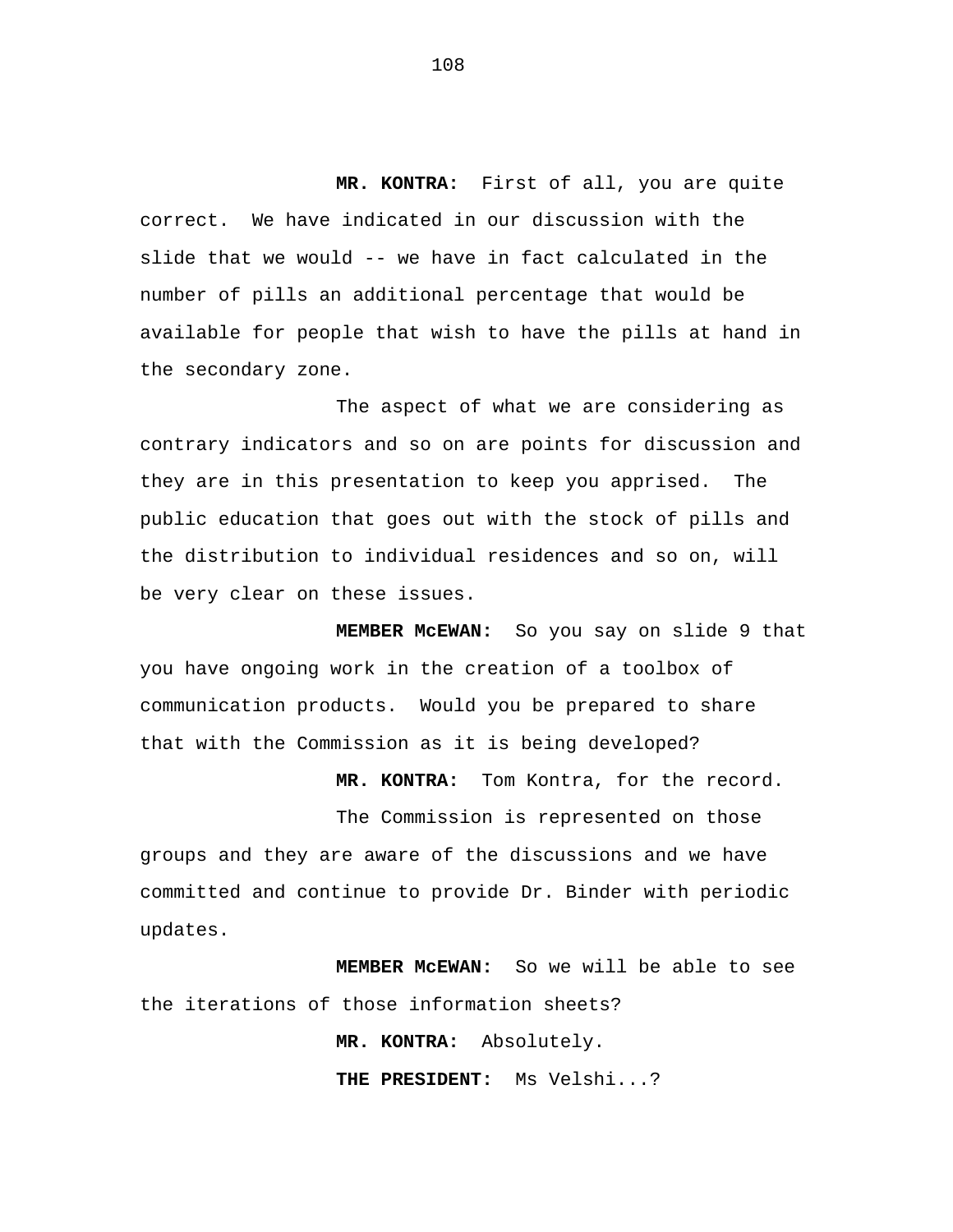**MEMBER VELSHI:** Thank you, Mr. President.

A few questions for the Office of the Fire Marshal and Emergency Management. As you develop this communication material, particularly for Ontario and close to the city, are you looking at languages other than English? I know Toronto Public Health normally has it in multiple languages.

**MR. KONTRA:** Tom Kontra, for the record.

I have in a sidebar chastised my spokesperson, because it was in his notes that we are considering multiple other languages. Just as a background in one of our emergency preparedness week programs we actually translated into 20 different languages. I'm not committing to 20 languages at the moment, but we are definitely considering multiple languages in the area.

**MEMBER VELSHI:** Thank you. And if a decision is made to do the mass mail out, I'm assuming, maybe you can confirm, that your program would look at verifying the receipt of this and whether you do spot checks and make sure that people are actually getting it and not discarding it as junk mail?

**MR. KONTRA:** Those are all considerations and they are the reservations we do have with the mail-out program, so we are discussing as to how best to assure receipt and retention if that is the option we choose.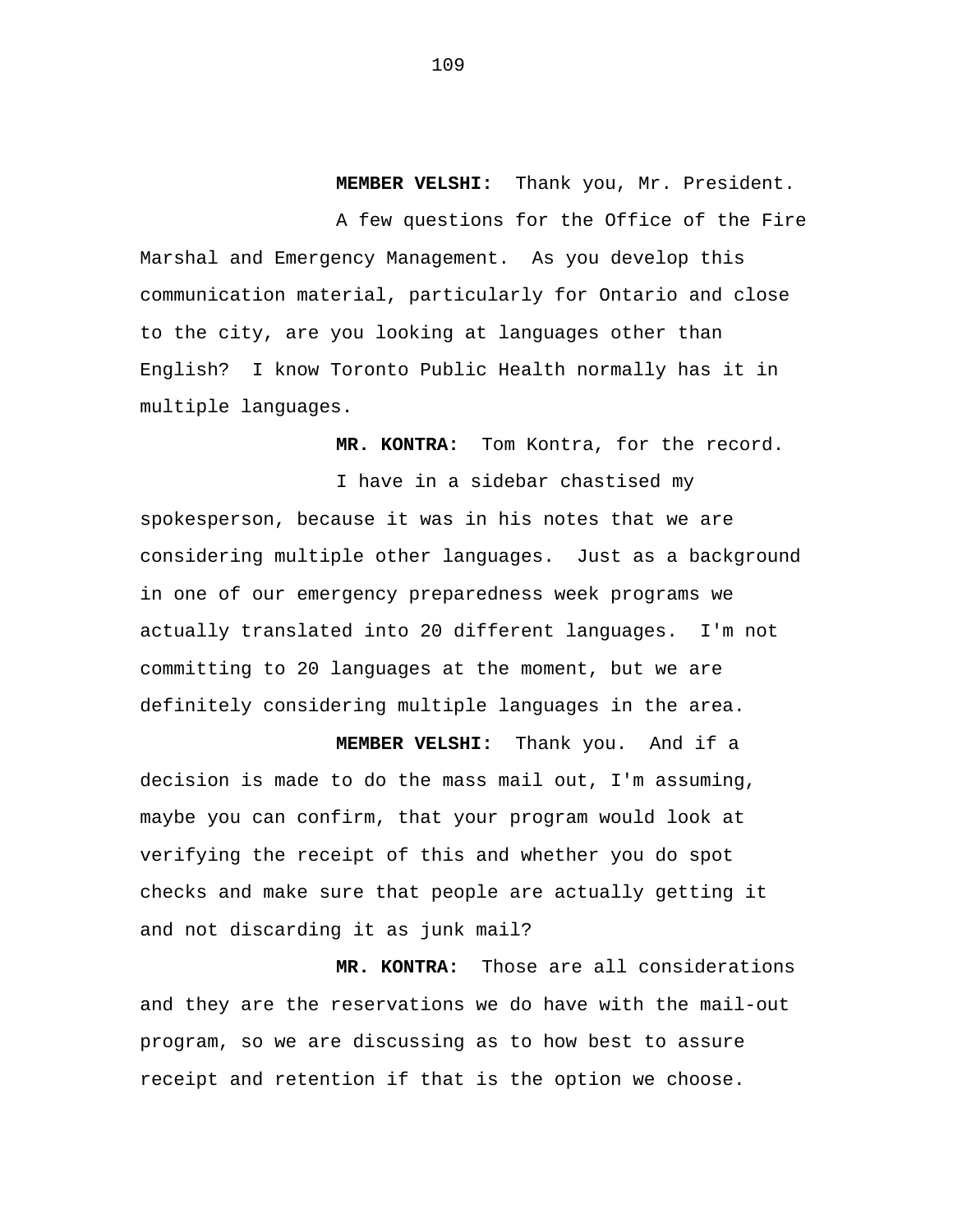## **MEMBER VELSHI:** Thank you.

And for the secondary zone, I know at many hearings -- and you have been there and you have heard it as well, that there are a number of members of the public who have expressed interest in getting access to KI pills. So is that option available that someone can go to their pharmacy and just ask for it, or is it only during an emergency would they have access to it?

**MR. KONTRA:** No. As we have indicated, we are calculating their reserve percentage so that we can provide it on demand.

## **MEMBER VELSHI:** Thank you.

And my last question, you know, the Commission asks for things to be done, but it would be kind of nice to know, how much is this whole endeavour likely to cost?

**MR. KONTRA:** Tom Kontra, for the record.

It is going to cost more than my pay grade ever controlled. Unfortunately I don't have the figure at the moment. OPG and the other facilities are in the process of acquiring the pills. Once the pills are acquired we will have a better idea and of course the distribution method will also add to it.

Current estimates, if you need to look at the numbers of households, if we were to mail, I would say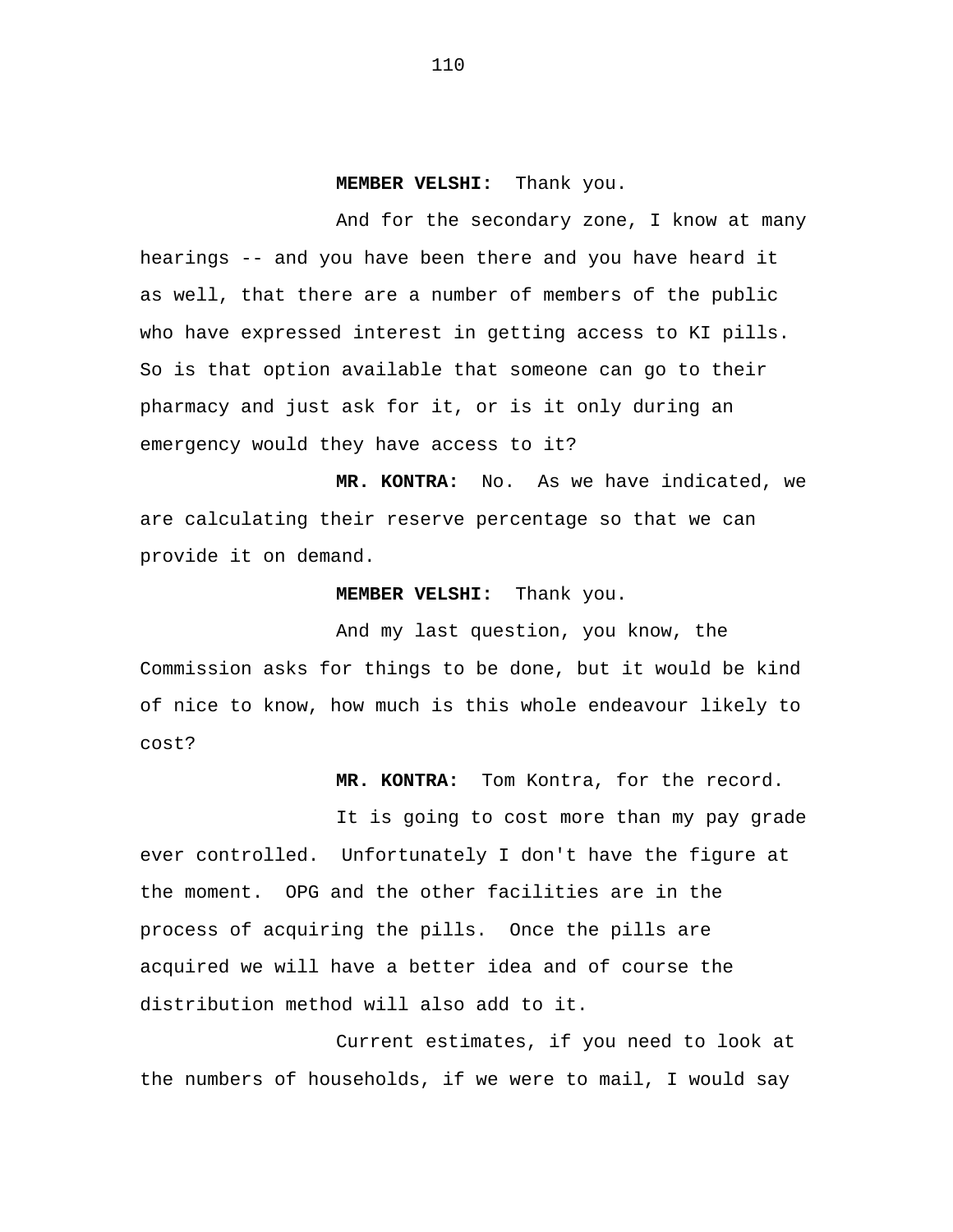a conservative estimate is a couple of dollars or more for mailing, if we were choosing a secured mail option, then it will be somewhere in the \$5 to \$10 range, so multiply that by many thousands of households and we are talking a lot of money. I would expect we are probably going to be in the millions.

**MEMBER VELSHI:** I think for a future update, maybe closer to the end of the year, it would be a good piece of information to share with us, please.

**MR. KONTRA:** By the next quarter when we will have -- or at least the facilities will have purchased or issued the purchase order we will be able to give you at least the cost of the pills.

> **MEMBER McEWAN:** Thank you. **THE PRESIDENT:** Thank you. Okay. Anybody else? Mr. Tolgyesi...? **MEMBER TOLGYESI:** Just one more.

This is to New Brunswick. On the staff presentation, page 6, you are saying that currently there are stockpiles in five locations beyond 20 km and three beyond 50 km. Are these three included in the five, because it is beyond 20 km or it's not?

**MR. MacCALLUM:** These are all beyond the 20 km distance and they encompass the City of Saint John and a couple of other communities that are not found in the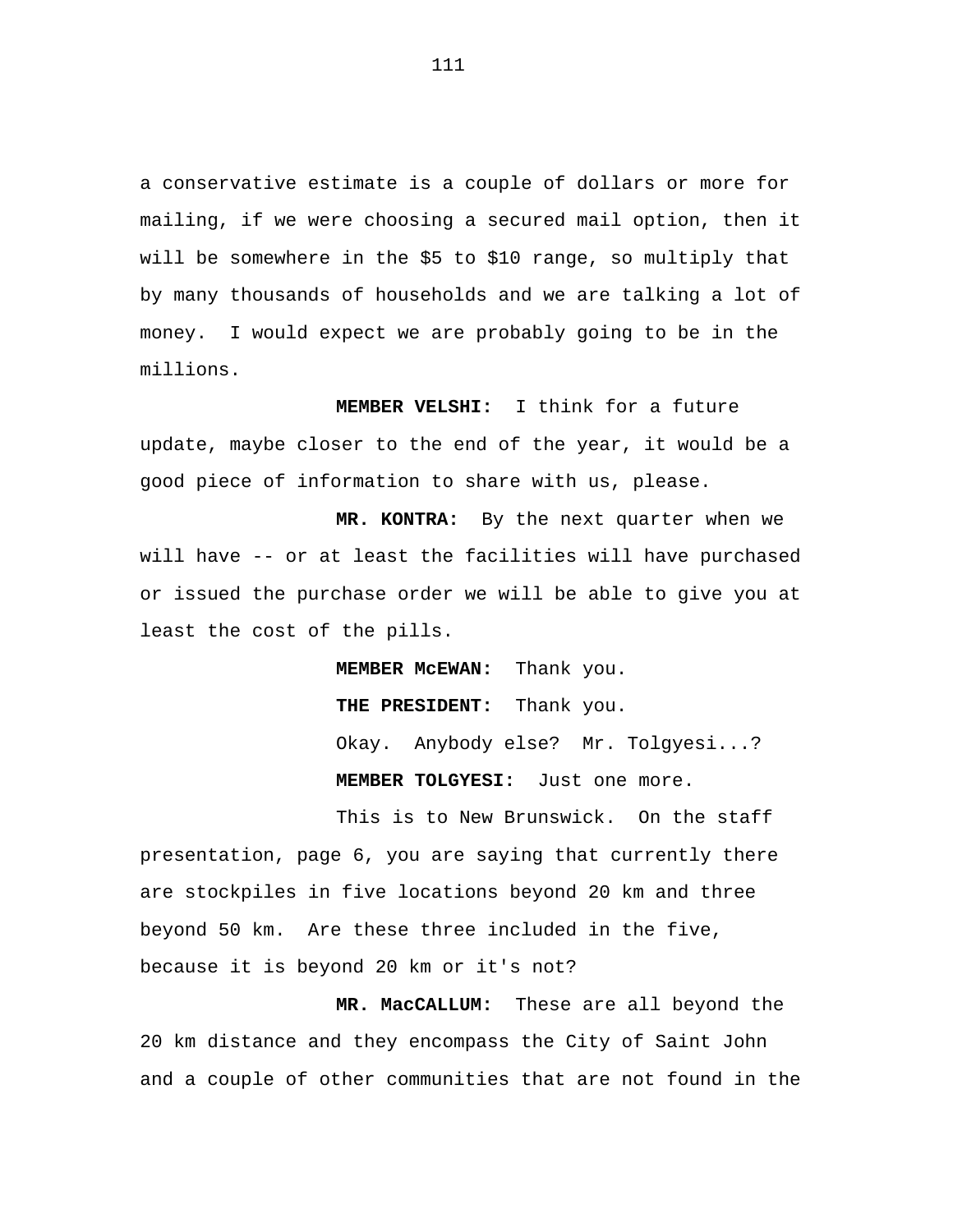emergency planning zone but potentially could be of concern.

We have off the southern coast of the provinces well a couple of island communities, Campobello Island and Grand Manan. Stockpiles are located there for obvious logistics reasons and these are all outside the 20 km emergency planning zone.

**MEMBER TOLGYESI:** Are there reasons to stockpile beyond 50 km, because it is quite far away when you consider that.

**MR. MacCALLUM:** We have -- did you say beyond 50, sir?

**MEMBER TOLGYESI:** Yes, because you have three locations of stockpiles beyond 50 km. It is because you expect that it will be needed or just because you stockpile there, but it will be not used by populations beyond 50 km?

**MR. MacCALLUM:** The perception was that, if you would like to characterize it as due diligence, just to be certain because of in some instances, as I mentioned, islands that might be inaccessible under certain circumstances, just as a precaution we did go out further to ensure that those stockpiles were widely available.

**THE PRESIDENT:** Monsieur Harvey...? Dr. McEwan...? Ms Velshi...?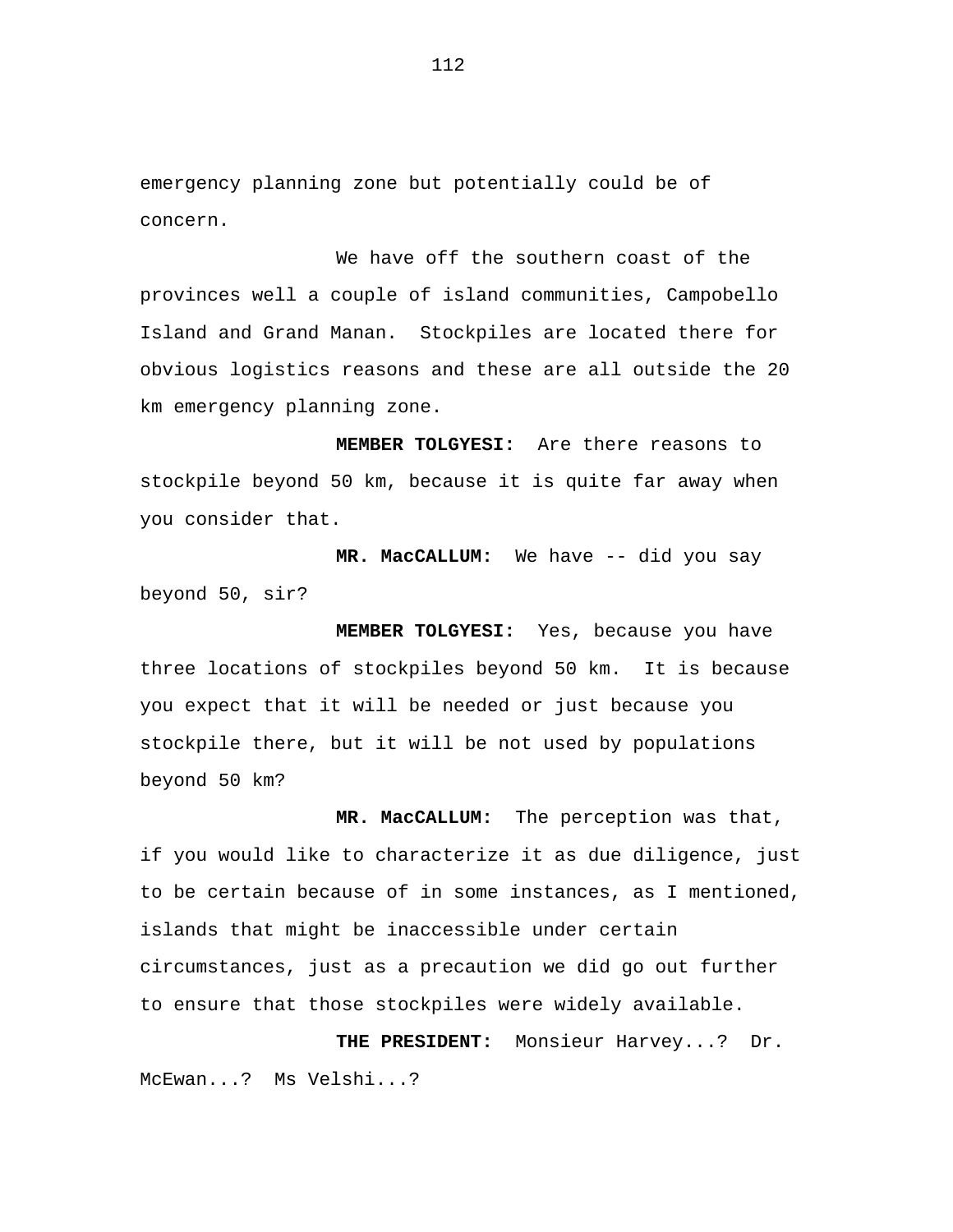So let me add also congratulations to the work being done, I think it's terrific. As regulators we just like to see things, but you guys are the experts in the implementation and I think a lot of good work is done.

I don't think it's going to be one line of communicating with a population left to be through mailing, website, whatever else. I will never forget the Fire Marshall telling me, "We are the fire people. We go door-to-door".

So I think this is an office that there is a lot of expertise in dealing with household -- almost on a household-by-household basis, so I think they will come up to the challenge.

And we are very interested in the communication aspect, because my view is that there will be a segment of the population that will view the KI distribution as testimony that this is a risky business, nuclear, and to try to explain that this is really a cautionary move rather than a likely occurrence is going to be a challenge. So we would like to see the kind of messaging and we would welcome the opportunity to do so. So all in all we look for the next update and thank you for this update for now.

Thank you very much, we are going to take a lunch break and we will resume at one o'clock.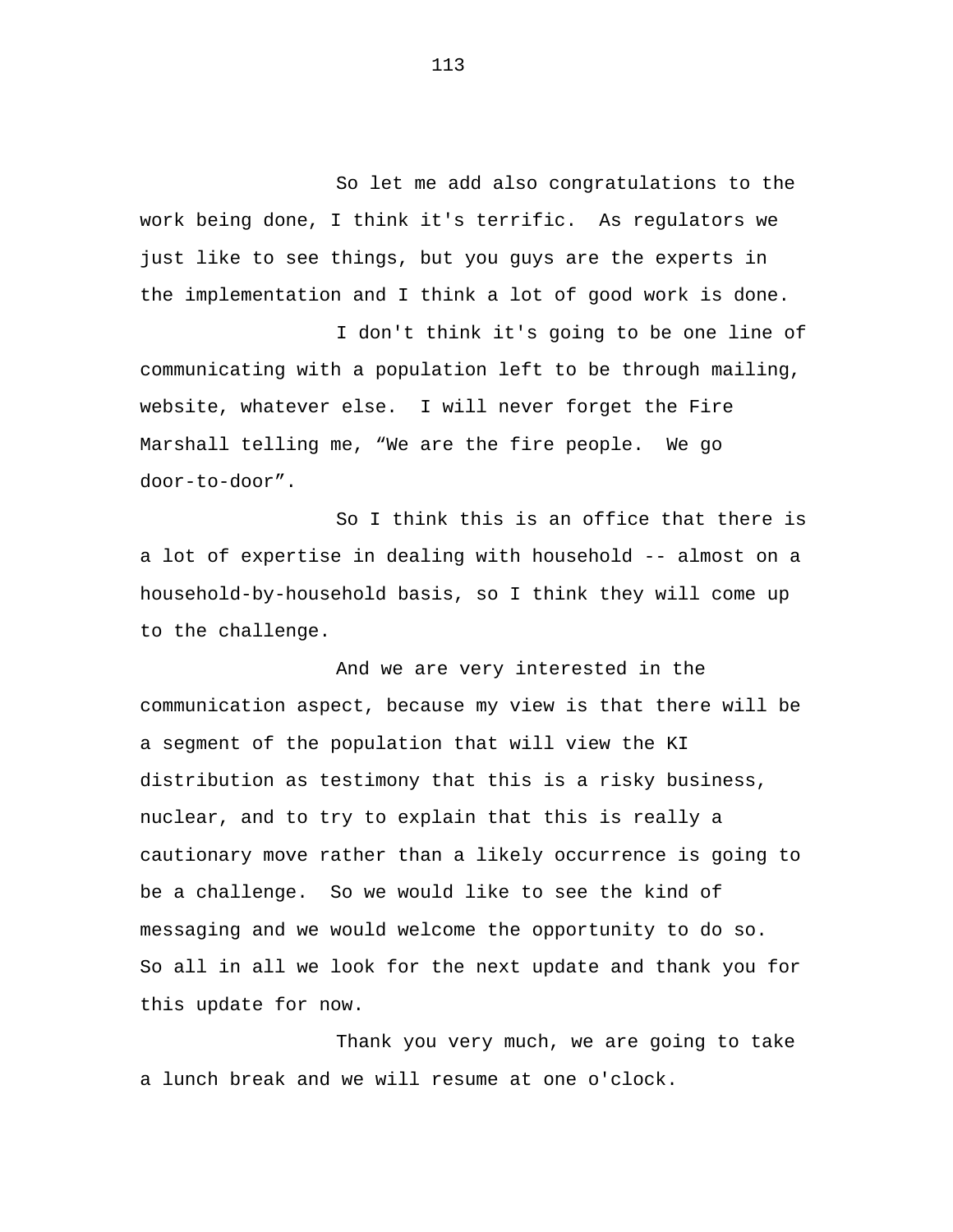--- Upon recessing at 12:01 p.m./ Suspension à 12 h 01

--- Upon resuming at 1:04 p.m. / Reprise à 13 h 04

**CMD 15-M14** 

**Oral presentation by** 

## **Natural Resources Canada, AECL and CNL**

**THE PRESIDENT:** Good afternoon. We are back and the next item on the agenda is a presentation by Natural Resources Canada, Atomic Energy Canada Limited and the Canadian Nuclear Laboratories on the restructuring of AECL and CNL. This presentation is outlined in CMD 15-M14.

I understand, Dr. Walker, you will make the presentation. The floor is yours.

**DR. WALKER:** Thank you very much, Mr. President. I will be sharing the presentation with my colleagues.

Members of the Commission, good afternoon. For the record, my name is Bob Walker and I am President and Chief Executive Officer of Atomic Energy of Canada Limited and of Canadian Nuclear Laboratories Limited or CNL, which is presently a wholly-owned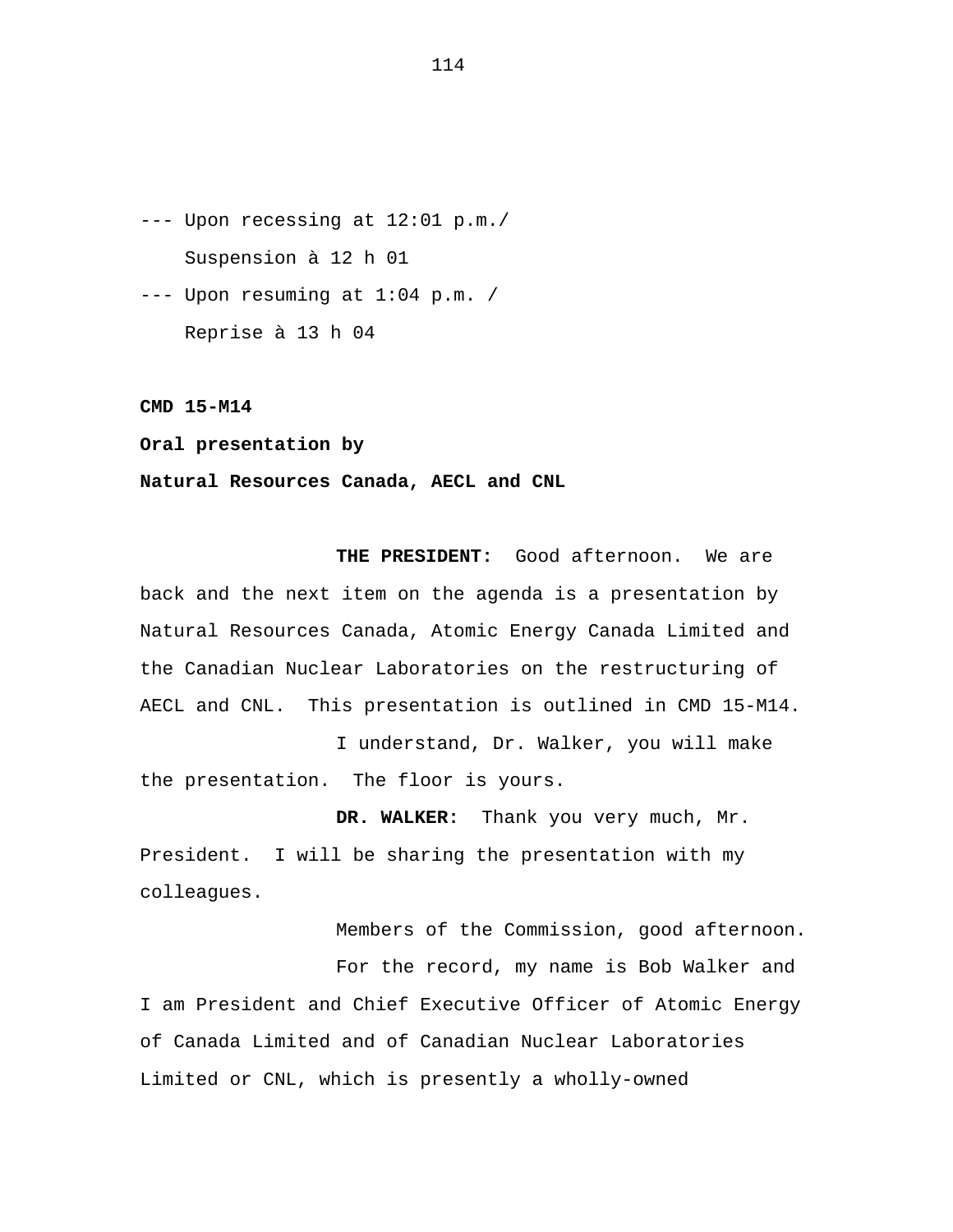subsidiary of AECL. With me here today are Jonathan Lundy, AECL's Chief Transition Officer and Jean-Frédéric Lafaille, Director General of AECL Restructuring at Natural Resources Canada.

Together we are here to provide an update to the Commission and to respond to Commission Members questions regarding the status and plans for the restructuring of AECL. Dr. Lafaille and I first came to the Commission in December of 2013 to present an overview of the restructuring and to discuss its regulatory implications.

Today our update will focus on three key areas. First, the restructuring of AECL; second, the recent government decision regarding the future of the NRU reactor; and third, regulatory considerations associated with the restructuring and the NRU.

To begin our update today I will take a moment and discuss the breadth and scope of CNL and its various sites and activities. Building on AECL's 60-plus years of nuclear science and technology accomplishments, CNL maintains a national presence with over 3,400 employees working in four provinces.

Les employés hautement qualifiés de LNC offrent un large éventail de services nucléaires d'une importance vitale afin d'arriver à un résultat stratégique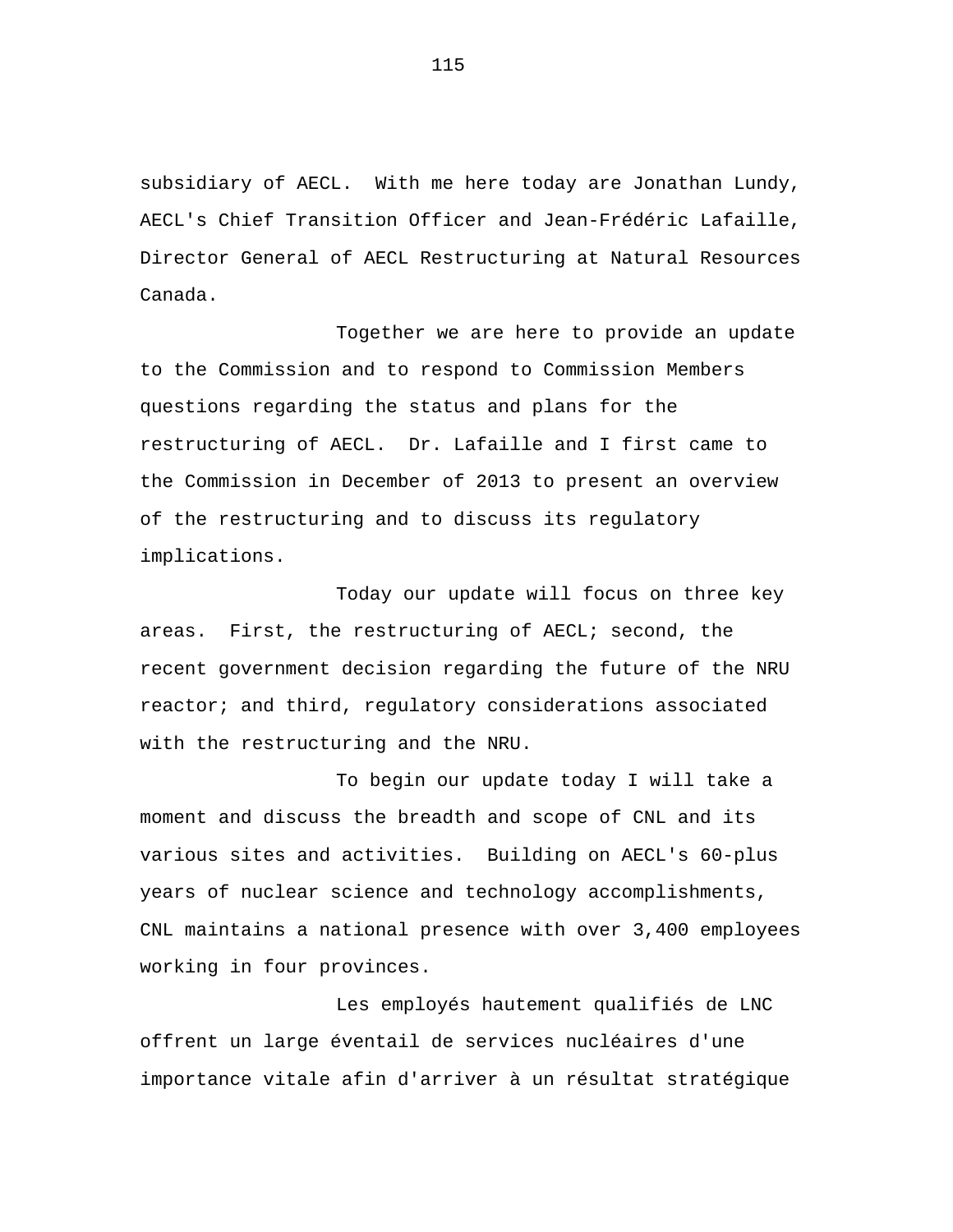que les citoyens du Canada et du monde entier puissent bénéficier de la science et de la technologie nucléaire au niveau de l'énergie, de la santé, des avantages économiques et environnementaux, tout en ayant confiance que la sécurité et la sûreté nucléaires sont assurées.

LNC entreprend une série de programmes qui ont été mis en place pour étendre ce résultat stratégique. Ces programmes sont en accord avec les priorités du Gouvernement du Canada, plus précisément, de supporter un environnement propre et sain, d'avoir des citoyens canadiens en santé, un Canada sécuritaire et sécurisé, et une économie innovatrice fondée sur le savoir.

Importantly, following CNL's restructuring, the laboratories will continue to deliver on three distinct missions, managing Canada's decommissioning and waste management responsibilities; delivering science and technology to meet core federal needs; and supporting Canada's nuclear industry by providing access to CNL's science and technology facilities and expertise on commercial terms.

Carrying out these missions, CNL will remain well positioned to meet all of its nuclear safety and regulatory obligations.

I will now ask Jean-Frédéric Lafaille of Natural Resources Canada to provide additional details on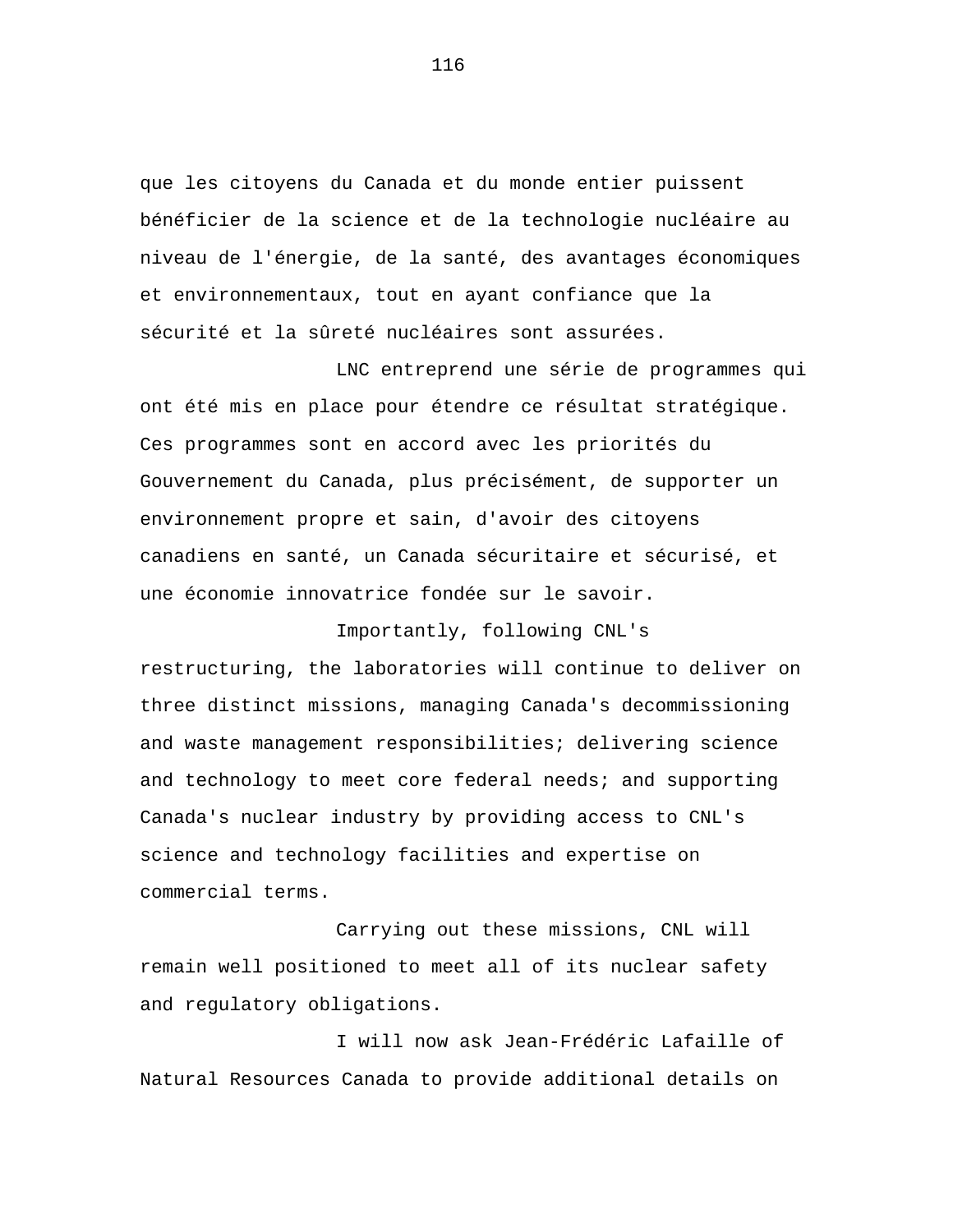the restructuring. J.-F.

**DR. LAFAILLE:** Thank you, Dr. Walker.

Monsieur le Président, Madame, Messieurs les Commissaires. For the record, my name is Jean-Frédéric Lafaille. I am Director General at Natural Resources Canada, or NRCan, responsible for the restructuring of AECL's nuclear laboratories.

J'aimerais tout d'abord remercier la Commission pour le temps qui nous est accordé aujourd'hui. Nous sommes heureux de pouvoir vous présenter une mise à jour au sujet de la restructuration qui fait suite à notre présentation de décembre 2013.

Ceci dit, il y a un processus d'approvisionnement en cours, et certaines informations sont confidentielles, et nous ne serons pas en mesure de les divulguer publiquement.

Nous tenons à garder la Commission informée, et nous nous efforcerons de répondre à toutes les questions et préoccupations selon le moyen le plus approprié.

Ce que je peux affirmer sans l'ombre d'un doute est que la sûreté nucléaire est et demeurera notre priorité à travers le processus de restructuration.

Si on reprend le fil de l'histoire, le gouvernement a amorcé la restructuration en 2007 en lançant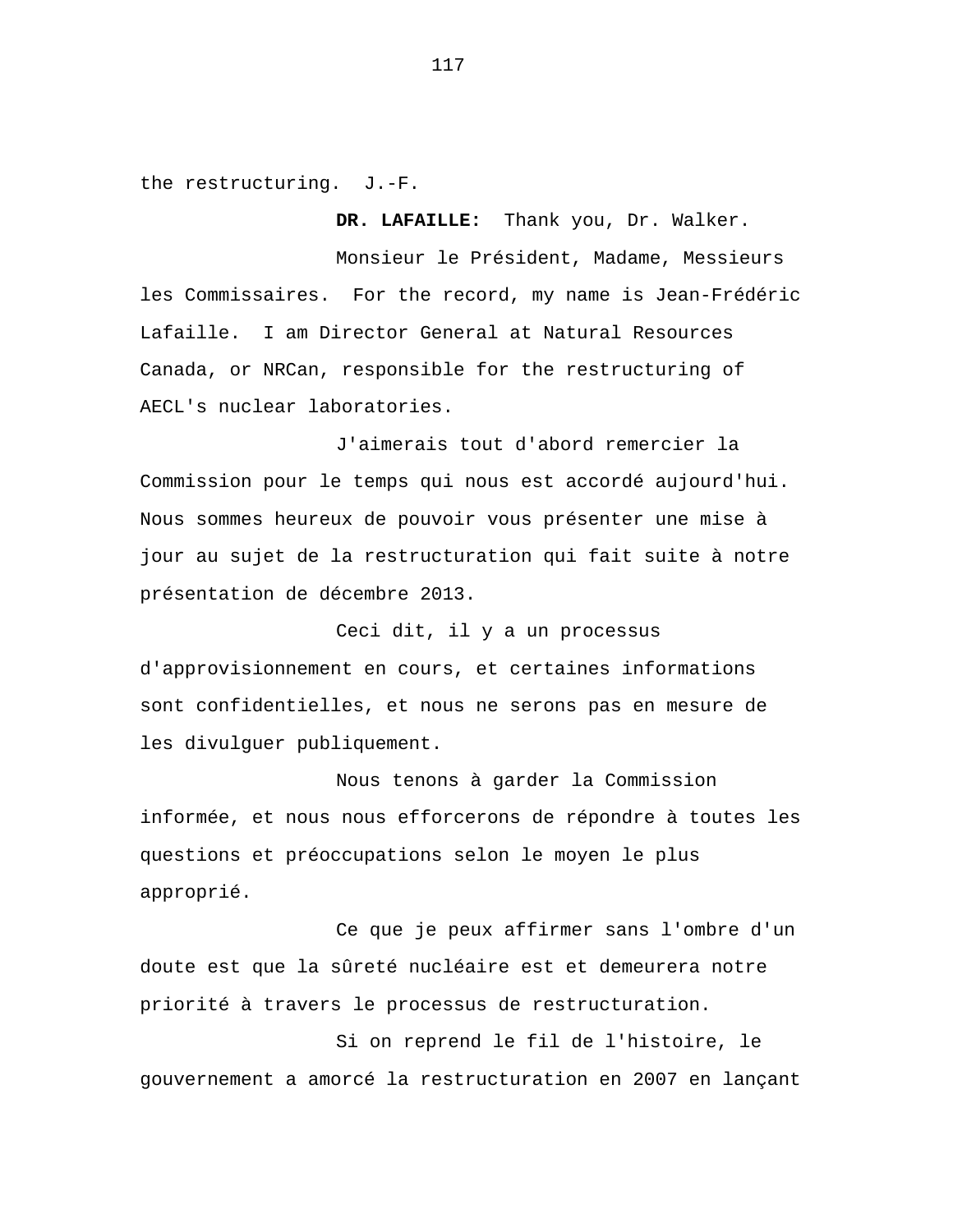une revue complète d'EACL.

La restructuration a été divisée en deux étapes : la première, afin de vendre les actifs de la Division des réacteurs CANDU d'EACL, ce qui a été complété en 2011 lorsque CANDU Énergie, une filiale de SNC Lavalin en a fait l'acquisition.

La deuxième étape de la restructuration est en cours et vise à mettre en place un modèle d'organisme gouvernemental exploité par un entrepreneur - ce qu'en anglais on nomme government-owned, contractor-operated, ou GoCo -- aux laboratoires nucléaires d'EACL, implanté ce nouveau modèle aux laboratoires d'EACL.

Natural Resources Canada is leading the restructuring on behalf of the Minister of Natural Resources and we are working very closely with AECL and CNL to make this happen. Throughout the process we have been in discussion with CNSC staff who are kept informed of our progress and able to provide advice as appropriate at key juncture points of the restructuring. CNSC staff has been very collaborative, which I wish to acknowledge.

Slide 5. Looking at the restructuring of CNL from the government's perspective, this slide illustrates the organizational transformation of the nuclear laboratories. Today we are in the interim state shown on the centre of this chart. In 2014, CNL was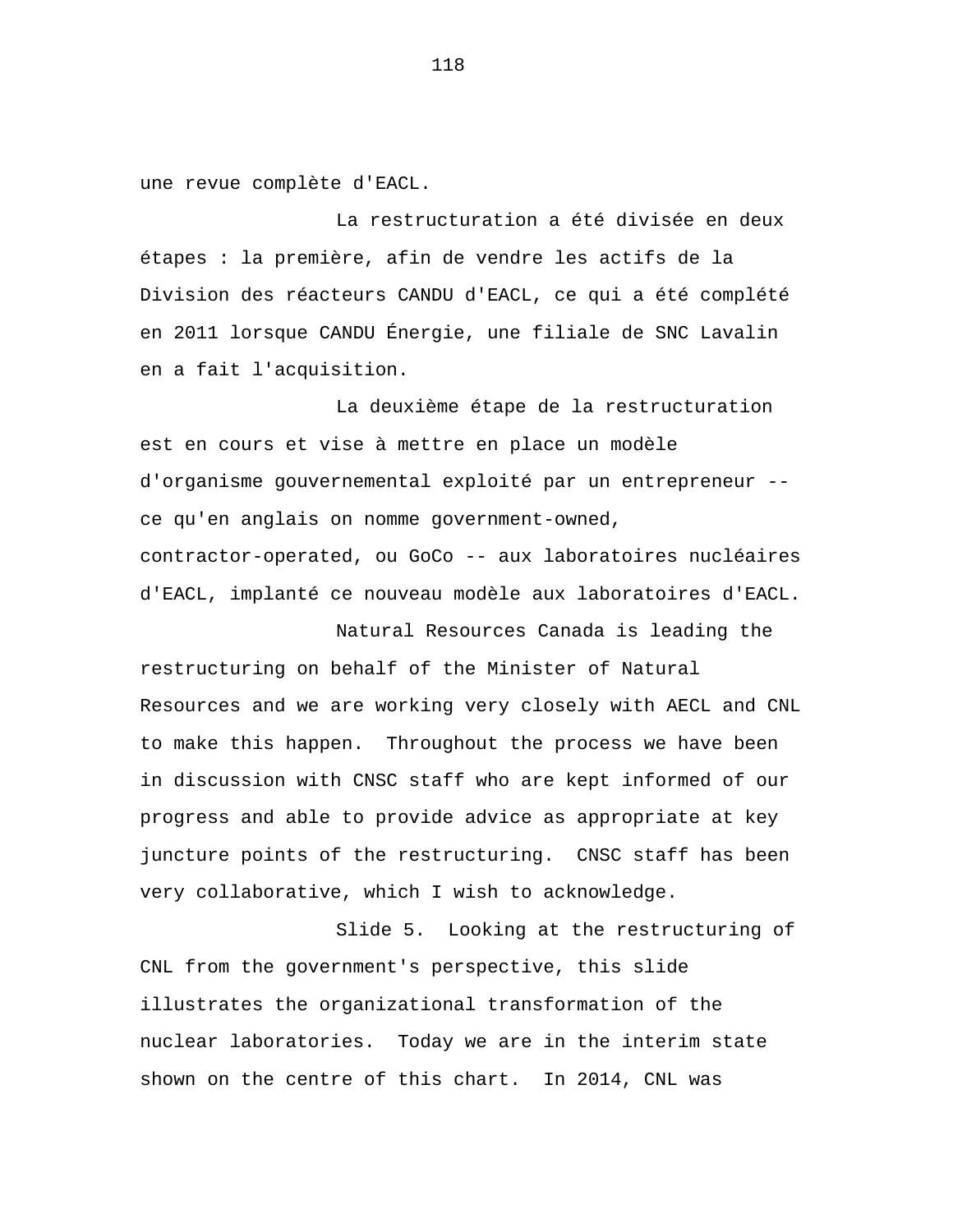created as a wholly-owned subsidiary of AECL. Through an international -- internal, sorry, reorganization CNL became the operator of the nuclear laboratory and licensee. For now, the Board of Directors of CNL has the same membership of that of the parent crown corporation, insuring alignment and direction and oversight of the operating business.

At the end of the restructuring process, at a GoCo end state shown on the right side of the chart, the ownership of CNL will change from AECL to the contractor that is selected through the government-led procurement competition that is now underway. The contractor will appoint a new CNL Board of Directors and the relationships that AECL has with both the contractor and the CNL would be contractual in nature.

I will move on to slide 6. Thank you. This slide depicts the roles and responsibilities of the parties to the GoCo arrangement once the restructuring of AECL is completed.

NRCan will continue to set policy for the government. AECL as a crown corporation will ensure the government's objectives for the nuclear laboratories are met.

AECL will be the main customer of CNL and will oversee the contract and CNL's performance. AECL will remain the owner of the sites, facilities, assets,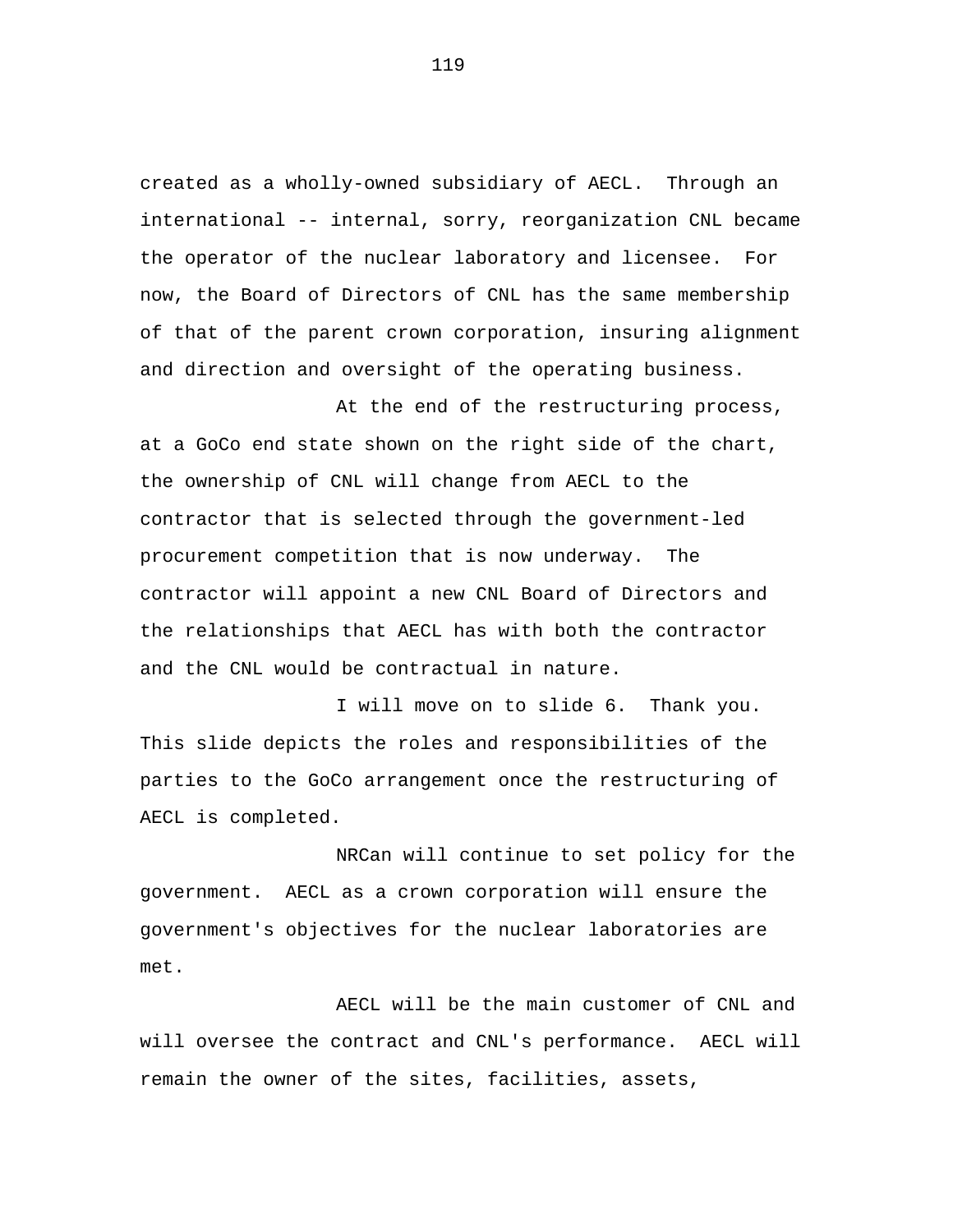individual property and decommissioning liabilities.

The contractor will be the private sector companies selected to own 100 percent of CNL's shares. It will appoint CNL's senior leadership team and Board of Directors, and will earn fees based on CNL's performance. CNL will continue to be the operator and licensee. It will continue to be in full control of the day-to-day operations as it is today, and accountable for its performance.

CNL will also have the authorities required to make all operational decisions at the nuclear laboratories, including those related to safety. It will have the qualified personnel, systems and processes needed to carry out its missions.

As a licensee, CNL will maintain its important relationship with the CNSC and will be fully responsible for meeting its regulatory obligations.

CNL will be the enduring entity and the employer of the workforce. It will maintain its core capabilities and expertise over time and be positioned to carry on through potential future changes in its ownership.

To slide 7, as we proceed with the restructuring and implementing the GoCo model, two parallel streams of work are in progress. First, the procurement process that is led by Public Works and Government Services Canada On Behalf of NRCan and, second, the internal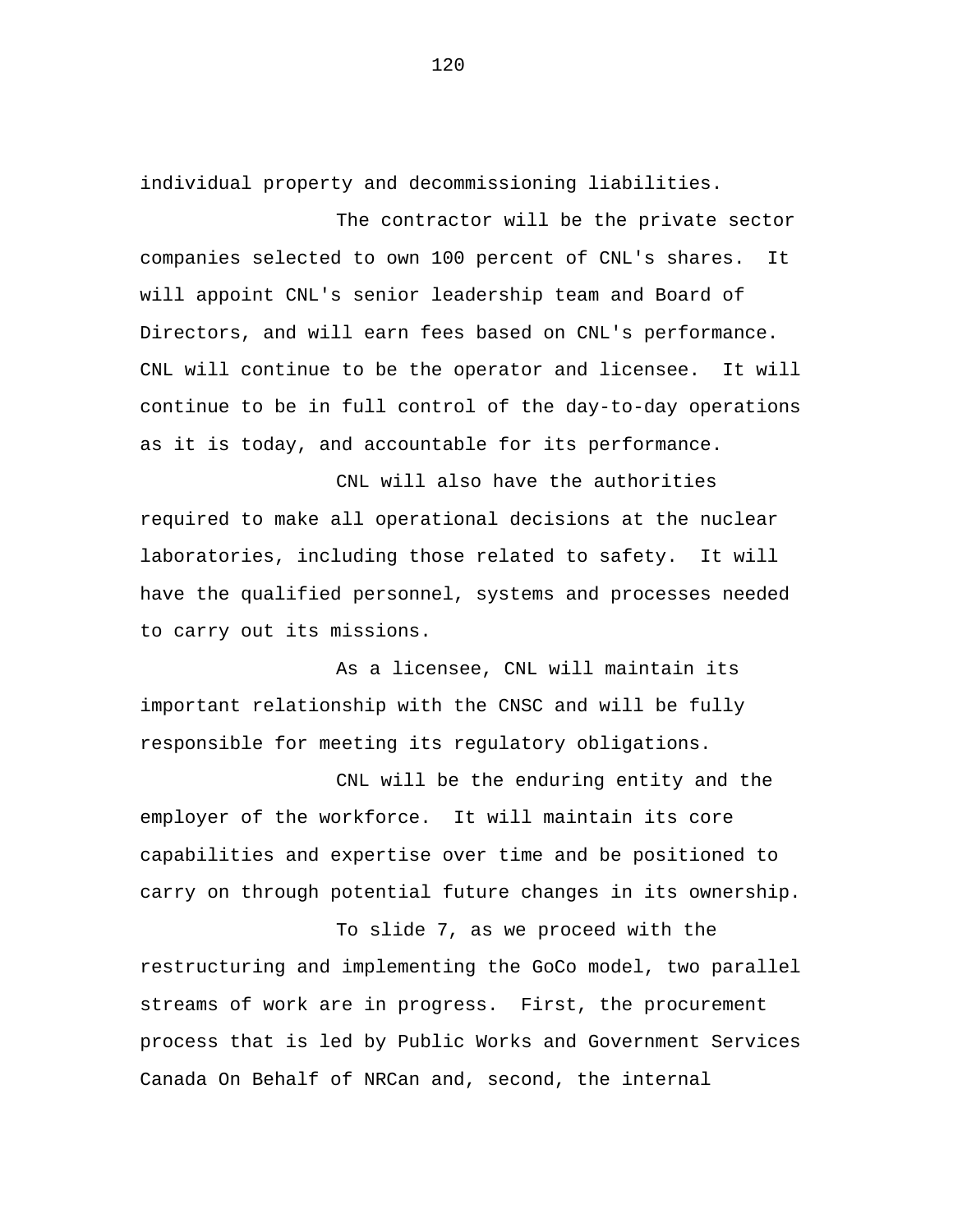reorganization of AECL as it prepares to the transition to the GoCo model.

The procurement process is now well underway. The request for response evaluation which is prequalification and consultation stage for the potential respondents, concluded in late January 2015. At this stage, prospective respondents' qualifications were evaluated to assess whether they met technical, financial integrity and national security requirements. Respondents who satisfied these mandatory requirements were deemed as qualified respondents. These qualified respondents were then invited to engage in detailed confidential consultation with government.

Over the past several months, qualified respondents have improved their understanding of the expectations and details of the procurement. Separately, government has refined its requirements, determined terms and conditions to protect the interests of government while being commercially acceptable. Four qualified respondents have completed this prequalification process. Public Works and Government Services Canada have made their names and team compositions public on its website buyandsell.gc.ca. We have recently advanced to the request for proposal or RFP stage.

In late January the RFP documents were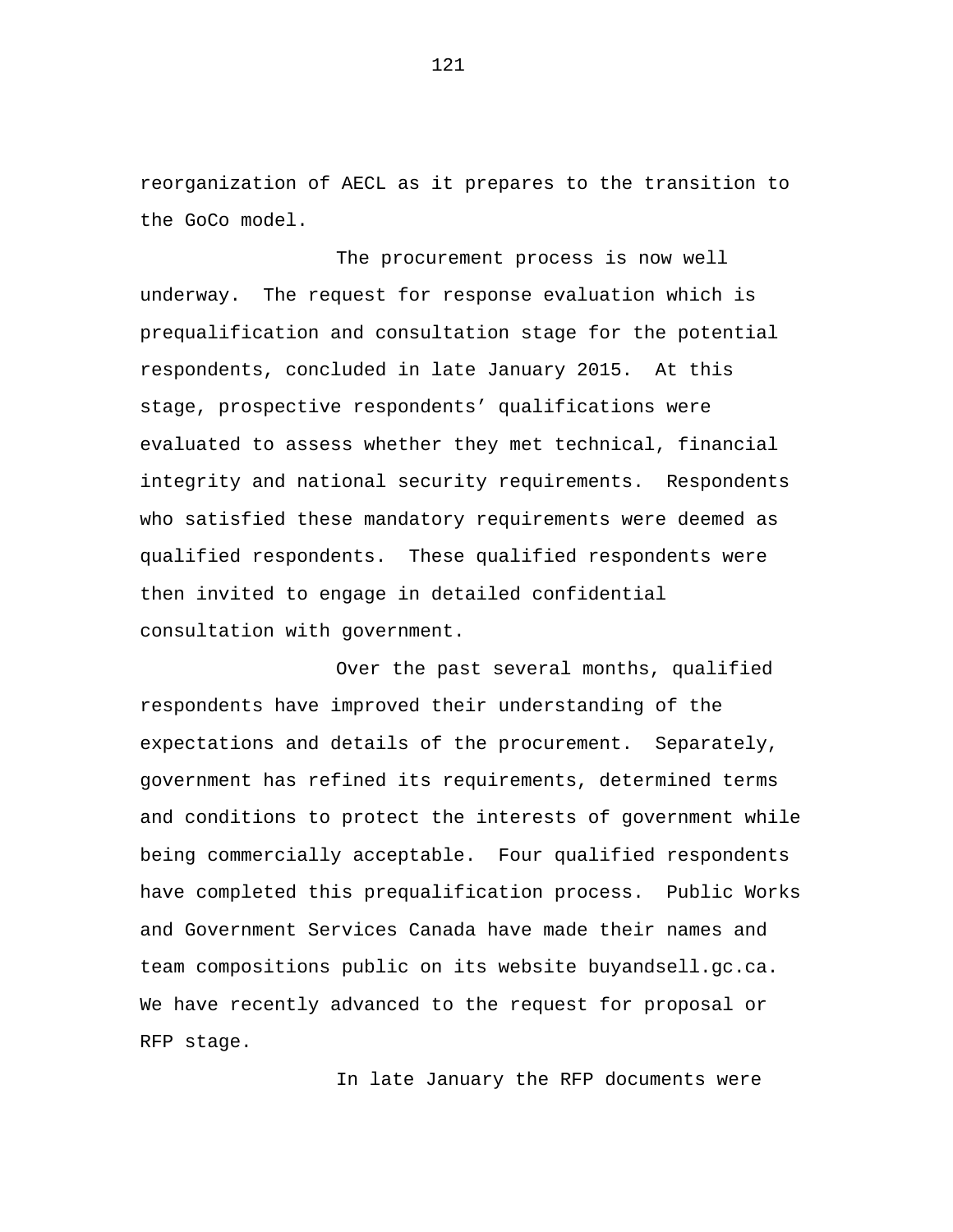issued to the four qualified respondents. The bid evaluation process will be conducted in the spring, with the preferred bidder expected to be confirmed this summer and the contract awarded in the fall of 2015. Bids will be rigorously evaluated following processes and protocols established by Public Works and Government Services Canada. The government will be selecting the qualified bidder that demonstrates that it can best manage the complex CNL operations.

Je vais maintenant passer la parole à messieurs Lundy et Walker, qui fourniront davantage de détails sur la restructuration interne au sein d'EACL. Merci.

**MR. LUNDY:** Thank you, Jean-Frédéric.

For the record, my name is Jonathan Lundy and I am the Chief Transition Officer for AECL.

In conjunction with the procurement process, AECL is undertaking an internal reorganization. Nearly 10 months ago CNL was legally created as a wholly-owned subsidiary of AECL and last November 3rd the organization was stood up. As part of this, the licences, permits and exemptions held by AECL were transferred to CNL. The CNL Board of Directors was appointed through cross appointments with the already existing AECL Board and Bob Walker was appointed President and CEO of CNL.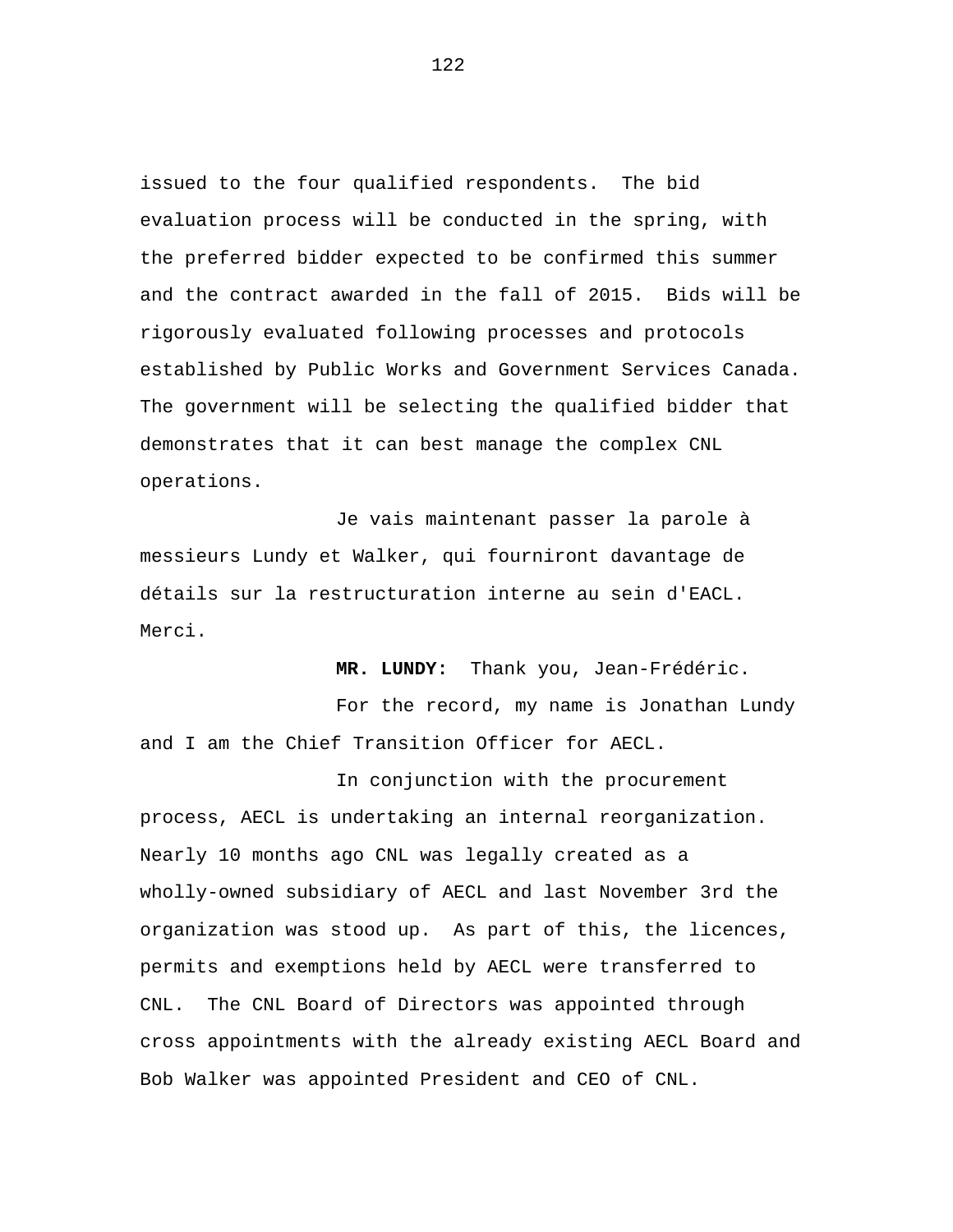Effective November 3, 2014, the Nuclear Laboratories Leadership Team and employees were reorganized into the subsidiary and AECL's management systems, contracts, et cetera, were migrated as well. Our license transfer applications described these changes in detail. A dedicated project team manages ongoing transition activities internally.

Last June I was charged with creating the new, smaller Crown Corporation (AECL) that will ultimately act as the main customer for CNL and manage the GoCo contract and agreements. To date I have recruited an Executive Leadership Team, many with deep GoCo experience. Staffing is continuing and I am confident AECL will have its full complement of approximately 40 to 50 employees on board in the next few months.

My team is making excellent progress putting in place the business infrastructure that AECL will need. The policies and core procedures that will govern the future AECL operations, as well as key business systems are on target to be formally implemented starting this April 1st.

AECL and CNL both recognize the value in building and testing the interfaces between the organizations and our teams in accordance with the commitments we have made to each other under an interim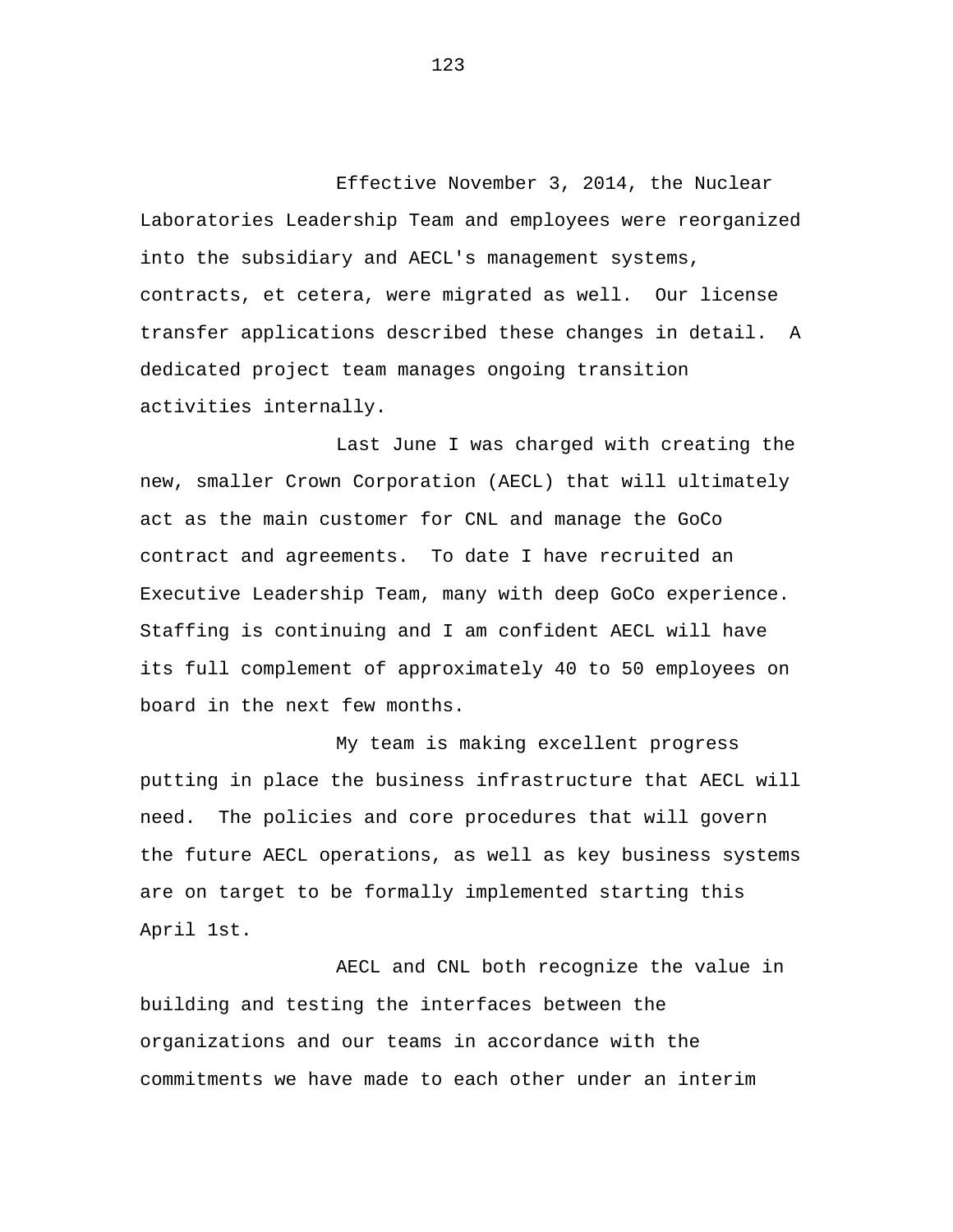services agreement. We are currently focused on establishing priorities for the coming fiscal year and developing a reporting framework, as would be appropriate for a customer and a supplier to do.

In the time leading up to share transfer, we will assess how well we are doing through what we are calling stress testing. This will help us to build relationships between the people who will be interacting frequently, provide opportunity to test and adjust business interfaces and ensure that information exchanged and plans set meet their respective needs. While in a contractual relationship, AECL and CNL share a common goal to see CNL thrive under the GoCo model.

This table provides an overview of the timelines for the restructuring going back to 2014 and moving to the fall of 2015 when the signing of the contract is anticipated. I won't go into detail as many of the identified milestones have been discussed in previous slides. I will note, however, the upcoming announcement of the preferred bidder in the summer, as well as the signing of the contract with the contractor expected in the fall of 2015.

I want to amplify this period of time a little further because during the summer, after the preferred bidder agreement has been signed, AECL, CNL and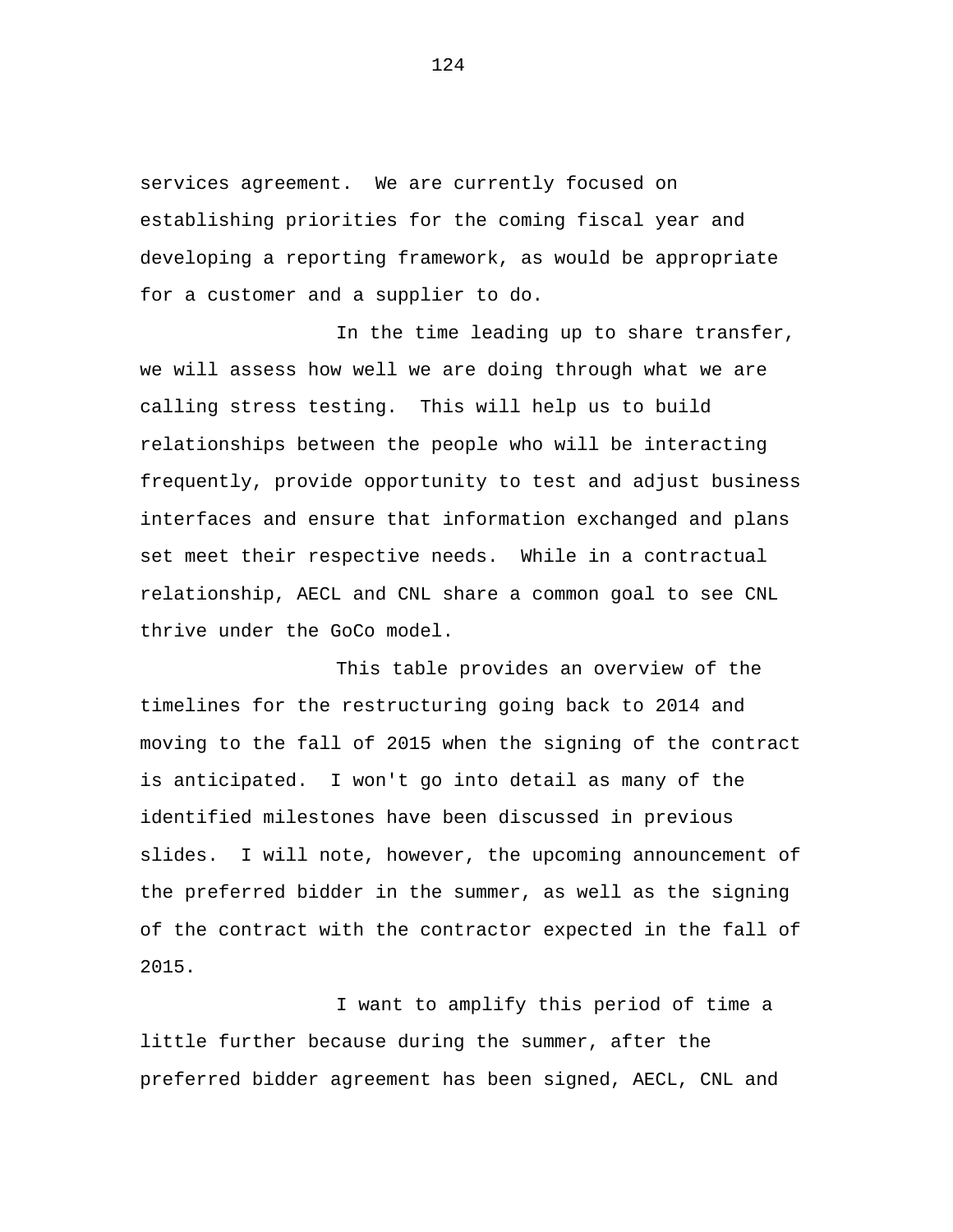the preferred bidder will be working collaboratively on leadership transition which will be managed in an orderly fashion through CNL's current change management process. This is an incredibly important activity. I want to stress that we will not sign final contracts until we have certainty that an effective transition can occur.

I will now turn the presentation back to Dr. Walker and Dr. Lafaille.

**DR. WALKER:** Thank you, Jon. For the record, my name is Bob Walker.

I want to begin by reemphasizing Jon Lundy's last point that effective leadership transition is extremely important and will be a core priority for me. Continuous engagement in communication with our employees has been at the forefront of our efforts over the past year and a half. Our focus and message is clear. Nuclear safety is and must continue to be our overriding priority.

We recognize that organizational change can distract a workforce and we are actively working to keep people informed, engaged and focused. As the GoCo implementation approaches we are ramping up our two-way communications. We are making sure that all CNL managers are equipped to discuss the restructuring with their teams. We are ensuring a greater presence of management and supervision in the field and we are increasing promotion of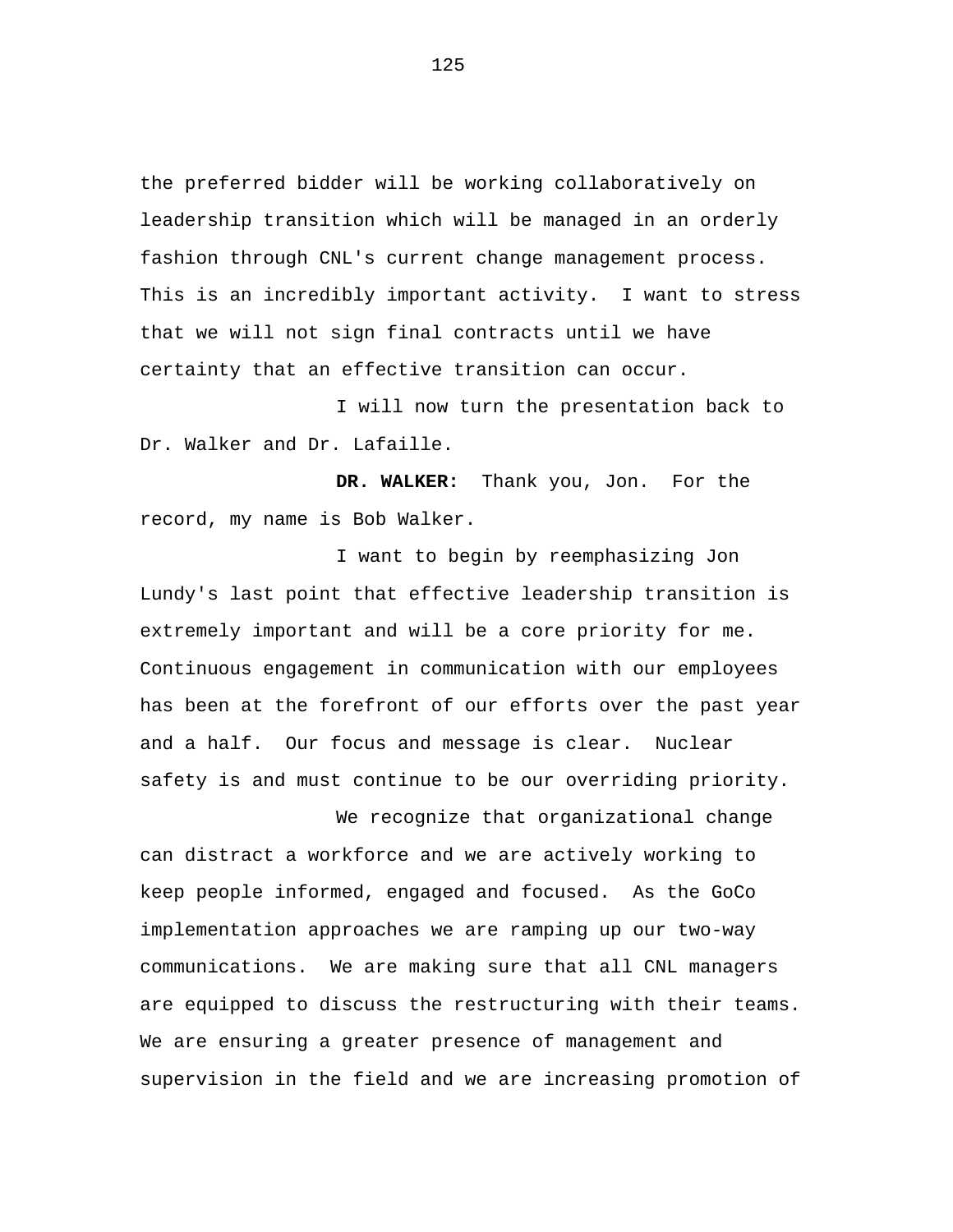safety messages. Likewise, my engagements with CNL local union leaders and national representatives have increased.

In terms of industry I have also personally met with our customers and other members of Canada's nuclear sector who have significant stakes in the laboratories. As part of our public information program, we have been meeting with elected officials and business leaders from host communities near our Chalk River, Whiteshell and Port Hope sites.

NRCan and Public Works have also been engaging local stakeholders on the subject of restructuring and the procurement process. It suffices to say that communication is very important and we will continue to keep the public informed about the restructuring process and its timelines through our public information program.

I am going to now ask Dr. Lafaille to speak to government's decision on the future of the NRU reactor.

**DR. LAFAILLE:** Thank you.

Pour le procès-verbal, mon nom est Jean-Frédéric Lafaille.

While not directly related to the restructuring, I want to take a moment to talk about the recent government announcement regarding the future of the NRU reactor.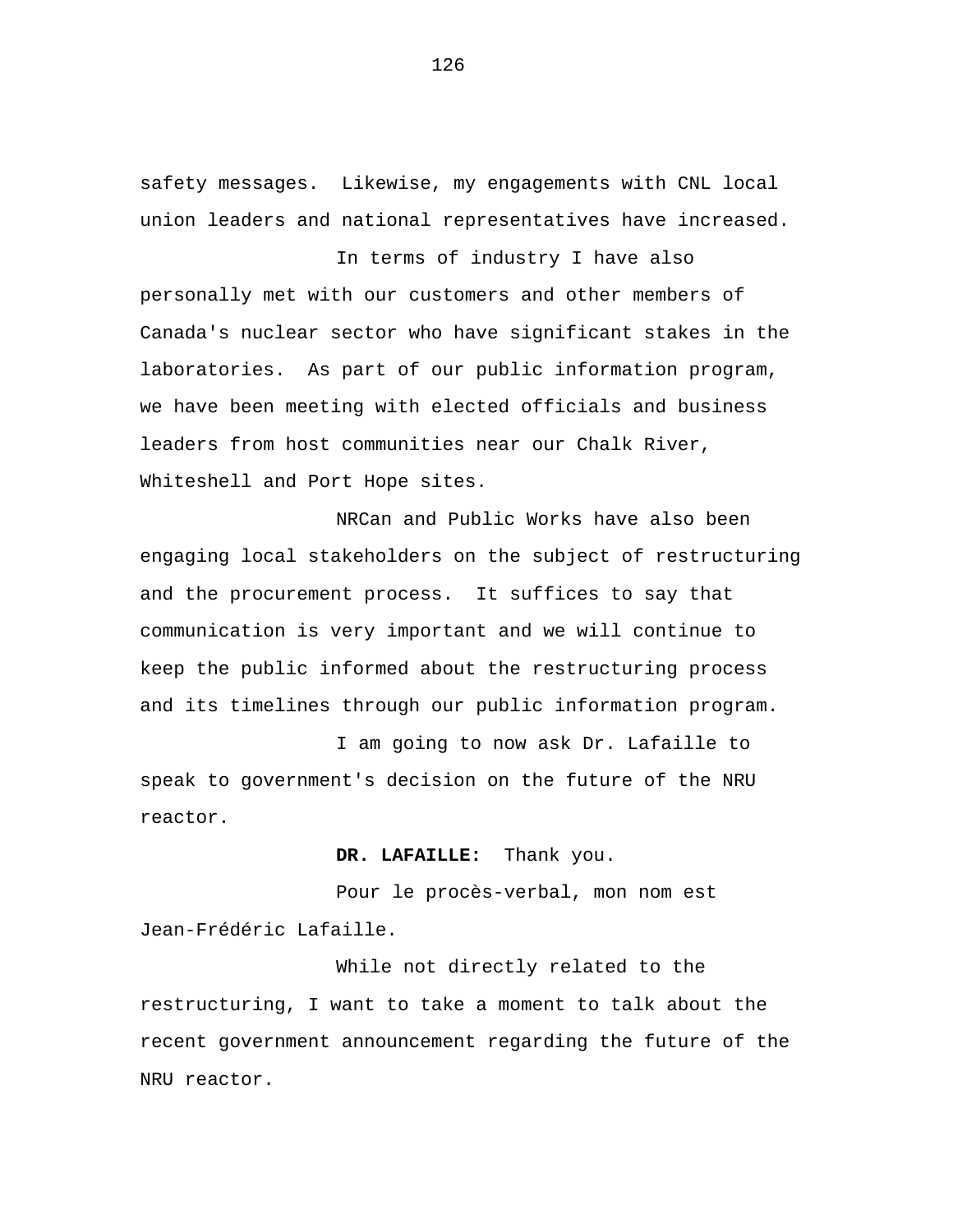In February 2015, the Government of Canada announced its support for the continued operation of the NRU until March 31, 2018. This continued operation is of course dependent on the licensing and regulatory approvals by the CNSC.

The announcements also reiterated that the NRU will cease the routine production of the key medical isotopes molybdenum 99 on October 31, 2016 as previously planned and announced. This is part of the government's broader strategy to ensure the security of supply through a more diversified and robust market.

The government's isotope strategy has been threefold. First, support NRU production until October 2016; second, encourage development of alternative production technologies which have shown much progress towards commercialization in the near future and; third, sustain engagement to improve coordination of global supply and more efficient use. As a result, the global market has diversified and has become more robust.

That said, recognizing that there could be tightness in the global supply of molybdenum 99 between 2016 and 2018, the government has asked CNL to maintain the NRU's capacity to produce molybdenum 99 in the unexpected event of a global shortage that could not be otherwise mitigated through other means. The Nuclear Energy Agency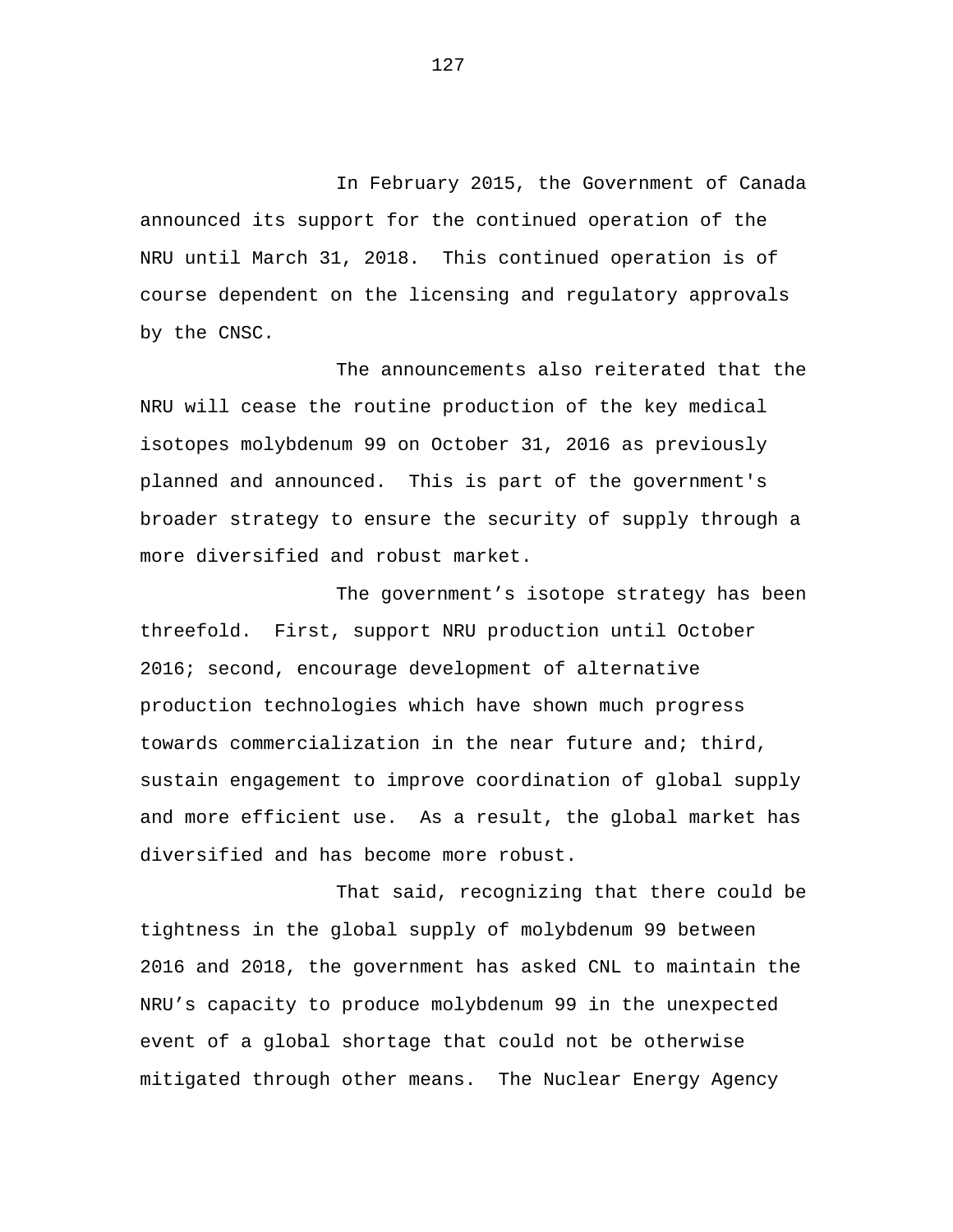of the Organization for Economic Cooperation and Development forecasts of supply and demand for molybdenum 99 after 2018 will be met through new sources of supply globally, and the risk of shortages will be reduced significantly.

Now I'll pass the presentation back to Mr. Walker, who will address implications of this decision for CNL.

**DR. WALKER:** Bob Walker, for the record.

In light of government's decision, CNL has begun to adjust its plans for operating NRU for the next three years and for its subsequent shutdown. Throughout this operating period, we will ensure that employees, unions, customers, collaborators and host communities are kept fully and regularly informed of these plan adjustments as they unfold.

Three more years of operations provides us time to adjust. However, we also recognize the importance of finalizing and communicating our adjusted plans in the coming months.

 Our employees, our customers and collaborators and our regulators will want and require this clarity.

It is CNL's intention to take full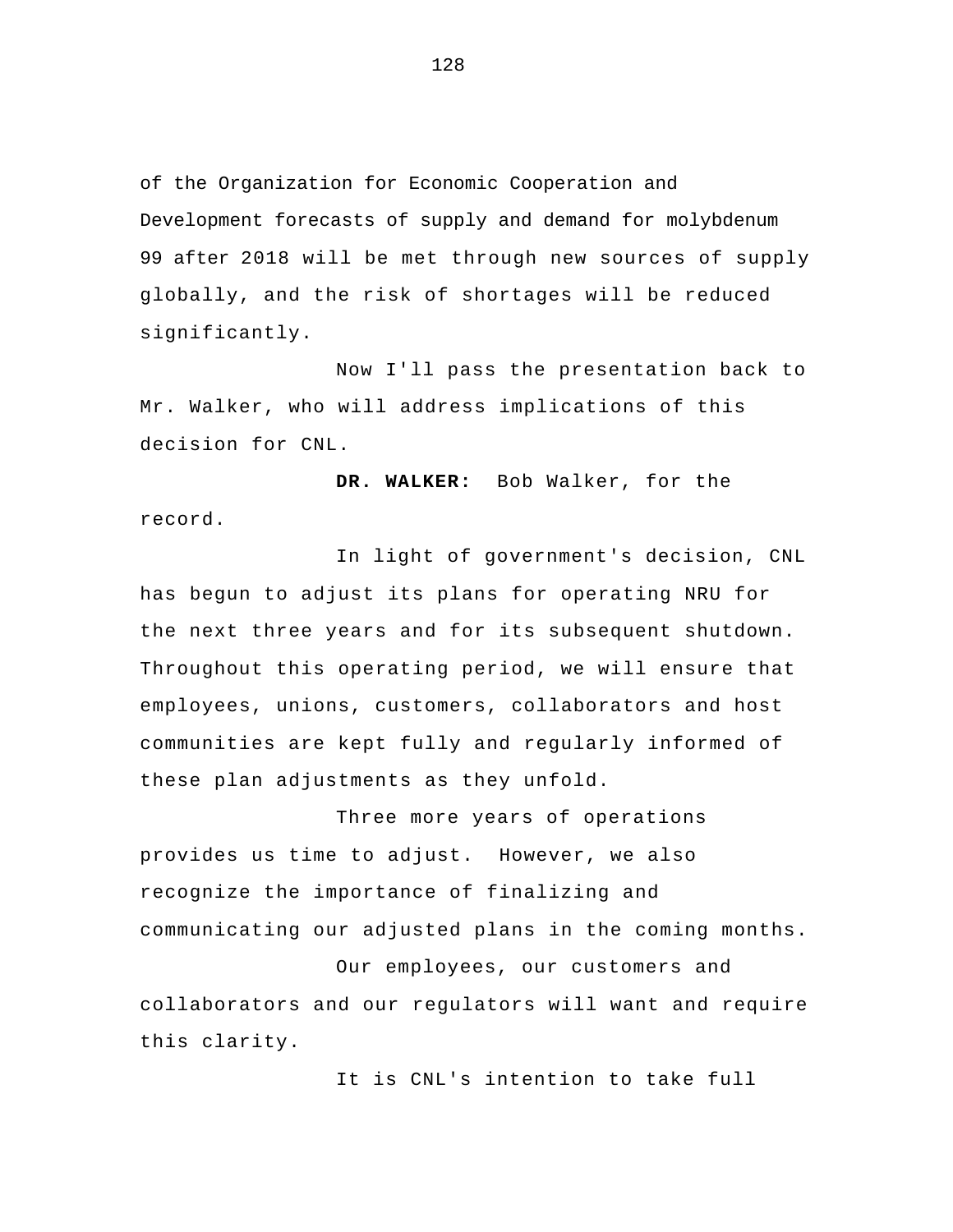advantage of the expected remaining three years of NRU operations to maximize benefit for external customers and for CNL research programs while ensuring our obligations to operating safely are fully met.

 We will continue to meet our obligations to safely and reliably operate and maintain NRU through to its very last day, including meeting our commitments to the CNSC as set out in our licence and as described in the Integrated Implementation Plan, or IIP.

 We have completed initial scoping assessments in four areas to help us determine our course for the future.

The first area is operational impact. We initially -- have initially looked at the impact on operations and shutdown requirements for NRU and supporting facilities, including the impact of moly-99 production standby and implications for our current graceful exit plan for our moly-99 mission.

 We have revised our priorities for 2015-16 to ensure continued safe, reliable operations while producing deliverables required to support licence extension of the NRU until March 2018.

The second area is to maximize NRU usage. We have engaged customers to determine how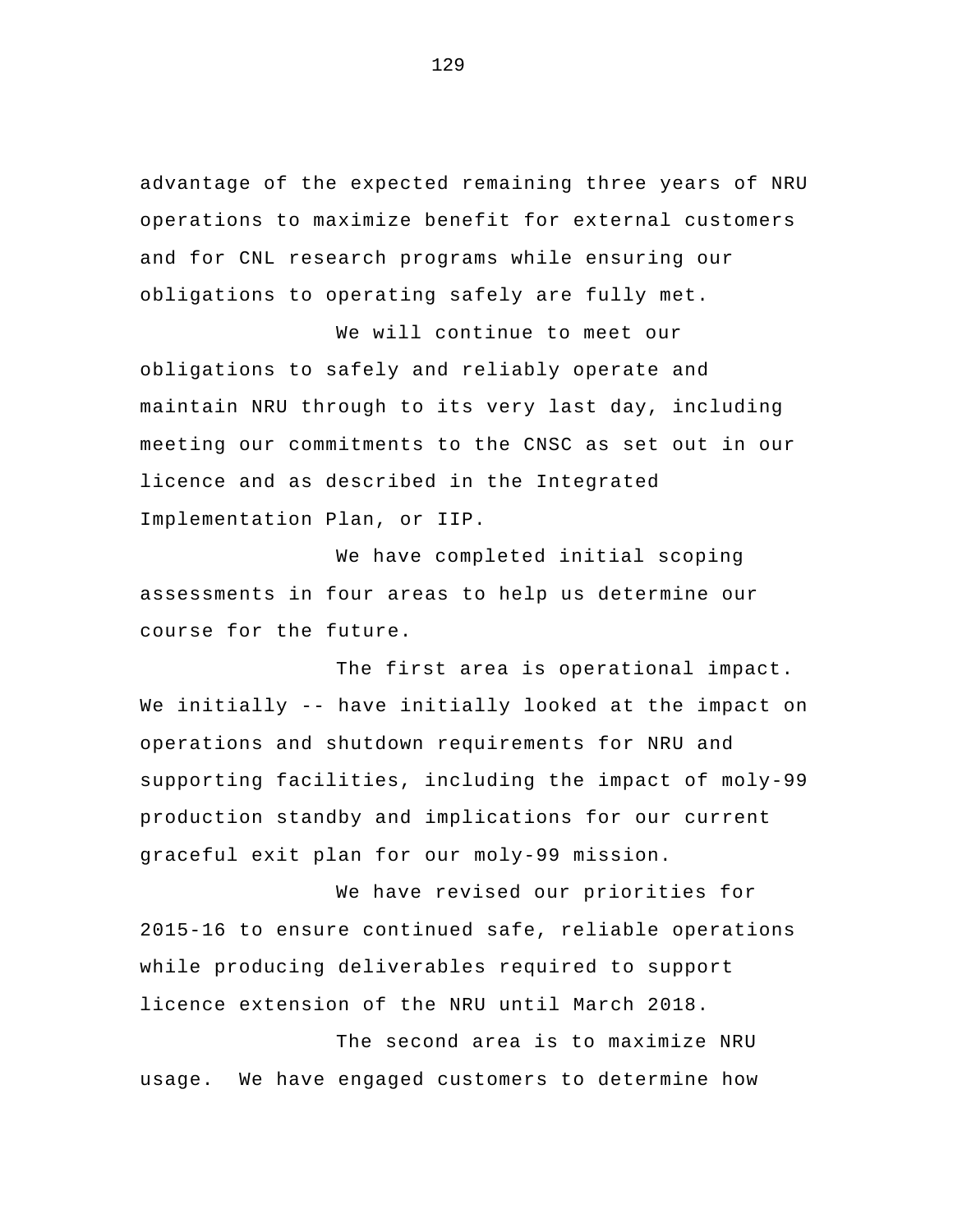best to adjust plans to make maximum use of NRU services through to March 2018, including opportunities to accelerate research and irradiation campaigns.

We are preparing for three more good years of NRU usage to meet internal and external customer needs, work which will also mitigate the impact of the neutron gap period, that is, that time post-NRU shutdown when we will not have a research reactor available.

The third area is around the neutron gap impact. We have conducted the initial scoping assessment of the implications for our core research and development capabilities following NRU shutdown.

The NRU directly supports and enables three of CNL's 10 scientific Centres of Excellent, or COEs. Our initial scoping studies have confirmed that much of the core capabilities in these three affected COEs can be sustained for a gap period of up to 10 years, for example, through the judicious use of international collaborations. And we are adjusting R&D projects in some cases to ensure we maximize use of the available reactor time to progress irradiation campaigns that will, in turn, support our research and development activities for years following the NRU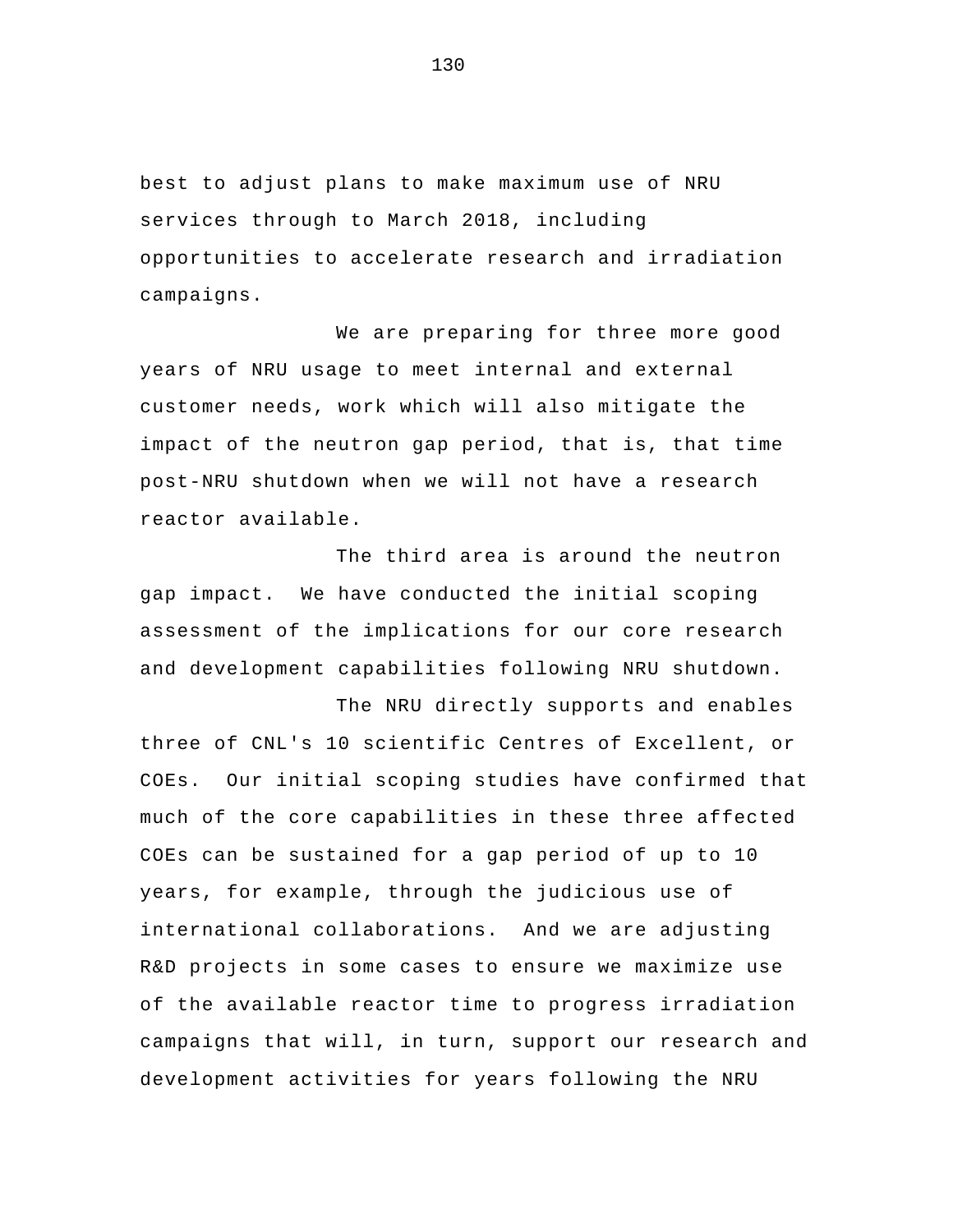shutdown.

The final and most important area is people impact. We have explored initially how all of the above affects our people, their employment and their personal needs informed by our scoping in the other areas. There is more work to be done.

The key principle that is underpinning our approach is to retain, retrain and re-deploy our people to the maximum extent possible in response to evolving company needs and opportunities.

 We recognize and acknowledge the need to be able to demonstrate with confidence that we have the trained and competent people to safely and reliably operate the NRU through to its end of life and to move the reactor to its safe shutdown consistent with our licence conditions. We are committed to do so.

 Moving forward, CNL has three key licensing actions in the coming year with respect to the Chalk River laboratory's research and test establishment operating licence.

First, we will address the future of the NRU reactor in our submittal in response to site licence condition 16.3, which is due 30<sup>th</sup> of June of this year.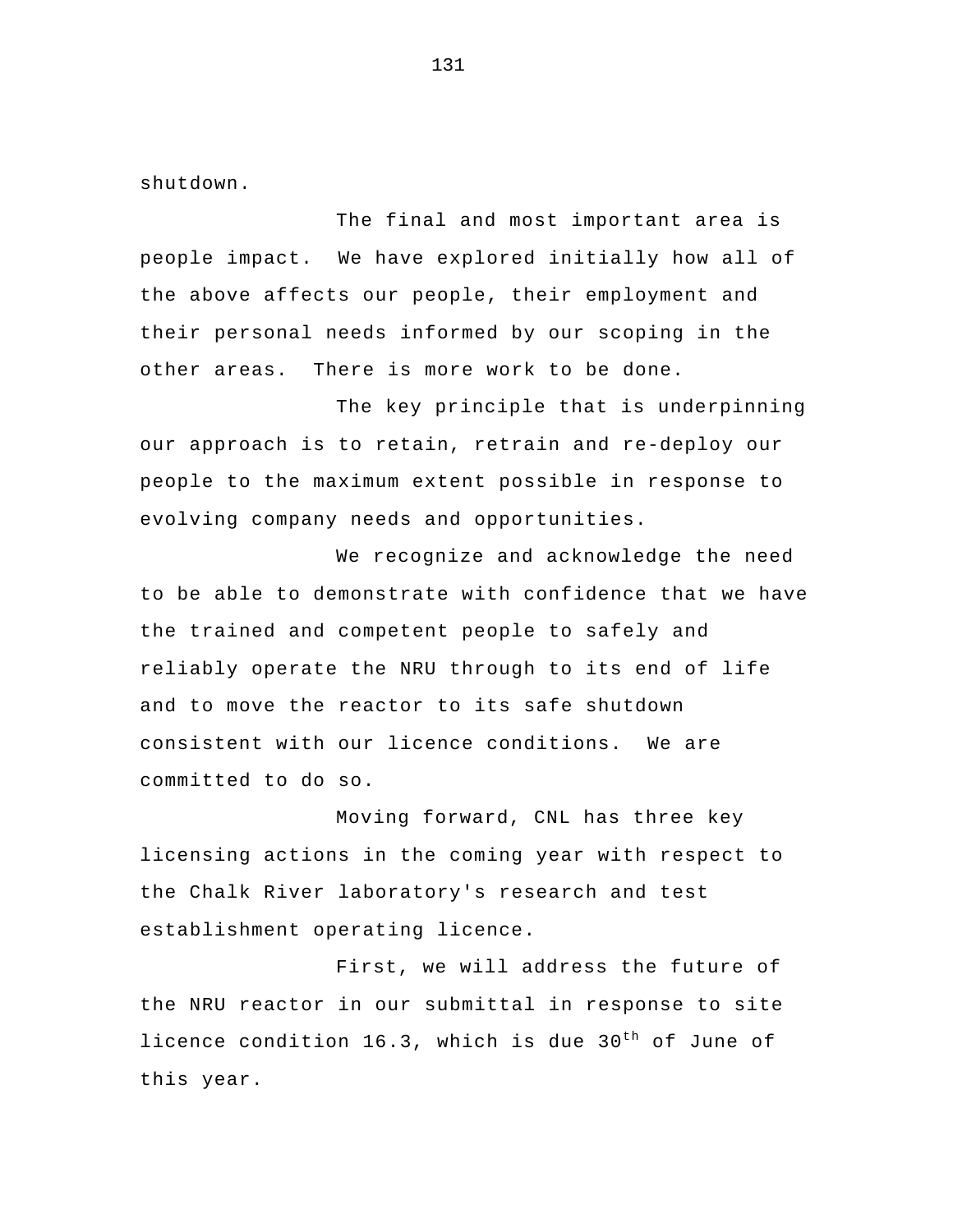Second, we will submit information related to our 2014 performance of our licence activities at all of our CNL sites in April of this year as well.

Third, we will make an application in the fall of this year, 2015, to amend the expiry date of the Chalk River licence such that it will coincide with the date of the NRU shutdown March 31st, 2018.

 We recognize that these three matters are tightly intertwined and, having conferred with CNSC staff, suggest that these items be brought forward to the Commission for consideration in a single public hearing approximately one year from now.

At the time, members of the new leadership team that the GoCo contractor installs to manage and operate CNL on a day-to-day basis would be present to speak for the organization's commitments.

In closing, I offer the following conclusions.

Nuclear safety remains our overriding priority. Restructuring is well under way. The procurement process is unfolding as we speak, with selection of the preferred bidder expected in the summer and contract signing in the fall of 2015. As you have heard today, AECL has been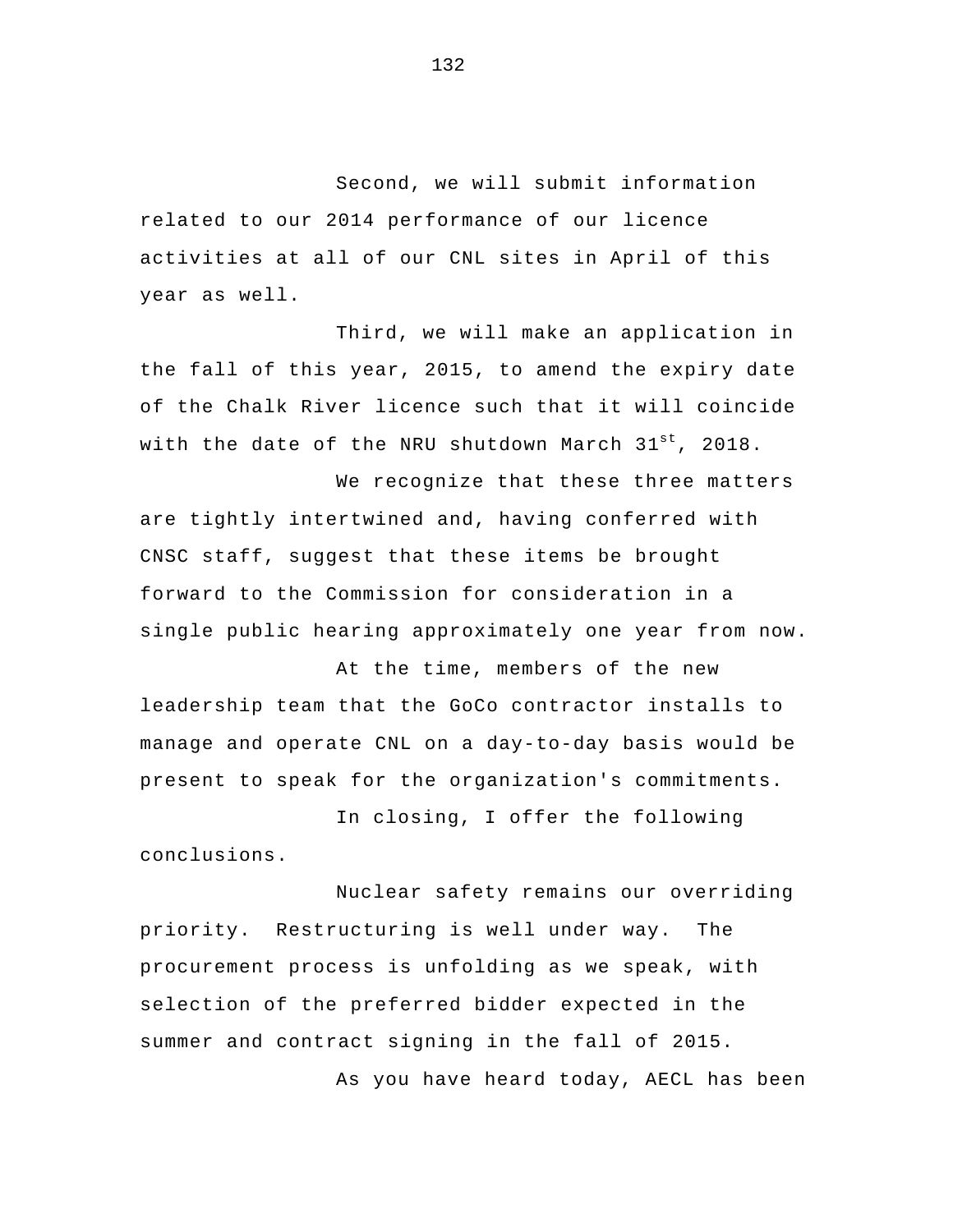reorganizing itself to prepare for the implementation of the GoCo model. A very important step, the stand-up of CNL, was achieved last November.

We are very conscious of the need to keep our stakeholders and, most important, our employees informed and engaged.

Finally, we are in the process of responding to the recent government announcement on the NRU and are factoring this decision into our upcoming licence submittals to the CNSC.

Mr. President, our team will now be pleased to take your questions and those of the Commission members. Thank you.

**THE PRESIDENT:** Thank you. Thank you for this presentation.

So let's jump right into the question session, and let me start with Ms Velshi.

**DR. NEWLAND:** Excuse me. Could I make a few remarks?

**THE PRESIDENT:** It says here you didn't want to make remarks, so I'll ask you. Do you want to make any remarks as CNSC staff?

**DR. NEWLAND:** Yes, please, I'd like to make a few remarks.

**THE PRESIDENT:** Okay.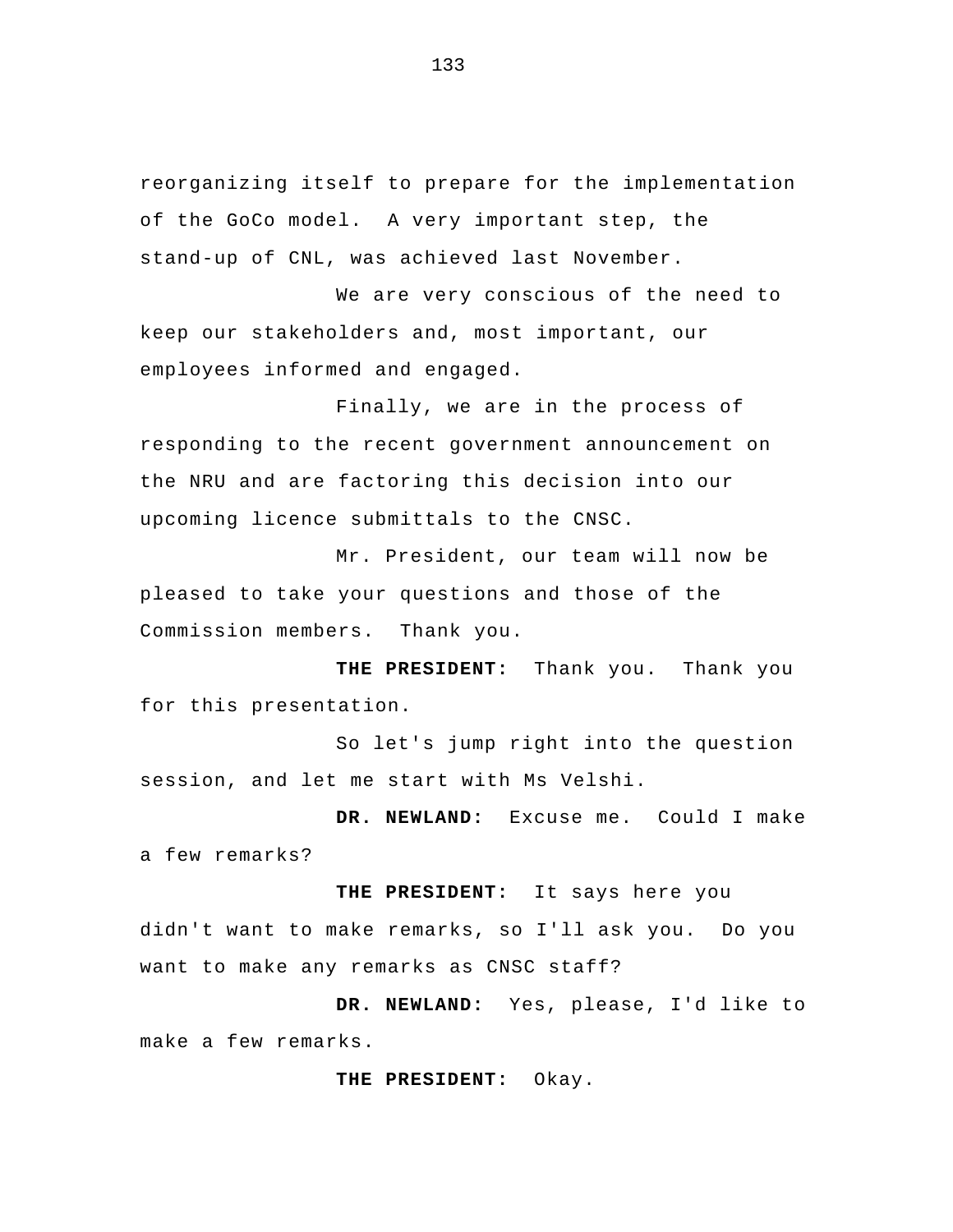**DR. NEWLAND:** Good afternoon, Mr. President, members of the Commission. My name is David Newland, and I am the Acting Director-General of Directorate of Nuclear Cycle and Facilities Regulation.

I have with me today Mr. Christian Carrier on my left, Director of the Nuclear Laboratories and Research Reactors Division, Ms Karine Glenn, Director of the Waste and Decommissioning Division, and Ms Kim Campbell, lead technical advisor with my office.

I would like to take just a few minutes to add some remarks to complement the presentation that you have just heard and to explain some of CNSC staff's activities going forward and CNSC staff's role in the procurement process.

 First and foremost, I would like to underline that CNSC staff continues with its usual day-to-day regulatory compliance activities for all of CNL's licences, including site inspections, desktop reviews, et cetera.

At the same time, we are planning for the future. There are two aspects to this, changes in our compliance program for CNL and, secondly, planning for upcoming licensing activities, in particular the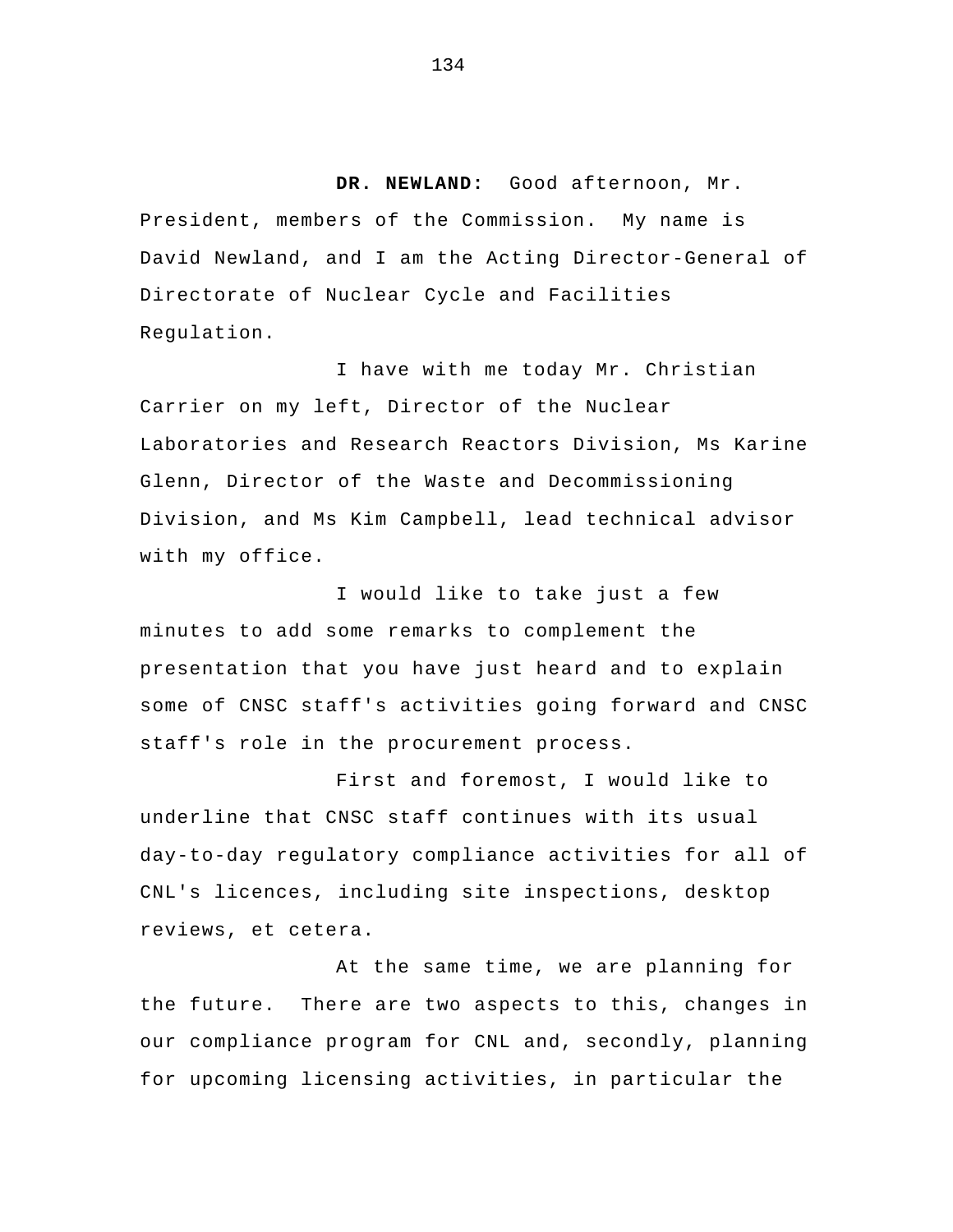relicensing of Chalk River laboratories that you have just heard referred to.

With respect to the first, we know that the incoming contractor will want to initiate significant changes in CNL. Accordingly, we will be modifying our compliance oversight to pay increased attention to organizational changes and the rate of these.

 In addition, we will increase our oversight on the licensing resources and capabilities.

One of the reasons that we are considering these changes is based on our discussions with our regulatory counterparts in the UK, the Office of Nuclear Regulation. The experience in the UK using a GoCo model that is similar to the one being adopted here has shown that it is important for the regulator to tailor its compliant activities to the GoCo model. That is what we are currently planning to do.

With respect to upcoming licensing activities, there are two significant milestones.

The first is licence condition 16.3, which states that:

> "The licensee shall, by June the 30<sup>th</sup>, 2015, develop and submit for approval by the Commission a plan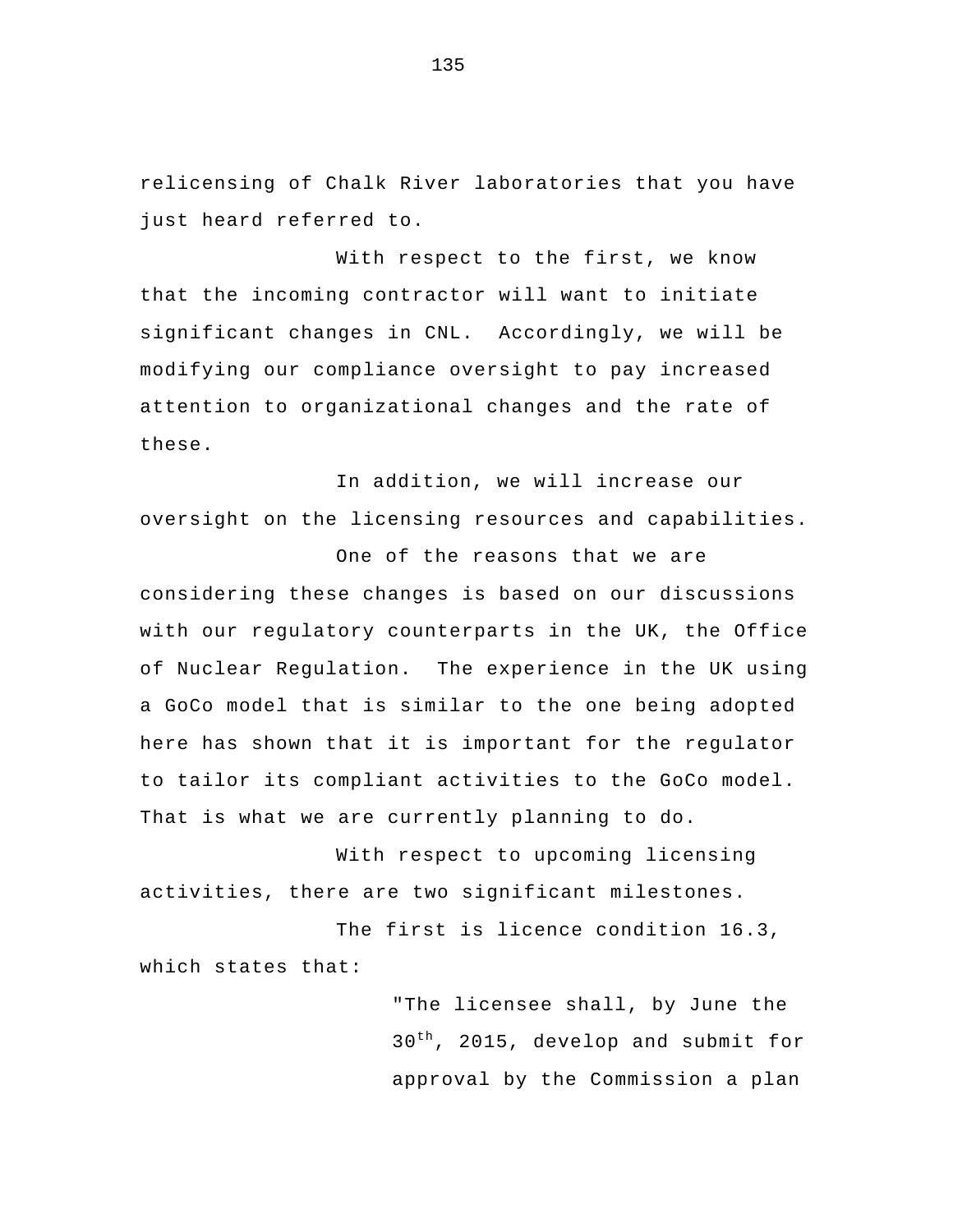for the end of operation or continued operation of the NRU reactor beyond October 31st, 2016."

As you are aware, the Government of Canada has stated that NRU will cease operation in March 2018, and we, as you have heard, expect that CNL will be submitting an end of life plan that reflects this decision in accordance with the licence.

The second milestone is the upcoming renewal of the CRL site licence, which expires October 2016.

As you have heard, CNL is proposing that both matters be considered, including the application to amend the expiry date of the licence, in a Commission hearing in spring of 2016. CNSC staff supports such an approach and the timing thereof.

CNSC staff are currently working with CNL to establish the timeline for application submissions to meet a schedule of spring 2016 for this hearing.

I will now briefly outline staff's role in the procurement process.

 First, staff has provided to NRCan advice related to our regulatory mandate, the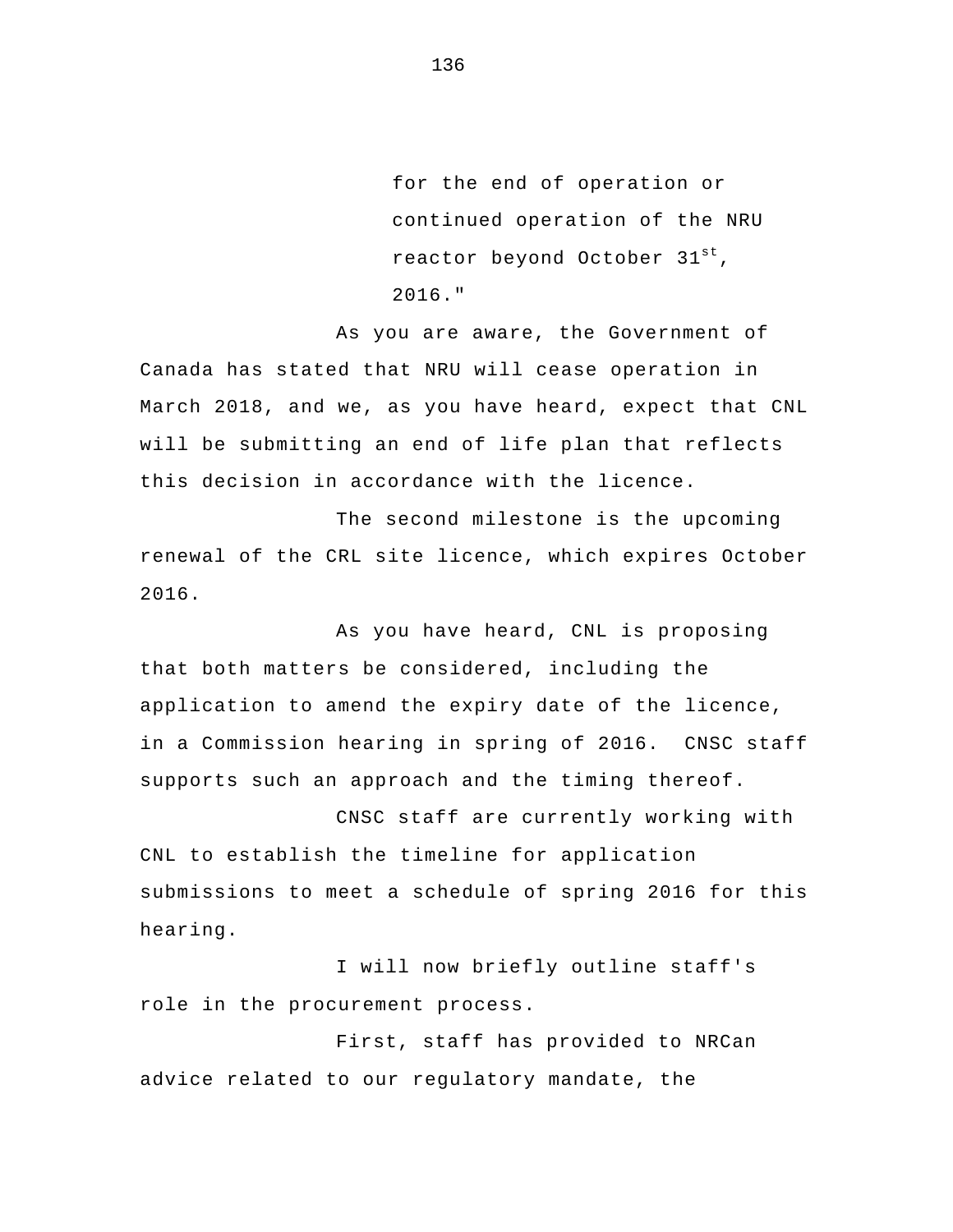regulatory framework, the regulations and the Commission's licensing process.

 Secondly, we have participated in meetings with qualified respondents on an as requested basis to discuss in general terms regulation and licensing in Canada.

 Some of these bidders, while experienced with -- very experienced with regulated nuclear activities and facilities in other countries, are not necessarily acquainted with the way in which we regulate in Canada.

 These interactions were done under pre-established rules of engagement that ensured fairness to all bidders and protect the independence of the Commission and the CNSC as a regulator.

Finally, I wish to re-emphasize that, throughout the procurement process and our interactions with all parties, CNSC staff continues to maintain its arm's length regulatory relationship and its independence.

Thank you, and that completes my remarks.

**THE PRESIDENT:** Thank you. Thank you very much.

So let's now jump to the question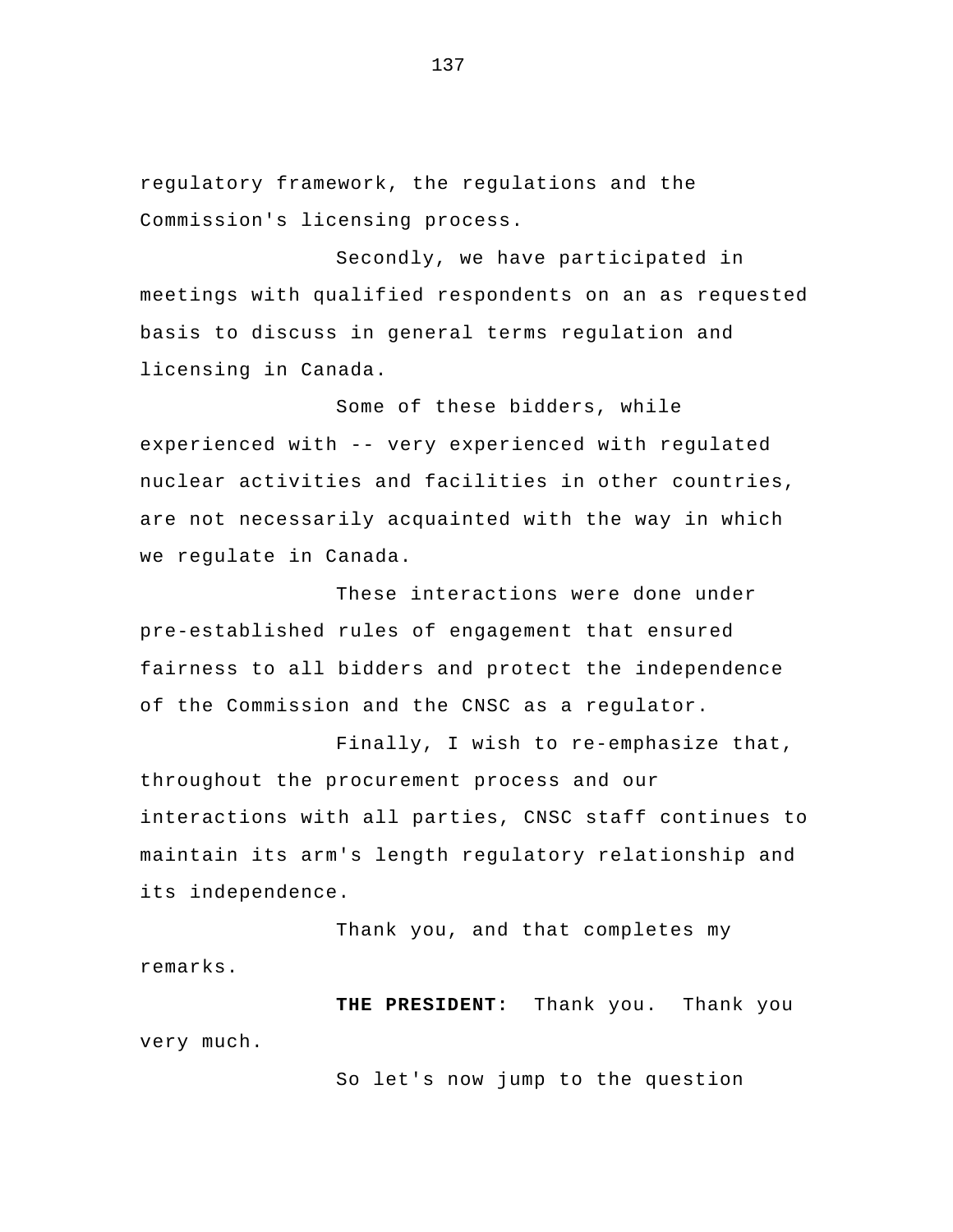period with Ms Velshi.

**MEMBER VELSHI:** Thank you. And thank you for your remarks. You answered many of the questions I had for you.

So a follow-up to what you said about your role in the procurement process, you said the information that you provided NRCan was on an -- sort of a requested basis. So have the bidders asked to meet with the regulator and get more familiarity with Canada's regulatory regime?

**DR. NEWLAND:** Dave Newland, for the record.

Yes, as part of the RFP process, PWGSC, NRCan offered to have the CNSC participate in joint meetings with the qualified respondents and offered to have us meet with them one on one. I would say there's been a pretty limited engagement with us, but I think it has been useful for them, nevertheless.

**MEMBER VELSHI:** And as you develop your transition plan, particularly the change management plan, is the regulatory orientation a component of that for the new focus of GoCo?

**DR. LAFAILLE:** Thank you for the question. Jean-Frédéric Lafaille, for the record. Yes, very much so. So Dr. Walker or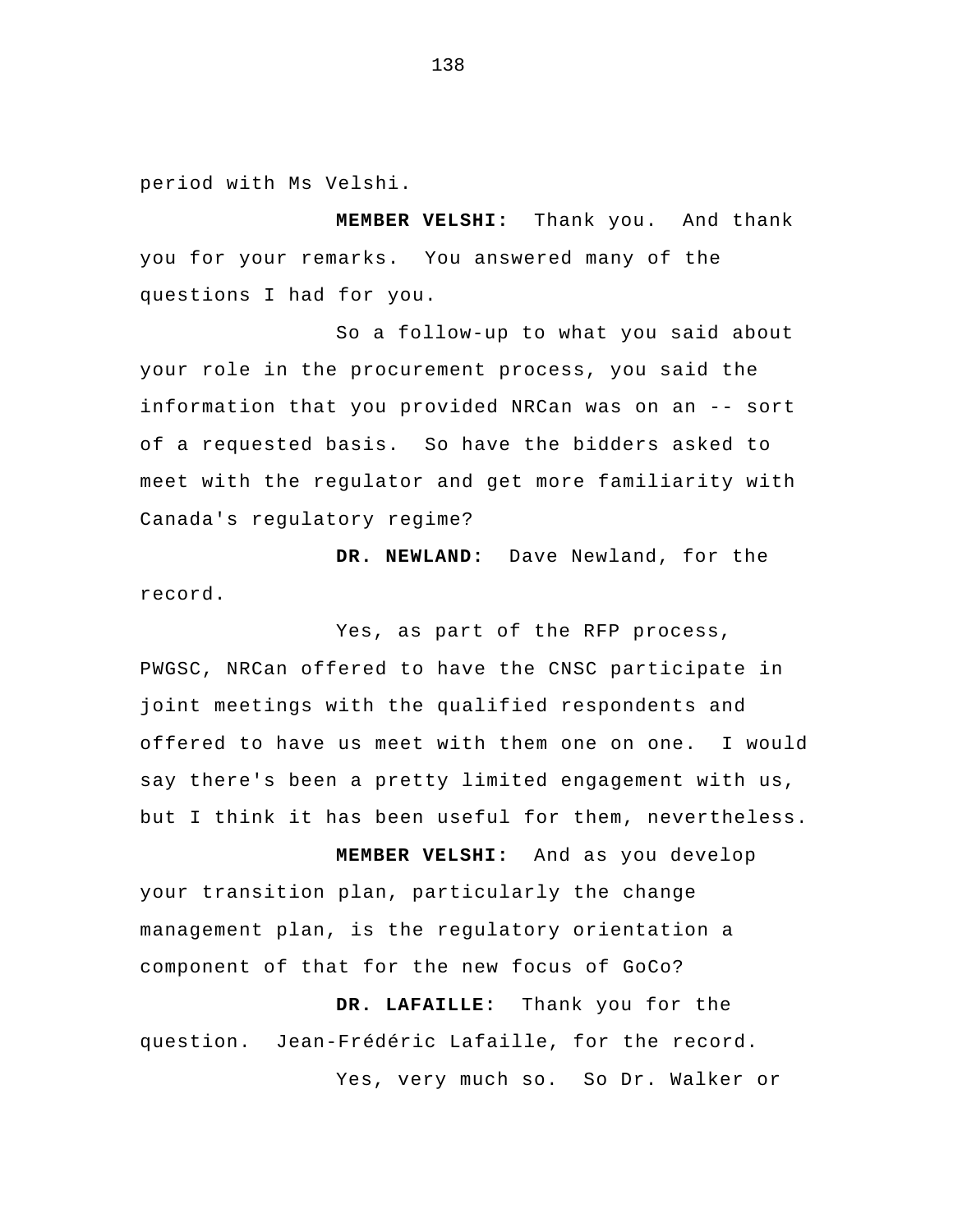Mr. Lundy, I don't remember, talked about the announcement of preferred bidder some time in the summer.

Following that, a number of conditions will have to be addressed before the shares are transferred to the selected contractor. Part of this process will be to ensure that the transition is done properly so all the regulatory requirements are met so there will not be a transfer of CNL to the private sector without ensuring that all the regulatory requirements would have been observed at this time.

And maybe I can pass along to Mr. Walker to specify.

**DR. WALKER:** Thank you for your question.

 We have well-established change management procedures we follow when there's any organizational change to the company. Those are part -- an intense part of our management system that, regularly, the CNSC staff come back and examine to ensure we're following our procedures.

It's very much our expectation that those procedures, the ones that exist today, will be used by CNL in consultation with AECL and the preferred bidder to ensure that we have an established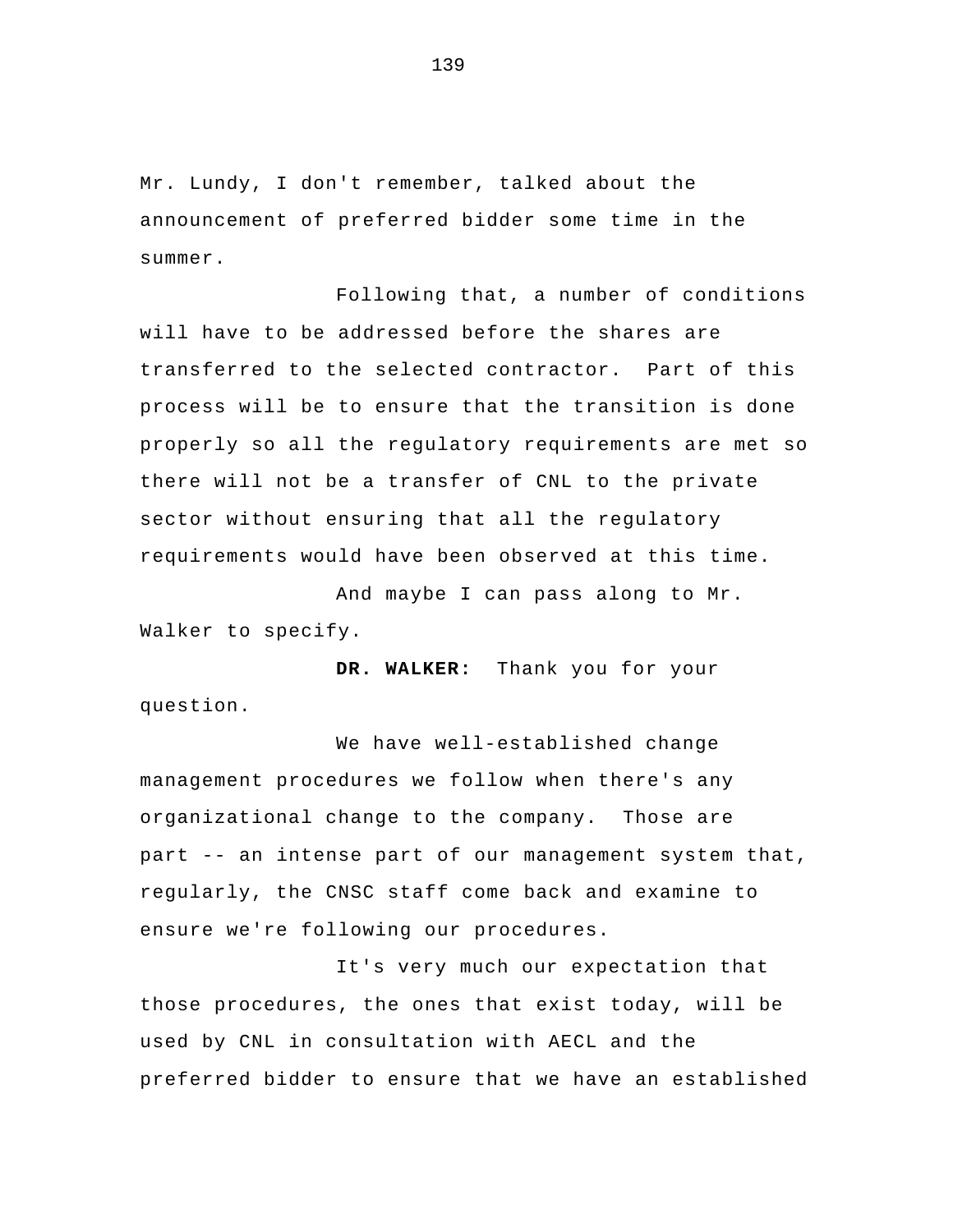organizational change procedure, particularly with the change in leadership, that meets that standard to the point that we would not be moving forward to complete the share transfer until we're comfortable that that's been satisfactorily completed.

So that's the key concept here.

 Now, obviously the contractor coming in place has other products that it has to deliver that say what happens post-share transfer that deals with subsequent change it may want to implement. That would, of course, be done under the watch of the new leadership team.

Jon, did you want to make any additional?

**MR. LUNDY:** Well, I think I want to maybe focus on J.F. and Dr. Walker were talking about what happens sort of before share transfer.

As you know, we are looking for -- the government is looking for, really, change in management and that -- and transformational change, I think, is sort of what has been in a lot of the documentation.

 That is something that is measured in years, not immediately. That's something that will occur over time and with the processes that are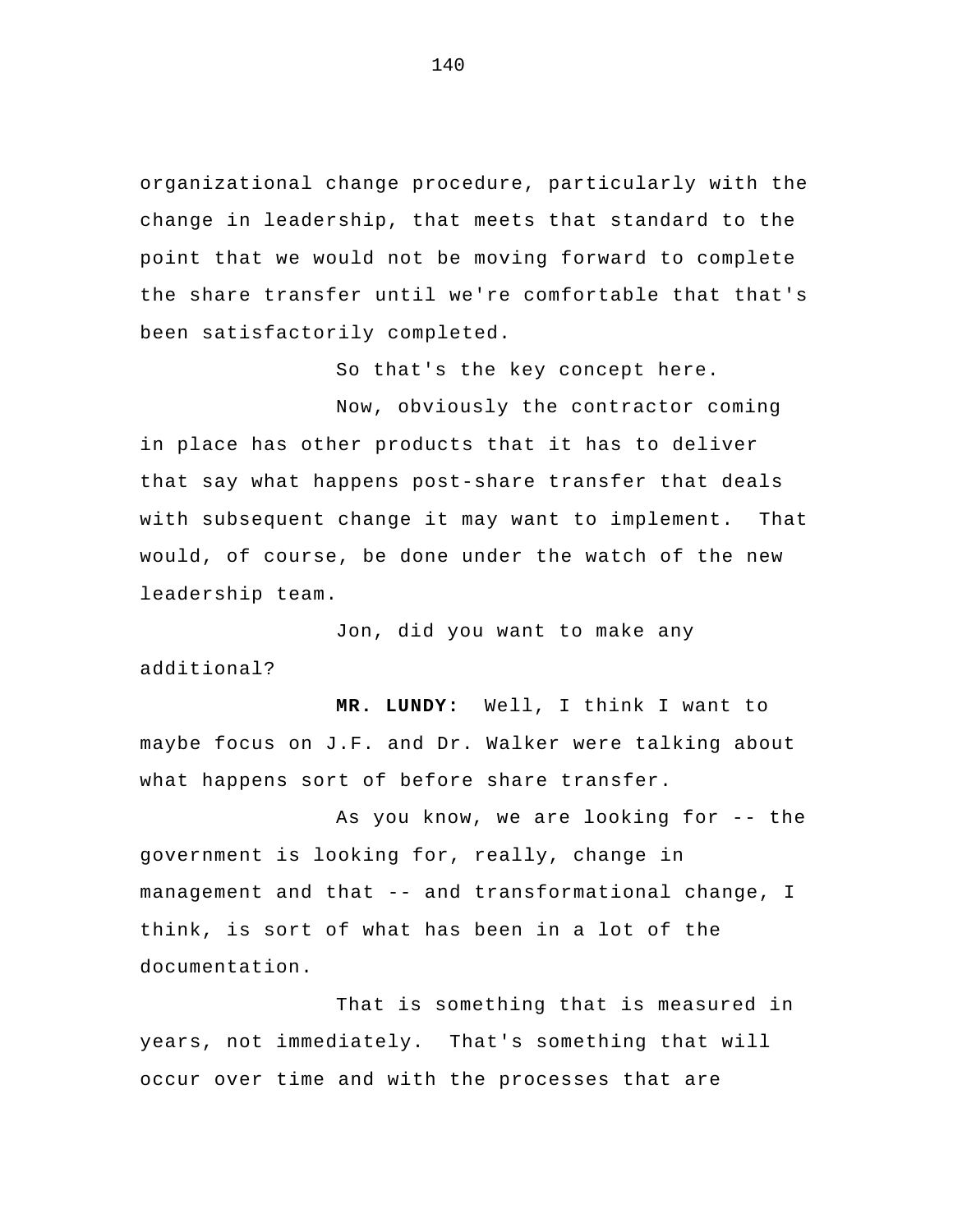inherited on day one.

And what -- it's important that CNL - you understand CNL is an enduring entity, so the contractor will be coming into that entity and, on day one, will be existing with everything that the CNSC is familiar with, with the same management system, with all the processes and the management change, and the rigorous management change program that is currently in place and will -- any change that does take place after share transfer will be done through those types of processes and with interaction with the Commission as necessary.

**MEMBER VELSHI:** Thank you.

My question was very specific on bringing the new folks up to speed on Canada's regulatory regime. And I hear you. I mean, your change management process would -- when you address it systematically will identify that.

But -- and I've been involved in some transactions and divestment of nuclear entities, and that's been a very steep learning curve for many folks who've come from outside Canada, so -- which is more on making sure that staff know that there may be work coming your way. And certainly the CNSC President, too, would be involved in that, but that there's a big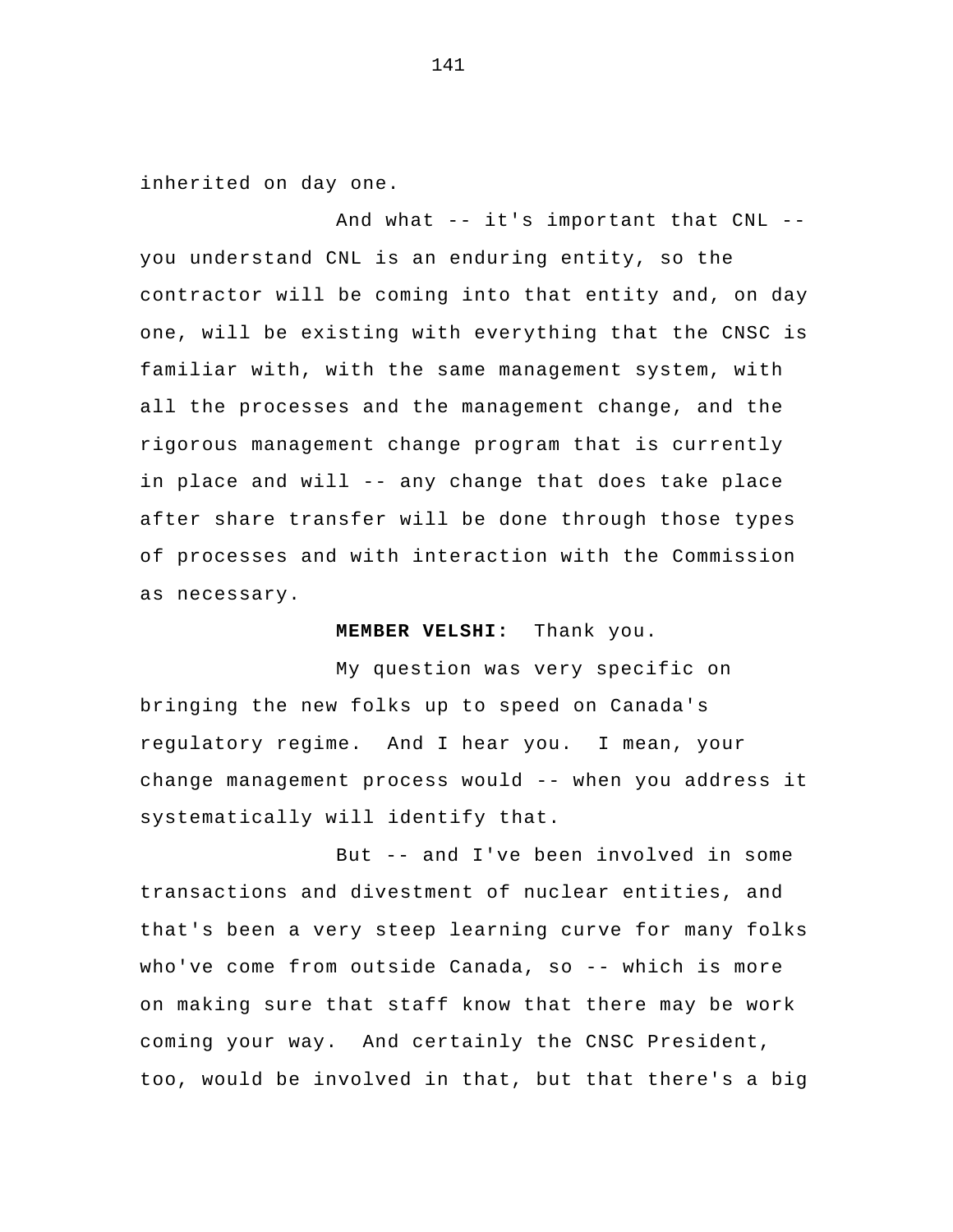piece of work there.

Dr. Walker, you talked about the communication plan and, on slide 13, the different stakeholders that you have met with. I was particularly interested in industry and customers and any concerns that they may have raised around the GoCo model, if any, or reservations or precautions.

**DR. WALKER:** Bob Walker, for the record.

 We've had ongoing discussion with our industry colleagues for a number of years with the restructuring of AECL, beginning with the divestiture of our CANDU reactor division now with the nuclear laboratories.

The first comment I'd have is that our industry colleagues and customers are extremely pleased that the government has conferred the ongoing mandate to be able to provide commercial services to industry.

It's also very much pleased to see the anticipated and already under way capital reinvestment in Chalk River science and technology facilities.

Clearly, it is looking for clarity around matters such as pricing as we move forward, and that, of course, will be top of mind issues as we move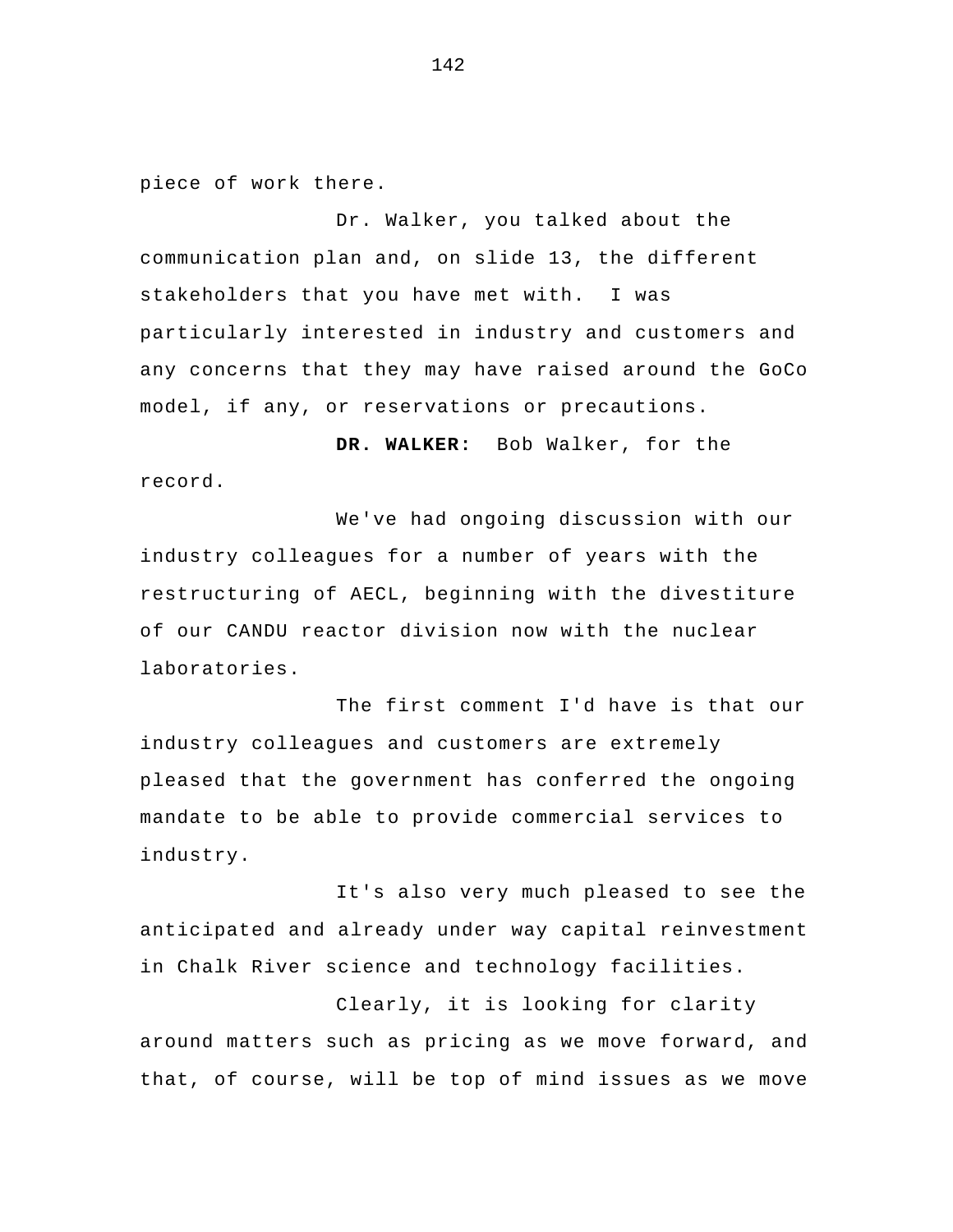into the contractor model.

That said, our industry has also come together to establish a new vision for where it wants to go and sees science, technology and innovation as a core part of that and, in a broad term, very much favours the creation of a national laboratory as a bit of the brain trust to backstop that.

**MEMBER VELSHI:** And my last

question --

**THE PRESIDENT:** Well, just on that, but I assume from what we hear, they still are meant the uncertainty in having a nuclear reactor that can put some tests or some equipment facilities, et cetera. So that's what I -- that's what we hear.

 So they really would like a substitute because, otherwise, you know, some of the tests, some of the equipment, some of the aging management they are doing without a reactor, how are going to do that?

So I'm sure you must have received this in spades.

**DR. WALKER:** Bob Walker, for the record.

In spades? I -- certainly we have had a large research reactor at Chalk River for decades, and so a period of time without a research reactor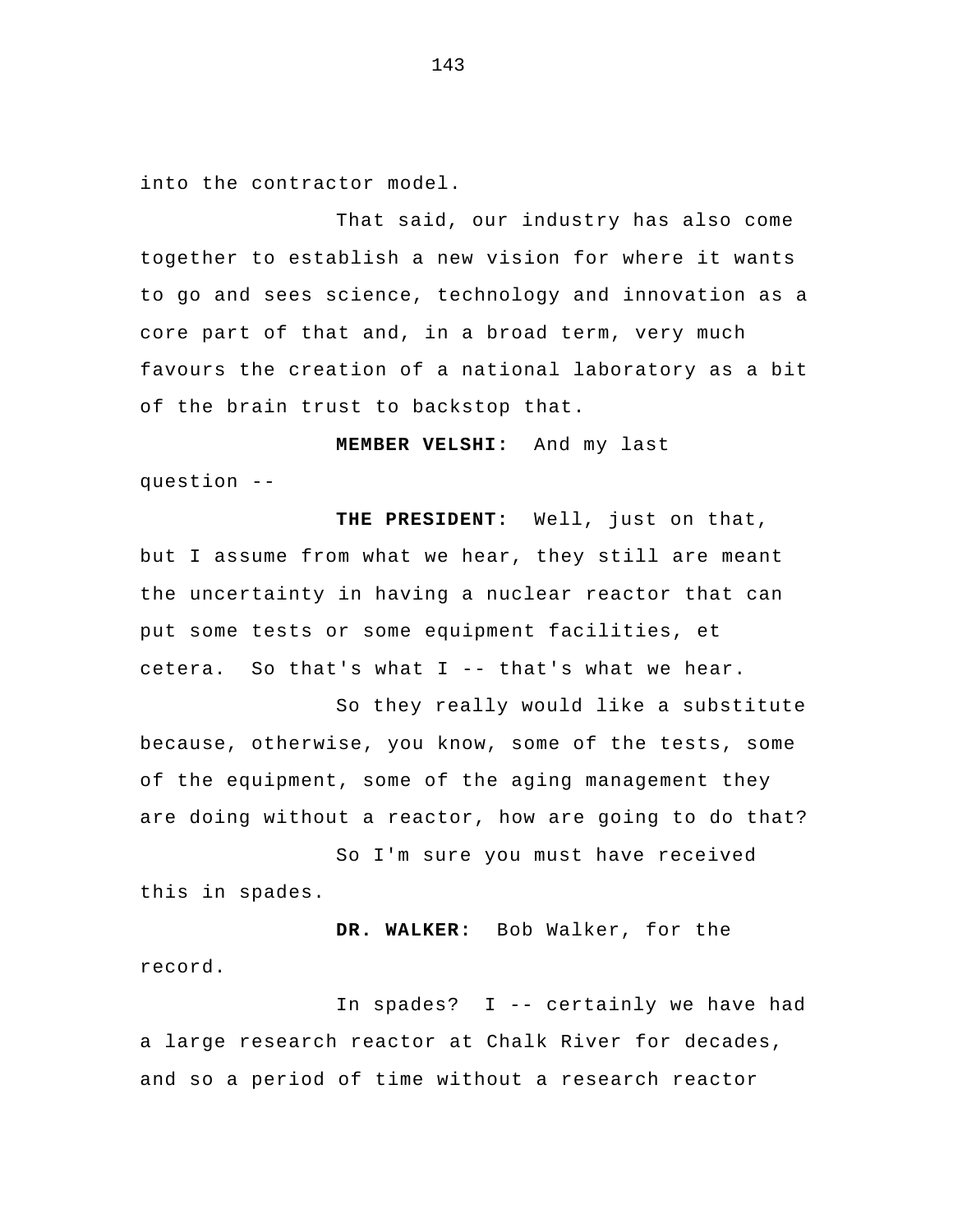will require adjustment.

 As I've indicated, our belief is that we can sustain our core capabilities that the reactor otherwise supports for up to about 10 years. If there is not a replacement reactor, then we will look different going forward.

I believe this is a substantial issue that is -- engages the contractor, CNL, governments and industry, and perhaps the fact that we have clarity on the remaining time life of NRU and when we know a neutron gap will now start provides a frame of reference for those discussion to occur.

However, I do want to emphasize the point that the NRU supports three of our 10 Centres of Excellence. We have many, many other important dimensions that are the backbone of this industry, and the fact that we have significant investments coming forward by the Government of Canada to maintain those capabilities is also recognized and valued.

 So it's not an entirely yes/no kind of situation. There is positives here. We know we have a neutron gap, but my direction right now is to make sure that we can mitigate the impact of that.

The question on a research reactor, I think, is a matter for going forward, and I don't know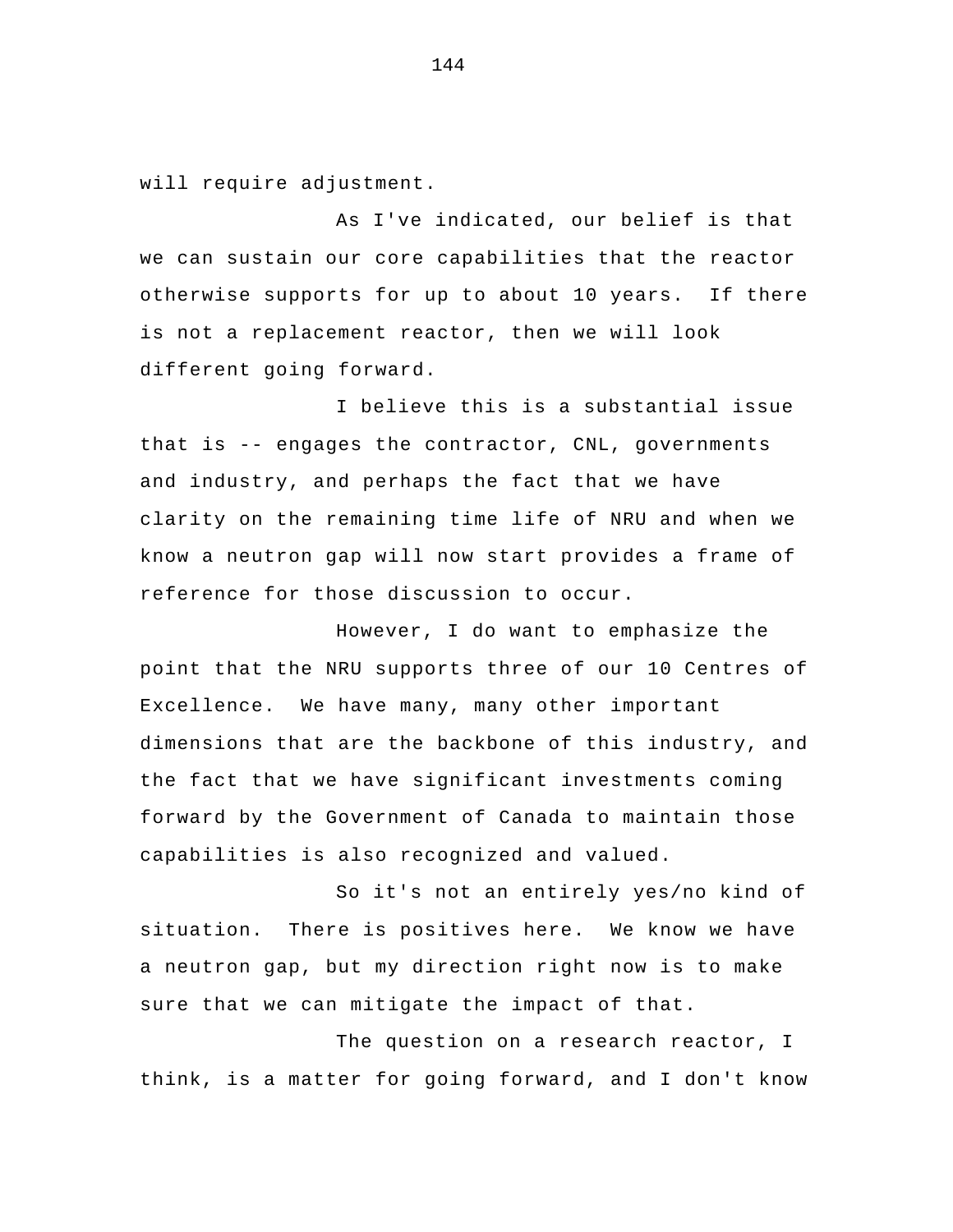if Jean-Frédéric wants to comment on that, but...

**DR. LAFAILLE:** Jean-Frédéric Lafaille, for the record.

I would echo what Dr. Walker just mentioned. Government looked at all considerations before making the decision, has engaged industry and other stakeholders and come up with the decision that it was the case to extend the life of NRU until March 2018, which will provide an horizon of three years to -- for industry and other stakeholders to come up with ideas in terms of how to maintain the best capabilities and expertise in Canada to meet their needs.

And we will be listening and engaging with them to have these discussions.

> **THE PRESIDENT:** Thank you. Ms Velshi? Dr. McEwan.

**MEMBER McEWAN:** Thank you, Mr. President.

I guess a couple of questions. Dr.

Lafaille, you said you picked March 2018 because of the OECD report, the NEA report from a little while ago. My memory of that is that that 2018 figure is very soft.

It's dependent upon a rapid return to service of BR-2. It's assuming that Jules Horowitz will come on line a little bit early rather than a little late,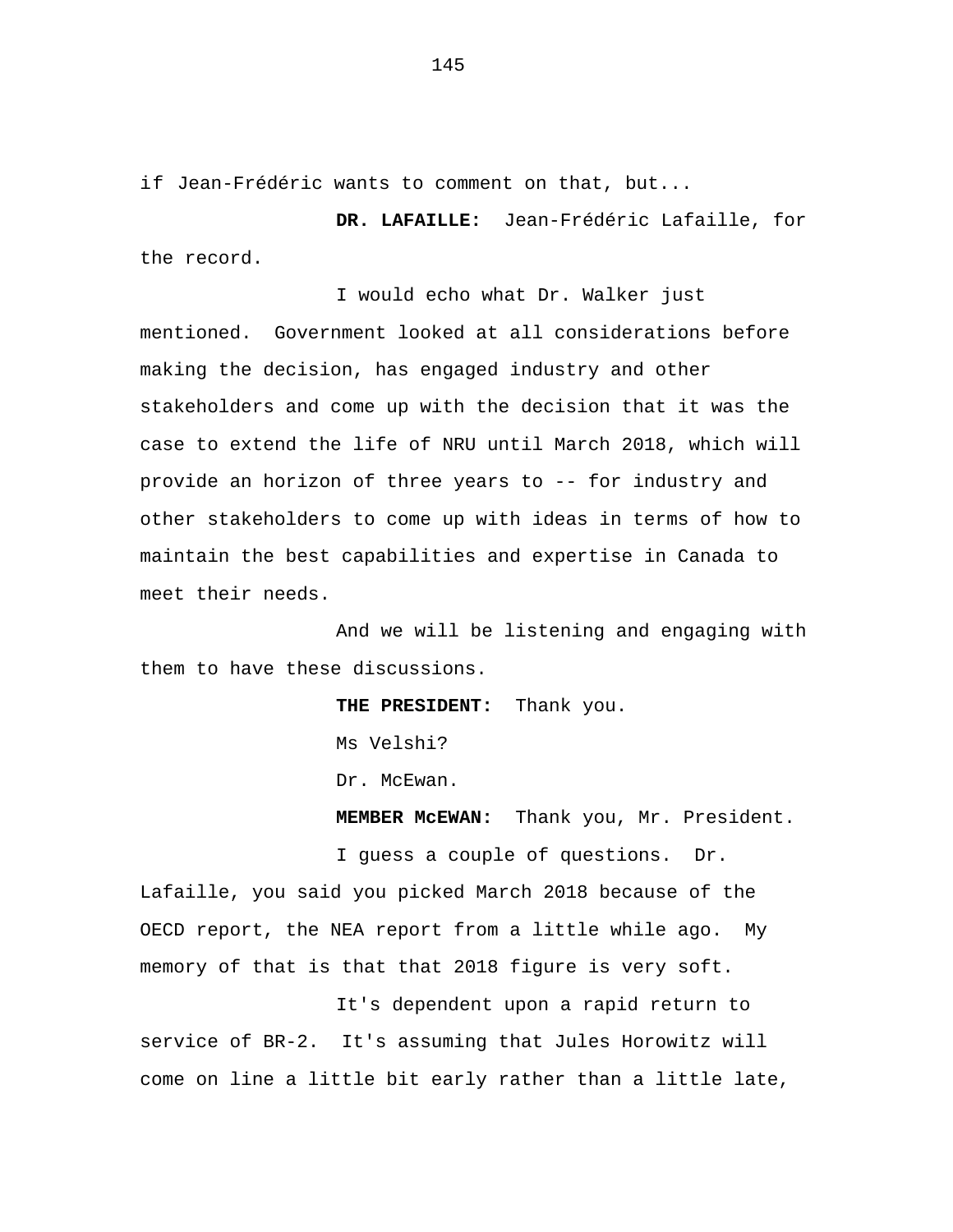and the patent doesn't have any further liability issues.

The 2018 date, is it now fixed in stone or will you monitor NEA reports and think further as those data become available?

**DR. LAFAILLE:** Jean-Frederic Lafaille, for the record.

In terms of the data, I think there will be a number of considerations at play, and not solely the NEA report. We look at the NRU as research reactors that have many functions. And looking at the entire case for extending or not the life of the NRU, the operation of the NRU, the question of course medical isotopes came into play.

Based on the information we have to seize the routine production of molybdenum-99 October 2016 as the government had previously indicated was important in our mind.

This being said, because there was a case to extend the operation of the NRU, given the NEA report I mentioned to you, it was judged prudent to give NRU the capacity to produce molybdenum-99 should there be concerns such that there would be no other source in the system and no other mitigation strategy available and there would be a need for the health community to resume the production of the NRU for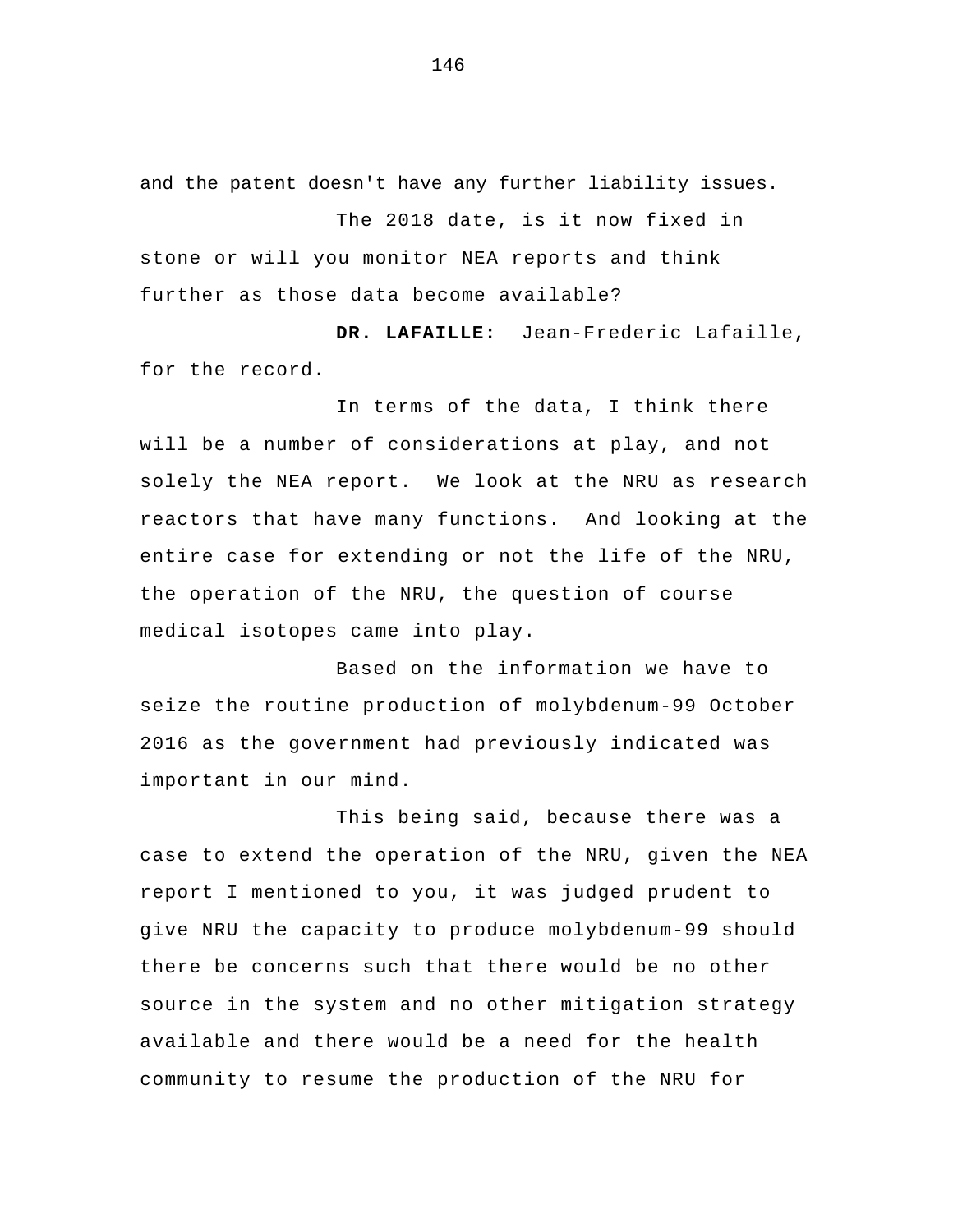molybdenum-99.

We will look at the projections of the NEA. People will debate about the assumptions and their risk factors. But the bottom line, when we look at the graph and, importantly, the balance between supply and demand, supply is still expected to meet demand.

The question is are there risks in the system? And the government, recognizing there are risks in the system, went with a prudent assumption to keep the NRU as an insurance policy should there be such needs.

So the government's position is that we look at all options available should there be a shortage after 2016. The NRU will be there until March 2018 as an insurance policy should there be need for that.

I will monitor closely the evolution of the market and we will see what are the best mitigation strategies going forward. But the current government's position is that the NRU will shutdown after March 2018.

**MEMBER McEWAN:** Thank you. And, Dr. Walker, we talked about the reactor. Is there going to be any problem in maintaining the processing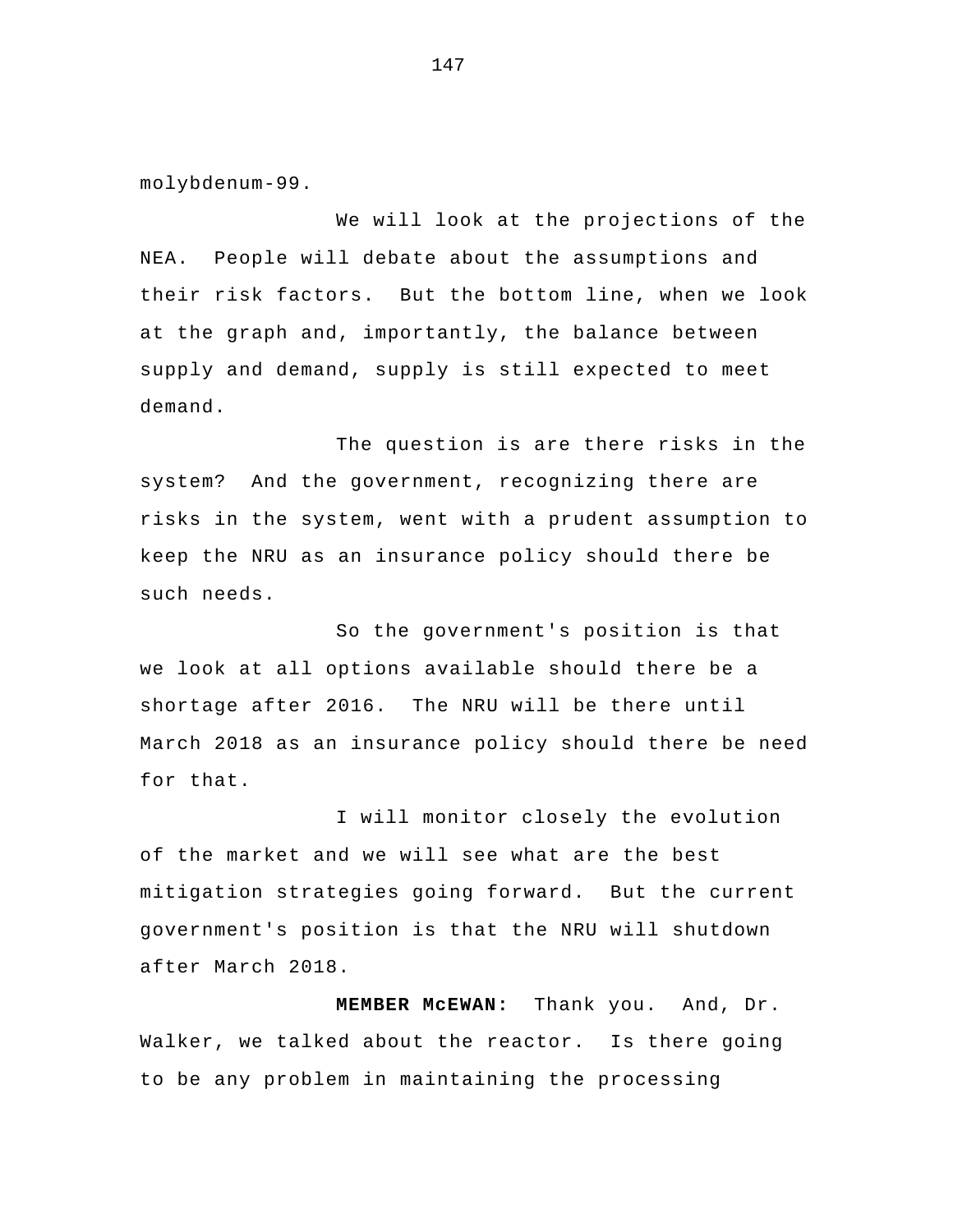facilities on standby for that period? It seems to me that that also is a potential weak link in this plan.

**DR. WALKER:** Bob Walker, for the record.

Thank you for that question here, Commissioner.

So we have associated facilities with the NRU that are making up the entire package including our molybdenum production facility, and that has been frankly when we had received the direction to end our molybdenum production in October 2016 has been a big part of our focus, which is the graceful wind down of the capability, the people in the facilities associated with the molybdenum processing facility. It has been a bit of the lynchpin issue.

And we had a maturing approach by which we were going to do that, including opportunities to redeploy the workforce that are associated with it, and efforts that would be needed to put the facility into safe shutdown.

 Our initial views and assessments are what are the implications of delaying that by the approximate 18 months that would be associated with it? And what would be required to be able to ramp up production? Because our assumption is that if the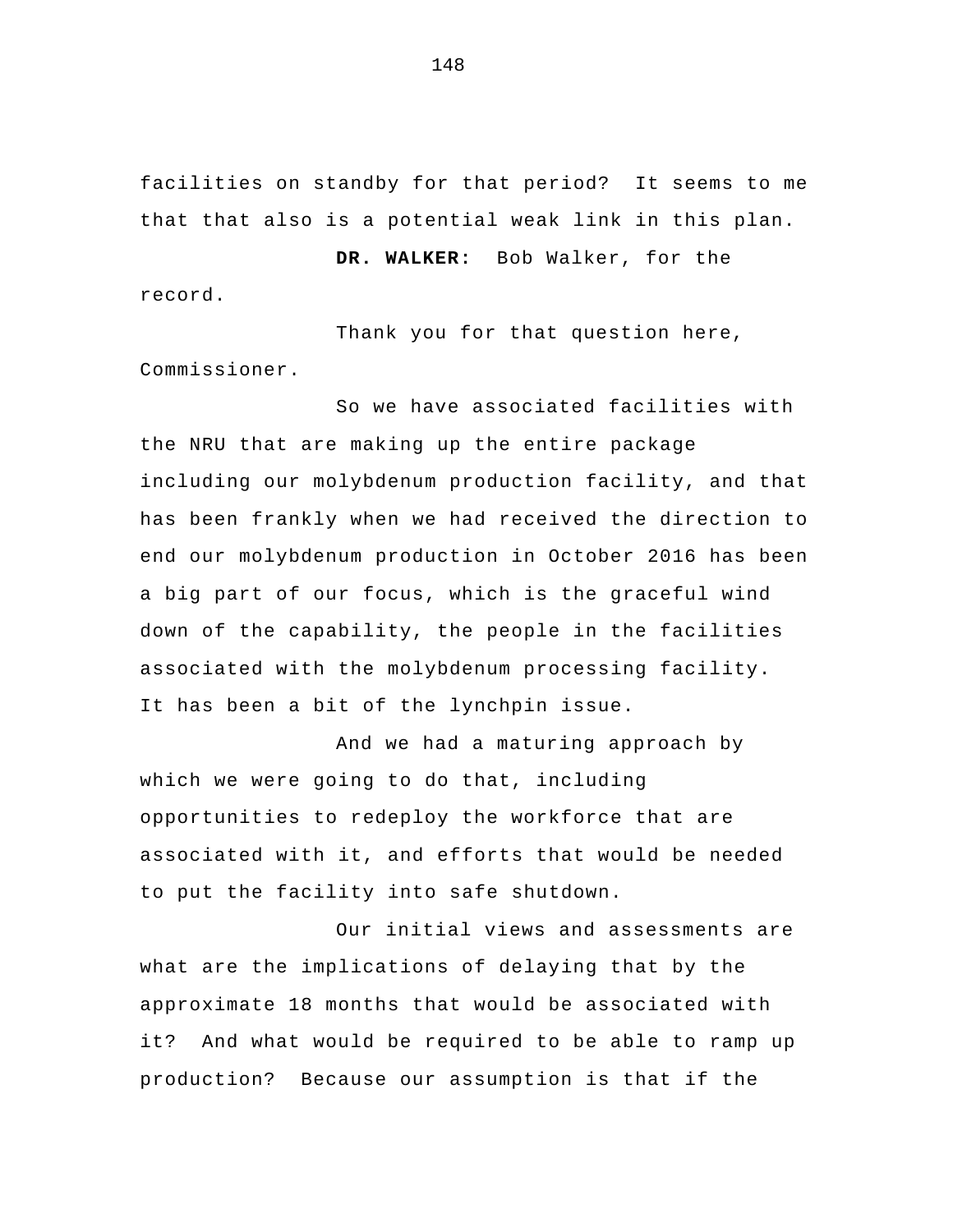government requested us to do so, it wouldn't be in a day, it would be with some lead time. So how much lead time to keep that forward?

So the initial view is that we can manage this, but we need to mature our plans in this regard in the near future. This notion that while we have time to adjust, we really don't have time to wait for our planning, and these are key considerations that are in active discussion, including with our employees and unions directly affected.

**MEMBER McEWAN:** I guess for Staff, do you see any problems in licensing the processing facility under these slightly unusual circumstances where it may be used, it may not be used?

 **DR. WALKER:** Bob Walker, for the record.

Not at this point.

 **MR. NEWLAND:** Dave Newland, for the record.

So we were approached back last summer about whether this was a possibility. And we looked at it and we considered that it was. We recognize that it is somewhat unusual, and we will work with CNL to ensure that we understand how quickly they may need to bring it back up.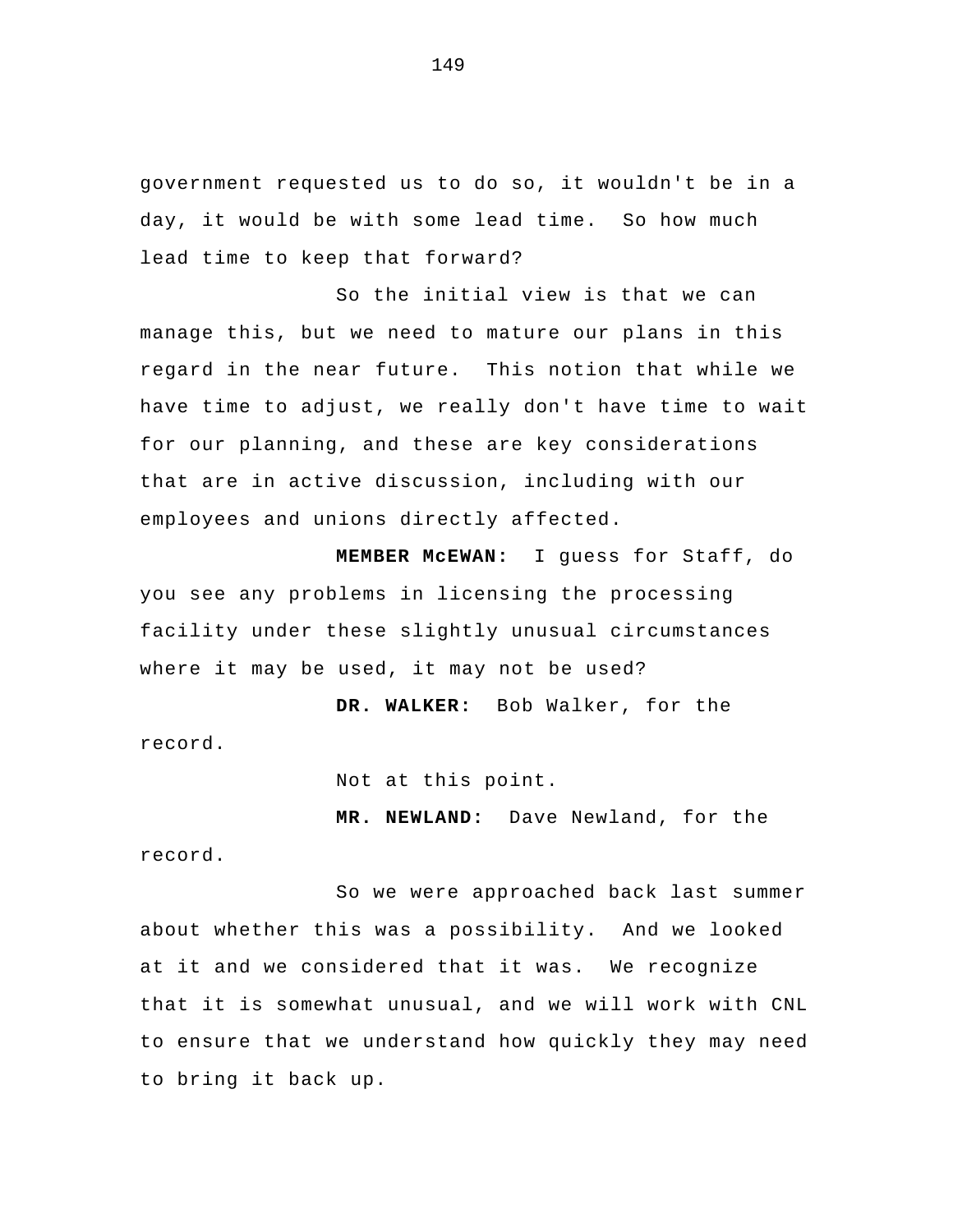And it may be that there would be additional provisions that we would need to put into place in terms of compliance, et cetera.

So I will ask Mr. Carrier to add some detail.

 **MR. CARRIER:** Christian Carrier, for the record.

So we have been in discussion with CNL on this matter for a little while. Over the last year actually we were mostly planning on the winding down of the molybdenum-99 processing facility, and it came as a bit of a surprise.

But we have been looking into it. We recognize it will be a change in paradigm, in operating paradigm for CNL and we will need to adjust ourselves. So the facility will be available on demand, we will need to look at staffing, continued maintenance, and continued occupancy. There is also security and safeguard consideration in there.

 Anything is feasible, and I think it is achievable. But we will need to adapt ourselves and change our monitoring and oversight over the facility.

**THE PRESIDENT:** Let me ask. You know, the March 2018, while honouring the government's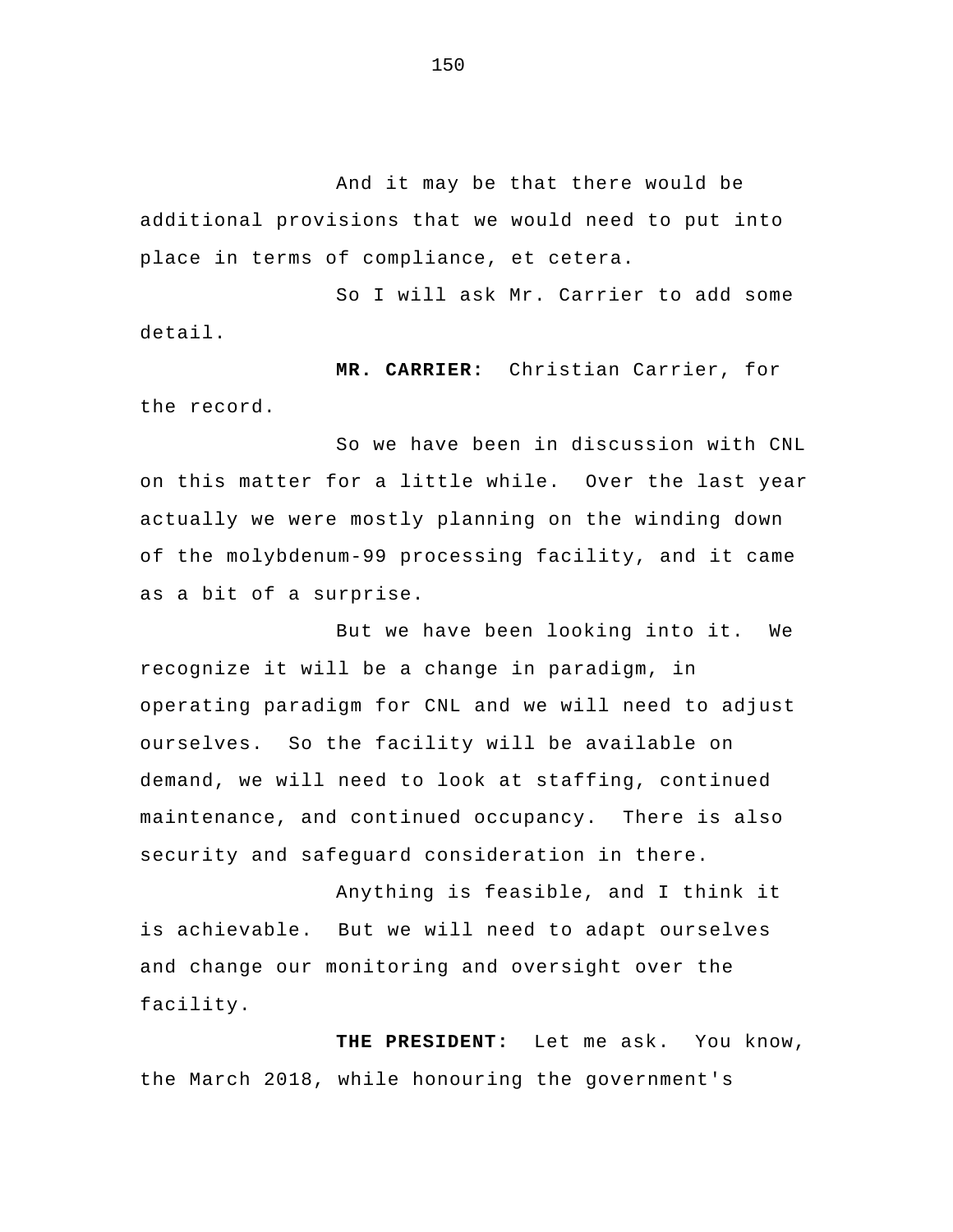announcement and not trying to make any comments whether this is a good date or not a good date, does it make sense to have the safety case, however, to go slightly above?

Because in the safety case, the difference between March or December of 2018. I don't know if it will make any difference, it will give you guys more flexibility while still honouring the government intent.

 Because I am worried about a planning target date being the same thing as a safety case. You know, like to plan for decommissioning to start exactly on that date. To me, if you back it up, it can cause all kind of -- it will be inconsistent with ability to be on standby until March 2018.

So you may want to think about how the safety case relates to this date of March 2018. Just a suggestion.

> Dr. McEwan? Monsieur Tolgyesi?

 **MEMBER TOLGYESI:** Merci, Monsieur le Président.

On slide 3 you were mentioning there three missions for CNL: 1 is the waste decommissioning and managing the waste; the other one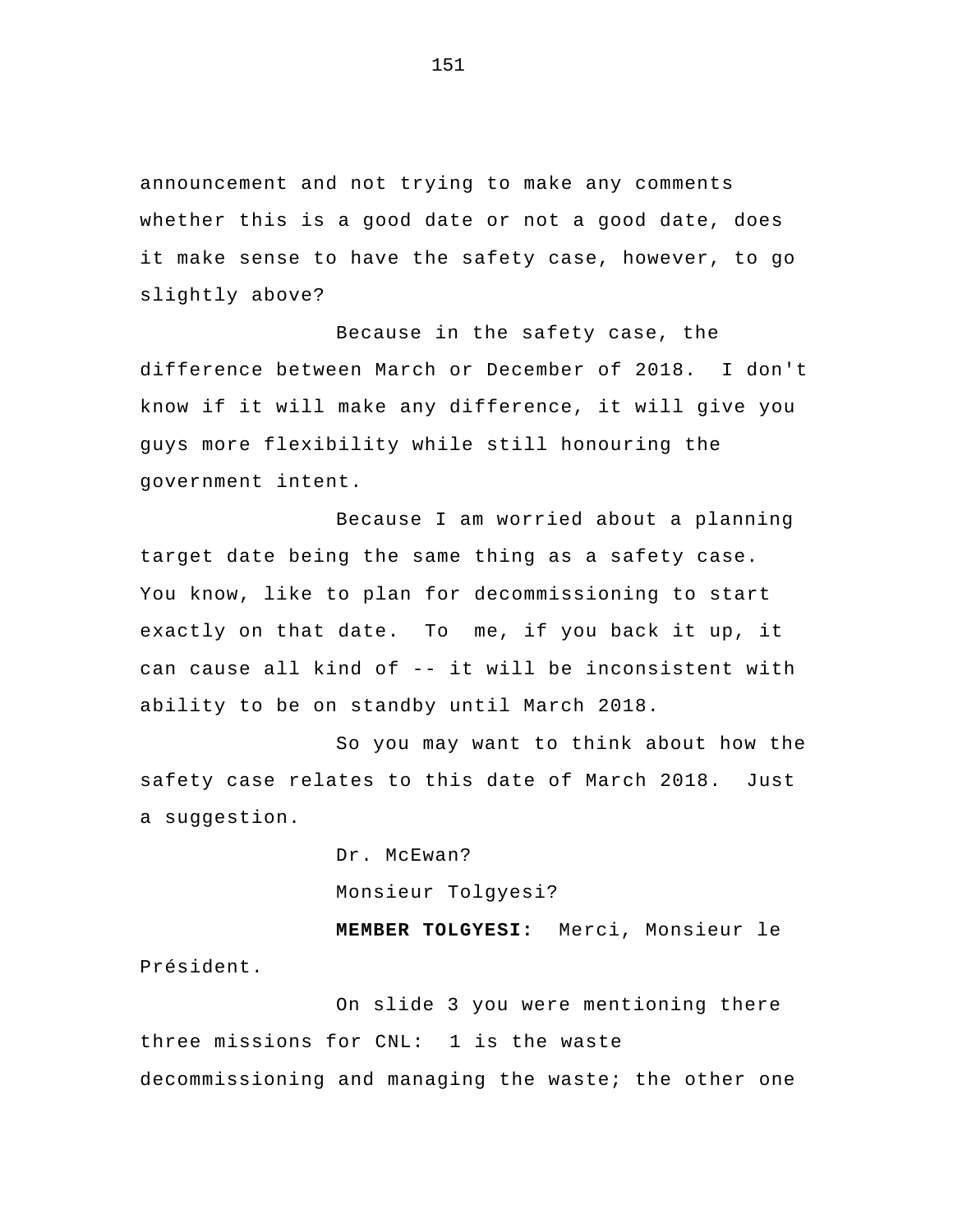is delivering science and technology, and support Canada's industry through access to CNL facilities.

Are these two science and technology missions related to NRU?

 **DR. WALKER:** Bob Walker, for the record.

The NRU is one of multiple facilities we have at our Chalk River Laboratories to support both those missions, but there are many many others. As well, we have some 50 unique facilities at the Chalk River campus that are part of the licence that contribute to both of these.

 Another way we view this, we have 10 scientific centres of excellence that actually service the needs of both those missions. In fact, also provide the science and technology backdrop to our decommissioning mission as well.

And as I have indicated in my remarks, the NRU supports three of those 10 centres of excellence. It is not the only facility supporting those three.

So to give you a bit of a sense of the scope. So, yes, there will be an impact to not having NRU on our capabilities in those three centres of excellence, by consequence on those missions. But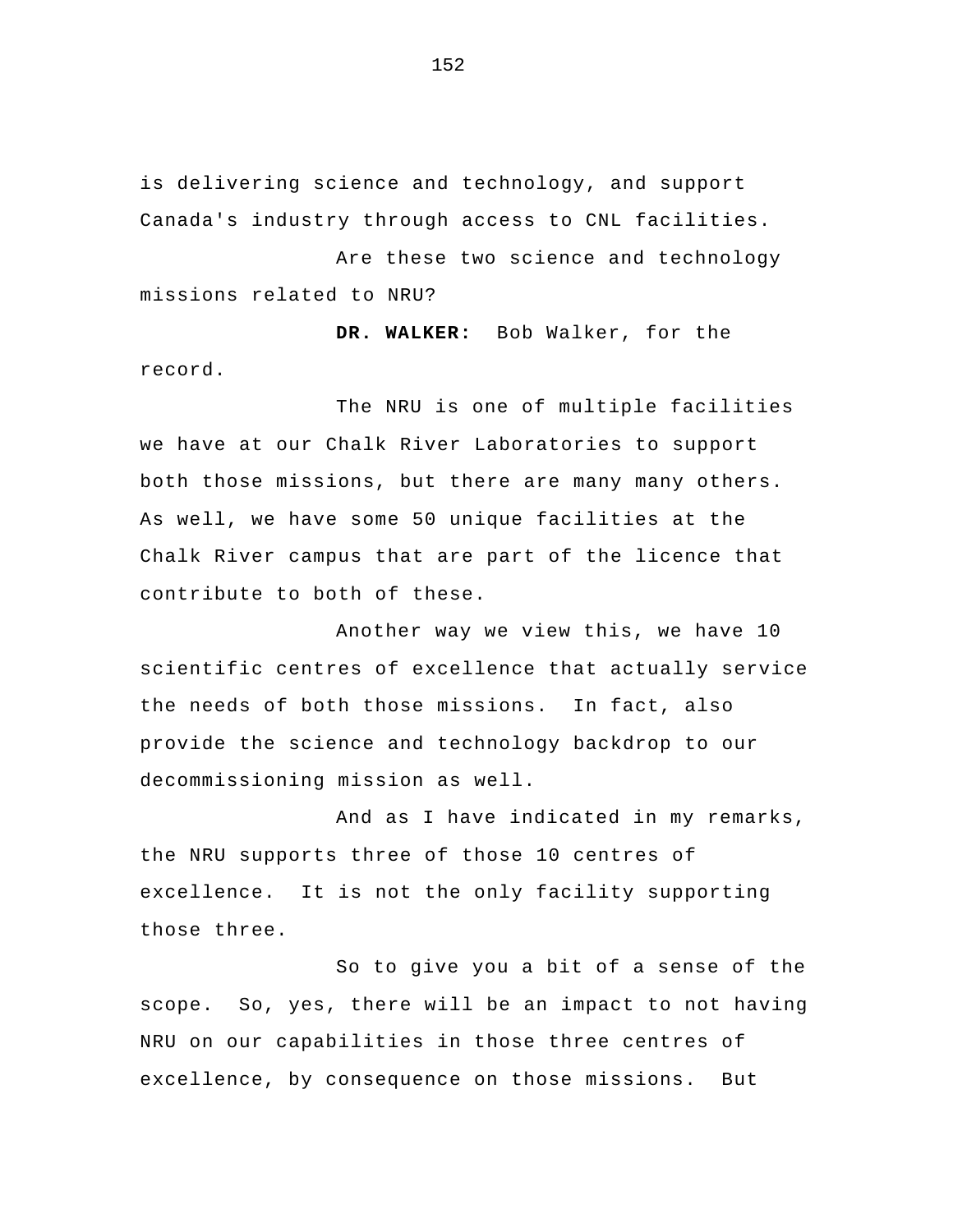there is still a substantial capability at our Chalk River campus that will meet broad customer needs.

 **MEMBER TOLGYESI:** So these 10 centres of excellence which are independent of NRU, because those three probably they are connected. But these other centres of excellence, are activities of these centres classified as commercial right now or they are sole purpose of the AECL?

 **DR. WALKER:** Bob Walker for the record.

Indeed the NRU support for the three centres of excellence actually plays back into needs of government science and as well for the needs of commercial business.

Now, I can give you a couple of examples where in fact the accelerated research programs are underway as part of our federal science and technology program that is now being formulated that will be that second mission that you have made reference to.

 We have recently initiated four large projects that are providing foundational information that actually will be enabling the CNSC staff to provide regulatory -- have appropriate regulatory science information that relates to, for example,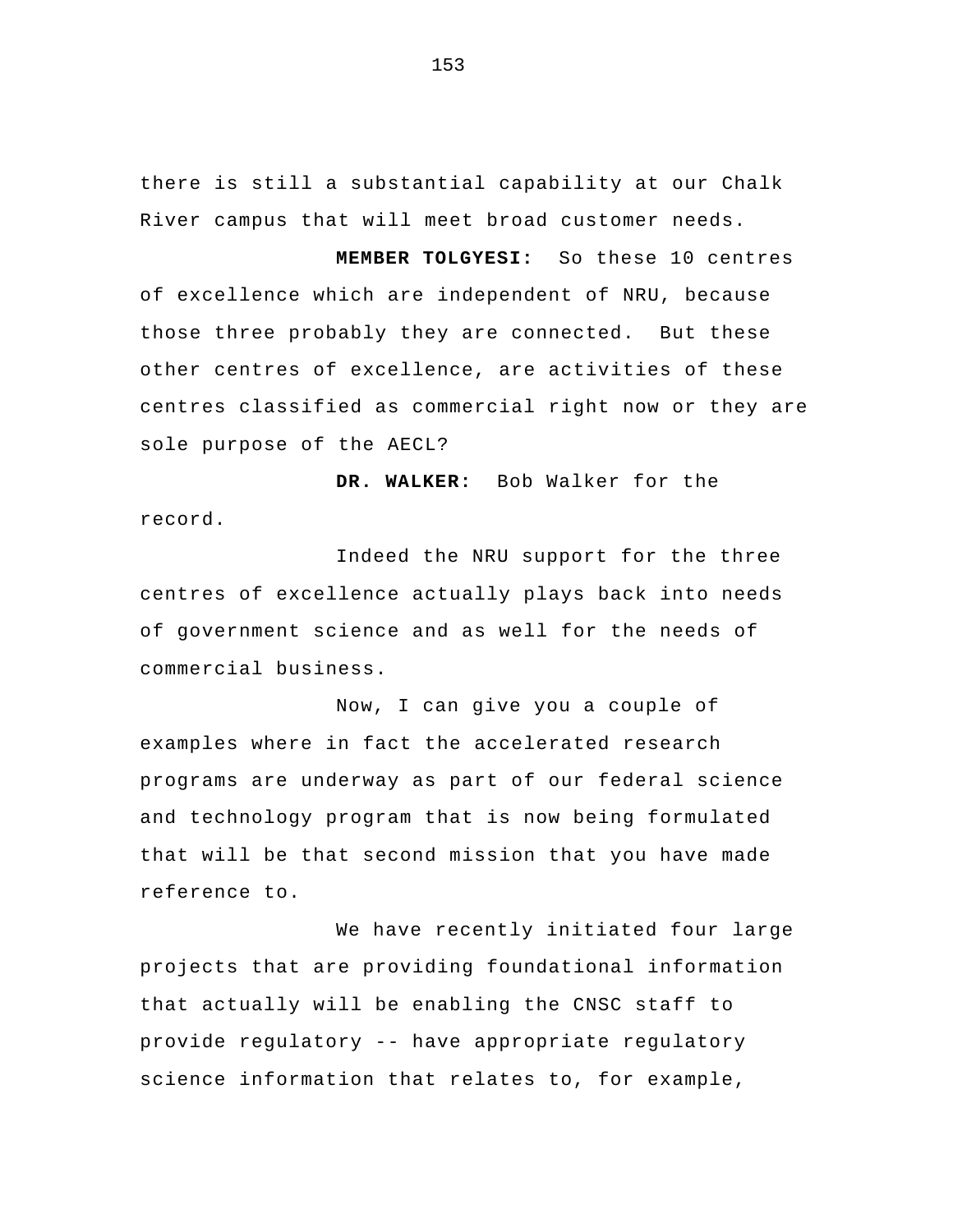CANDU pressure tube life.

So it is in this case where the work of the NRU is actually supporting research that is actually supporting the federal role in regulation.

At the same time we have important work going on in the NRU that is looking at validating new fuel types that are at the foundation of commercial opportunities for CANDU industry and international markets. Both of those missions are going on simultaneously within the NRU.

So I trust that has given you a bit of a flavour, but I can elaborate if you so wish.

 **MEMBER TOLGYESI:** So probably the commercial mission of CNL, the part of commercial mission, will increase compared to what is today?

**DR. WALKER:** Bob Walker, for the record.

Certainly, the Government of Canada has made it clear that by having that commercial mandate, it expects a preferred bidder to grow the commercial business meeting customer needs nationally and internationally.

And with that, of course it has the advantage of an enduring company. It also has the advantage of lower cost to government because you are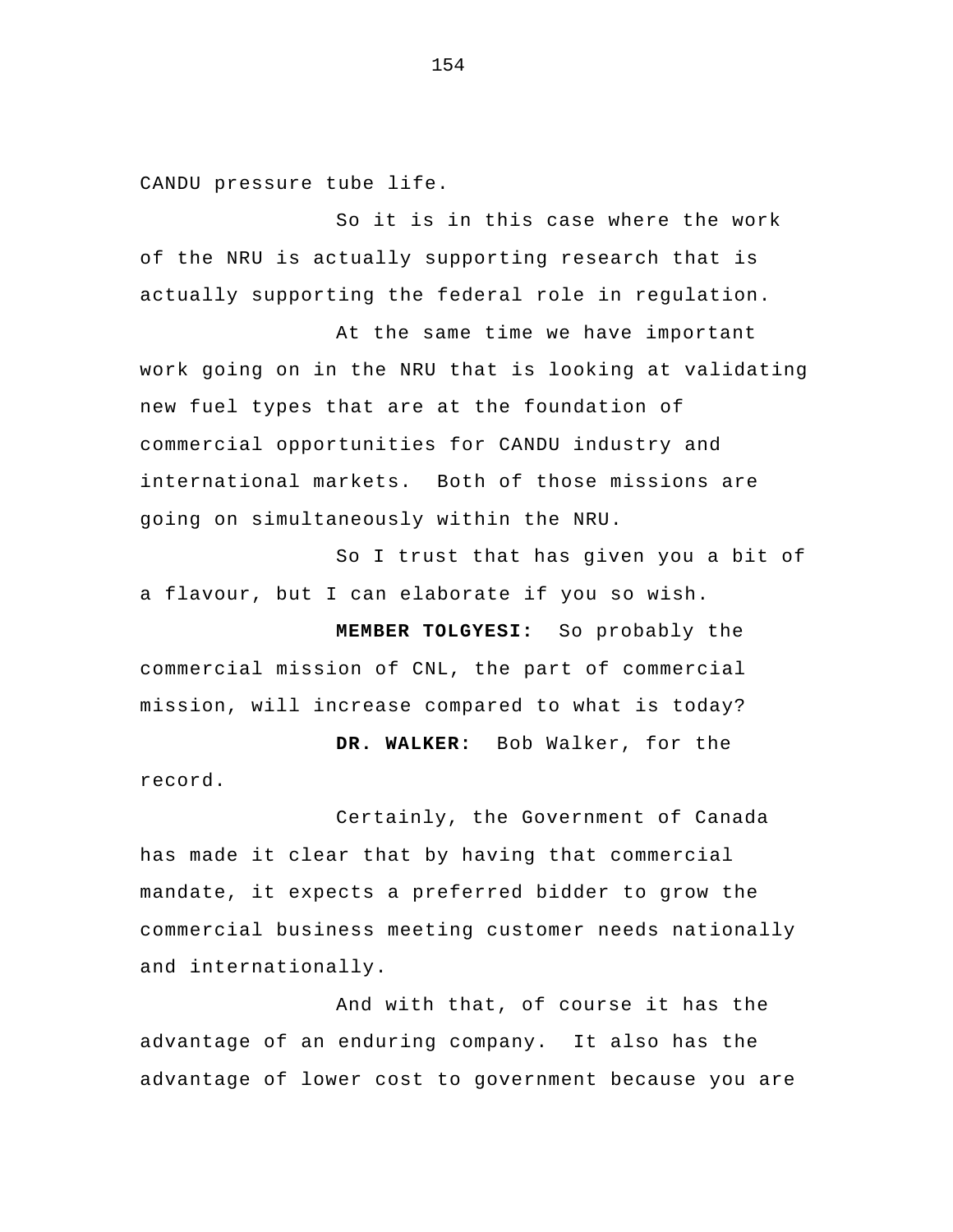sharing the costs of the infrastructure across a larger customer base. So we do expect that part of the mission to grow, yes indeed.

In fact, in the last five years it has grown.

**THE PRESIDENT:** Just to push you. So if the CNL want to build an SMR, just picking up an example, can they do it on their own or they have to come through the chain of command, AECL to government?

 **MR. LUNDY:** Jon Lundy, for the record. I think Dr. Lafaille will also want to comment on this.

But the contract is set up in such a way to allow broad -- every year to have annual work plans where there is broad work planned actually on a planning basis 5-10 years, but on an annual basis.

So anything that is consistent with the planning horizon that has been approved by government -- remember, government is funding this already, and these activities, then they will have broad discretion on where and how and what they want to do.

But if it were a very large capital project, government is funding and it would have to be consistent with the policy needs of the government at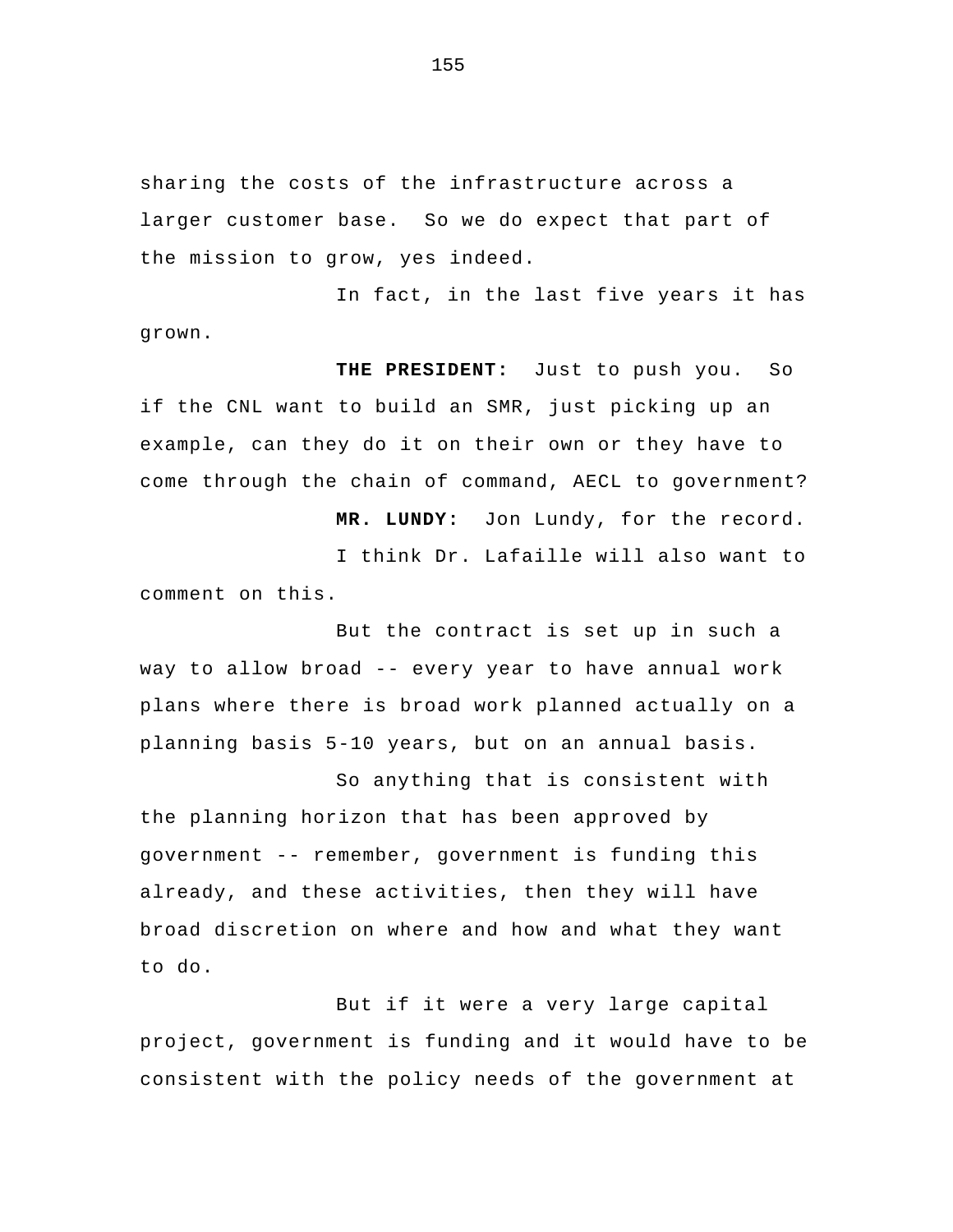the time.

 **DR. LAFAILLE:** Jean-Frederic Lafaille, for the record.

I would echo what was mentioned. I think that to the extent that CNL under this new construct will come up with ideas that would involve government funding to some extent.

Obviously, the government will want to look at the business case, how it makes sense from a policy perspective and from a commercial perspective and would of course look at that, these proposals, and their merits.

But it will be a mechanism through which the new ownership of CNL will be able to look at the possibilities, come up with proposals, which will be reviewed by AECL, and CNL will bring that to the government's attention based on the considerations at play at that time.

**THE PRESIDENT:** Monsieur Tolgyesi?  **MEMBER TOLGYESI:** What will be the responsibilities and involvement of AECL in the case of a hypothetical severe accident?

 **MR. LUNDY:** CNL will be the responding unit, they have the flexibility and the staff and the capabilities to handle emergency needs. AECL will be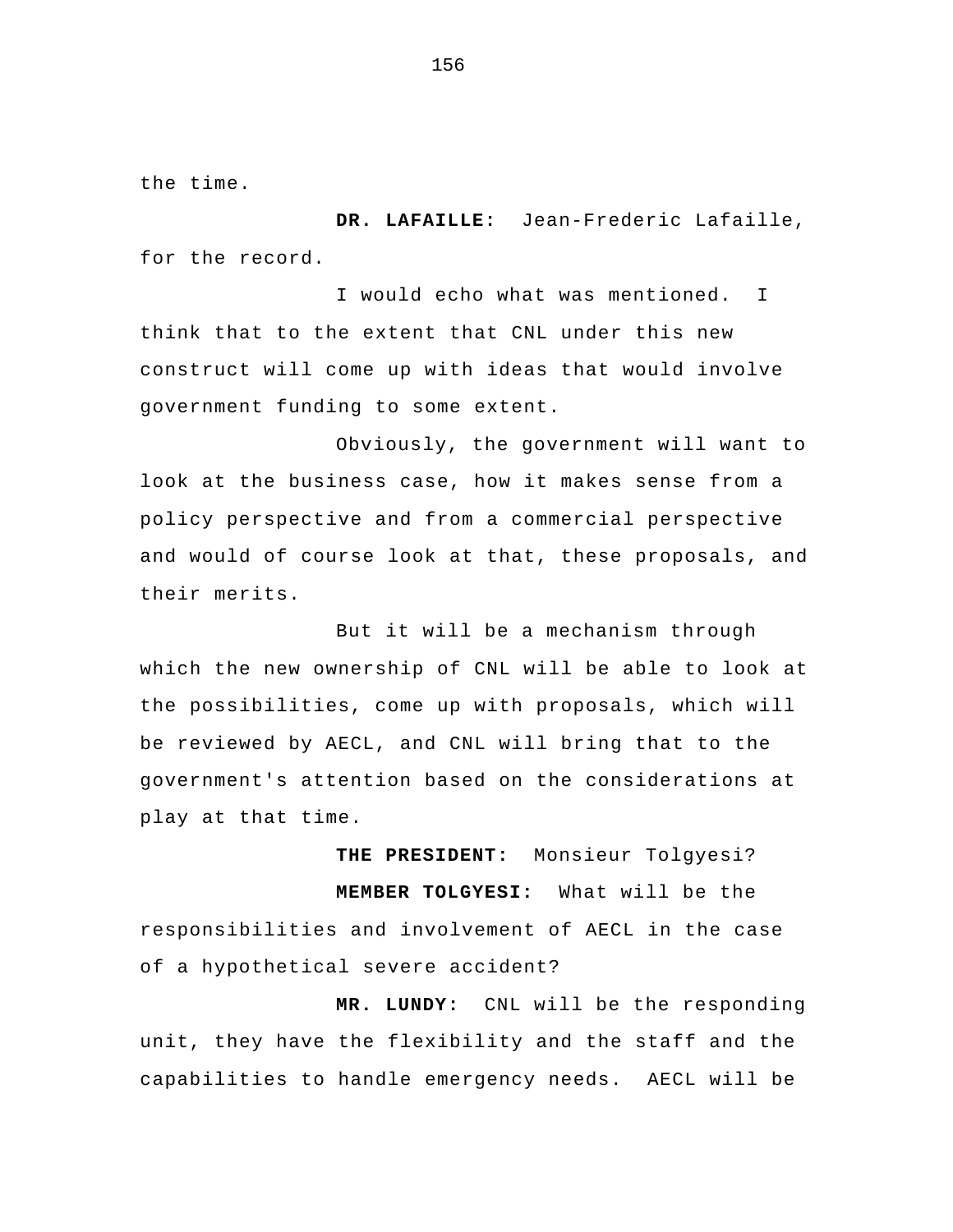there to support and to help and to obviously make sure CNL has the funding necessary to respond.

**MEMBER TOLGYESI:** Does that mean financial insurance, et cetera, will be insured - supplied by CNL?

**DR. LAFAILLE**: Jean-Frederic Lafaille, for the record.

 Referring to what Jon Lundy said a bit earlier, there will be the annual process of planning for the work to be done by CNL going forward. And to the extent that, I think this is the point of your question, there will be an emergency situation that was not foreseen that would require some quick response and would require let's say additional funding that was not anticipated through the annual process, certainly AECL will be attentive to that and to the extent the government has to respond and provide the funding, we will do so.

Does that answer the question?

**UNIDENTIFIED SPEAKER:** (Off

microphone)

**DR. LAFAILLE:** Yes, thank you.

So maybe I should add that there are specific requirements related to nuclear incidents. So CNL, as the licensee and operator of the Chalk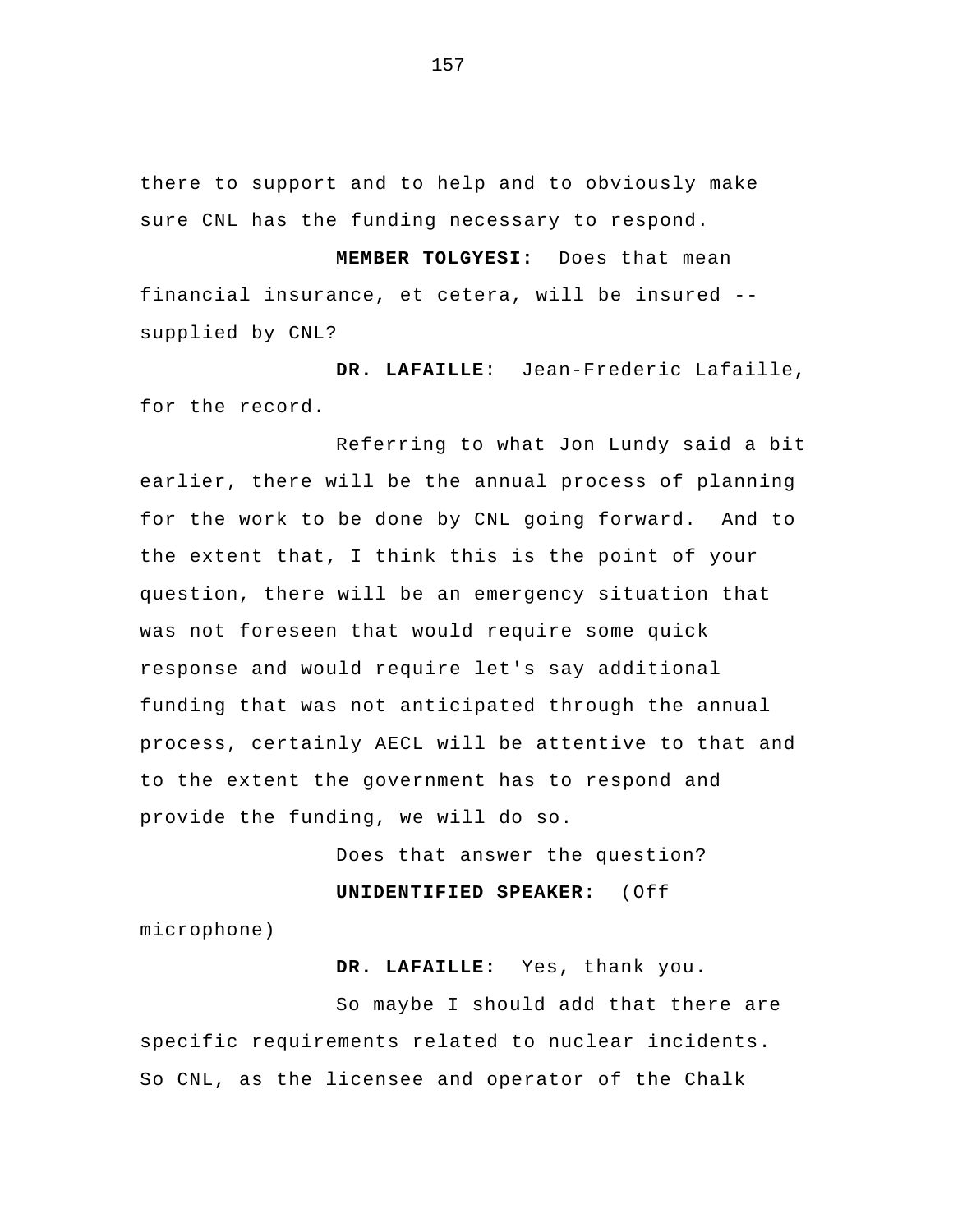River site will be, as any operator of a nuclear facility, subject to the *Act* and will be therefore carrying insurance in that respect.

So this is part of the contractual arrangement in place, so that makes sure the whole proper insurance, should these events occur. And to the extent that there will be events that go beyond this threshold, well the government will be there.

 **THE PRESIDENT:** Let me, first of all, to congratulate NRCan, by the way, for the *Nuclear Liability Act*, after five times -- I think it is the fifth time, I guess, congratulations in clarifying a lot of things.

But I think there is going to be a little bit of a challenge in timing here when it is coming into force and when the old regime applies and when the new regime. And I understand there is work going on between the two organizations to try to clarify that issue. We don't foresee it to be a problem, do you?

 **DR. LAFAILLE:** Thank you for the question. Jean-Frederic Lafaille, for the record.

 There are indeed, Mr. President, conversations with CNSC Staff to make sure that all is in place to make sure there is no gap between the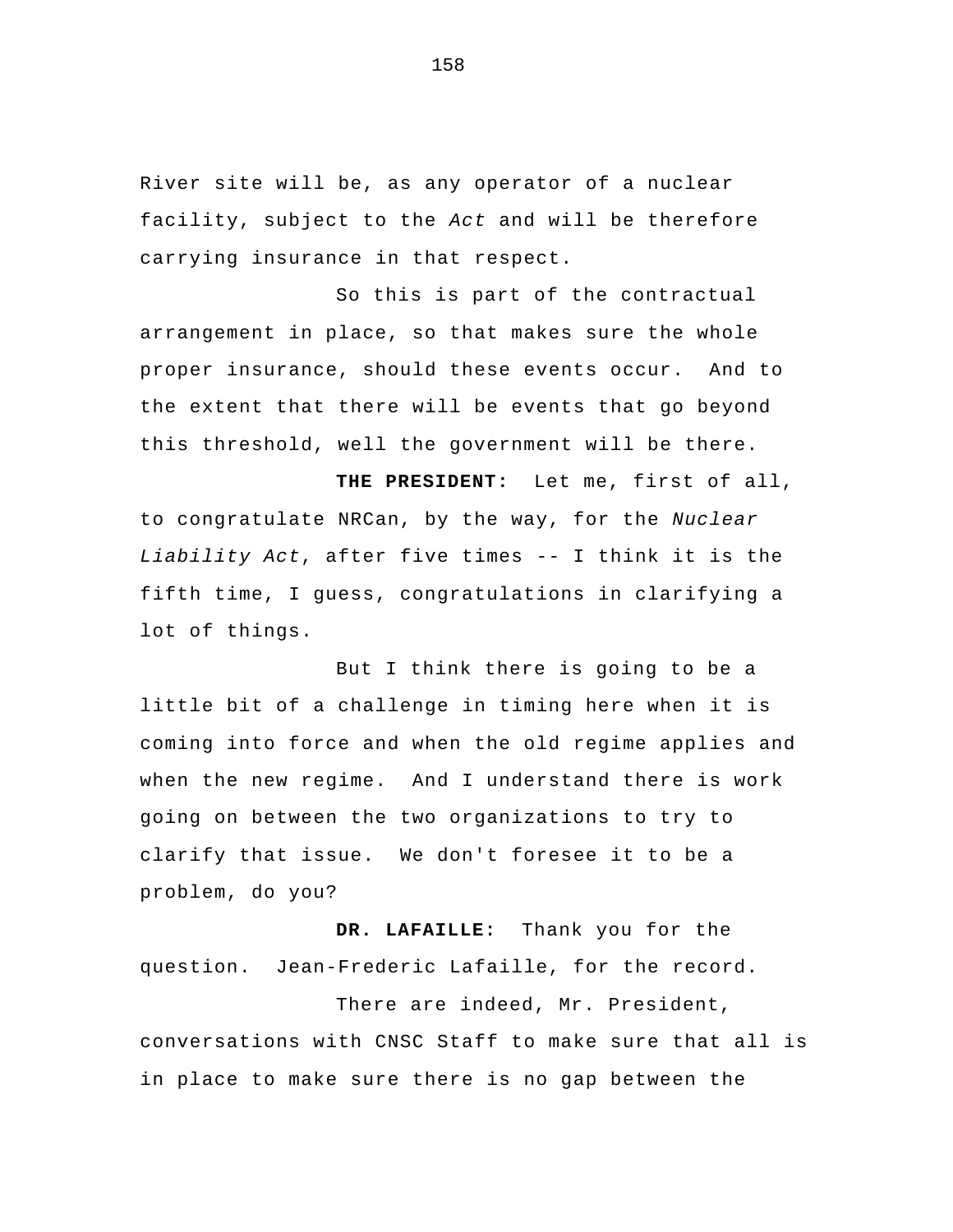current regime and when the new regime will come into force, and as CNL would be transferred to the private sector.

 So we don't foresee any issues at this time, and the approval should be in place to address the situation.

 **THE PRESIDENT:** Monsieur Tolgyesi?  **MEMBER TOLGYESI:** Just to complete this question, because it will be a kind of special situation. But because you have CNL who is operating, who is its own entity, it is owned by a contractor, that is what I understand, it is owned by a contractor. The other side belongs -- it is property of AECL.

 So if there is a kind of hypothetical severe accident, which I think will be kind of severe, it is not just because it was, I don't know, some release of water, et cetera, which is operational things, but severe accident.

How the responsibilities evolve between CNL and the contractor and the AECL will come together, it will be interesting to see how you will manage that and how CNSC also will react.

 **THE PRESIDENT:** Staff, you want to try it?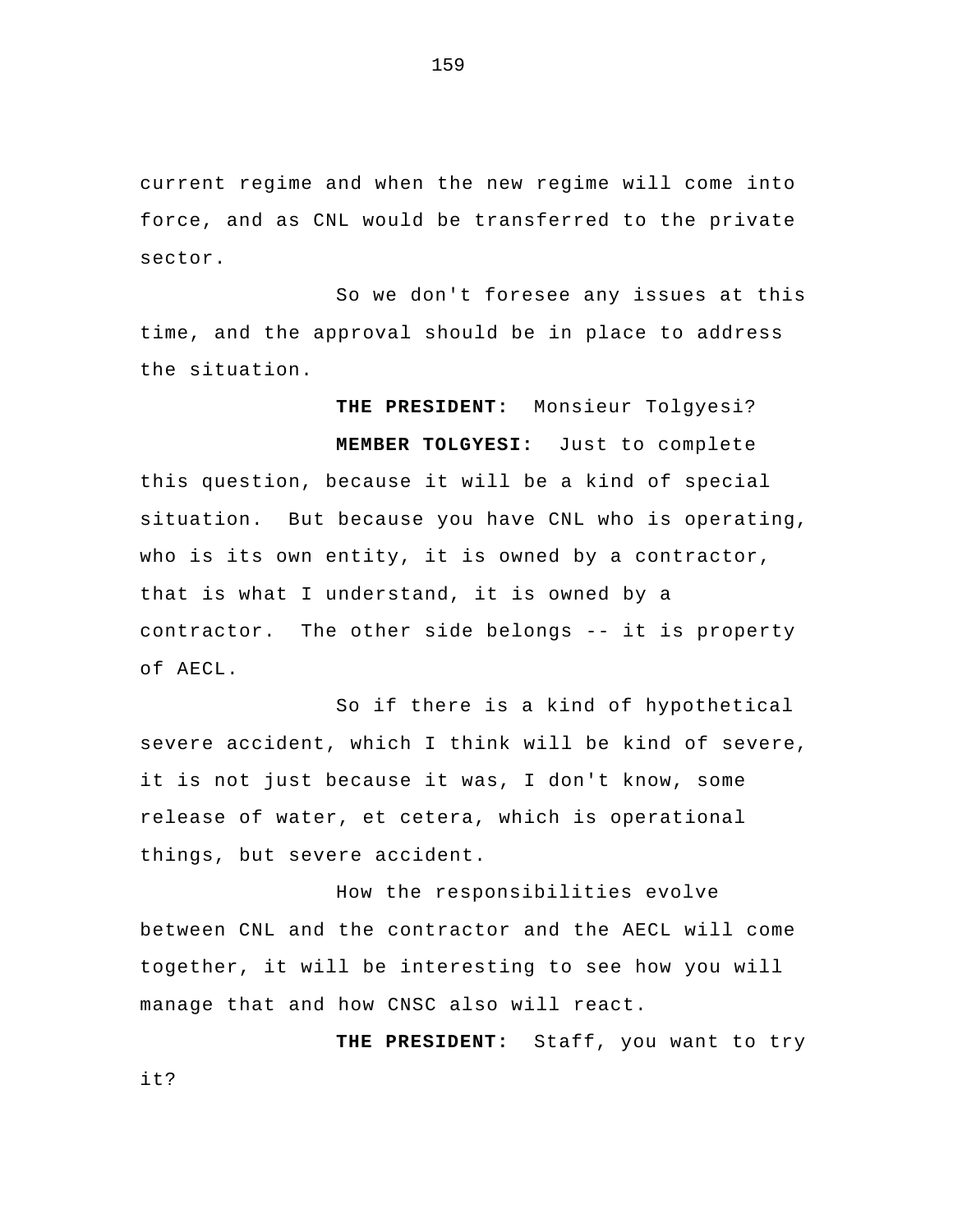**MR. NEWLAND:** Sure. When we had from time to time the opportunity to look at the GoCo arrangement in terms of the agreement between AECL and CNL and the contract, the draft contract I should say, between AECL and the contractor. And one of the things that was important to Staff was to understand who is in control when something happens?

And as far as Staff is concerned, CNL is in control when an event happens. They have access to all of the funding, all of the provisions that they need to deal with an incident should it ever happen.

And that was important that we understood that that was the case in order that they were the controlling mind on a day to day basis and had all the necessary provisions in terms of resources, financial resources, whatever.

Does that answer your question?

**DR. LUNDY:** Perhaps I can just amplify what Dave said. Jon Lundy for the record.

And what Dave said is correct, is that AECL is the owner, not the operator. We make no day to day decisions, we do not have the staff nor the ability to respond. We will be there to assist and help.

But the operator is CNL and they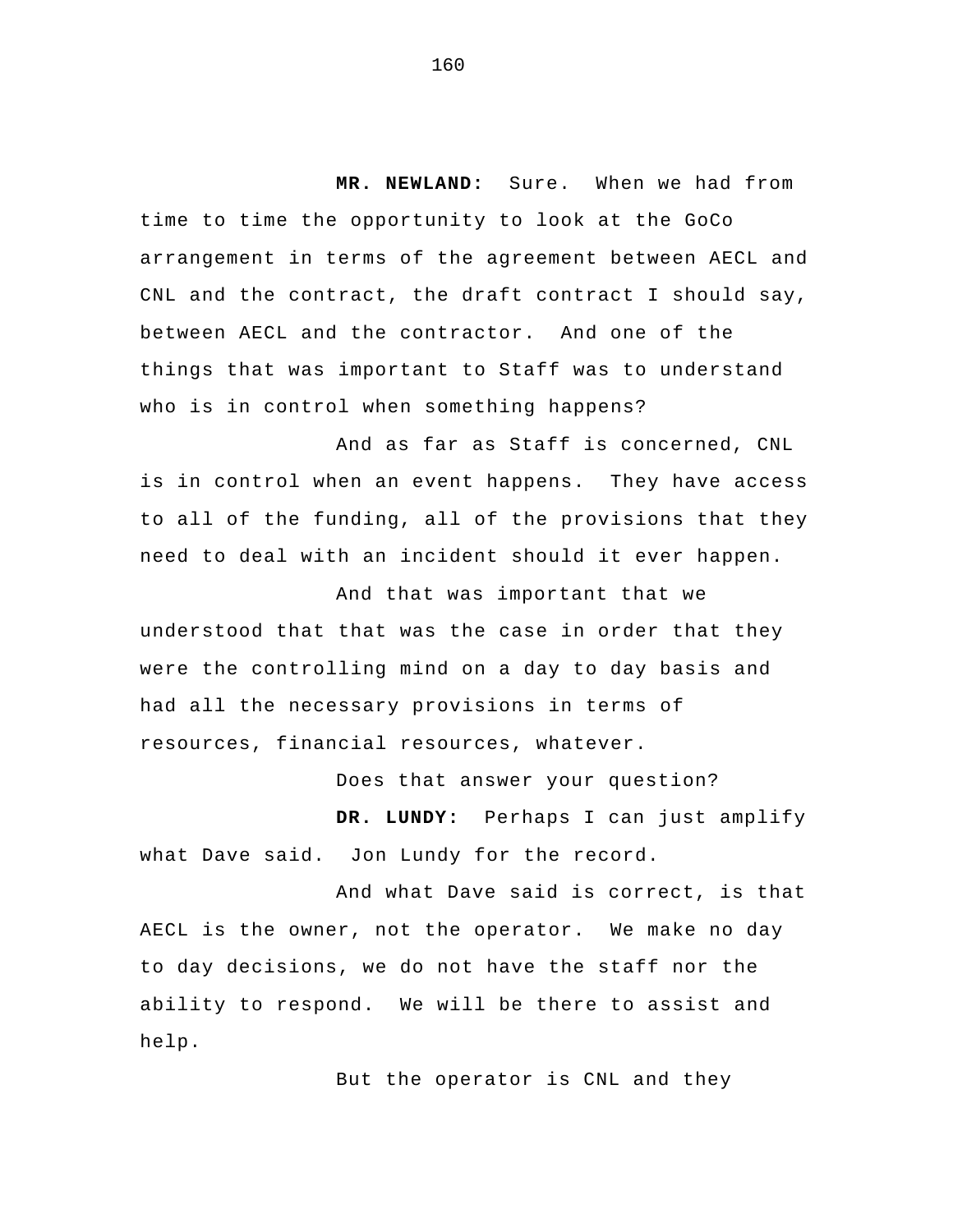clearly would be responsible in this situation. With our assistance, will be standing at the ready to assist and also to make sure that they had everything that the government needed, whether they needed funding, we'd make sure that they had access to that.

**MEMBER TOLGYESI:** Because when you are looking -- you know, what I am saying it is a special situation -- when you are looking, it is CNL and the contractor and AECL, which is a kind of large organization which will be quite involved in the operations.

When you take an example as Bruce Power. Bruce is the operator, a company responsible, the site belongs to -- probably to OPG if I am right. Okay.

But there is no so close relation, business relation, between OPG I think and Bruce as it will be in your case. So that is why I am saying that will be a kind of challenging situation where it will be interesting to see -- I mean, I hope we will never see that, because it will be no kind of severe incident. But it will be interesting to see, if it happens, how it will be managed, you know?

That is it.

**THE PRESIDENT:** Thank you.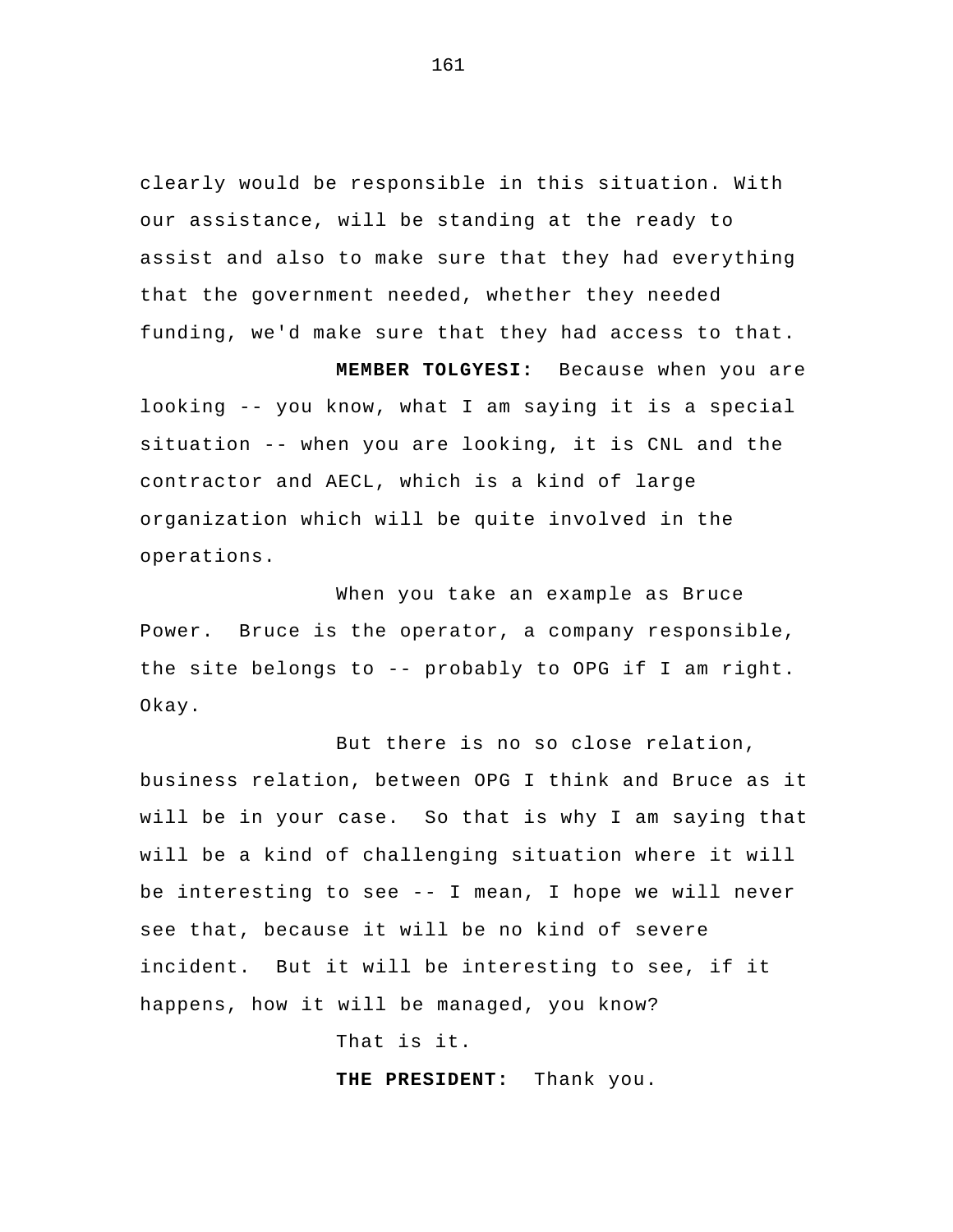Monsieur Harvey?

**MEMBER HARVEY:** Merci, Monsieur le Président.

If there is a shortage in the molybdenum-99 production, who will determine that there is a shortage of importance to restart the production at the NRU? Who will decide? And is it a shortage in Canada, North America or globally?

 **DR. LAFAILLE:** Jean-Frederic Lafaille, for the record.

The decision will rest with the Government of Canada to determine that there is a shortage such that the production of the NRU should be resumed because there would be no other means to address the shortage. So the decision will rest with the Government of Canada.

**MEMBER TOLGYESI:** And in such event, will the laboratory need the specific authorization from CNSC?

**MR. NEWLAND:** Dave Newland, for the record.

No, we would not want to put ourselves in that kind of a position. I think we would have an agreement upfront under what conditions they would be able to return to service. So it would be clear to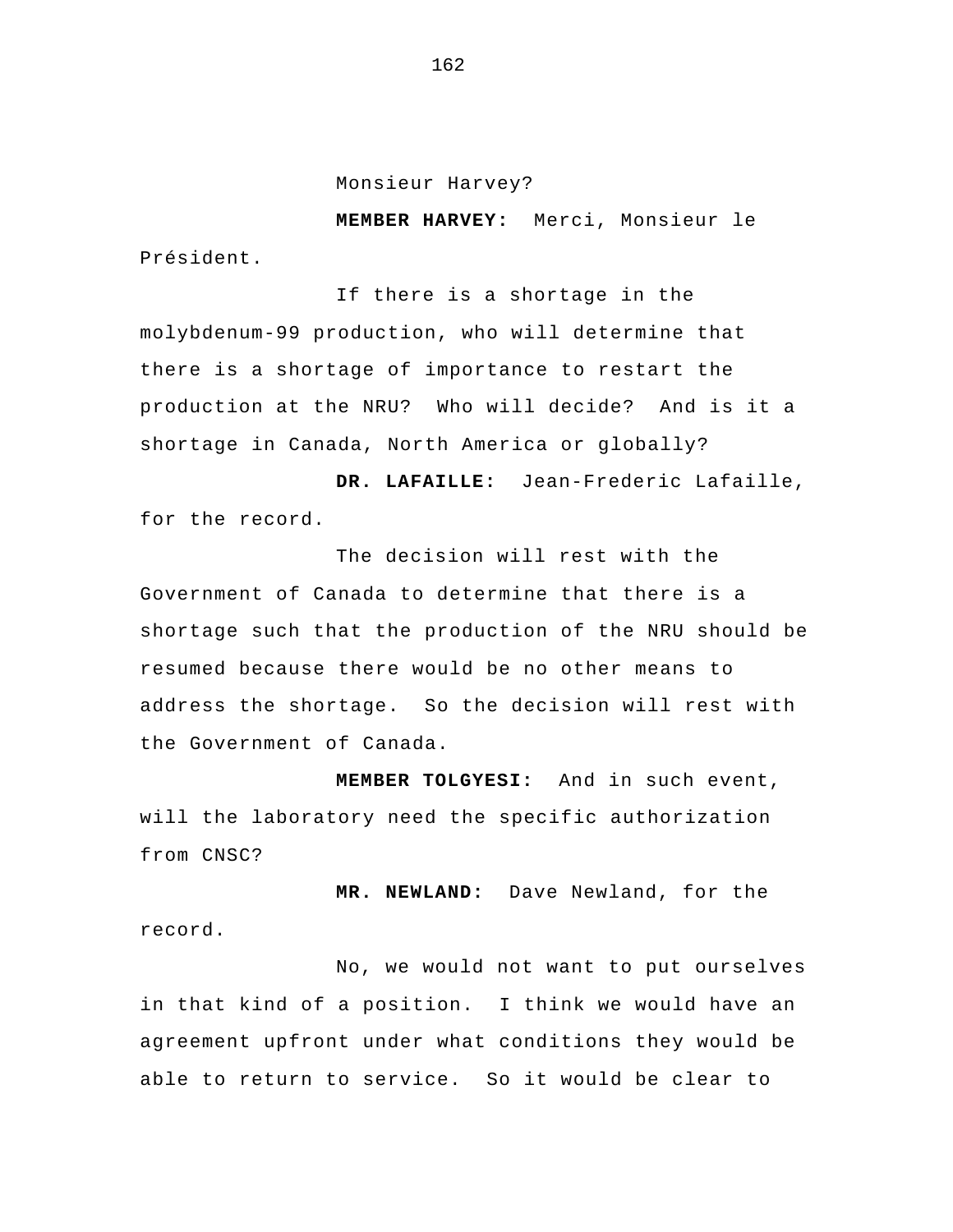both CNL and to ourselves, we would not be in that timing loop.

**MEMBER TOLGYESI:** So there will not be a time gap between the decision and the restarting the production?

## **MR. NEWLAND:** No.

**THE PRESIDENT:** I like that answer because I'll remind our friend from NRCan that you gave us a directive. We'll never forget that moment. We got a directive to always consider health impact in our regulatory framework. So we want to make sure that there is no gap if people start phoning about shortages and we say go, you guys are able to go.

> **DR. LAFAILLE:** That's it. **THE PRESIDENT:** Okay. Thank you. Back to Ms Velshi.

Dr. McEwan?

Just in terms of your interaction with bidders, you know, just for pure disclosure, we're on the record, particularly with our American friends, that we don't like the relationship between the government and U.S. laboratories and we've said that publicly to anybody who will listen, that the DOE relationship with the Waste Management Whip or the DOE relationship with its own laboratory is not our regulatory framework. So I hope they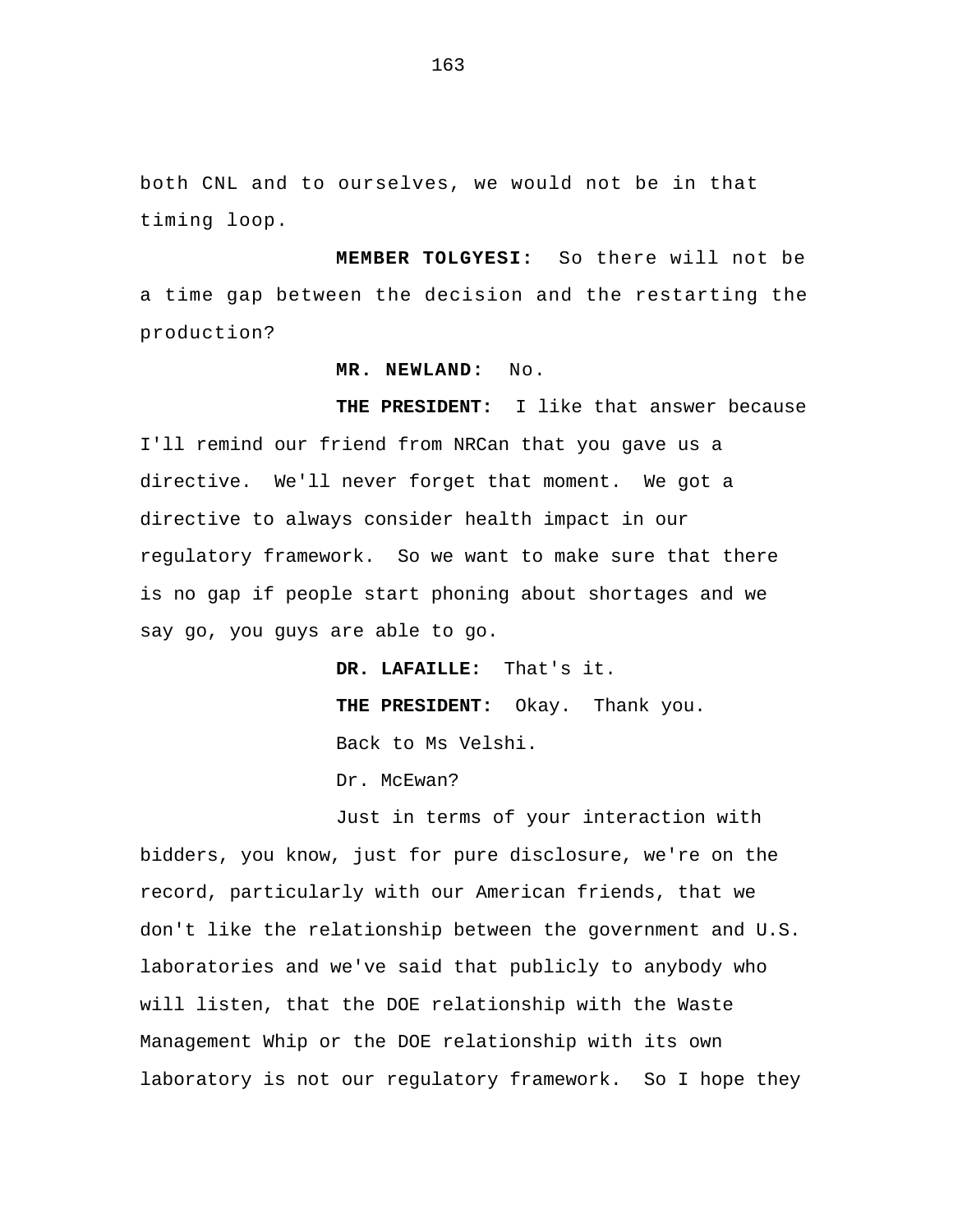understand it and I hope you guys reiterate this. It will come to them as a surprise, I would argue, when we sit down and talk about our regulatory framework versus the DOE.

And if you want to look at the way things are done now in the States about waste management, it just amounts to a restart of a waste repository voyage of discovery in the States, and again, they're separating the military from the commercial thing. So it's going to be interesting but it's a different regime than ours.

My question, though, is I hope that while all of this is going on, and you are doing it really in a time which the government is preoccupied with other things, I sure hope there will be no disruption to some of our favourite programs like Port Hope Cleanup, because, you know, in this transition there's always an impact on employees and we want to make sure that it's going to be as minimal as possible so we can complete some of those projects. You know, in the nuclear business, to get something done on time, on budget would be really nice.

What do you say to that?

 **DR. LAFAILLE:** Jean-Frédéric Lafaille for the record.

Maybe on your first point about the fact that there's a different regulatory regime in the U.S. or in the U.K. or in other countries than some of the team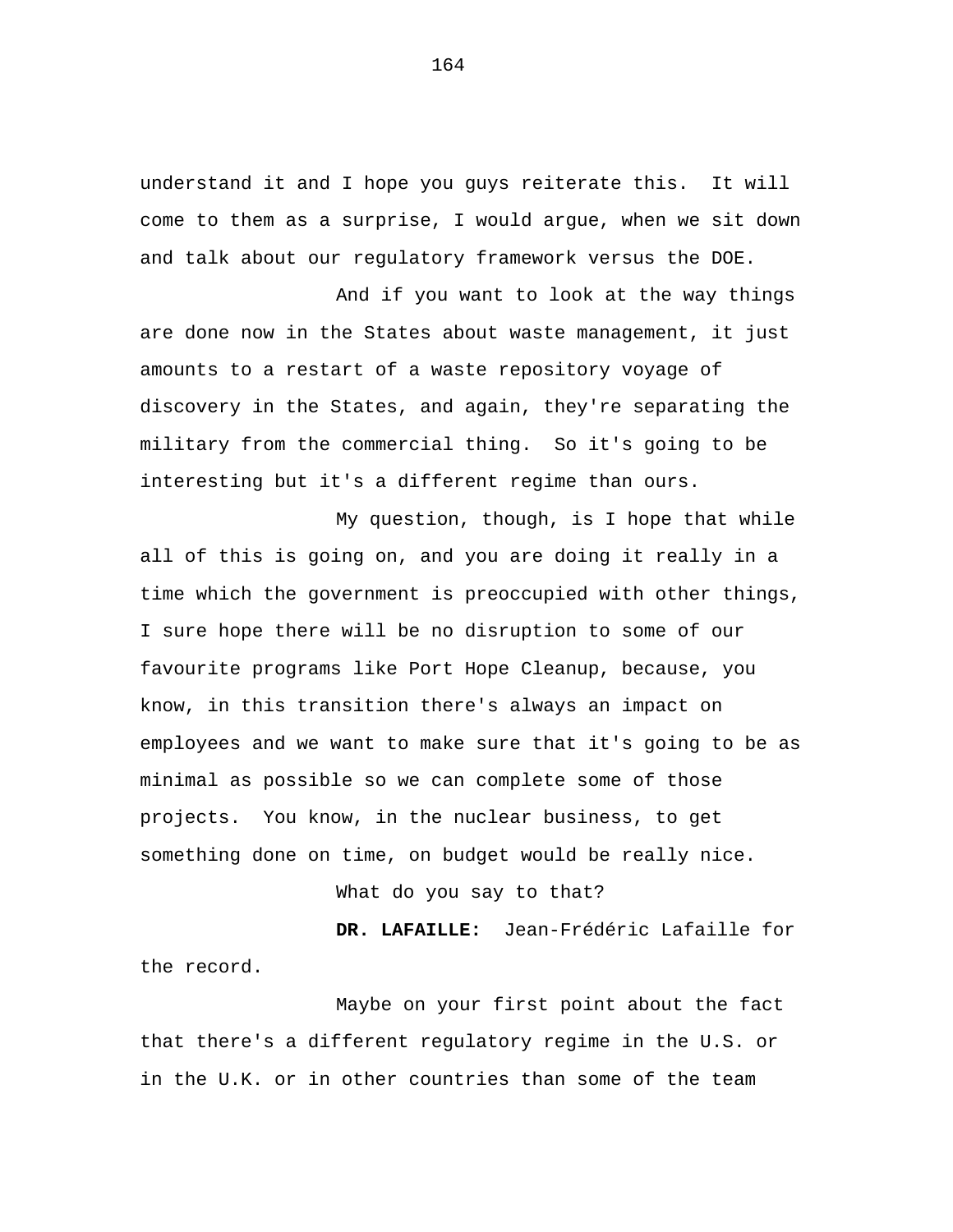members of the bidding teams might be accustomed to, we certainly, through the consultation phase of the procurement process, made sure it was flagged many times, the differences, and a lot of documents were put into that room for the qualified respondents to make sure they understood this.

As David Newland said, there was participation of CNSC staff in group sessions to make sure they were aware of all these differences. So I think we took all the measures possible to flag this to the qualified respondents. I'm sure that there will be more interaction with CNSC staff and yourself but I think we took all the measures possible to flag these differences.

So that was the first item I wanted to raise and I'm forgetting the second, where you ended, Mr. President.

**THE PRESIDENT:** Well, you know, there's a GoCo company commercial outfit coming in.

## **DR. LAFAILLE:** Oh, yes.

**THE PRESIDENT:** They're trying to make money. I would hope that they -- and again, I don't know how to say it diplomatically -- they don't screw around with the Port Hope project --

**DR. LAFAILLE:** Yes.

**THE PRESIDENT:** -- that's going on,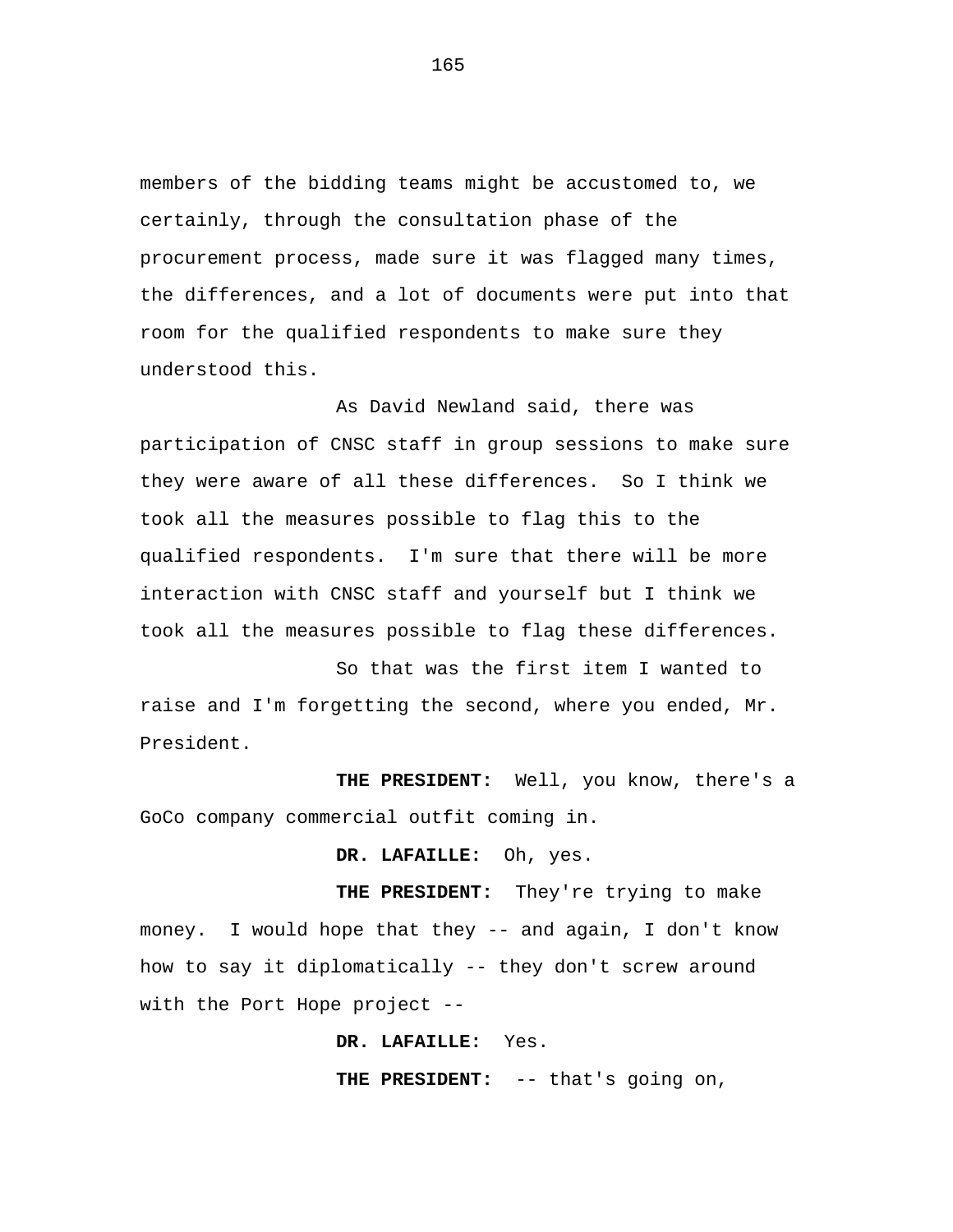launched and hopefully on the way to being realized.

**DR. LAFAILLE:** Yes. So maybe two quick things on this.

One is the function of the actual construct we have chosen, the enduring entity, to make sure that there's continuity in work going forward to minimize really the disruption with labour, with the licences. So that was part of it.

This being a transition, so obviously there will be adjustments to be made but we have taken measures to make sure that this transition is as smooth as possible going forward and to make sure that priority files continue to be priority files. You mentioned Port Hope. There are other waste decommissioning projects the CNL has undertaken. We'll make sure that they continue going forward.

And to a point that was made earlier too, we don't foresee changes overnight. It will be a process whereby the new owner of CNL will want to transition in and develop/establish their own plans to answer the government objectives and that will be done over time.

**THE PRESIDENT:** Okay. Last chance. Thank you.

> We will take five minutes. Marc?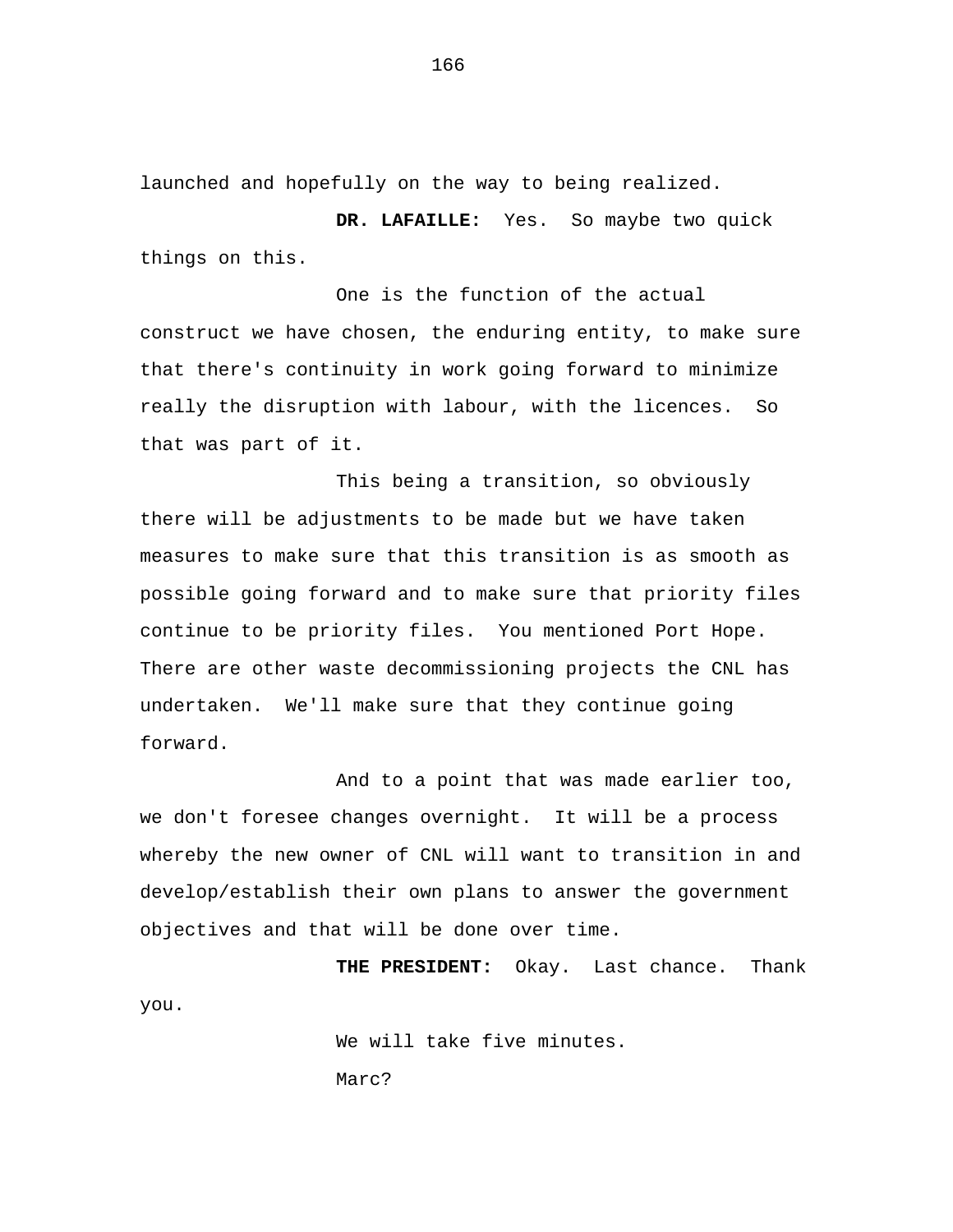**MR. LEBLANC:** Yes. If I may, Mr.

President.

So if you have interpretation devices, those will no longer be necessary as we're going into closed session.

The closed session will take place in this room. We need a five-minute break to make the room more secure and confidential.

What we're going to do is we're going to split the room in two. So those people who are at the back and who are invited to attend this session, I will invite you to come more forward in the room.

We will be using this door if we need to go out because we're going to close the other access. This will allow the technical crew and the interpreters and the transcribers to be able to undo their material.

We're going to also cut off the webcasting as I speak, at this moment.

So we'll need five minutes to do all this and we'll proceed.

What I need to know, Monsieur Lafaille, is do you want to use the projector for your slide deck? I do have paper copies that we can distribute if you feel this is more secure. You would have to operate the slides yourself. We would use your USB key and we would load it